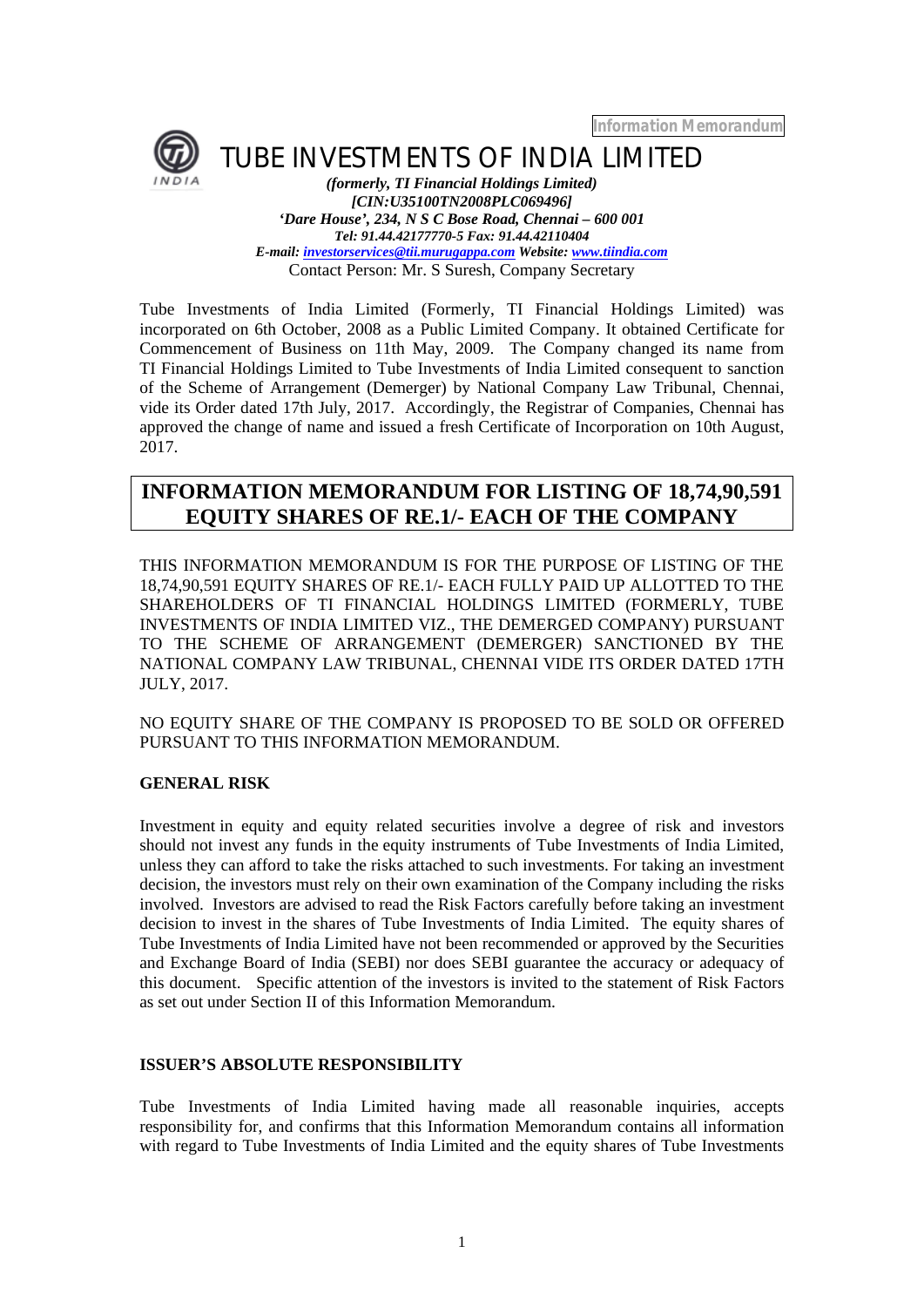of India Limited, which is material, that the information contained in this Information Memorandum is true and correct in all material aspects and is not misleading in any material respect, that the opinions and intentions, expressed herein are honestly held and that there are no other facts, the omission of which makes this document as a whole or any of such information or the expression of any such opinions or intentions misleading in any material respect.

# **LISTING**

The equity shares of Tube Investments of India Limited are proposed to be listed on the BSE Limited (BSE) and National Stock Exchange of India Limited (NSE). The Company has submitted this Information Memorandum to BSE & NSE and the same has been made available on the Company's website viz. www.tiindia.com. This Information Memorandum would also be made available on the website of BSE (www.bseindia.com) and NSE (www.nseindia.com).

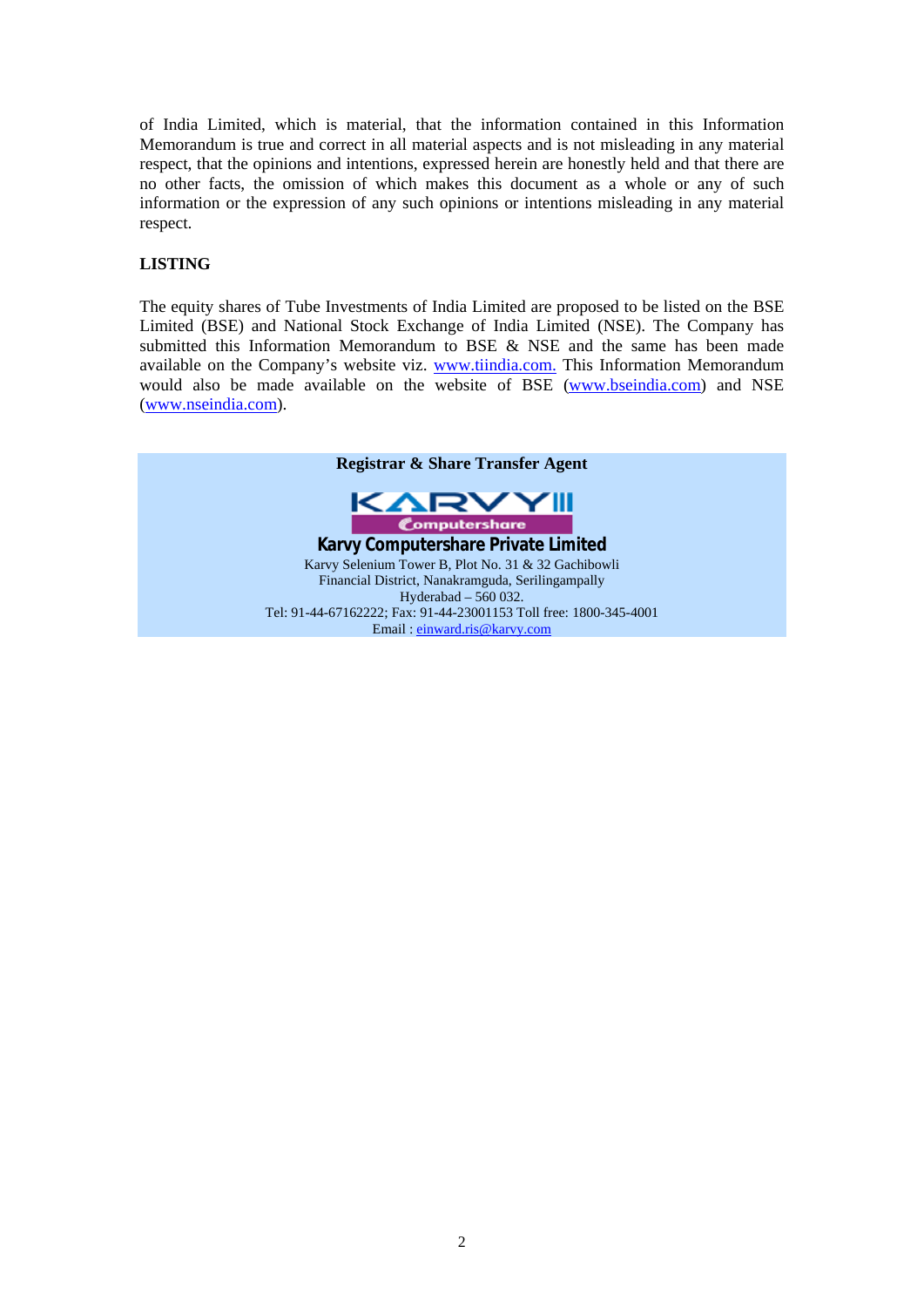|                                                      | Page  |
|------------------------------------------------------|-------|
| <b>SECTION 1: GENERAL</b>                            | no.   |
|                                                      |       |
| Definitions/Abbreviations                            | 4     |
| <b>Forward Looking Statements</b>                    | 6     |
| <b>SECTION 2: RISK FACTORS</b>                       | 7     |
| <b>SECTION 3: INTRODUCTION AND ABOUT THE COMPANY</b> |       |
| General Information                                  | 8     |
| Brief Summary of the Business                        | 19    |
| <b>Industry Outlook</b>                              | 22    |
| Capital Structure                                    | 23    |
| Summary of Financial Information                     | 30    |
| Scheme of Arrangement                                | 36    |
| <b>Statement of Tax Benefits</b>                     | 38    |
| Board of Directors and Management                    | 52    |
| Promoter and Promoter Group                          | 53    |
| Dividend Policy                                      | 58    |
| <b>SECTION 4: LEGAL AND OTHER INFORMATION</b>        |       |
| Outstanding Litigation and Material Development      | 58    |
| Other Regulatory and Statutory Disclosures           | 66    |
| <b>SECTION 5: OTHER INFORMATION</b>                  |       |
| Main provisions of the Articles of Association       | $70-$ |
| Material Contracts and Documents for Inspection      | 102   |
| Declaration                                          | 103   |

# **TABLE OF CONTENTS**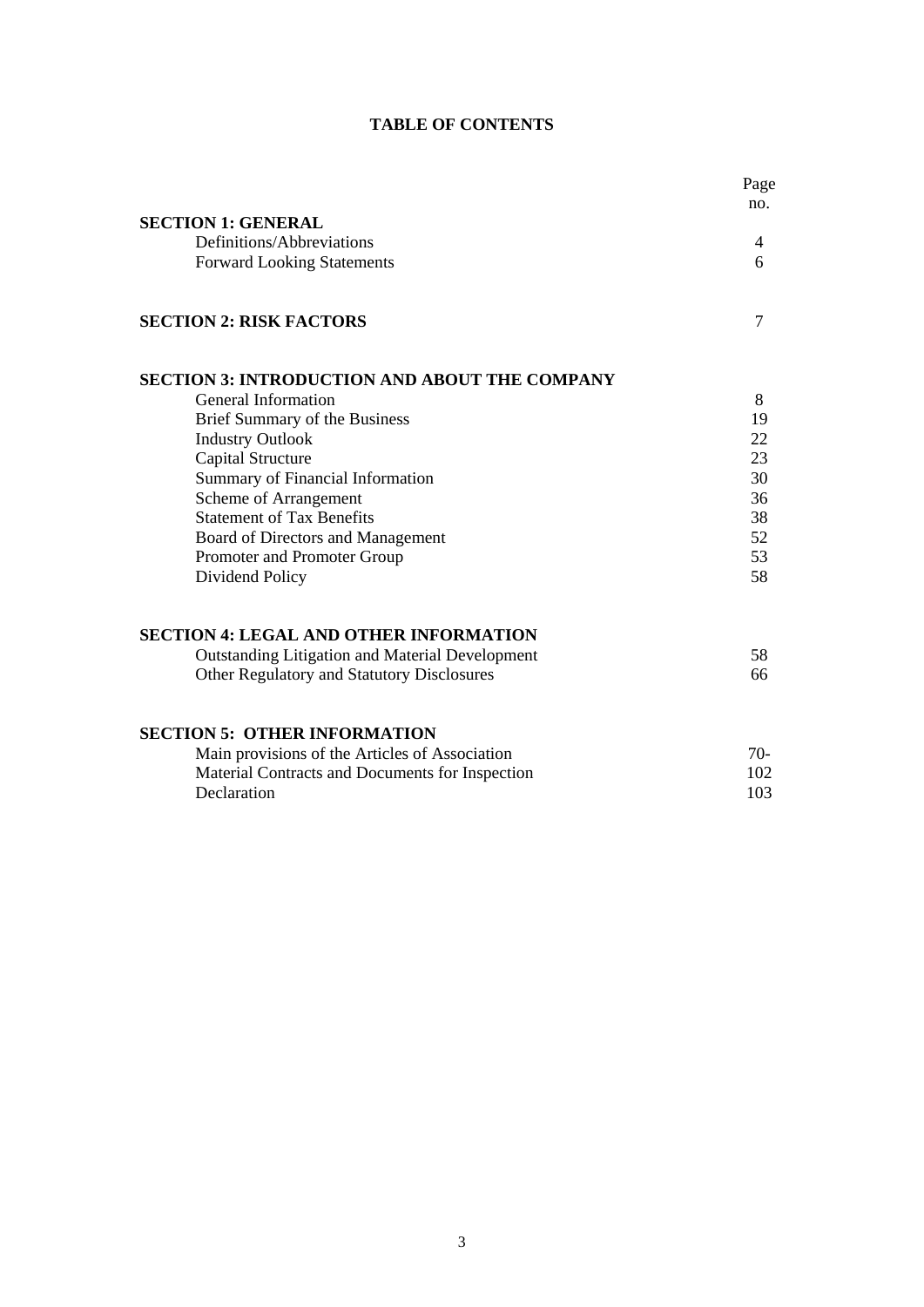# **SECTION 1: GENERAL**

# **DEFINITIONS**

| Act                                                   | The Companies Act, 1956, the rules and regulations made thereunder<br>and will include any statutory modification or reenactment thereof<br>for the time being in force and also mean and refer to corresponding<br>sections of the Companies Act, 2013, the rules and regulations made<br>thereunder, as and when such corresponding sections are notified by<br>the Central Government. |
|-------------------------------------------------------|-------------------------------------------------------------------------------------------------------------------------------------------------------------------------------------------------------------------------------------------------------------------------------------------------------------------------------------------------------------------------------------------|
| Activities                                            | Manufacturing of tubes, strips, tubular components, bicycles and<br>fitness products, chains for automobile sector and industrial<br>applications, roll-formed sections and other metal formed products                                                                                                                                                                                   |
| <b>Appointed Date</b>                                 | 1st April, 2016                                                                                                                                                                                                                                                                                                                                                                           |
| Articles                                              | Articles of Association of the Company                                                                                                                                                                                                                                                                                                                                                    |
| <b>Audit Committee</b>                                | Committee constituted by the Board in compliance with Regulation<br>18 of the SEBI Listing Regulations                                                                                                                                                                                                                                                                                    |
| Board                                                 | Board of Directors of the Company                                                                                                                                                                                                                                                                                                                                                         |
| Certificate of                                        | Certificate dated 6th October 2008 received from the Registrar of                                                                                                                                                                                                                                                                                                                         |
| Incorporation                                         | Companies (ROC)                                                                                                                                                                                                                                                                                                                                                                           |
| Certificate for<br>Commencement of<br><b>Business</b> | Certificate dated 11th May, 2009 received from the ROC                                                                                                                                                                                                                                                                                                                                    |
| Demerged Company                                      | TI Financial Holdings Limited (formerly Tube Investments of India)<br>Limited)                                                                                                                                                                                                                                                                                                            |
| Designated Stock<br>Exchange                          | <b>BSE</b> Limited                                                                                                                                                                                                                                                                                                                                                                        |
| <b>Resulting Company</b>                              | The Company viz., Tube Investments of India Limited (formerly TI<br>Financial Holdings Limited)                                                                                                                                                                                                                                                                                           |
| <b>Directors</b>                                      | Directors on the Board and Director shall mean any one of them                                                                                                                                                                                                                                                                                                                            |
| <b>Effective Date</b>                                 | The date on which the Scheme became effective upon filing of the<br>Order of the National Company Law Tribunal, dated 17th July, 2017<br>sanctioning the Scheme, with the RoC viz., the 1st of August 2017                                                                                                                                                                                |
| Equity Share(s)                                       | Fully paid-up Equity Share(s) of Re. 1/- each of the Company                                                                                                                                                                                                                                                                                                                              |
| Equity Shareholder(s)                                 | Holder(s) of Equity Shares of the Company                                                                                                                                                                                                                                                                                                                                                 |
| Information<br>Memorandum                             | This updated Information Memorandum being filed with the Stock<br>Exchanges                                                                                                                                                                                                                                                                                                               |
| <b>Investor Grievance</b>                             | Committee constituted by the Board in compliance with Regulation                                                                                                                                                                                                                                                                                                                          |
| Committee                                             | 20 of the SEBI Listing Regulations                                                                                                                                                                                                                                                                                                                                                        |
| IT Act                                                | Income Tax Act, 1961 and includes any statutory amendment or re-<br>enactment thereof for the time being in force                                                                                                                                                                                                                                                                         |
| <b>Listing Agreements</b>                             | The Agreements entered into by the Company with the Stock<br>Exchanges                                                                                                                                                                                                                                                                                                                    |
| Memorandum or MOA                                     | Memorandum of Association of the Company                                                                                                                                                                                                                                                                                                                                                  |
| Promoter                                              | Persons and entities listed in the<br>section on "Promoter and<br>Promoter Group"                                                                                                                                                                                                                                                                                                         |
| <b>Record Date</b>                                    | 28th August, 2017, the date fixed by the Board of Directors of the<br>Demerged Company for the purpose of determining the shareholders<br>of the Demerged Company, eligible for allotment of equity shares of<br>the Resulting Company pursuant to the Scheme                                                                                                                             |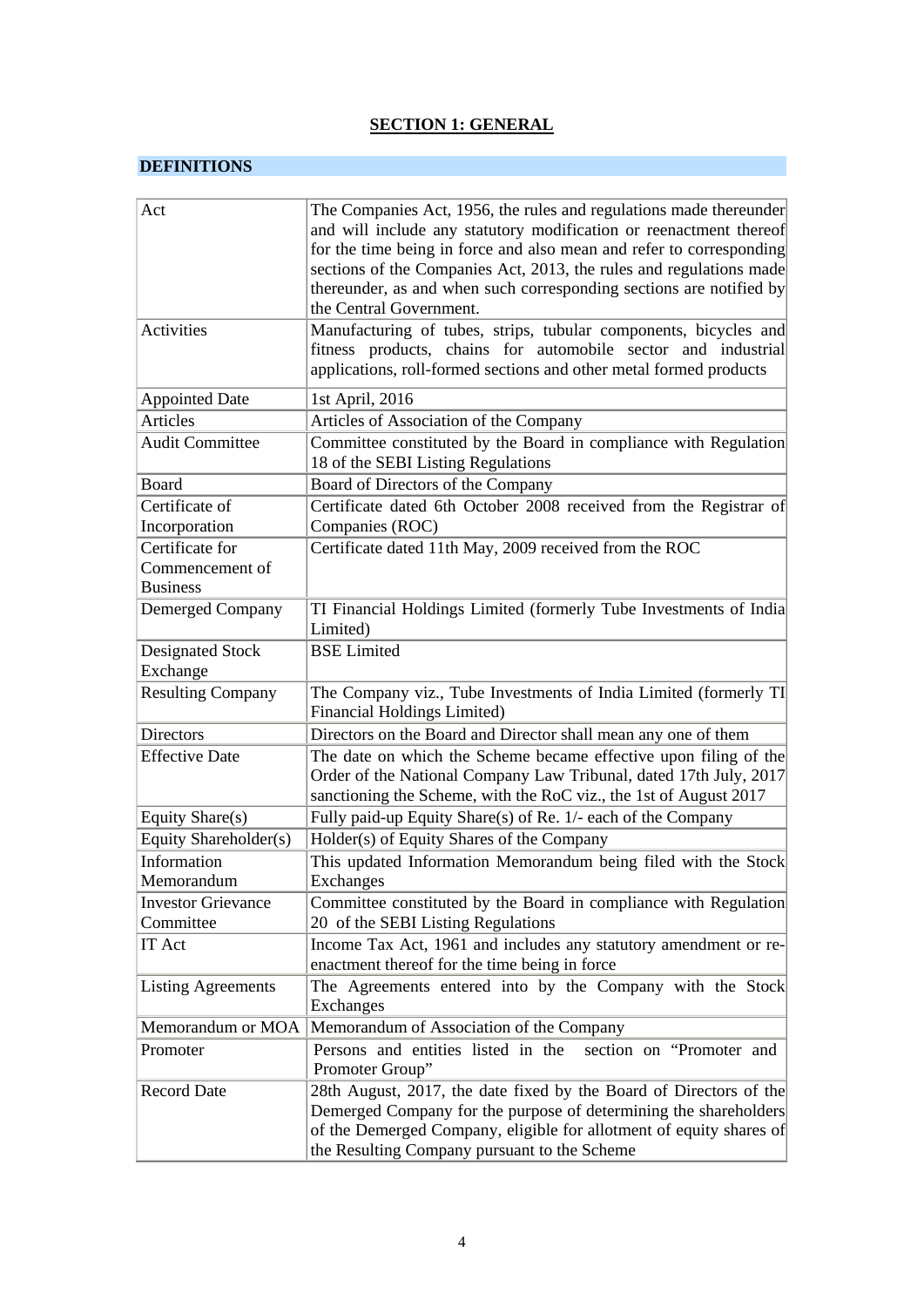| Registrar/Share       | Karvy Computershare Private Limited, Karvy Selenium Tower B,       |
|-----------------------|--------------------------------------------------------------------|
| <b>Transfer Agent</b> | Plot No. 31 & 32 Gachibowli, Financial District, Nanakramguda,     |
|                       | Seriling ampally, Hyderabad - 560 032                              |
| Scheme                | Scheme of Arrangement between TI Financial Holdings Limited        |
|                       | (formerly Tube Investments of India Ltd – Demerged Company),       |
|                       | Tube Investments of India Limited (formerly TI Financial Holdings) |
|                       | Limited – Resulting Company) and their respective shareholders as  |
|                       | approved by the National Company Law Tribunal, Chennai on 17th     |
|                       | July, 2017 and which became effective from the Effective Date viz. |
|                       | 1st August, 2017 upon the filing of the Certified copy of the NCLT |
|                       | Order the Registrar of Companies.                                  |
| <b>SEBI</b> Act       | Securities and Exchange Board of India Act, 1992 includes any      |
|                       | statutory amendment or re-enactment thereof for the time being in  |
|                       | force                                                              |
| <b>SEBI</b> Listing   | Securities and Exchange Board of India (Listing Obligations and    |
| Regulations           | Disclosure Requirements) Regulations, 2015, for the time being in  |
|                       | force                                                              |
| <b>Stock Exchange</b> | BSE or NSE and Stock Exchanges shall mean BSE and NSE              |

# **ABBREVIATIONS**

| <b>BSE</b>  | <b>BSE</b> Limited                            |
|-------------|-----------------------------------------------|
| <b>NSE</b>  | National Stock Exchange of India Limited      |
| <b>CDSL</b> | Central Depository Services (India) Limited   |
| <b>NSDL</b> | <b>National Securities Depository Limited</b> |
| <b>CEO</b>  | <b>Chief Executive Officer</b>                |
| <b>CFO</b>  | <b>Chief Financial Officer</b>                |
| <b>CIN</b>  | <b>Corporate Identity Number</b>              |
| <b>DIN</b>  | Director Identification Number                |
| DR          | <b>Depository Receipts</b>                    |
| <b>DSE</b>  | Designated Stock Exchange                     |
| <b>EPS</b>  | Earnings per Share                            |
| <b>NA</b>   | Not Applicable                                |
| <b>ROC</b>  | Registrar of Companies, Tamil Nadu, Chennai   |
| <b>SEBI</b> | Securities and Exchange Board of India        |

In the Information Memorandum, all reference to one gender also refers to the other gender and the word "lakh" or "lac" means "one hundred thousand" and the word "million" means "ten lacs" and the word "Crore" means "ten million".

# **Certain conventions; Use of Market data**

Unless stated otherwise, the financial data in the Information Memorandum is derived from the Company's financial statements pursuant to the Scheme. The fiscal year commences on April 1 and ends on March 31 of each year, so all references to a particular "fiscal year" are to the twelve-month period ended March 31 of that year. In the Information Memorandum, any discrepancies in any table between the total and the sums of the amounts listed are due to rounding off of such amounts.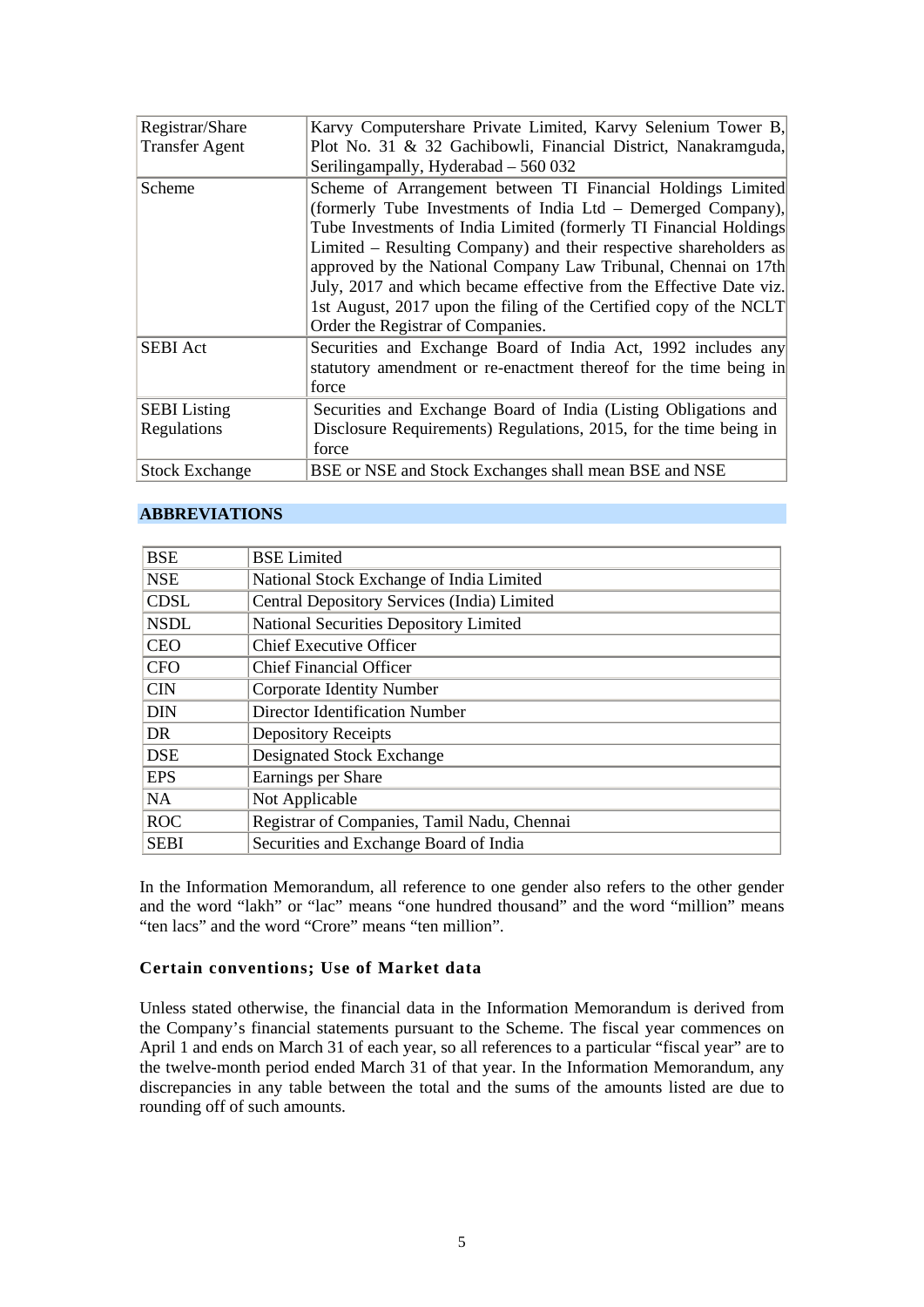All references to "India" contained in the Information Memorandum are to the Republic of India. All references to "Rupees" or "Rs." are to Indian rupees, the official currency of India.

For additional definitions, please see the Section titled "Definitions/ Abbreviations" of the Information Memorandum.

Unless stated otherwise, industry data used in the Information Memorandum has been obtained from the published data and industry publications. Industry publications generally state that the information contained in those publications has been obtained from sources believed to be reliable but that their accuracy and completeness are not guaranteed and their reliability cannot be assured.

Although the Company believes that industry data used in the Information Memorandum is reliable, it has not been independently verified.

The information included in the Information Memorandum about various other companies is based on their respective audited annual reports for the latest financial years and information made available by the respective companies.

# **FORWARD LOOKING STATEMENTS**

Statements in the Information Memorandum which contain words or phrases such as "will", "aim", "will likely result", "believe", "expect", "will continue", "anticipate", "estimate", "intend", "plan", "contemplate", "seek to", "future", "objective", "goal", "project", "should", "will pursue" "will help", "will develop", "will be sustained" and similar expressions or variations of such expressions, are "forward looking statements". Similarly, statements that describe the Company's objectives, plans or goals also are forward-looking statements, actual results may differ materially from those suggested by the forward looking statements due to risks or uncertainties associated with the Company's expectations with respect to, but not limited to:

- General economic and business conditions in India and other countries;
- Regulatory changes and the Company's ability to respond to them;
- Ability to successfully implement the Company's strategy, growth and expansion  $\mathbf{r}$ plans;
- Ability to meet the Company's capital expenditure requirements;
- Technological changes;
- Exposure to market risks, general economic and political conditions in India which have an impact on the Company's business activities or investments;
- The monetary and fiscal policies of India, inflation, deflation, unanticipated turbulence in interest rates, foreign exchange rates, equity prices or other rates or prices, the performance of the financial markets in India and globally;
- Changes in domestic and foreign laws, regulations and taxes and changes in competition in the industry;
- Fluctuations in operating costs;
- The Company's ability to attract and retain qualified personnel;
- Changes in political and social conditions in India or in countries that the Company may enter, and
- Any adverse outcome in the legal proceedings in which the Company is involved.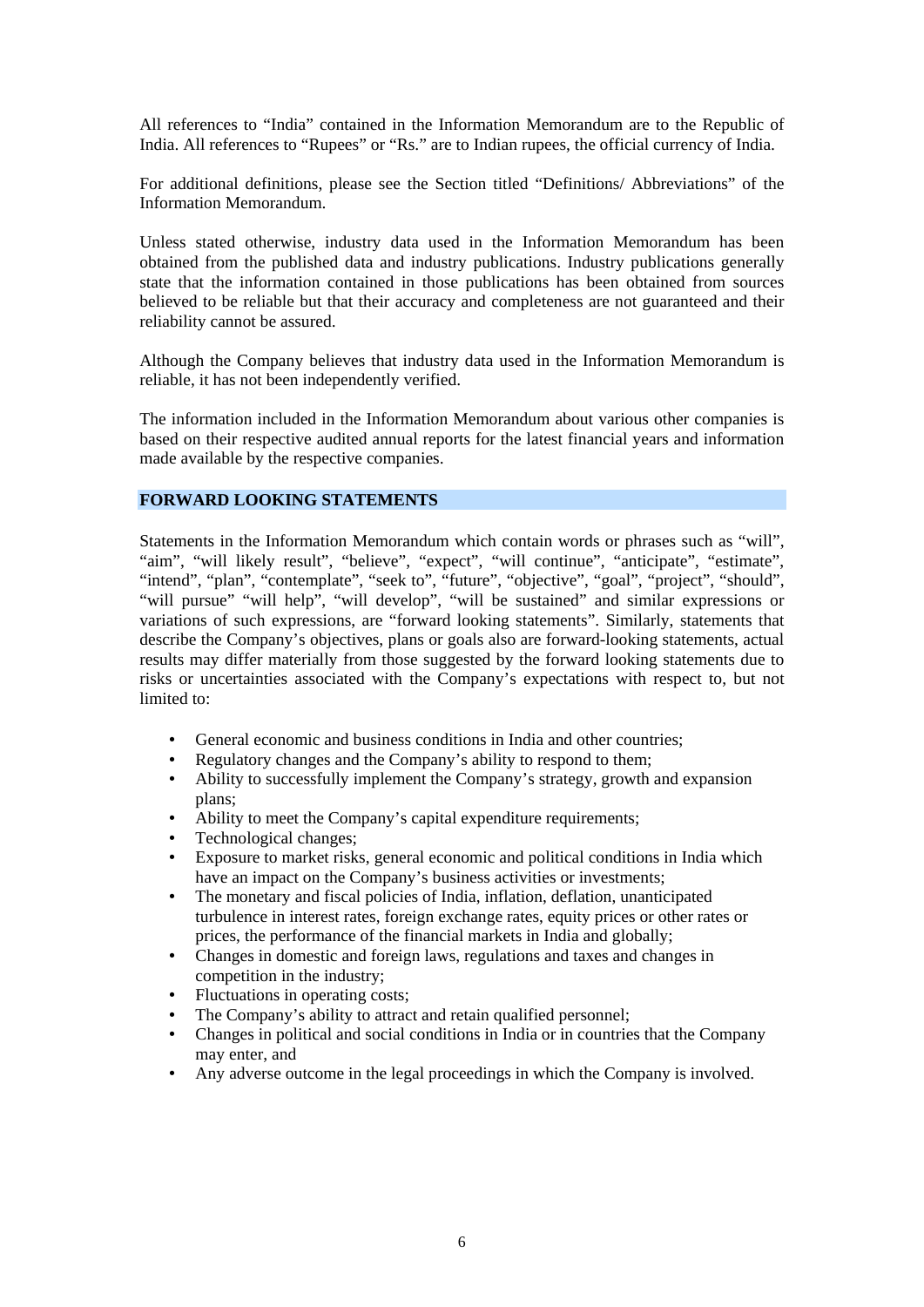For further discussion of factors that could cause the Company's actual results to differ, see Section II: "Risk Factors" and also Section III: "Industry Outlook" "Analysis" of this Information Memorandum respectively. By their nature, certain market risk disclosures are only estimates and could be materially different from what actually occurs in the future. As a result, actual future gains or losses could materially differ from those that have been estimated.

The Company does not have any obligation to, and does not intend to, update or otherwise revise any statements reflecting circumstances arising after the date hereof or to reflect the occurrence of underlying events, even if the underlying assumptions do not materialize. In accordance with SEBI requirements, the Company will ensure that investors are informed of material developments until such time as the grant of listing and trading permission by the Stock Exchanges.

# **SECTION II: RISK FACTORS**

# **RISKS INTERNAL TO THE COMPANY**

#### **Volatility in the Auto Industry**

As the Company's Engineering and Metal Formed Products segments cater predominantly to the automotive industry, the Company's business fortunes depend on the performance of this industry. There have been substantial changes in the Indian automobile industry in the last few years leading to consolidation, entry of new players and technological changes. Even though the industry has registered substantial growth over the past few years, the industry is susceptible to cyclical downturns. Substantial contraction in demand in the automobile industry could have an adverse impact on the Company's operations and financial conditions.

#### **Dependence on Original Equipment Manufacturers (OEM)**

The Company's Engineering and Metal Formed Products segments have been traditionally focused on supply of components and intermediary products to OEM's of passenger cars and utility vehicles, commercial vehicles, two wheelers and off-road vehicles. Arising out of intense competition, OEMs generally strive for continuous price reduction. The major input costs consist of steel, employee cost, power and fuel. The Company may not be able to pass on the increase in the cost of inputs in full to the customers and this could have an adverse impact on financial condition and operations of the Company.

#### **Project Implementation Risk**

The Company from time to time embarks upon expansion programs involving sizeable investments and gestation period. Increase in cost on these projects or non-completion of the projects in time could result in delay in the returns from the project and consequently, could have an adverse impact on the Company's operations and financial conditions.

#### **Contingent Liabilities**

The Company has Contingent Liabilities of Rs.40.36 Cr. as on 31st March, 2017 towards disputed Income Tax, Service Tax, Excise and Customs duty demand under appeal pending before various authorities/tribunal and other claims against the company.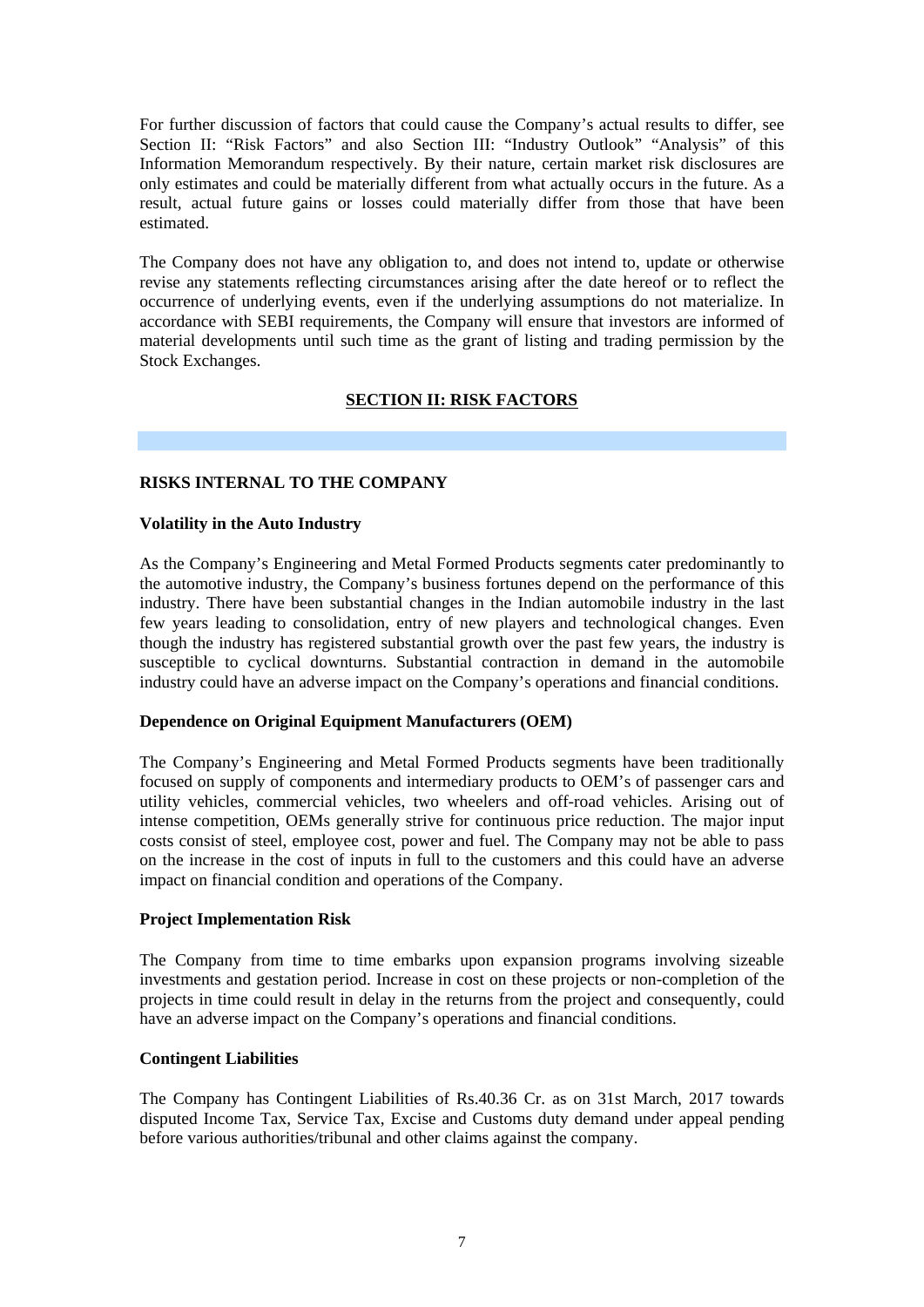# **Litigations**

The Company is involved in certain legal proceedings and the Company cannot assure that all the proceedings pending against the Company may be decided in its favour.

# **RISKS EXTERNAL TO THE COMPANY**

#### **Macro-Economic Conditions**

The fortunes of Indian automobile industry, its components industry and the bicycle industry are largely dependent on the growth of the economy. Hence, slowdown of the Indian economy could adversely affect the financial performance of the Company.

#### **Increased Competition from Overseas**

In line with the trend in globalization, India has been opening up its trade and commerce to overseas competition and the entry barriers in all the product segments of the Company have become minimal. India has already signed Free Trade Agreements (FTAs) with a number of countries and is also in the process of negotiating FTA with other countries / regions. This has opened further opportunities for the overseas players to bring in products from those countries at competitive prices. Local importers are also using the low duty structure for importing products at attractive price points.

#### **Changes in Government Policies and Regulations**

Any significant change in India's economic liberalization and deregulation policies could affect business and economic conditions generally and consequently the Company's business also. Further, potential changes in environmental and other regulations by the Central and State Governments could adversely affect our business and financial conditions.

# **SECTION III: INTRODUCTION AND ABOUT THE COMPANY**

# **GENERAL INFORMATION**

# **BRIEF PARTICULARS**

Tube Investments of India Limited (Formerly TI Financial Holdings Limited) was incorporated on 6th October, 2008 as a Public Limited Company. It obtained Certificate for Commencement of Business on 11th May, 2009.

As envisaged under Clause 18 of the Scheme of Arrangement sanctioned by the National Company Law Tribunal, Chennai vide its Order dated 17th July, 2017, the Main Objects Clause of the Company's Memorandum of Association was amended through the insertion of objects to facilitate the carrying on of manufacturing business by the Company post demerger. Further as envisaged under Clause 17 of the Scheme, the name of the Company was also changed to 'Tube Investments of India Limited', which was taken on record/approved by the Registrar of Companies, Chennai vide the Fresh Certificate of Incorporation pursuant to Change of Name dated 10th August, 2017.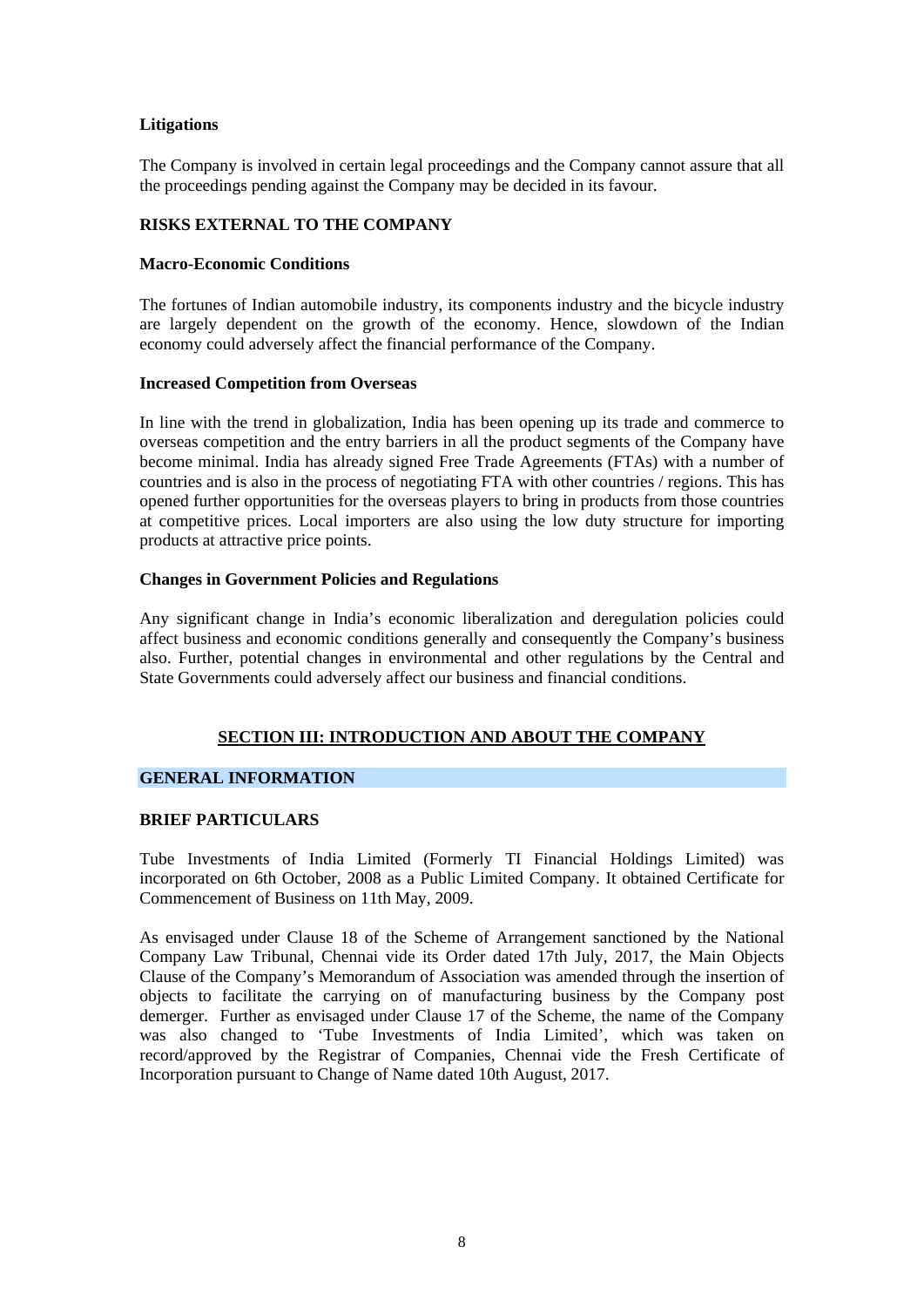# **ISSUER INFORMATION**

#### **Registered Office of the Issuer:-**

Tube Investments of India Limited (formerly TI Financial Holdings Limited) CIN:U35100TN2008PLC069496 "Dare House", 234 N S C Bose Road, Chennai - 600 001, India

#### **Corporate Office of the Issuer:-**

Tube Investments of India Limited (formerly TI Financial Holdings Limited) "Dare House", 234 N S C Bose Road, Chennai - 600 001, India

### **BOARD OF DIRECTORS**

The Board of Directors as on the date of filing of this Information Memorandum is:

|                | <b>Name</b>           | <b>Designation</b>            |
|----------------|-----------------------|-------------------------------|
|                | Mr. M M Murugappan    | Chairman                      |
| 2              | Mr. S Sandilya        | <b>Independent Director</b>   |
| 3              | Mr. Pradeep V Bhide   | <b>Independent Director</b>   |
| $\overline{4}$ | Mr. Hemant M Nerurkar | <b>Independent Director</b>   |
| 5              | Ms. Madhu Dubhashi    | <b>Independent Director</b>   |
| 6              | Mr. L Ramkumar        | <b>Managing Director</b>      |
|                | Mr. Vellayan Subbiah  | Managing Director (Designate) |

The Profile of the Board of Directors and other related details as on the date of filing of this Information Memorandum are follows:

#### **Mr. M M Murugappan, Non-Executive Chairman**

Mr. M M Murugappan (61 years) holds Masters degree in Chemical Engineering from the University of Michigan, USA. He is currently the Chairman of Carborundum Universal Limited, Shanthi Gears Ltd and Wendt (India) Limited. He is also on the Board of various companies, including Mahindra and Mahindra Ltd and Cholamandalam Investment and Finance Company Limited. Post the demerger and with the Scheme becoming effective, he was appointed Additional Director on 1st August, 2017, liable to retire by rotation. He is also the Chairman of the Board of Directors. He is not related to other Directors and Key Managerial Personnel of the Company and their relatives.

# **Mr. L Ramkumar, Managing Director**

Mr. L Ramkumar (61 years) is a Cost Accountant and has a Post Graduate Diploma in Management from Indian Institute of Management, Ahmedabad. He has over 36 years of rich and varied experience in management including 25 years in the Demerged Company in various capacities. He joined the Board in October, 2008. Post the demerger and with the Scheme becoming effective, he was appointed as the Managing Director of the Company with effect from 1st August, 2017 until the Annual General Meeting of the Company in 2018. He is not related to other Directors and Key Managerial Personnel of the Company and their relatives.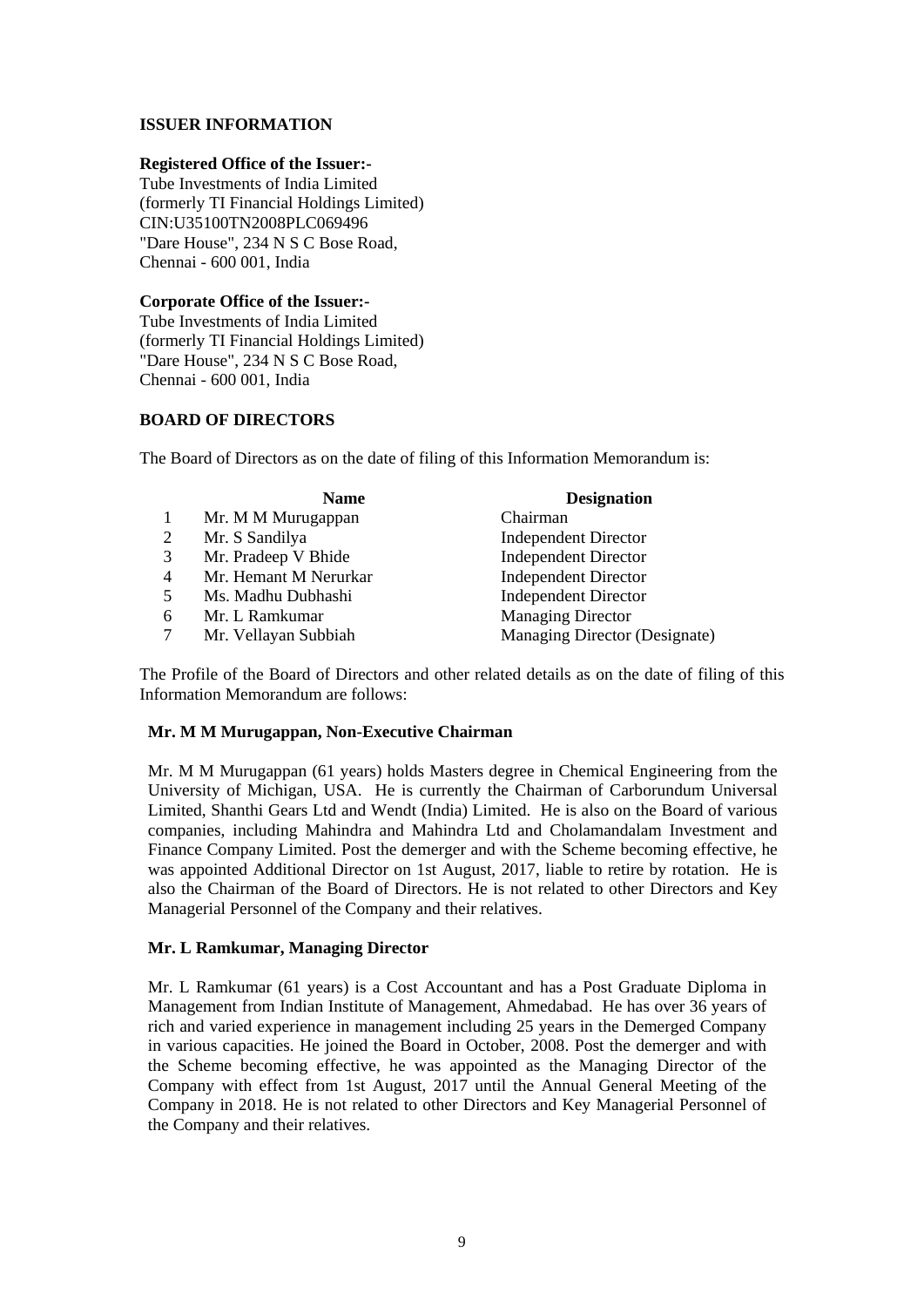# **Mr. Hemant M Nerurkar, Independent Director**

Mr. Hemant M Nerurkar (68 years) is a Graduate in Metallurgical Engineering and has over three and half decades of rich experience in the steel industry. He has served as Managing Director (India and South-East Asia) of Tata Steel Limited between 2009 and 2013. He is currently Chairman of TRL Krosaki Refractories Ltd. He is also on the Board of various companies including NCC Limited and Igarshi Motors India Limited. Post the demerger and with the Scheme becoming effective, he was appointed as Additional Director (Independent Director) with effect from 1st August, 2017. He is not related to other Directors and Key Managerial Personnel of the Company and their relatives.

# **Ms. Madhu Dubhashi, Independent Director**

Ms. Madhu Dubhashi (66 years) is an Economics (Hon.) Graduate and has a Post Graduate Diploma in Management from Indian Institute of Management, Ahmedabad. She has a experience of about four decades in the financial / financial services sector, having worked for various institutions like ICICI Ltd., Standard Chartered Bank etc. She is on the Board of various companies including Axis Finance Ltd and SBI Funds Management Private Limited. Post the demerger and with the Scheme becoming effective, she was appointed as Additional Director (Independent Director) with effect from 1st August, 2017. She is not related to other Directors and Key Managerial Personnel of the Company and their relatives.

# **Mr. Pradeep V Bhide, Independent Director**

Mr. Pradeep V Bhide, I.A.S. (Retd) (67 years) is a Graduate in Science and Law. He also holds a Master degree in Business Administration with specialisation in Financial Management. In a career spanning 37 years in the Indian Administrative Service, Mr. Bhide has held senior positions at the State and Central levels. He is on the Board of various companies including GlaxoSmithKline Pharmaceuticals Limited, Heidelberg Cement India Ltd, NOCIL Ltd and L&T Finance Limited. Post the demerger and with the Scheme becoming effective, he was appointed as Additional Director (Independent Director) with effect from 1st August, 2017. He is not related to other Directors and Key Managerial Personnel of the Company and their relatives.

# **Mr. S Sandilya, Independent Director**

Mr. S Sandilya (69 years) is a Commerce Graduate and has a Post Graduate Diploma in Management from Indian Institute of Management, Ahmedabad. He is the Group Chairman, Eicher Group. He is on the Board of various companies including Rane Brake Lining Ltd and Mastek Ltd. Post the demerger and with the Scheme becoming effective, he was appointed as Additional Director (Independent Director) with effect from 1st August, 2017. He is not related to other Directors and Key Managerial Personnel of the Company and their relatives.

# **Mr. Vellayan Subbiah, Managing Director (Designate)**

Mr. Vellayan Subbiah, 47 years, is a Bachelor of Technology in Civil Engineering from IIT Madras and holds a Masters in Business Administration from the University of Michigan. He has over 23 years of work experience in consulting, technology and financial services. He was the Managing Director of Cholamandalam Investment and Finance Company Limited. He is one the Board of various companies including SRF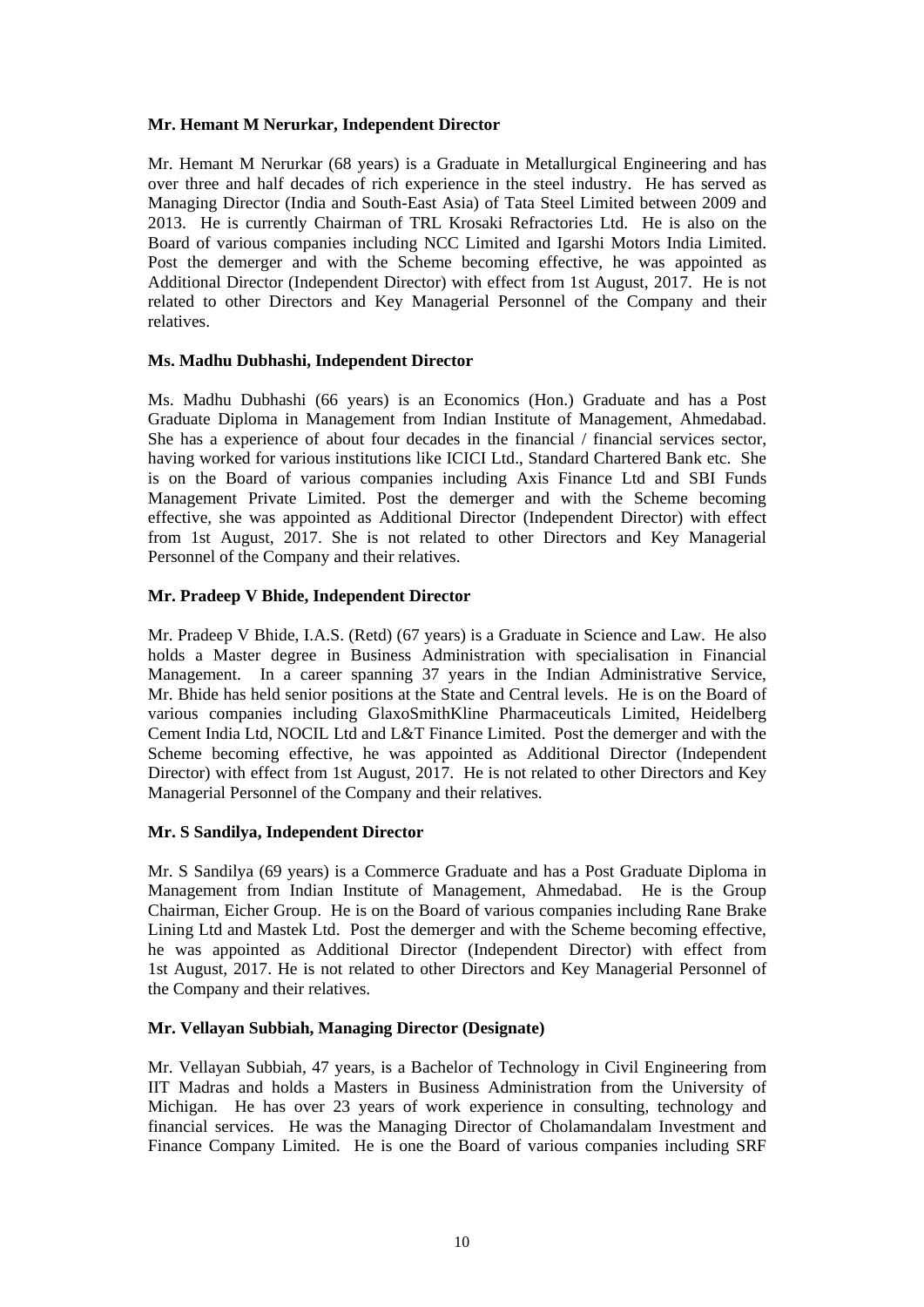Limited and Havells India Limited. Post the demerger and with the Scheme becoming effective, he was appointed as Managing Director (Designate) of the Company, with effect from 19th August, 2017. He will assume the office of Managing Director of the Company on completion of term by the present Managing Director, Mr. L Ramkumar, for a term of appointment of 5 (five) years viz. from 19th August, 2017 to 18th August, 2022 (both days inclusive). He is not related to other Directors and Key Managerial Personnel of the Company and their relatives.

The Issuer confirms that none of its Current Directors appear in the RBI defaulter list and/or ECGC default list.

#### **COMMITTEES OF THE BOARD**

The Board of Directors has constituted Audit Committee, Nomination & Remuneration Committee, Stakeholders Relationship Committee, Risk Management Committee and Corporate Social Responsibility Committee effective 1st August, 2017. These Committees have specific scope and responsibilities.

#### **(A) AUDIT COMMITTEE**

The role of the Audit Committee, in brief, is to review financial statements, internal controls, accounting policies, internal audit report, related party transactions, risk management systems and functioning of the Whistle Blower mechanism.

The Audit Committee of the Board as constituted has the following as its Members:

- 1. Mr. S Sandilya, Chairman, (Independent Director)
- 2. Mr. Pradeep V Bhide, Member (Independent Director)
- 3. Mr. Hemant M Nerurkar, Member (Independent Director)

The terms of reference of the Committee, as approved by the Board, are as follows:

- (1) Oversight of the Company's financial reporting process and the disclosure of its financial information to ensure that the financial statement is correct, sufficient and credible;
- (2) To recommend the appointment, remuneration and terms of appointment of auditors of the Company;
- (3) To approve the payment to statutory auditors for any other services rendered by them;
- (4) To examine the financial statement(s) of the Company and the auditor's report thereon;
- (5) To meet the statutory auditors:
	- (a) Before the commencement of annual statutory audit and to discuss the scope of the audit; &
	- (b) At the conclusion of the annual statutory audit to review the financial statements and major findings on internal control before submission of such statements to the Board.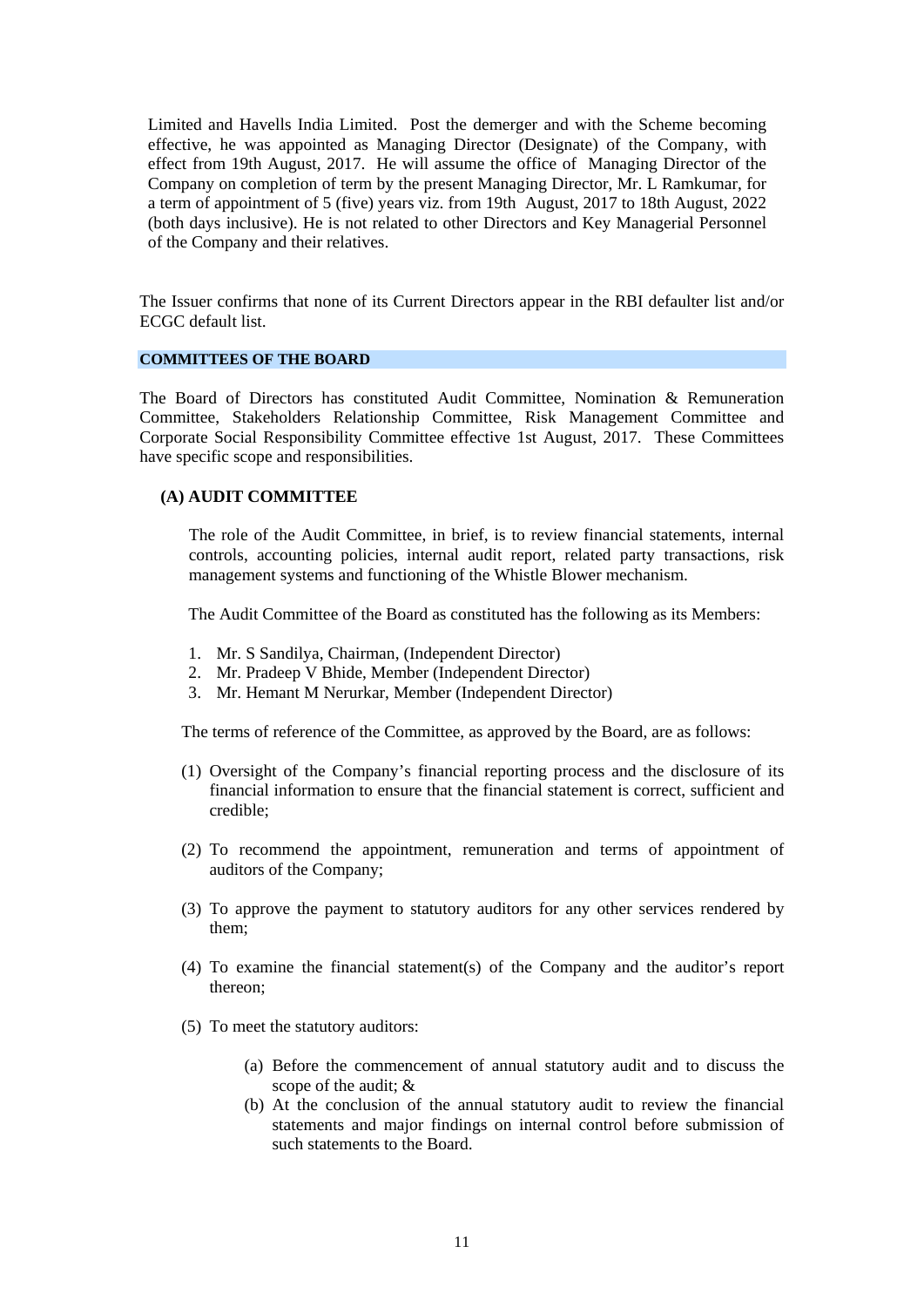- (6) To meet from time to time, the Chief Financial Officer and Chief Internal Auditor to review:
	- (a) Coordination of efforts between internal and statutory auditors;
	- (b) Internal audit plans;
	- (c) Major findings of internal and statutory auditors.
- (7) To review, with the management, the annual financial statements and auditor's report thereon before submission to the Board for approval, with particular reference to:
	- a) Matters required to be included in the Director's Responsibility Statement to be included in the Board's report in terms of clause (c) of Sub-section 3 of Section 134 of the Companies Act, 2013;
	- b) Changes, if any, in accounting policies and practices and reasons for the same and also about impact of such changes, if any, of the accounting, auditing and any regulatory rules on the Company's activities that may affect the audit;
	- c) Major accounting entries involving estimates based on the exercise of judgment by management;
	- d) Significant adjustments made in the financial statements arising out of audit findings;
	- e) Compliance with listing and other legal requirements relating to financial statements;
	- f) Disclosure of any related party transactions; &
	- g) Qualifications in the draft audit report.
- (8) To review the management discussion and analysis of financial conditions and results of operations;
- (9) To review statement of significant related party transactions submitted by management;
- (10) To review management letters/letters of internal control weaknesses issued by statutory auditors;
- (11) To review internal audit reports relating to internal control weaknesses;
- (12) To review, with the management, the quarterly financial statements before submission to the Board for approval;
- (13) To review, with the management, the statement of uses / application of funds raised through an issue (public issue, rights issue, preferential issue, etc.), the statement of funds utilized for purposes other than those stated in the offer document / prospectus / notice and the report submitted by the monitoring agency monitoring the utilisation of proceeds of a public or rights issue, and making appropriate recommendations to the Board to take up steps in this matter;
- (14) To review and monitor the auditor's independence and performance, and effectiveness of audit process;
- (15) To approve transactions of the Company with related parties or any subsequent modification to such transactions;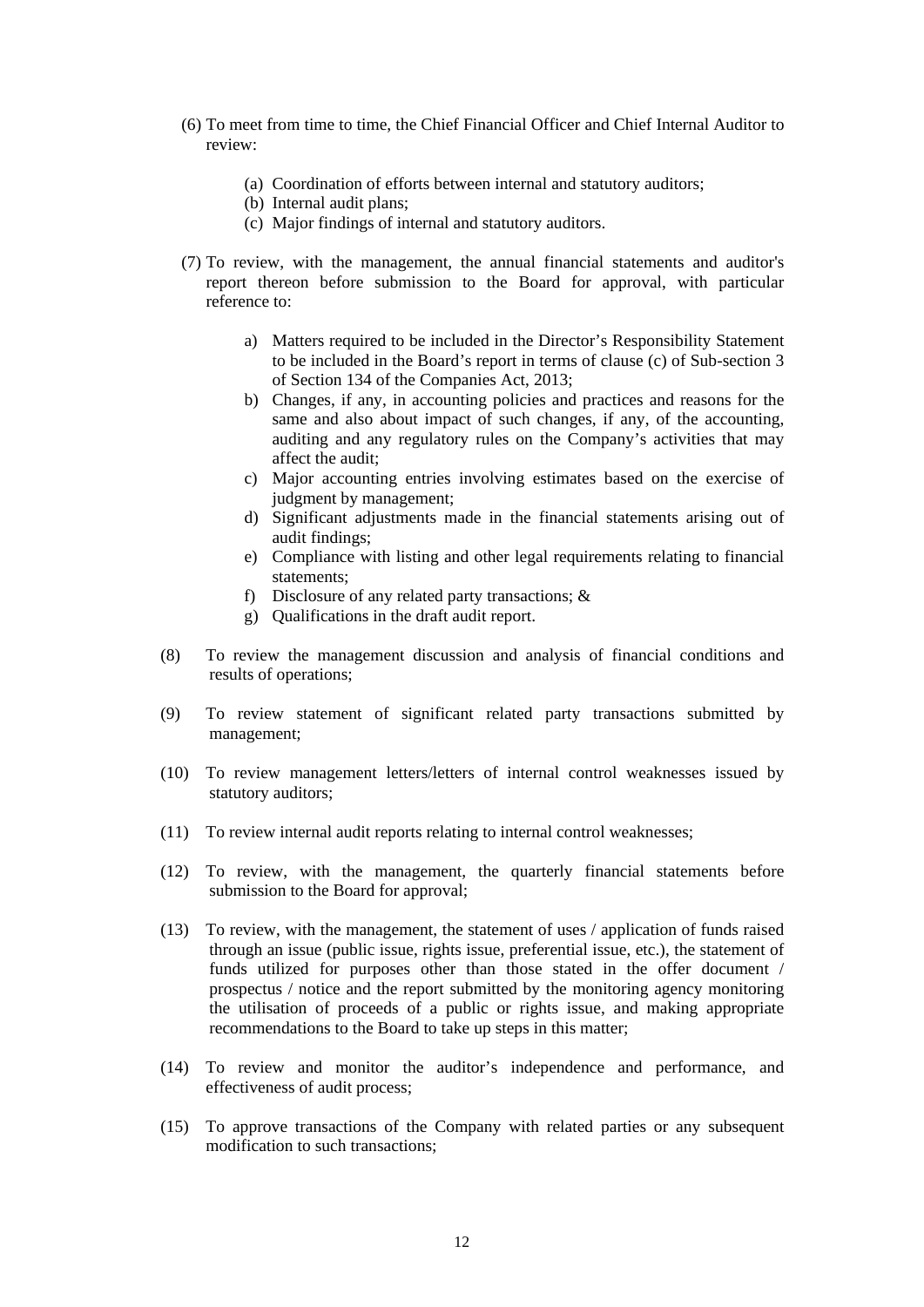- (16) To scrutinize inter-corporate loans and investments;
- (17) To carry our valuation of undertakings or assets of the Company, wherever it is necessary;
- (18) To evaluate internal financial controls and risk management systems;
- (19) To review, with the management, performance of statutory and internal auditors, adequacy of the internal control systems;
- (20) To review the adequacy of internal audit function, if any, including the structure of the internal audit department, staffing and seniority of the official heading the department, reporting structure coverage and frequency of internal audit;
- (21) To discuss with internal auditors of any significant findings and follow up there on;
- (22) To review the findings of any internal investigations by the internal auditors into matters where there is suspected fraud or irregularity or a failure of internal control systems of a material nature and reporting the matter to the Board;
- (23) To discuss with statutory auditors before the audit commences, about the nature and scope of audit as well as post-audit discussion to ascertain any area of concern;
- (24) To look into the reasons for substantial defaults in the payment to the depositors, debenture holders, shareholders (in case of non-payment of declared dividends) and creditors;
- (25) To review the functioning of the Whistle Blower mechanism;
- (26) To approve the appointment of CFO (i.e., the whole-time Finance Director or any other person heading the finance function or discharging that function) after assessing the qualifications, experience and background, etc. of the candidate; &
- (27) To carry out any other function as the Board may consider appropriate for inclusion, from time to time, in the terms of reference of the Audit Committee.

#### **(B) NOMINATION AND REMUNERATION COMMITTEE**

The role of the Nomination and Remuneration Committee is in accordance with the requirements of Section 178 of the Companies Act, 2013 and the SEBI Listing Regulations.

The Nomination and Remuneration Committee of the Board as constituted has the following as its Members:

- 1. Mr. Hemant M Nerurkar, Chairman, (Independent Director)
- 2. Mr. S Sandilya, Member (Independent Director)
- 3. Mr. M M Murugappan, Member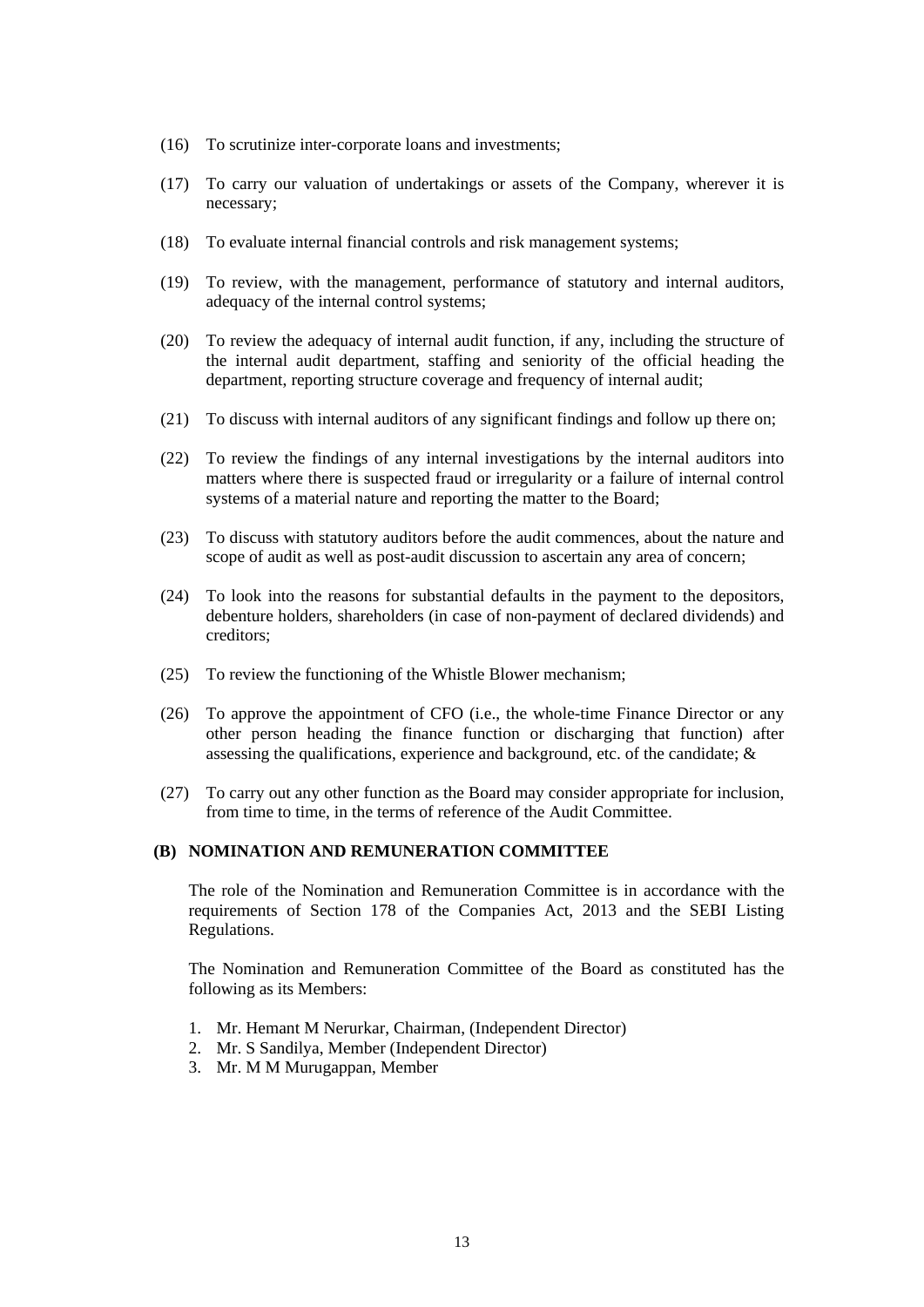The terms of reference of the Committee, as approved by the Board, are as follows:

- 1. To identify persons who are qualified to become directors and who may be appointed in senior management in accordance with the criteria laid down, recommend to the Board their appointment and removal and to carry out evaluation of every director's performance;
- 2.To formulate the criteria for determining qualifications, positive attributes and independence of a director and recommend to the Board a policy, relating to the remuneration for the directors, key managerial personnel and other employees, after ensuring that:
	- (1) level and composition of remuneration is reasonable and sufficient to attract, retain and motivate directors of the quality required to run the Company successfully;
	- (2) relationship of remuneration to performance is clear and meets appropriate performance benchmarks; and
	- (3) remuneration to directors, key managerial personnel and senior management of the Company involves a balance between fixed and incentive pay reflecting short and long-term performance objectives appropriate to the working of the Company and its goals:
- 3. To formulate the criteria for evaluation of independent directors and the Board;
- 4. To look into various aspects of corporate governance and make suggestions to the Board on improving the governance standards taking into consideration the regulatory changes from time to time and global best governance practices;
- 5. To devise a policy on Board's diversity;
- 6. To ensure disclosure of the Remuneration Policy and evaluation criteria in the Company's Annual Report;
- 7. Further to do the following:
	- (i) Recommend to the Board any new appointment(s) including re-appointment(s) and the tenure of office, whether of Executive or of Non-Executive Directors (NEDs);
	- (ii) Recommend the remuneration package, including the pension benefits and any compensation payment, of the Managing/Whole-time Director(s);
	- (iii) Recommend to the Board the amount of commission payable to each of the NEDs, based on the efforts and contribution at the Board and certain Committee meetings as well as time spent on operational matters other than at the meetings;
	- (iv) Determine the increments in salary of the Managing/Whole-time Director(s);
	- (v) Determine the annual incentives of the Managing/Whole-time Director(s);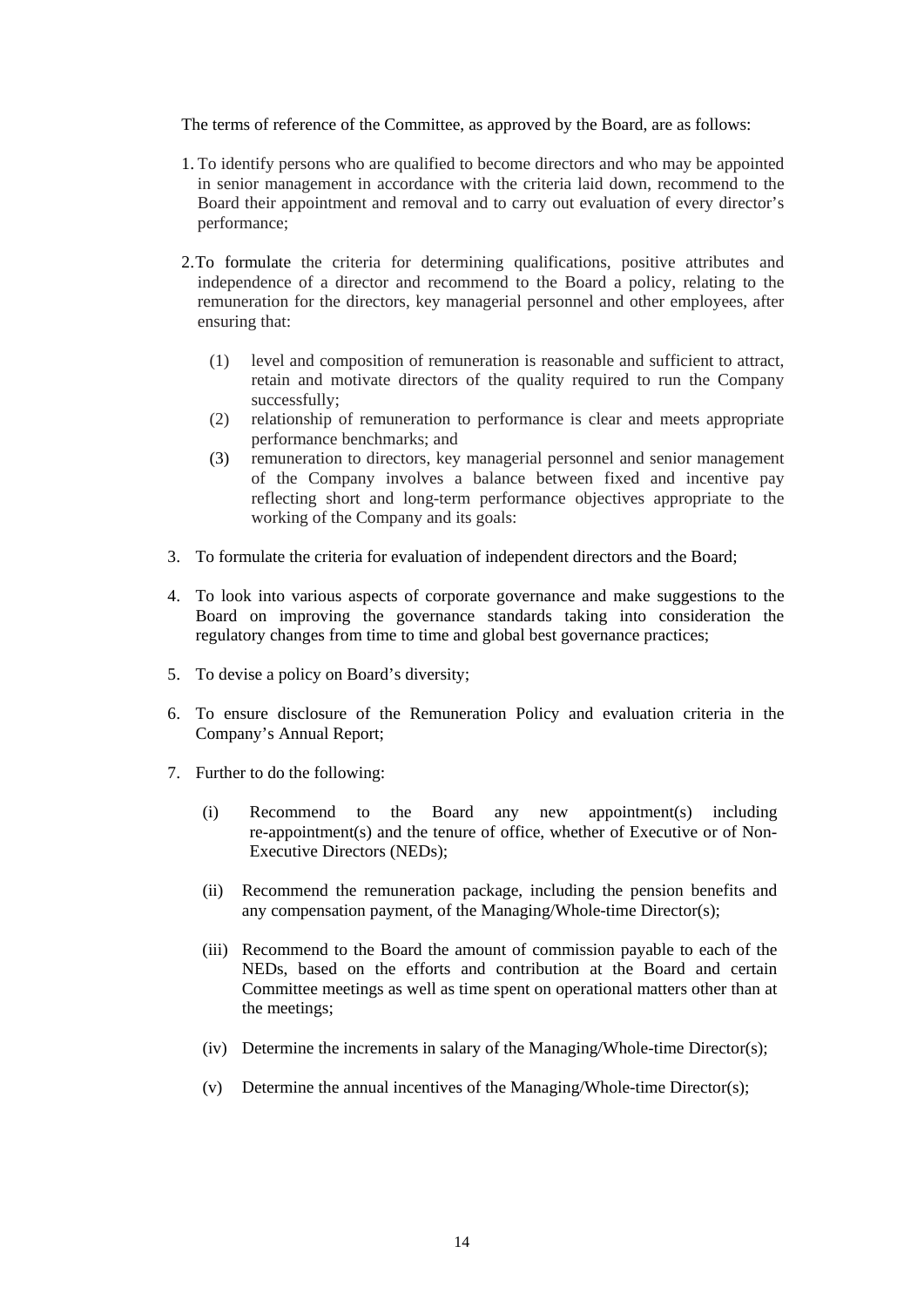- (vi) Determine the minimum remuneration of the Managing/Whole-time Director(s), in the event of inadequacy of profits.
- (vii) Implementation, administration and superintendence of the Employees' Stock Option Plan/Scheme(s) ('the ESOP Schemes') and also, to formulate the detailed terms and conditions of the ESOP Schemes including but not limited  $to -$ 
	- (1) The quantum of Options to be granted under an ESOP Scheme per employee and in aggregate.
	- (2) The conditions under which Options vested in employees may lapse in case of termination of employment for misconduct.
	- (3) The exercise period within which the employee should exercise the Option and that the Option would lapse on failure to exercise the Option within the exercise period.
	- (4) The specified time period within which the employee shall exercise the vested Options in the event of termination or resignation of an employee.
	- (5) The right of an employee to exercise all the Options vested in him at one time or at various points of time within the exercise period.
	- (6) The procedure for making a fair and reasonable adjustment to the number of Options and to the exercise price in case of corporate actions such as rights issues, bonus issues, merger, sale of division and others. In this regard, the following shall be taken into consideration by the Nomination & Remuneration Committee:
		- (a) the number and the price of the Options under the Scheme(s) shall be adjusted in a manner such that the total value thereof remains the same after the corporate action;
		- (b) for this purpose, global best practices in this area including the procedures followed by the derivative markets in India and abroad shall be considered; &
		- (c) the vesting period and the life of the Options shall be left unaltered as far as possible to protect the rights of the Option holders.
- (viii) The grant, vest and exercise of Option in case of employees who are on long leave;
- (ix) The procedure for cashless exercise of Options;
- (x) Such other matters as may be necessary for the purpose of effectively administering the Scheme; &
- (xi) Exercise any other powers as may be conferred by the Board in future.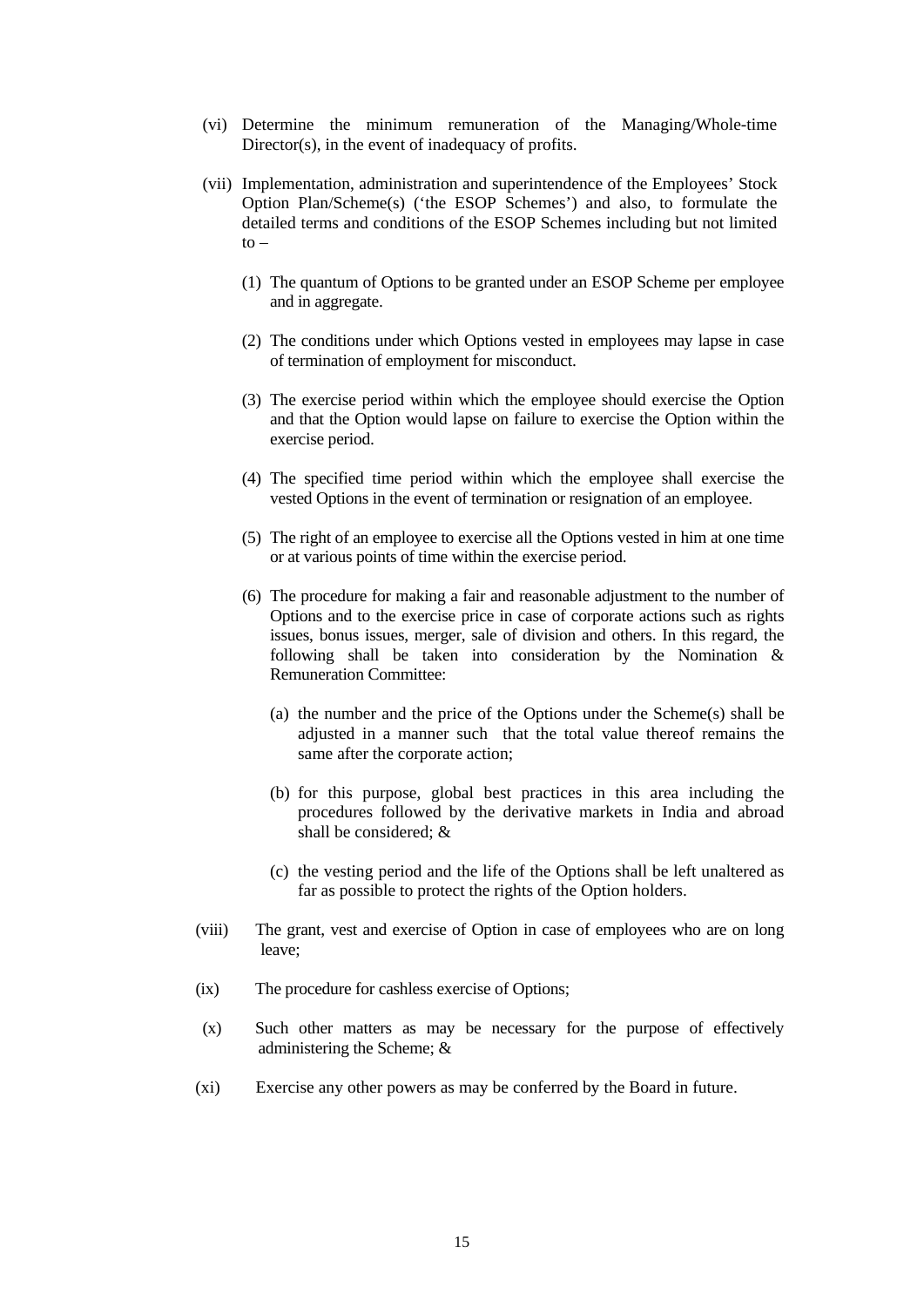### **(C) CORPORATE SOCIAL RESPONSIBILITY COMMITTEE**

The Corporate Social Responsibility (CSR) Committee is constituted in accordance with the requirements of the Companies Act, 2013 and the Rules thereunder.

The CSR Committee consists of the following:

- 1) Mr. S Sandilya, Chairman
- 2) Ms. Madhu Dubhashi, Member
- 3) Mr. L Ramkumar, Member

The terms of reference/scope for the Committee, as approved by the Board, are as under:

- (a) To formulate and recommend to the Board a Corporate Social Responsibility Policy, which shall indicate the activities to be undertaken by the Company as specified under Schedule VII of the Companies Act, 2013, as may be amended from time to time:
- (b) To recommend the amount of expenditure to be incurred on the activities referred to above;
- (c) To monitor the Corporate Social Responsibility Policy of the Company from time to time; &
- (d) To exercise any other powers as may be conferred by the Board in future.

# **(D) STAKEHOLDERS RELATIONSHIP COMMITTEE**

The Stakeholders Relationship Committee is constituted in accordance with the requirements of the Companies Act, 2013 and the SEBI Listing Regulations.

The said Committee consists of the following as its Members:

- 1) Mr. M M Murugappan, Chairman
- 2) Mr. L Ramkumar, Member

The Committee has the following as its terms of reference:

- (a) To consider and resolve grievances of security holders of the Company including complaints relating to transfer of shares, non-receipt of balance sheet and non-receipt of declared dividends etc.
- (b) To formulate shareholders servicing plans and policies in line with the Company's Corporate Governance plans and policies and develop the standards therefor;
- (c) To monitor and review the mechanism of share transfers, dividend payments, dematerialization process, sub-divisions, consolidations, issue of duplicate certificates etc., and to determine and set standards for processing of the same; and
- (d) To decide on any other matter or give such directions as may be required in connection with investor servicing.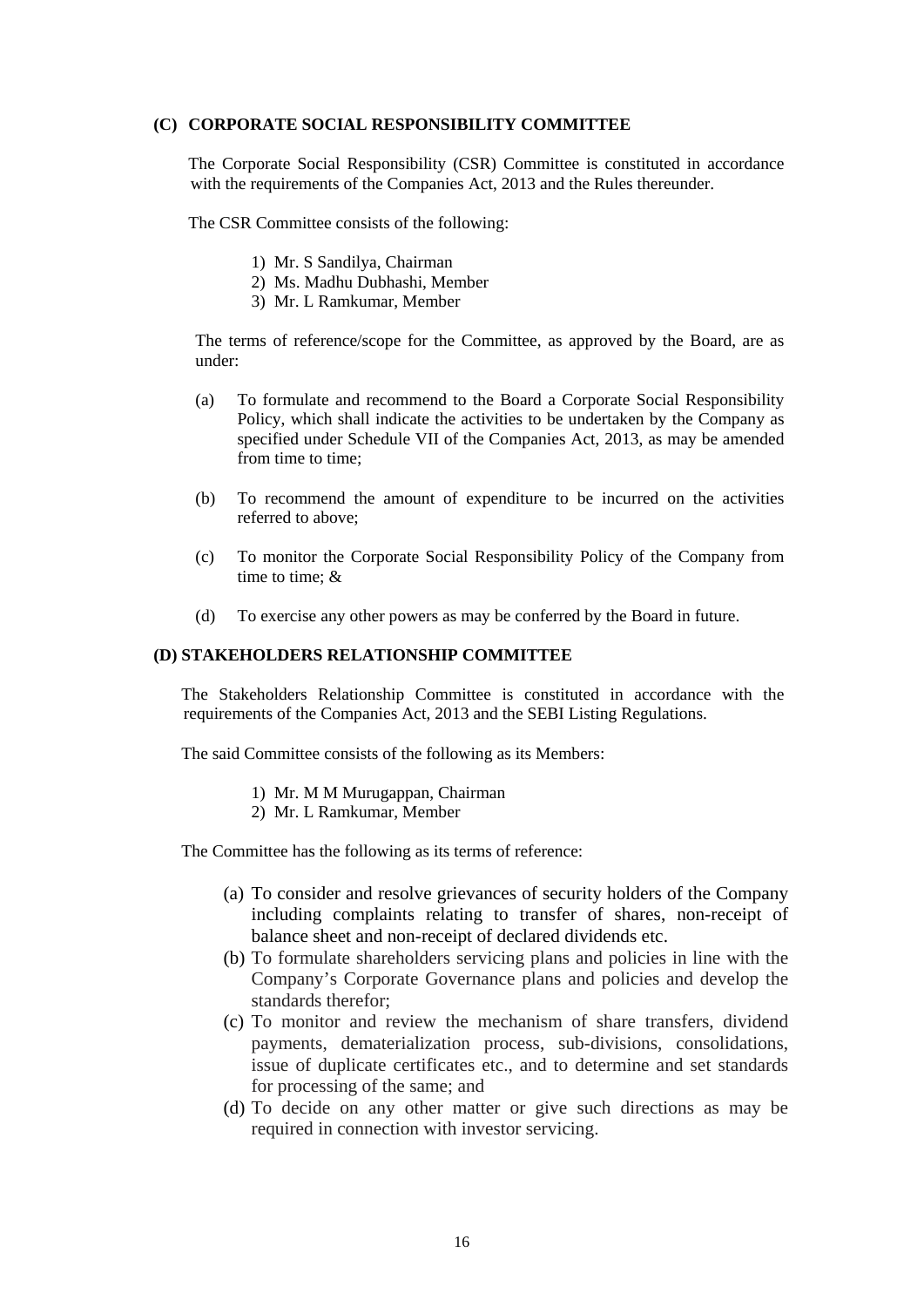# **(E) RISK MANAGEMENT COMMITTEE**

The role of the Risk Management Committee, in brief, is to review the Risk Management Policy developed by the Management, risk framework and its implementation thereby ensuring that an effective risk management system is in place.

The Risk Management Committee consists of the following:

- 1) Mr. Pradeep V Bhide, Chairman
- 2) Mr Hemant V Nerurkar
- 3) Mr L Ramkumar

The terms of reference/scope for the Committee, as approved by the Board, are as under:

- 1. Review the Risk Management Policy developed by the Management and to ensure that they are comprehensive and well developed.
- 2. Review the Annual Risk Management Framework Document (including the actions planned for the year in relating to existing and anticipated emerging risks).
- 3. Review the progress of implementation of the actions planned in the Annual Risk Framework Document.
- 4. Review periodically the process for systematic identification and assessment of the business risks.
- 5. Monitor periodically the critical risk exposures by specialized analysis and quality reviews and report to the Board the details of any significant developments relating to these and the action taken to manage the exposures.
- 6. Review periodically the Company's Risk Management Policy and associated Guidelines and approve any revisions thereto.
- 7. Identify and make recommendations to the Board, to the extent necessary on resources and staffing required for effective Risk Management.
- 8. Carry out any other function or activity as may be considered in order to ensure that an effective risk management system is in place.

# **LEADERSHIP TEAM**

# **Mr. L Ramkumar, Managing Director**

L Ramkumar is the Managing Director of the Company. He holds a Bachelor's Degree in Commerce, an MBA from IIM- Ahmedabad and is also a qualified Cost Accountant. He started his career with Ashok Leyland in the Finance stream and later joined the Murugappa Group in Tube Investments of India Ltd and worked in various capacities as Head of Finance of SBUs as well as CFO of the Company. Subsequently he headed the Bicycles business and contributed significantly to the growth and profitability of the business. He has more than 3 decades of rich experience in various facets of management. He is also the Managing Director of TI Tsubamex Private Limited, the Company's automotive die-making joint venture with Tsubamex Company Limited, Japan.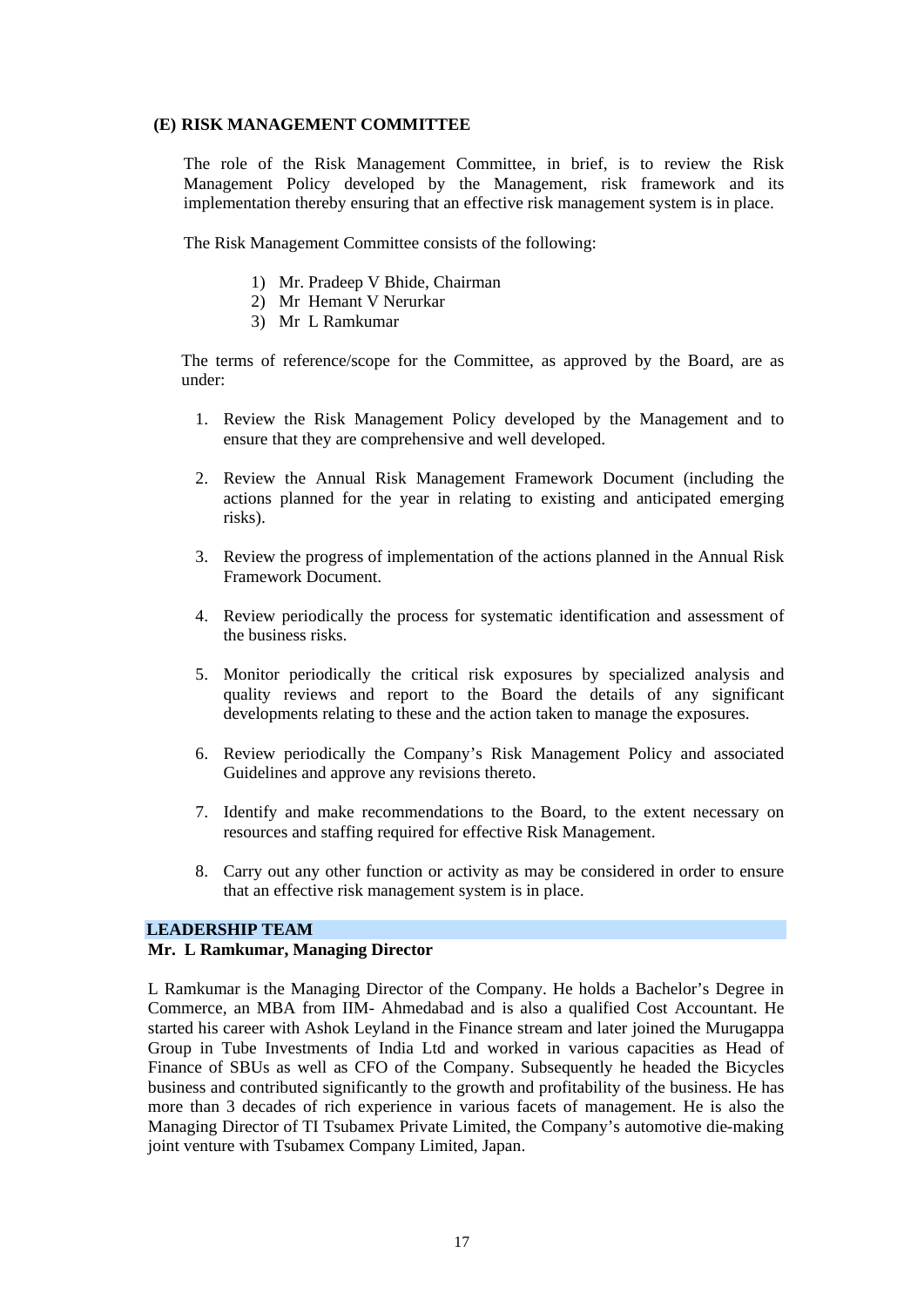# **Mr. Vellayan Subbiah, Managing Director (Designate)**

Mr. Vellayan Subbiah, is the Managing Director (Designate) of the Company. He holds a Bachelor of Technology in Civil Engineering from IIT Madras and holds a Masters in Business Administration from the University of Michigan. He has over 23 years of work experience in consulting, technology and financial services. He was the Managing Director of Cholamandalam Investment and Finance Company Limited.

# **Mr. Kalyan Kumar Paul, President – Tube Products of India**

Kalyan Kumar Paul is the President of Tube Products of India, a unit of the Company, effective July 01, 2012. He is a Bachelor of Science with Honors from Presidency College, Kolkata and holds an MBA in Sales & Marketing from Indian Institute of Social Welfare and Business Management, Kolkata. He has over 3 decades of experience in managing Domestic and International Operations, Sales and Marketing across diverse industries.

# **Mr. P Ramachandran, President –TIDC India**

P Ramachandran is the President of TIDC India, an unit of the Company. He is an Engineering graduate from the Madras Institute of Technology and holds a post graduate diploma in Management from IIM, Ahmedabad. He has over 25 years of experience in the field of marketing, business development and general management.

# **Mr. K R Chandrasekaran President – TI Cycles of India**

K R Chandrasekaran is the President of TI Cycles of India, an unit of the Company. He holds a B.E. degree (Mechanical Hons.) and also a post graduate diploma in Management from IIM, Kolkata. He has over 30 years of experience in business development, sales and marketing and general management.

# **Mr. K R Srinivasan, Executive Vice President –TI Meal Forming**

K R Srinivasan is the Executive Vice President of TI Metal Forming, an unit of the Company. He is an Engineering graduate with Honours from REC-Trichy with specialization in Mechanical Engg., and also a postgraduate in Business Administration from the University of Madras. He is a Fulbright Fellow in Leadership in Management from the Carnegie Mellon University, Pittsburgh, USA. He has over 26 years of experience in various functions viz., Sales, Marketing, Application Engineering, Product Management, Manufacturing and other plant operations, Process Re-engineering, Project Management and Information Technology.

# **Mr. R Narayanan, Executive Vice President –Strategic Sourcing**

R Narayanan is the Executive Vice-President, Strategic Sourcing of the Company. He is a B.Sc. graduate from the University of Madras and also a qualified Chartered Accountant. He has over 31 years of experience across various group companies in the areas of Financial accounting, Management accounting, Finance, Materials, Supply Chain Management, Commercial and Strategic Sourcing.

# **Mr. N Prasad, Executive Vice President –Human Resources**

N Prasad is the Executive Vice President – HR of the Company. He is a commerce graduate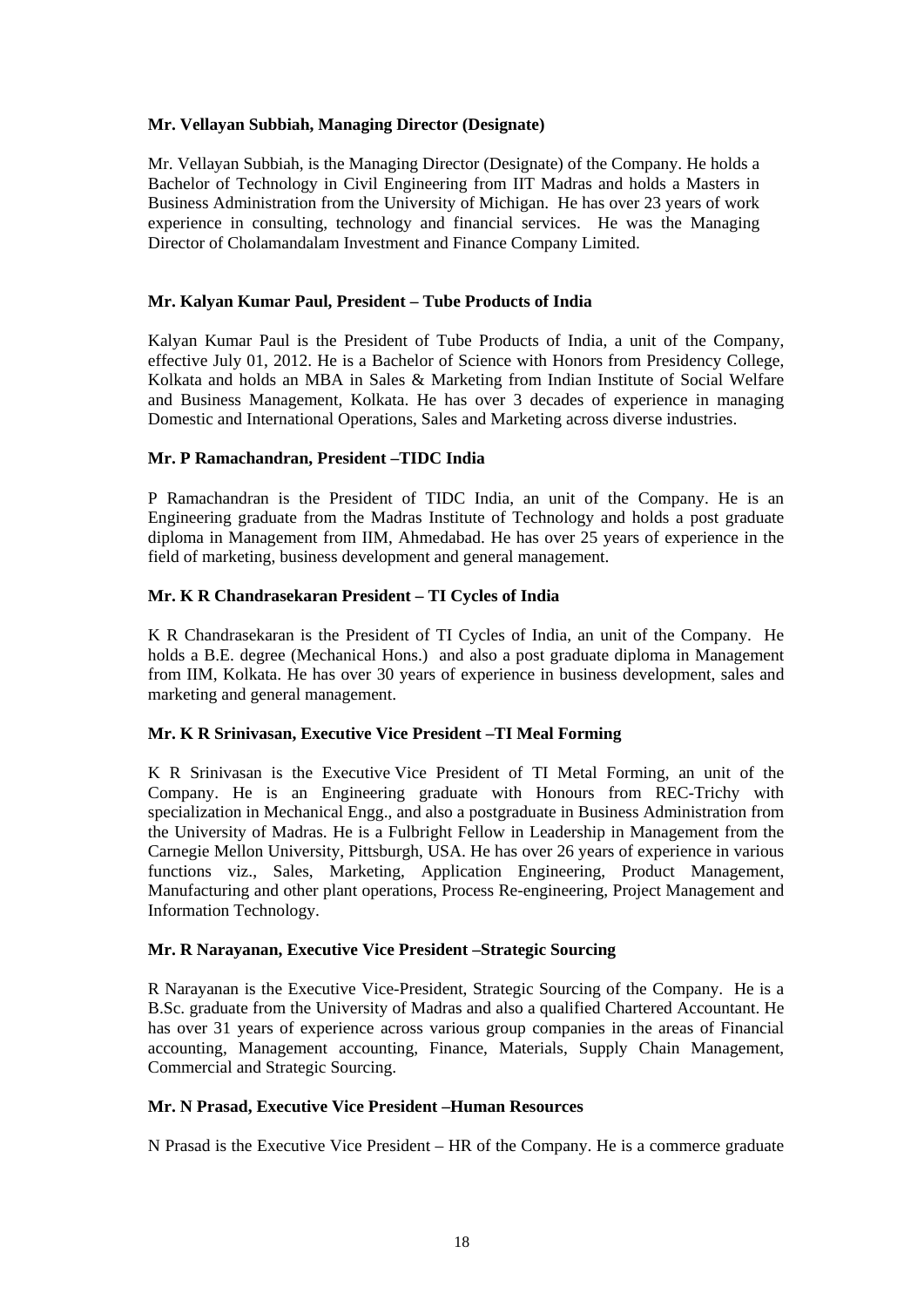from the R.K.M. Vivekanada College, Chennai and holds a Masters' degree specializing in Personnel Management and Industrial Relations from the University of Madras. He has over two decades' experience in the HR & IR roles.

#### **Mr. K Mahendra Kumar, Chief Financial Officer**

K Mahendra Kumar is the Chief Financial Officer of the Company. He is a qualified Chartered Accountant from the Institute of Chartered Accountants of India and also a Management Accountant from the Chartered Institute of Management Accountants (CIMA), UK. He has over two decades of experience in the finance function having worked in diverse sectors such as chemicals, automotive, information technology, wind energy and elevators.

### **Designated Stock Exchange**

The Designated Stock Exchange is BSE Limited.

#### **Demat Credit**

Our Company has executed tripartite agreements with the Registrar and Share Transfer Agent and the Depositories i.e. NSDL and CDSL, respectively, for admitting our Company's Equity Shares in demat form. The ISIN allotted is INE974X01010.

#### **Compliance Officer of the Issuer**

Mr. S. Suresh, Tube Investments of India Limited (formerly TI Financial Holdings Limited) "Dare House", 234 N S C Bose Road, Chennai - 600 001, India Ph: 044-4228 6711; E-mail: sureshs@tii.murugappa.com

#### **Chief Financial Officer of the Issuer**

Mr. K. Mahendra Kumar, Tube Investments of India Limited (formerly TI Financial Holdings Limited) "Dare House", 234 N S C Bose Road, Chennai - 600 001, India

### **Registrar and Transfer Agents**

Karvy Computershare Pvt Limited Karvy Selenium Tower B, Plot 31-32 Gachibowli Financial District, Nanakramguda Hyderabad 500 032, India

### **Auditors of the Issuer**

S.R. Batliboi & Associates LLP, Tidel Park, No.4, Rajiv Gandhi Salai, Taramani, Chennai 600 013, India

# **BRIEF SUMMARY OF THE BUSINESS/ACTIVITIES OF THE ISSUER AND ITS LINE OF BUSINESS**

Tube Investments of India Limited (formerly TI Financial Holdings Limited – [TI]) is a public limited company (CIN:U35100TN2008PLC069496) forming part of the Murugappa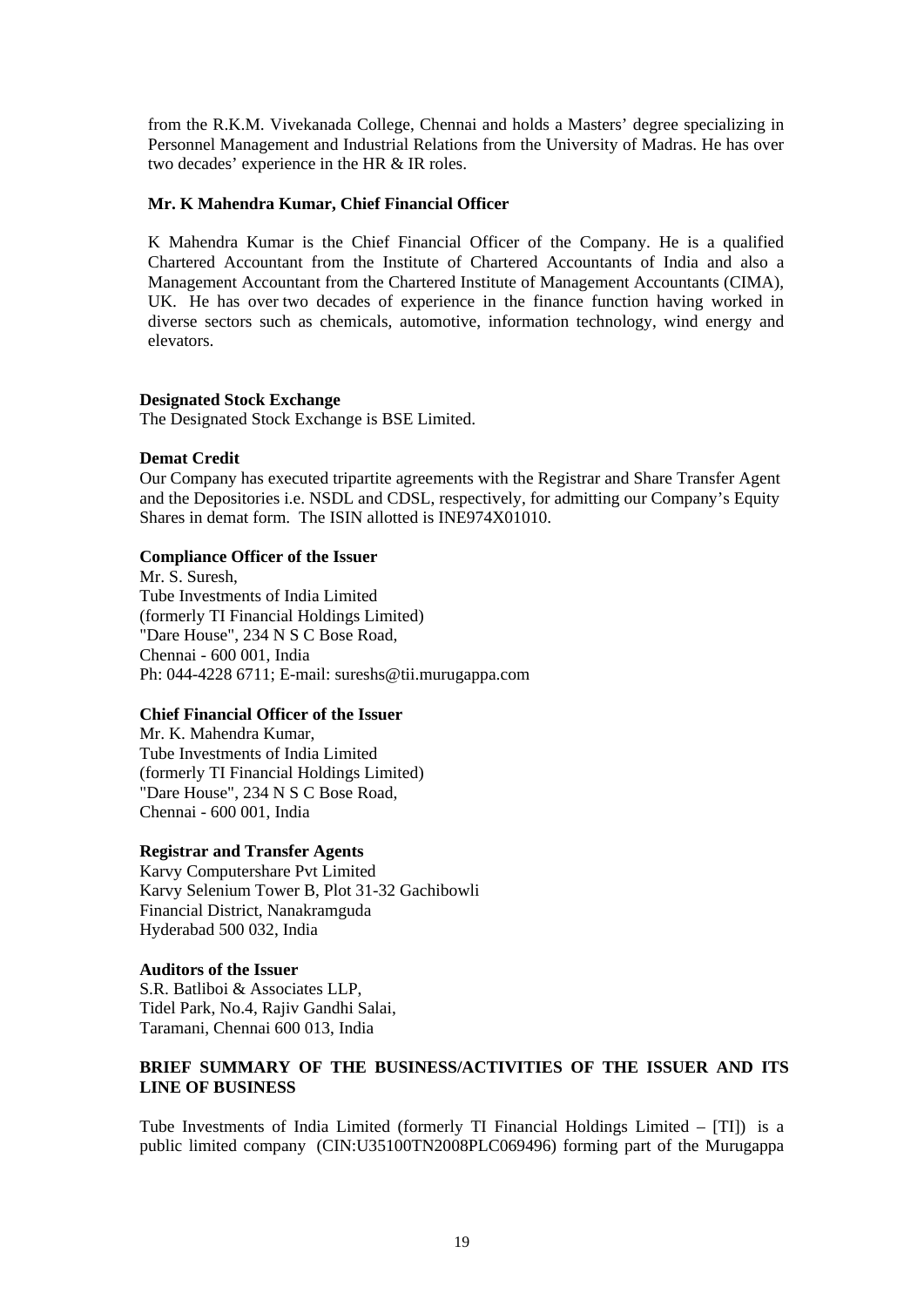Group engaged in the manufacture of bicycles, precision steel tubes, cold rolled steel strips, fine blanked products, automotive and industrial chains and cold rolled formed sections for automotives and railways.

The Company's equity shares are proposed to be listed on the National Stock Exchange of India Limited and the BSE Limited. In FY 2017, the Company recorded a revenue of Rs.4415.89 Cr. with a Profit after Tax of Rs.158.95 Cr.

# **The Company has three segments and brief summary on each of the segment is given below:**

# **Cycles and Components Segment**

As a part of this segment, the Company manufactures a range of standard and special bicycles. The Company is the second largest manufacturer of bicycles in the country. It sold 3.95 million bicycles during FY 2017. The Company is a market leader in the "specials" segment. The Company is known for its innovation and new product launches. There are three plants - at Ambattur in Tamil Nadu, Nashik in Maharashtra and Rajpura in Punjab. TI is a leading player in the bicycle segment by virtue of its brand equity, product development capability and proximity to the markets. During the last few years, the Company pioneered the retail thrust for bicycles and has expanded its retail outlets. These outlets offer customers a contemporary buying experience and cater to all segments from kids to the bicycling enthusiast.

Leveraging on the strength of its BSA / Hercules brand, the Company is also engaged in the Fitness business. Under Fitness business, it offers personal fitness equipment such as motorized treadmills, recumbent bikes, ellipticals etc.

In FY 2017, the Revenue of this segment stood at Rs.1358.69 Cr. and the Profit before Interest & Tax was at Rs.35.73 Cr.

# **Engineering Segment**

As a part of Engineering Segment, the Company manufactures Cold Rolled Steel Strips and Electric Resistance Welded and Cold Drawn Welded tubes. In the Cold Rolled Steel Strips business, the Company focuses on the Special Grades of steel strips for the Southern market. The ability to supply multiple grades in the required quantities to the customers together with its engineering capabilities has earned the Company a good reputation among its customers.

In the Tubes segment, TI is the market leader in precision tubes by virtue of its quality and application engineering capabilities. The tubes made by the Company are predominantly used by the automobile sector. The tubes are made from the manufacturing facilities at Avadi and Tiruttani in Tamil Nadu, Shirwal in Maharashtra and Mohali in Punjab. The Company has also established value addition centers at various locations to meet the specific requirements of customers and supply them ready to use tubes on a just in time basis. This segment further exports precision steel tubes to the quality conscious North American and European markets.

The product range in this segment is being augmented and the Company plans to introduce products which are not currently in its range. With its strong engineering and research capabilities, the Company enjoys a strong reputation with its customers.

In FY 2017, the Revenue of this segment stood at Rs.2076.93 Cr. and the Profit before Interest & Tax was at Rs.145.78 Cr.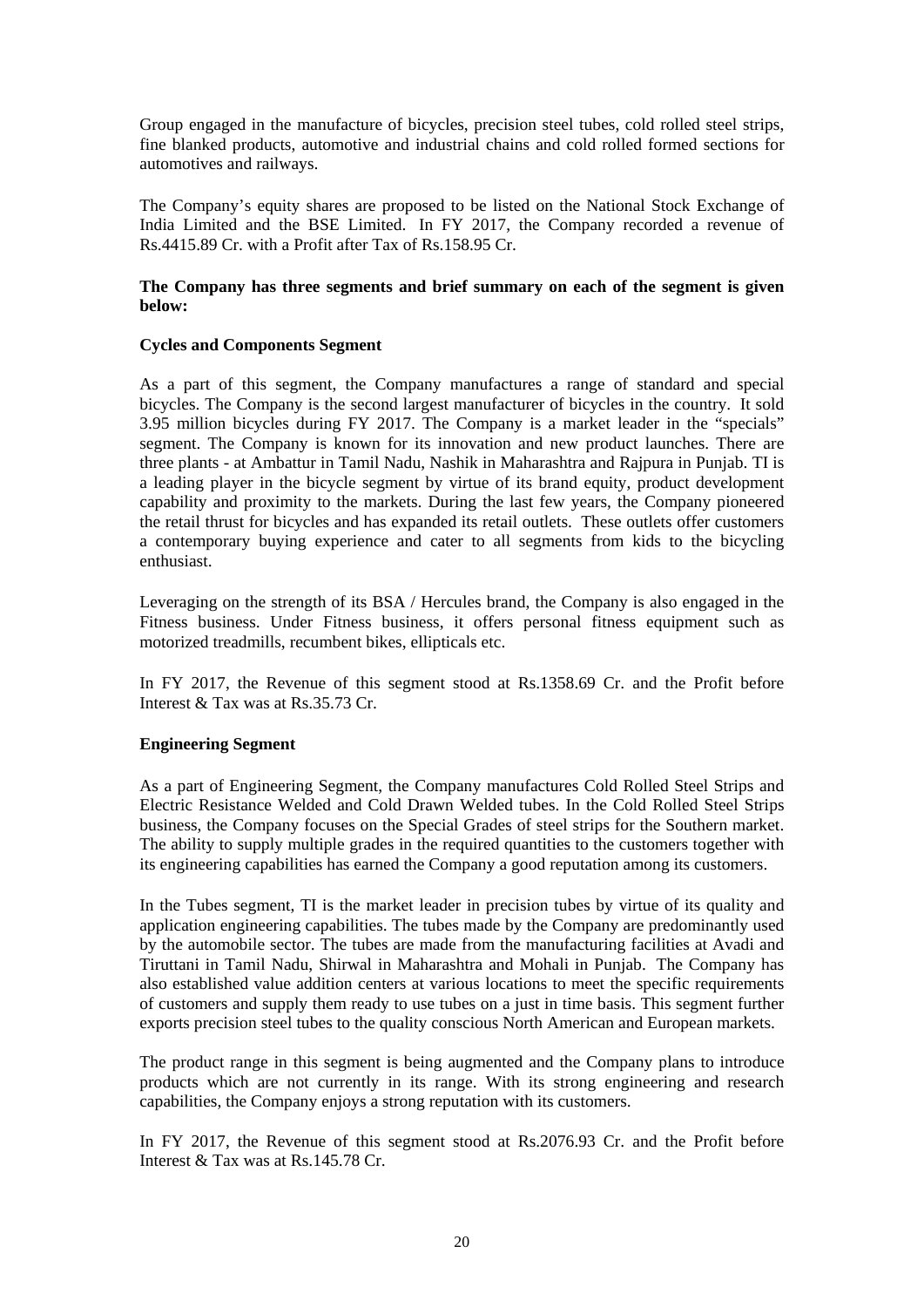#### **Metal Formed Products Segment**

As a part of the Metal Formed Products segment, the Company manufactures automotive and industrial chains, fine blanked products, doorframes and cold rolled sections for Railway wagons.

In the automotive chains business, the Company caters to the needs of the major OEMs. The Company is one of the three major players in roller chains manufacturing in India. The Company also has a wide dealer network across the country for distributing its chains. The Company enjoys a premier position in this segment by virtue of its quality, cost, delivery and association with two wheeler majors. The manufacturing locations are - Ambattur in Tamil Nadu, Hyderabad in Andhra Pradesh and Laksar in Uttarkhand. In Industrial chains, the Company has a sizeable market presence in the domestic market.

The Company manufactures car doorframes for leading car manufacturers and is the market leader in roll formed car doorframes by virtue of its cost efficiency, association with key auto majors and roll forming capabilities. The manufacturing locations are – Thiruninravur and Kakkalur in Tamil Nadu, Bawal in Haryana, Halol in Gujarat, Pune in Maharashtra and Sanand in Gujarat. The Company is also supplying sections for wagons and side wall / end walls for passenger coaches. The Railway products are manufactured at Thiruninravur and Kakkalur in Tamil Nadu and at Uttarakhand.

The Revenue from this segment was at Rs.1141.48 Cr. during FY 2017. The Profit before Interest & Tax was at Rs.92.25 Cr.

The Company has significant investments in its subsidiaries / Joint Venture and brief summary on each of the segment is given below:

The Company has following subsidiaries / associate / joint venture companies:

- a) Financiere C10 SAS (100% shareholding) subsidiary
- b) Shanthi Gears Limited (70.12% shareholding) subsidiary
- c) TI Tsubamex Private Limited. (75% shareholding) subsidiary
- d) TI Absolute Concepts Private Limited. (50% shareholding) joint venture

Financiere C10 SAS has three Subsidiaries viz., Sedis SAS in France, SEDIS Gmbh in Germany, and Sedis Co Ltd in UK.

#### **Financiere C10 SAS (FC 10)**

The Company holds 2,23,920 (100%) shares in Financiere C10 S.A.S (FC 10), a wholly owned Subsidiary in France at an investment of Rs.61.15 Cr. Sedis SAS is a wholly-owned subsidiary of Financière C10 and is a pioneer in the manufacture of Industrial and Engineering Class Chains with two manufacturing plants in France. Financière C10 also has two other distribution companies as wholly owned subsidiaries viz., Sedis Gmbh in Germany and Sedis Co Ltd in UK.

In 2016, FC10 & its subsidiaries recorded consolidated revenue of  $\epsilon$ 30.36 Mn. and Loss before Tax of  $\bigoplus$  19 Mn.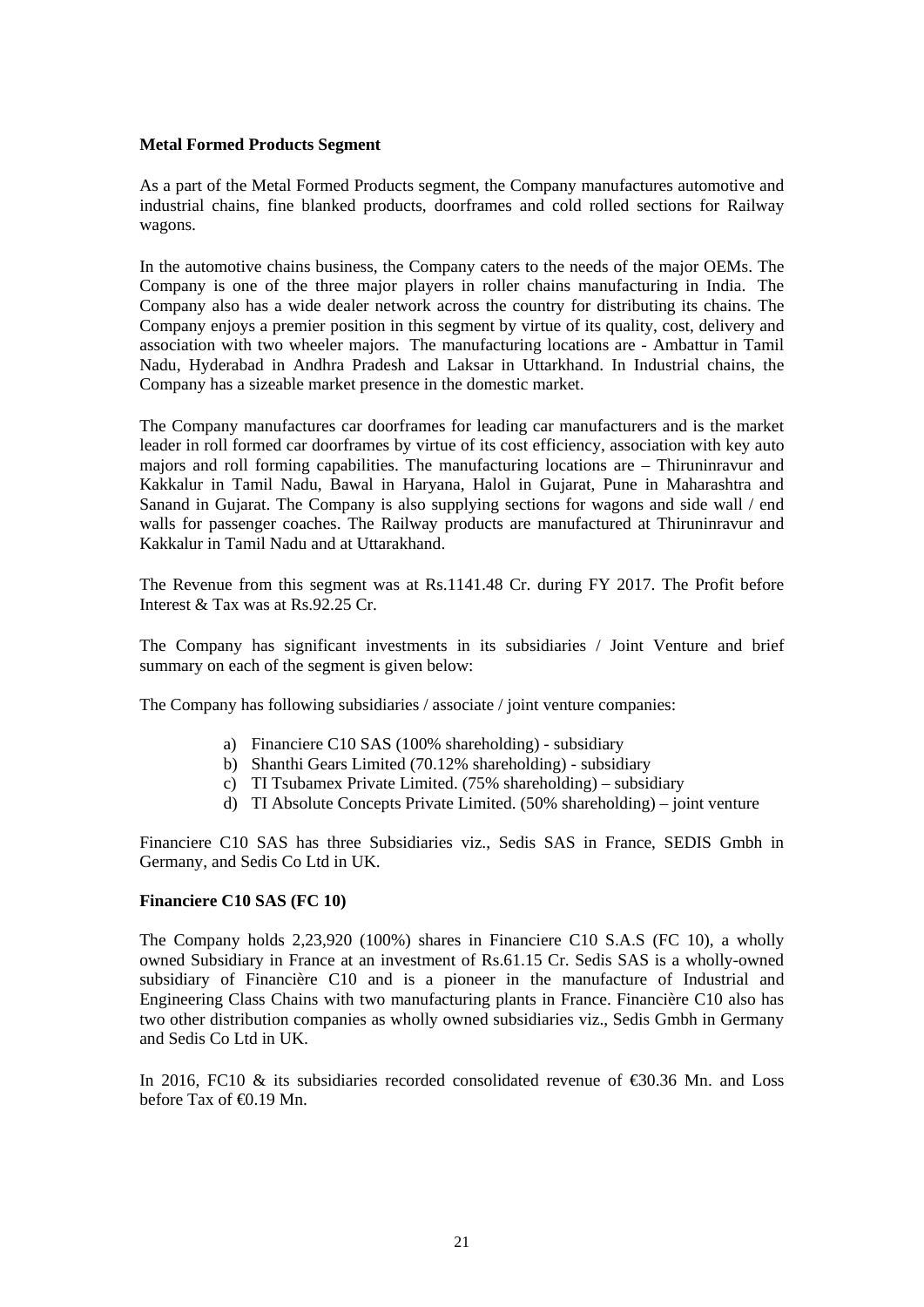# **Shanthi Gears Limited (SGL)**

The Company holds 70.12% (5,72,96,413 equity shares), in Shanthi Gears Limited, Coimbatore at an investment of Rs.464.10 Cr. SGL is one of India's leading manufacturers of industrial gears.

In FY 2017, the revenue of SGL stood at Rs.203.82 Cr. and Profit before Tax was at Rs.28.50 Cr.

# **TI Tsubamex Private Limited (TTPL)**

TI Tsubamex Private Limited was incorporated on 3rd January 2014, as a Joint Venture Company promoted by the Company jointly with Tsubamex Company Limited, Japan (TMX), to engage in the business of die design and manufacturing facilities for dies. The Company holds 75% shares in TTPL at a cost of Rs.19.50 Cr.

In FY 2017, the revenue of TTPL stood at Rs.4.90 Cr and incurred a Loss before tax of Rs.6.29 Cr. for the year ended 31st March 2017.

# **TI Absolute Concepts Private Limited (TIACPL)**

TI Absolute Concepts Private Limited (TIACPL) is a Joint Venture Company promoted by the Company jointly with Absolute Speciality Foods Chennai Private Limited, to carry on the business of bicycle theme based restaurant with retail outlets for bicycles. The Company holds 50% shares in TIACPL at a cost of Rs.10 Cr.

In FY 2017, the revenue of TIACPL stood at Rs.2.65 Cr. and Loss before Tax was at Rs.5.45 Cr.

# **INDUSTRY OUTLOOK**

# **Bicycles & Components**

Bicycles fall under two distinct categories – Standard and Special. While the Standard cycles are largely used for commuting, especially in small towns & rural areas, the Specials cycles have come to be looked at as a product for fun, fitness and leisure activities. As per industry estimates, the bicycle industry volumes declined approximately by 8% during 2016-17. While orders from the Government Schemes witnessed a decline from the record levels of the previous year, trade volumes witnessed a decline of around 10% during the year. 2016-17 was a very challenging year for the bicycle industry, with consumer demand adversely impacted by the effects of demonetization and drought in parts of the country. On the other hand, increasing aspirations, higher purchasing power, international exposure to usage patterns and growing fitness consciousness are providing impetus to the use of high-end special bicycles, the sale volumes of which have continued to grow steadily year-on-year.

Nearly 80% of the country's requirements are met by four major players. The smaller regional players and imports constitute the balance. The Company enjoys a share of over onethird of the total organised market with a much higher share in the premium segment.

#### **Engineering**

The overall automotive industry grew by 5% during 2016-17. The passenger vehicle, commercial vehicle and two-wheeler segments registered growth of 9%, 3% and 6% respectively over the last fiscal. Within the two wheeler segment, while the sale volumes in scooters and motorcycles grew by 12% and 2% respectively.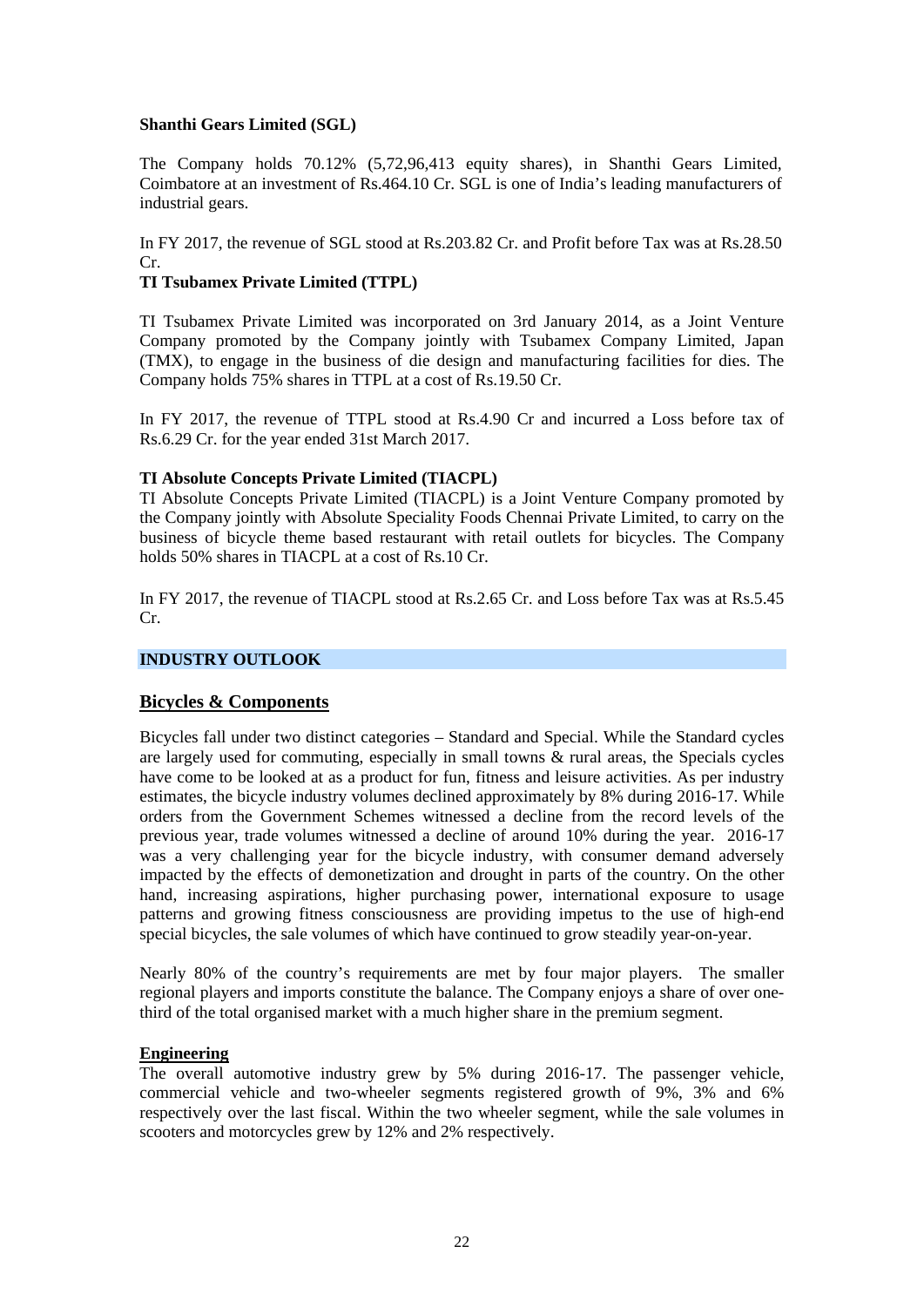In Cold Rolled Steel Strips, the Company continued to be a 'niche player' in a market dominated by integrated steel manufacturers by focussing on special grades catering to varied applications in different sizes and grades.

# **Metal Formed Products**

The two wheeler segment grew 6%, the scooter by 12% and the passenger car segment by 9%, during 2016-17. The segment is one of the three major players manufacturing roller chains and fine blanked parts for the automotive industry in India. The replacement market for chains and sprockets continued to register a good growth due to the increasing two wheeler population. The domestic demand for industrial chains has grown moderately.

Currently, there are three established roll-formed car doorframe manufacturers in the country. The international car majors continue to invest in the country and are increasingly using India as an export base. As a result, many component manufacturers have the opportunity to cater to the global needs of automobile manufacturers and their Tier 1 suppliers. Within the railway segment, the freight sub-segment is yet to show any sign of a major revival. A pickup was witnessed with regard to the passenger coach sub-segment.

# **CAPITAL STRUCTURE**

The Authorised, Issued, Subscribed and Paid-up share capital of the Company is as under:

| (A) Pre-Scheme (as on 2nd November, 2016) |  |  |  |
|-------------------------------------------|--|--|--|
|-------------------------------------------|--|--|--|

| <b>Particulars</b>                                   | Amount (in Rs.) |
|------------------------------------------------------|-----------------|
| <b>Authorised Share Capital</b>                      |                 |
| $25,00,00,000$ Equity Shares of Re.1/- each          | 25,00,00,000    |
| <b>Total</b>                                         | 25,00,00,000    |
| Issued, Subscribed and Paid-up Share Capital*        |                 |
| 11,00,000 Equity Shares of Re.1/- each fully paid up | 11,00,000       |
| <b>Total</b>                                         | 11,00,000       |

# **(B) Post Scheme (1st September, 2017)**

| <b>Particulars</b>                                      | Amount (in Rs.) |
|---------------------------------------------------------|-----------------|
| <b>Authorised Share Capital</b>                         |                 |
| $25,00,00,000$ Equity Shares of Re.1/- each             | 25,00,00,000    |
| <b>Total</b>                                            | 25,00,00,000    |
| Issued, Subscribed and Paid-up Share Capital*           |                 |
| 18,74,90,591 Equity Shares of Re.1/- each fully paid up | 18,74,90,591    |
| <b>Total</b>                                            | 18,74,90,591    |

*\*Pursuant to Clause 7 of the Scheme, the 11,00,000 equity shares of Re.1 of the Company held by TI Financial Holdings Limited (Demerged Company) as on the effective date of 1st September, 2017 stand cancelled.*

# **Changes in the Authorised Capital**

Change in the Authorised Share Capital of the Company since its incorporation furnished below: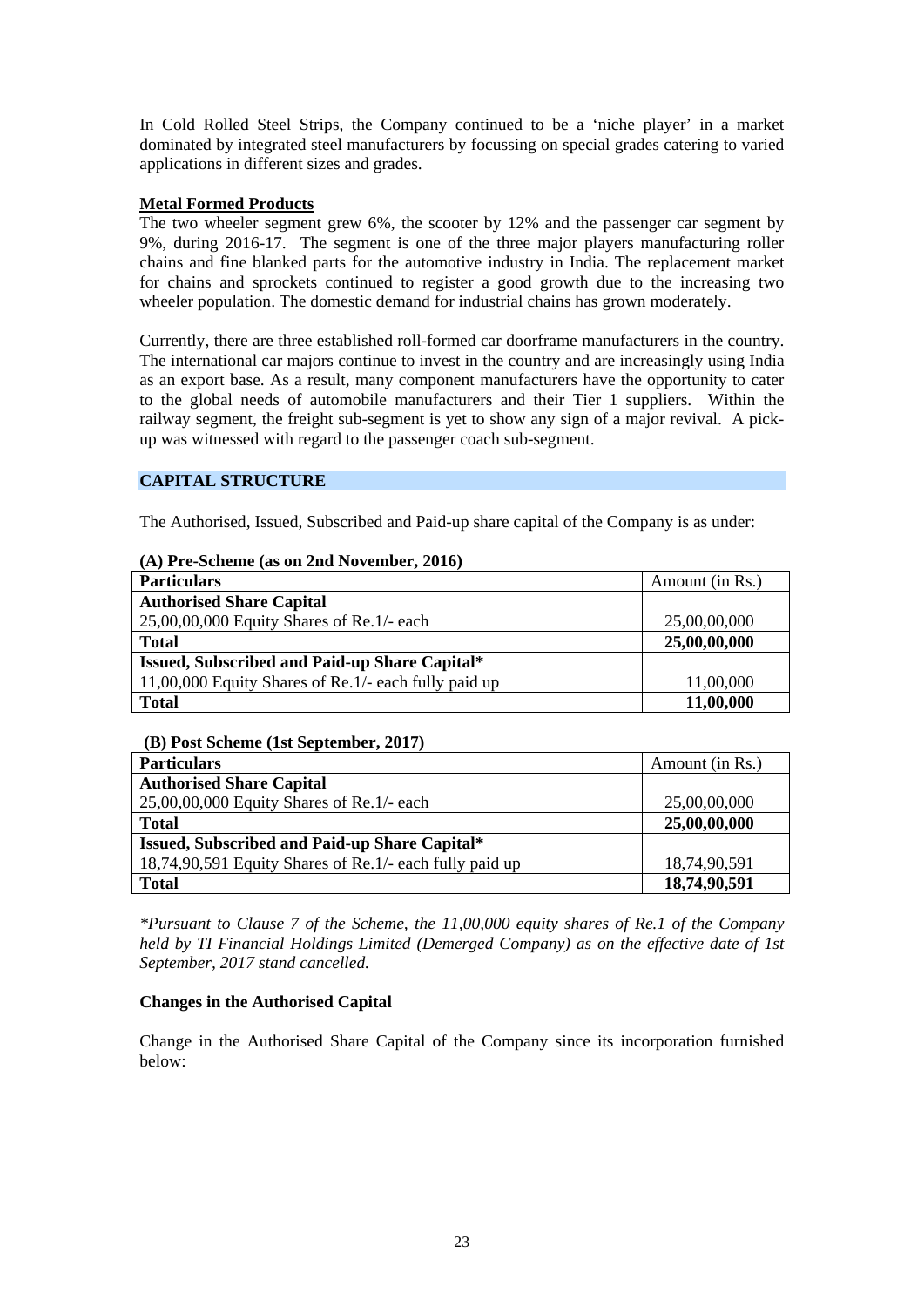| Date of shareholders'<br>resolution | <b>Particulars</b>                                                                                                                                                                            |
|-------------------------------------|-----------------------------------------------------------------------------------------------------------------------------------------------------------------------------------------------|
| 29/5/2017                           | Authorized share capital of Rs.2,00,00,000 divided into<br>20,00,000 Equity Shares of Rs.10 each was increased to<br>Rs.25,00,00,000 divided into 25,00,00,000 Equity<br>Shares of Rs.1 each. |

### **Share Capital history**

The following is the share capital history of the Company:

| <b>Allotment</b><br>Date | No. of<br><b>Equity</b><br><b>Shares</b><br><b>Allotted</b> | Face<br>value<br>(Rs.) | Prem-<br>ium<br>(Rs.) | <b>Issue</b><br>Price per<br><b>Equity</b><br><b>Share</b><br>(Rs.) | Consi-<br>deration                                                                                       | <b>Reason of</b><br><b>Allotment</b>                                                                                                              | <b>Cumu-lative</b><br>No. of<br><b>Equity</b><br><b>Shares</b> | <b>Cumu-lative</b><br>paid up<br>capital $(Rs.)$ |
|--------------------------|-------------------------------------------------------------|------------------------|-----------------------|---------------------------------------------------------------------|----------------------------------------------------------------------------------------------------------|---------------------------------------------------------------------------------------------------------------------------------------------------|----------------------------------------------------------------|--------------------------------------------------|
| 6/10/2008                | 70,000                                                      | 10                     |                       | 10                                                                  | Cash                                                                                                     | Initial<br>subscribers<br>to the<br>Memo-<br>randum                                                                                               | 70,000                                                         | 7,00,000                                         |
| 29/06/2011               | 40,000                                                      | 10                     |                       | 10                                                                  | Cash                                                                                                     | Allotment to<br>holding<br>company                                                                                                                | 1,10,000@                                                      | 11,00,000*                                       |
| 01/09/2017               | 18,74,90.591                                                | 1                      |                       | $\mathbf{1}$                                                        | Considerati<br>on other<br>than cash;<br>in accor-<br>dance with<br>the<br>Scheme of<br>Arrange-<br>ment | Allotment to<br>shareholders<br>of Demerged<br>Company<br>viz., TI<br>Financial<br>Holdings<br>Limited in<br>terms of<br>Scheme of<br>Arrangement | 18,74,90.591                                                   | 18,74,90.591                                     |

*@shareholding of Demerged Company (viz., holding company of the Resulting Company pre demerger) : 11,00,000 equity shares of Re.1 each in lieu of 1,10,000 equity shares of Rs.10 each consequent to sub-division of face value from Rs.10 to Re.1 per share as approved by the shareholders on 29.5.2017*.

\**11,00,000 of Re.1/- shares held by the holding company cancelled pursuant to Scheme of Arrangement*

The Company does not have any other form of share capital other than equity shares.

### **Issue of shares for consideration other than cash**

Other than allotment of Equity Shares pursuant to the Scheme, the Company has not allotted any equity shares for consideration other than cash.

### **Details of the shareholding of the Company**

### **Pre-Arrangement Shareholding as on 28-08-2017**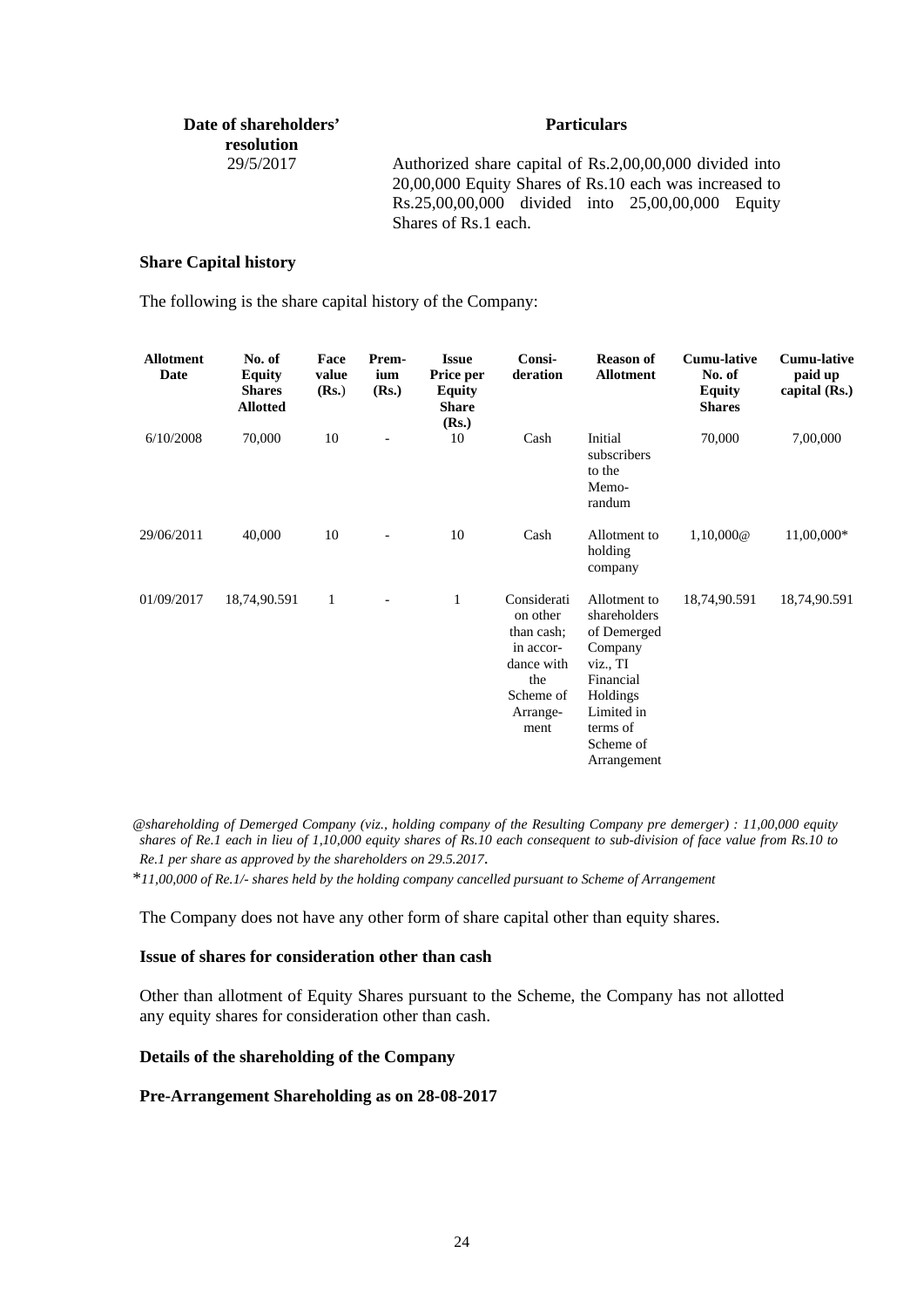# **1A. Pre-Scheme Shareholding:**

| S<br>N <sub>0</sub> | <b>Particulars</b>                                                                          | <b>Total No of</b><br><b>Equity</b><br><b>Shares</b> | No of<br><b>Equity</b><br><b>Shares</b> in<br>demat form | <b>Total</b><br><b>Shareholding</b><br>as % of total<br><b>No of Equity</b><br><b>Shares</b> |
|---------------------|---------------------------------------------------------------------------------------------|------------------------------------------------------|----------------------------------------------------------|----------------------------------------------------------------------------------------------|
| A                   | Promoter and Promoter Group                                                                 |                                                      |                                                          |                                                                                              |
| (1)                 | Indian                                                                                      |                                                      |                                                          |                                                                                              |
| (a)                 | Individuals / HUF *                                                                         | 600                                                  |                                                          | 0.55                                                                                         |
| (b)                 | <b>Bodies Corporate</b>                                                                     | 10,99,400                                            | $\equiv$                                                 | 99.45                                                                                        |
| (c)                 | <b>Trusts</b>                                                                               |                                                      |                                                          | ÷,                                                                                           |
| (2)                 | Foreign                                                                                     |                                                      |                                                          |                                                                                              |
|                     | Total Shareholding of Promoter and<br>Promoter Group                                        | 11,00,000                                            |                                                          | 100.00                                                                                       |
| B                   | Public Shareholding                                                                         |                                                      |                                                          |                                                                                              |
| (1)                 | <b>Institutions</b>                                                                         |                                                      |                                                          |                                                                                              |
| (a)                 | <b>Mutual Funds</b>                                                                         |                                                      |                                                          |                                                                                              |
| (b)                 | <b>Financial Institutions /Banks</b>                                                        | $\overline{\phantom{a}}$                             |                                                          | $\overline{a}$                                                                               |
| (c)                 | <b>Insurance Companies</b>                                                                  |                                                      |                                                          |                                                                                              |
| (d)                 | Foreign Institutional Investors & Foreign<br>Portfolio Investors                            |                                                      |                                                          |                                                                                              |
| (e)                 | <b>Foreign Bodies</b>                                                                       | $\overline{a}$                                       | $\overline{a}$                                           | L,                                                                                           |
| (2)                 | Non Institution                                                                             |                                                      |                                                          |                                                                                              |
| (a)                 | <b>Bodies Corporate</b>                                                                     |                                                      |                                                          |                                                                                              |
| (b)                 | Individuals                                                                                 |                                                      |                                                          |                                                                                              |
|                     | i. Individual shareholders holding nominal<br>share capital up to Rs.2 lakh                 |                                                      |                                                          |                                                                                              |
|                     | ii. Individual shareholders holding<br>nominal share capital in excess of Rs.2<br>lakh      |                                                      |                                                          |                                                                                              |
| (c)                 | Non Resident Indians                                                                        |                                                      |                                                          |                                                                                              |
| (d)                 | <b>Trust</b>                                                                                |                                                      |                                                          |                                                                                              |
| (e)                 | <b>Clearing Members</b>                                                                     |                                                      |                                                          |                                                                                              |
|                     | <b>Total Public Shareholding</b>                                                            |                                                      |                                                          |                                                                                              |
| $\mathsf{C}$        | Shares held by Custodians against which<br>Depository Receipts have been issued -<br>Public |                                                      |                                                          |                                                                                              |
|                     | Total                                                                                       | 11,00,000                                            |                                                          | 100.00%                                                                                      |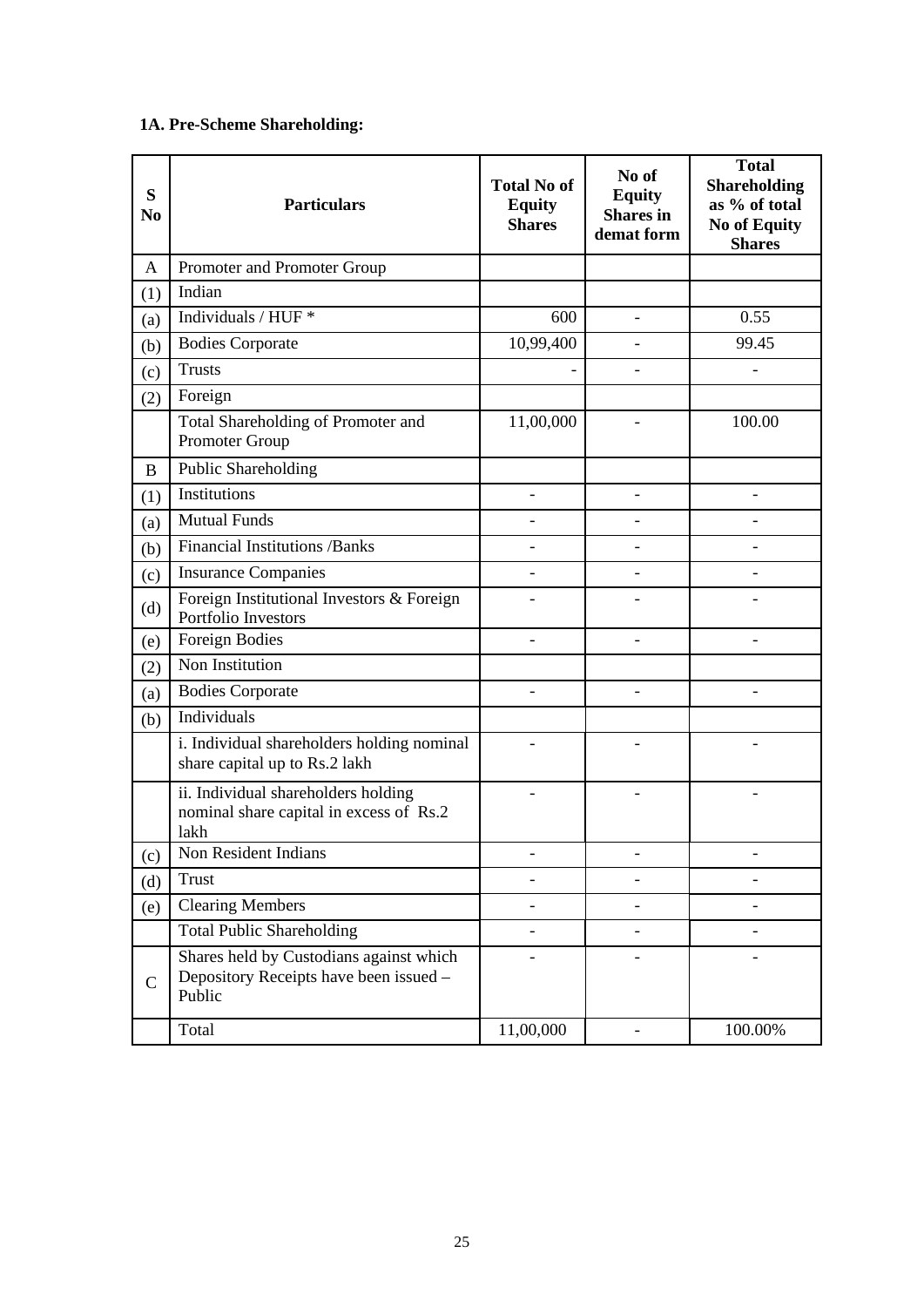# **1B. Statement showing shareholding of persons belonging to "Promoter Group"**

Pre-Scheme, the Company was a wholly-owned subsidiary and its entire share capital was held by the Promoter/Demerged Company viz. erstwhile Tube Investments of India Limited (presently known as TI Financial Holdings Limited).

# **1C. Statement showing shareholding of persons belonging to Public**

Not Applicable

# **1D. Statement showing details of locked-in-shares"**

Not Applicable

# **2. Statement showing details of DRs**

Not Applicable

# **Post Arrangement - as on 01-09-2017**

| S<br>N <sub>0</sub> | <b>Particulars</b>                                                          | <b>Total No of</b><br><b>Equity</b><br><b>Shares</b> | No of<br><b>Equity</b><br><b>Shares</b> in<br>demat form | <b>Total</b><br><b>Shareholding</b><br>as % of total<br><b>No of Equity</b><br><b>Shares</b> |
|---------------------|-----------------------------------------------------------------------------|------------------------------------------------------|----------------------------------------------------------|----------------------------------------------------------------------------------------------|
| A                   | <b>Promoter and Promoter Group</b>                                          |                                                      |                                                          |                                                                                              |
| (1)                 | Indian                                                                      |                                                      |                                                          |                                                                                              |
| (a)                 | Individuals / HUF *                                                         | 1,78,09,665                                          | 1,78,09,665                                              | 9.50                                                                                         |
| (b)                 | <b>Bodies Corporate</b>                                                     | 7, 32, 32, 265                                       | 7, 32, 32, 265                                           | 39.06                                                                                        |
| (c)                 | <b>Trusts</b>                                                               | 3,91,510                                             | 3,91,510                                                 | 0.21                                                                                         |
| (2)                 | Foreign                                                                     |                                                      |                                                          |                                                                                              |
|                     | Total Shareholding of Promoter and<br>Promoter Group                        | 9,14,33,440                                          | 9,14,33,440                                              | 48.77                                                                                        |
| B                   | <b>Public Shareholding</b>                                                  | $\overline{a}$                                       |                                                          |                                                                                              |
| (1)                 | <b>Institutions</b>                                                         |                                                      |                                                          |                                                                                              |
| (a)                 | <b>Mutual Funds</b>                                                         | 2,52,13,619                                          | 2,52,13,619                                              | 13.45                                                                                        |
| (b)                 | <b>Financial Institutions /Banks</b>                                        | 8,90,525                                             | 8,83,175                                                 | 0.47                                                                                         |
| (c)                 | <b>Insurance Companies</b>                                                  | 29,36,126                                            | 29,36,126                                                | 1.57                                                                                         |
| (d)                 | Foreign Institutional Investors & Foreign<br>Portfolio Investors            | 2,19,49,030                                          | 2,17,12,370                                              | 11.71                                                                                        |
| (e)                 | Any other<br>Foreign Bank and Foreign Nationals                             | 12,695                                               | 12,695                                                   | 0.00                                                                                         |
|                     | Sub-Total $(B)(1)$                                                          | 5,10,01,995                                          | 5,07,57,985                                              | 27.20                                                                                        |
| (2)                 | <b>Non Institution</b>                                                      |                                                      |                                                          |                                                                                              |
| (a)                 | <b>Bodies Corporate</b>                                                     | 1,27,38,007                                          | 1,27,33,867                                              | 6.79                                                                                         |
| (b)                 | Individuals                                                                 |                                                      |                                                          |                                                                                              |
|                     | i. Individual shareholders holding<br>nominal share capital upto Rs. 2 lakh | 1,85,59,635                                          | 17182979                                                 | 9.90                                                                                         |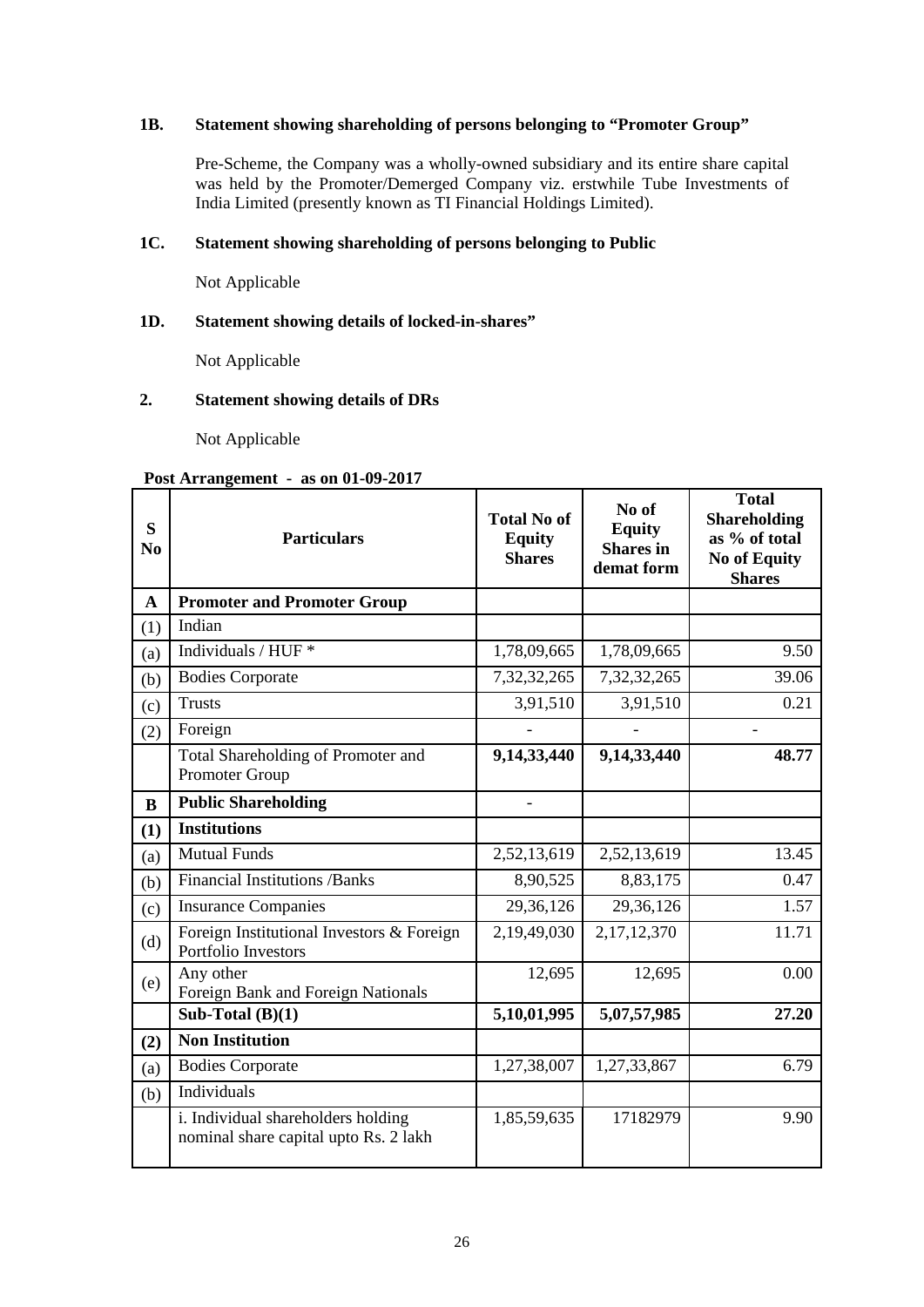| S<br>N <sub>0</sub> | <b>Particulars</b>                                                                          | <b>Total No of</b><br><b>Equity</b><br><b>Shares</b> | No of<br><b>Equity</b><br><b>Shares</b> in<br>demat form | <b>Total</b><br><b>Shareholding</b><br>as % of total<br><b>No of Equity</b><br><b>Shares</b> |
|---------------------|---------------------------------------------------------------------------------------------|------------------------------------------------------|----------------------------------------------------------|----------------------------------------------------------------------------------------------|
|                     |                                                                                             |                                                      |                                                          |                                                                                              |
|                     | ii. Individual shareholders holding<br>nominal share capital in excess of Rs.2<br>lakh      | 67,20,550                                            | 67, 20, 550                                              | 3.58                                                                                         |
| (c)                 | Non Resident Indians                                                                        | 19,88,252                                            | 19,31,222                                                | 1.06                                                                                         |
| (d)                 | <b>Trust</b>                                                                                | 1,14,396                                             | 1,14,396                                                 | 0.06                                                                                         |
| (e)                 | <b>Clearing Members</b>                                                                     | 6                                                    | 6                                                        | 0.00                                                                                         |
| (f)                 | Shares held by Employees Trust                                                              | 7,03,680                                             | 7,03,680                                                 | 0.38                                                                                         |
|                     | Sub-Total $(B)(2)$                                                                          | 4,08,24,526                                          | 39, 38, 67, 00                                           | 0.38                                                                                         |
| B                   | <b>Total Public Shareholding (B)=</b><br>$(B)(1)+(B)(2)$                                    | 9,18,26,521                                          | 9,04,07,901                                              | 48.98                                                                                        |
|                     | $\textbf{TOTAL} = (\textbf{A}) + (\textbf{B})$                                              | 18, 32, 59, 961                                      | 18, 15, 78, 125                                          | 97.75                                                                                        |
| $\mathcal{C}$       | Shares held by Custodians against which<br>Depository Receipts have been issued -<br>Public | 42,30,630                                            | 42,23,460                                                | 2.25                                                                                         |
|                     | <b>GRAND TOTAL</b> $(A)+B)+(C)$                                                             | 18,74,90,591                                         | 18,58,01,585                                             | 100.00                                                                                       |

# **1B. Statement showing shareholding of persons belonging to "Promoter Group"**

| <b>Name of the Promoter</b> | No of shares held | $\frac{6}{6}$ |
|-----------------------------|-------------------|---------------|
| <b>MAALAGAPPAN</b>          | 130660            | 0.07          |
| <b>M M MURUGAPPAN</b>       | 277360            | 0.15          |
| <b>M M MURUGAPPAN</b>       | 355330            | 0.19          |
| A VELLAYAN                  | 249500            | 0.13          |
| UMAYAL.R.                   | 226580            | 0.12          |
| A VENKATACHALAM             | 251000            | 0.13          |
| VALLI ANNAMALAI             | 100000            | 0.05          |
| M VELLACHI                  | 115330            | 0.06          |
| <b>VALLI SUBBIAH</b>        | 204000            | 0.11          |
| M.A.ALAGAPPAN               | 215410            | 0.11          |
| <b>S.VELLAYAN</b>           | 14500             | 0.01          |
| <b>MAM ARUNACHALAM</b>      | 220278            | 0.12          |
| <b>ARUN ALAGAPPAN</b>       | 216777            | 0.12          |
| <b>MAM ARUNACHALAM</b>      | 470160            | 0.25          |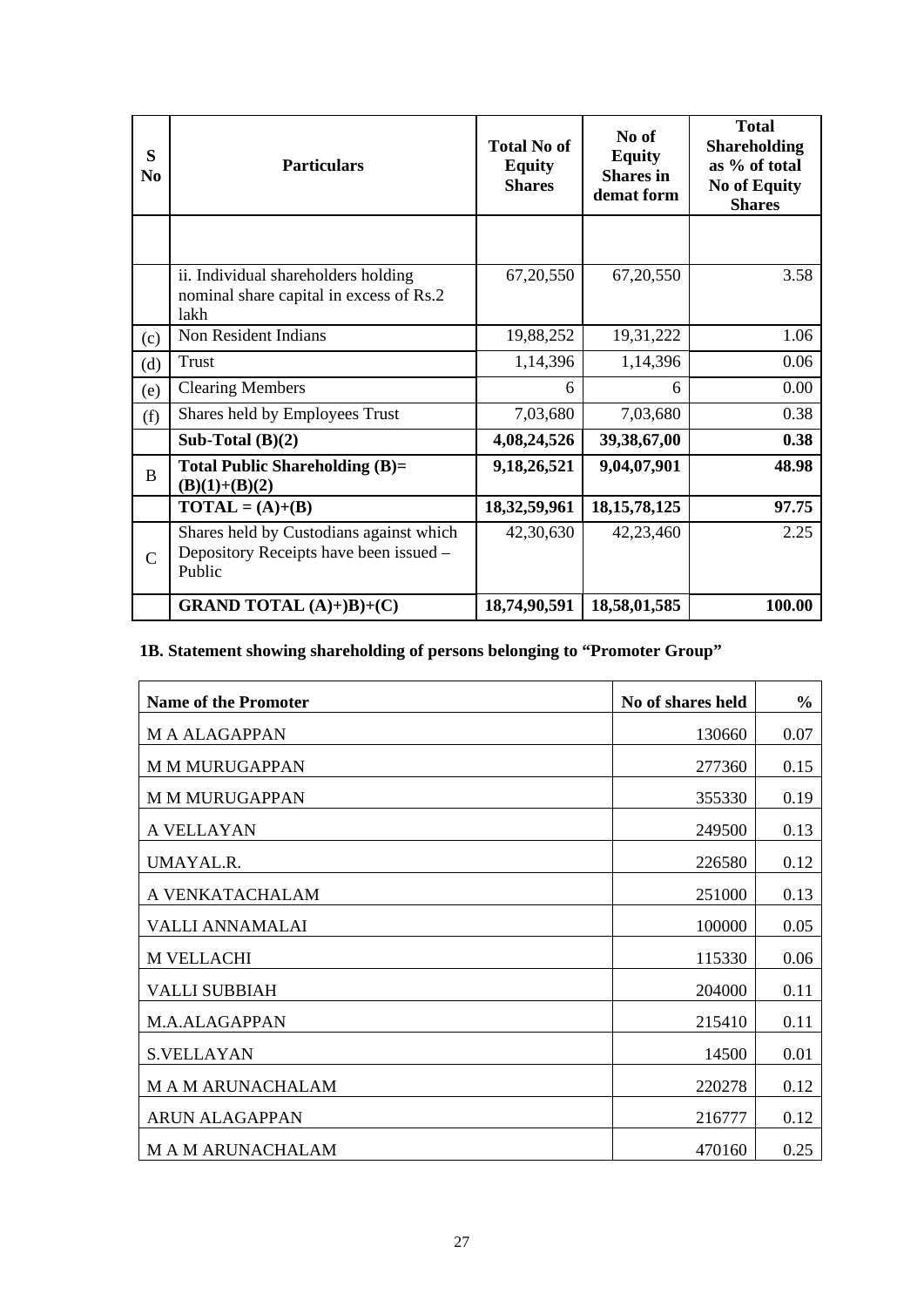| <b>Name of the Promoter</b> | No of shares held | $\frac{0}{0}$ |
|-----------------------------|-------------------|---------------|
| <b>ARUN ALAGAPPAN</b>       | 833090            | 0.44          |
| M.A.ALAGAPPAN               | 710000            | 0.38          |
| LAKSHMI CHOCKA LINGAM       | 158660            | 0.08          |
| A VELLAYAN                  | 382400            | 0.20          |
| M M VENKATACHALAM           | 718120            | 0.38          |
| LAKSHMI VENKATACHALAM       | 357680            | 0.19          |
| <b>LALITHA VELLAYAN</b>     | 307160            | 0.16          |
| MEYYAMMAI VENKATACHALAM     | 358580            | 0.19          |
| <b>S.VELLAYAN</b>           | 14500             | 0.01          |
| <b>LAKSHMI RAMASWAMY</b>    | 81000             | 0.04          |
| M V VALLI MURUGAPPAN        | 287320            | 0.15          |
| <b>S VELLAYAN</b>           | 430250            | 0.23          |
| <b>M V MURUGAPPAN</b>       | 543330            | 0.29          |
| <b>M V MURUGAPPAN</b>       | 1554850           | 0.83          |
| <b>M M MURUGAPPAN</b>       | 699715            | 0.37          |
| A A ALAGAMMAI               | 662000            | 0.35          |
| A M MEYYAMMAI               | 941500            | 0.50          |
| <b>M V SUBBIAH</b>          | 171200            | 0.09          |
| MEENAKSHI MURUGAPPAN        | 241870            | 0.13          |
| <b>M V SEETHA SUBBIAH</b>   | 570550            | 0.30          |
| <b>M V SUBBIAH</b>          | 572950            | 0.31          |
| A VENKATACHALAM             | 513610            | 0.27          |
| VALLIMUTHIAH                | 387080            | 0.21          |
| <b>V NARAYANAN</b>          | 281140            | 0.15          |
| V ARUNACHALAM               | 338990            | 0.18          |
| M.M.VEERAPPAN               | 388130            | 0.21          |
| ARUN VENKATACHALAM          | 198130            | 0.11          |
| SOLACHI RAMANATHAN          | 8500              | 0.00          |
| A V NAGALAKSHMI             | 3600              | 0.00          |
| <b>M M MUTHIAH</b>          | 398130            | 0.21          |
| <b>M V AR MEENAKSHI</b>     | 449630            | 0.24          |
| A.KEERTIKA UNNAMALAI        | 500               | 0.00          |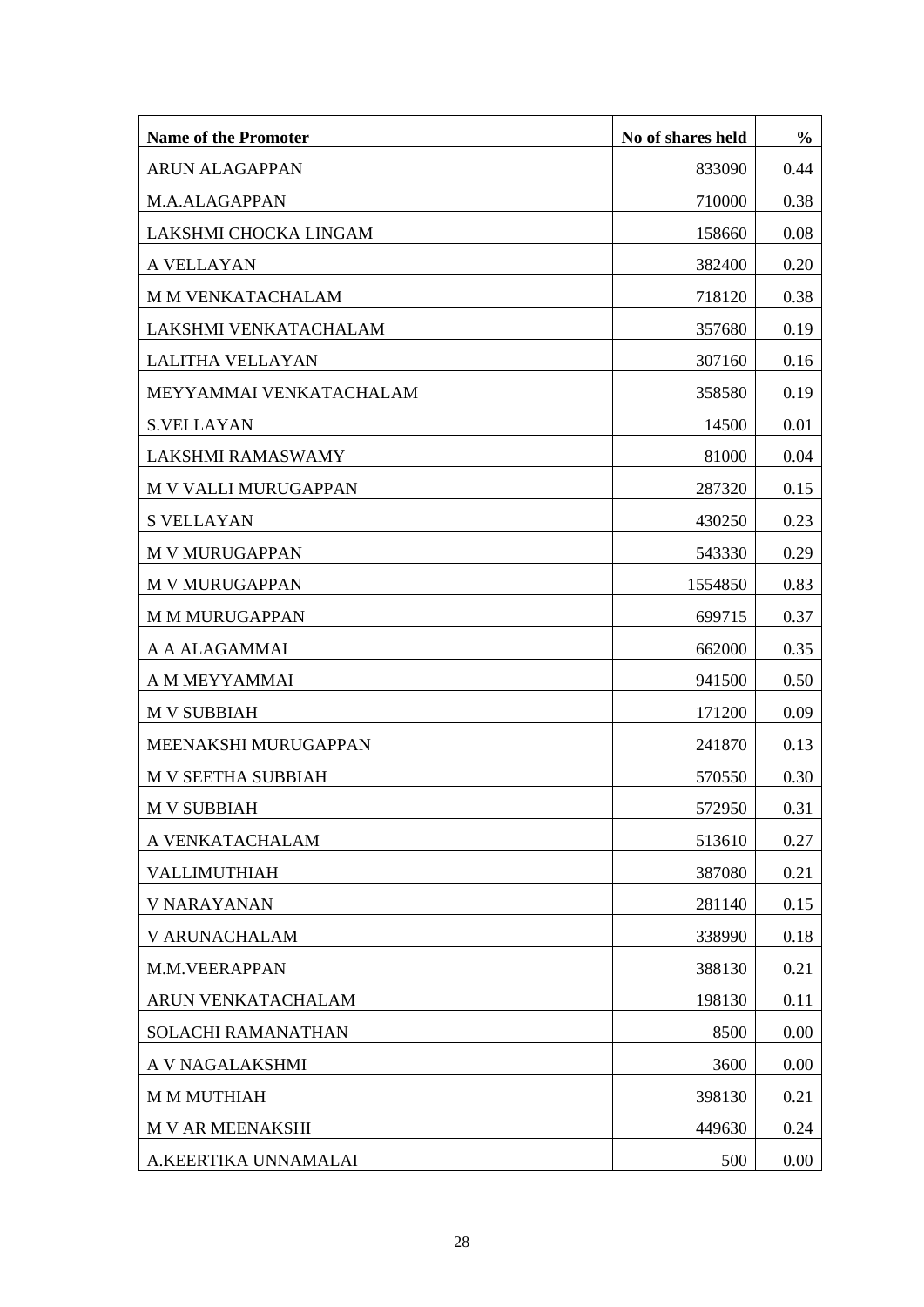| <b>Name of the Promoter</b>                            | No of shares held | $\frac{0}{0}$ |
|--------------------------------------------------------|-------------------|---------------|
| SIGAPI ARUNACHALAM                                     | 227990            | 0.12          |
| <b>V VASANTHA</b>                                      | 2300              | 0.00          |
| <b>M V MUTHIAH</b>                                     | 449590            | 0.24          |
| DHRUV M ARUNACHALAM                                    | 1000              | 0.00          |
| M M SEETHALAKSHMI                                      | 319700            | 0.17          |
| PRANAV ALAGAPPAN                                       | 25950             | 0.01          |
| <b>M V SUBRAMANIAN</b>                                 | 23425             | 0.01          |
| Central Government/State Government(s)                 | $\overline{0}$    | 0.00          |
| <b>Financial Institutions/Banks</b>                    | $\overline{0}$    | 0.00          |
| Any Other                                              | 73623775          | 39.28         |
| AMBADI ENTERPRISES LTD                                 | 1058200           | 0.56          |
| A M M VELLAYAN SONS P LTD                              | 38430             | 0.02          |
| CARBORUNDUM UNIVERSAL LIMITED                          | 1000              | 0.00          |
| M.M.MUTHIAH SONS PRIVATE LTD                           | 4200              | 0.00          |
| M.M.MUTHIAH RESEARCH FOUNDATION                        | 280920            | 0.15          |
| AMBADI INVESTMENTS PRIVATE LIMITED                     | 5636695           | 3.01          |
| PRESSMET PVT LTD.                                      | 375220            | 0.20          |
| AR LAKSHMI ACHI TRUST                                  | 391510            | 0.21          |
| MURUGAPPA HOLDINGS LIMITED                             | 64054680          | 34.17         |
| M A ALAGAPPAN HOLDINGS PRIVATE LIMITED                 | 509860            | 0.27          |
| MURUGAPPA EDUCATIONAL AND MEDICAL<br><b>FOUNDATION</b> | 726200            | 0.39          |
| M A MURUGAPPAN HOLDINGS PRIVATE LIMITED                | 546860            | 0.29          |
| <b>Total Promoter Holding</b>                          | 91433440          | 48.78         |

# **1C. Statement showing details of locked-in-shares - NIL**

### **2. Statement showing details of DRs**

The Demerged Company has 42,30,630 Global Depository Receipts (GDRs) representing 1 (one) underlying Equity Share each. In terms of the Scheme, the Company has to issue GDRs in respect of the Shares allotted against the underlying Equity Shares for the GDRs of the Demerged Company. Bank of New York Mellon is the Depository for the GDRs of the Demerged Company.

Accordingly, the Company will be issuing 42,30,630 GDRs with 1 (one) Equity Share underlying each of the said GDRs.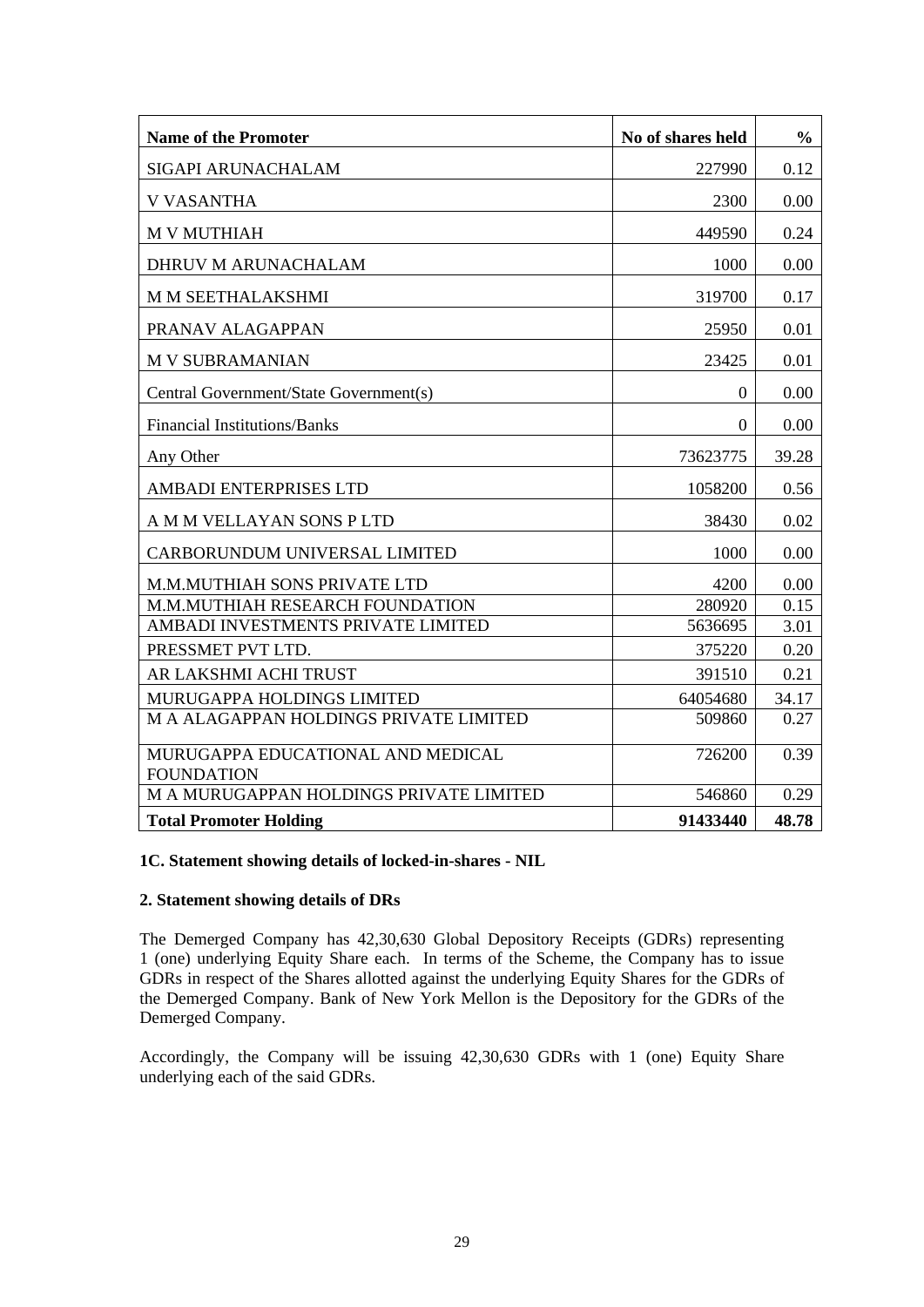# **Details of top 10 shareholders as on 1st September, 2017**

| Name of the shareholder                                          | No of shares | $\frac{0}{0}$ |
|------------------------------------------------------------------|--------------|---------------|
| Murugappa Holdings Limited                                       | 6,40,54,680  | 34.16         |
| HDFC Trustee Company Limited A/C HDFC Mid Cap Opportunities Fund | 78,00,000    | 4.16          |
| Ambadi Investments Private Limited                               | 56,36,695    | 3.01          |
| The Bank of New York Mellon                                      | 42,23,460    | 2.25          |
| HDFC Trustee Co Limited A/c HDFC Balanced Fund                   | 41,10,000    | 2.19          |
| Gagandeep Credot Capital Pvt Ltd                                 | 40,41,256    | 2.16          |
| Life Insurance Corporation of India                              | 29,36,046    | 1.57          |
| Toyoto Tsusho Corporation                                        | 27,00,000    | 1.44          |
| Shamyak Investment Private Limited                               | 23,48,880    | 1.25          |
| Tube Investments of India Limited A/c Unclaimed Suspense Account | 17,86,406    | 0.95          |

As on date of this Information Memorandum there are no outstanding warrants or rights to convert debentures, loans or other instruments into equity shares.

There will be no further issue of capital by the Company whether by way of issue of bonus shares, preferential allotment of shares and by way of a rights issue or in any other manner during the period commencing from the date of sanction of the Scheme by the NCLT till listing of the equity shares as per the Scheme.

The face value of the equity share is Re.1 and there shall be only one denomination for the equity shares subject to applicable regulations and the Company shall comply with such disclosure and accounting norms specified by SEBI from time to time.

The Company has 24,531 Members as on the date of filing of this Information Memorandum.

# **Employee Stock Options**

Under the Scheme, the Company is required to take necessary steps to formulate stock option schemes by adopting the Existing Stock Option Schemes of the Demerged Company.

As per the Scheme, the employees who have been issued grants under the Stock Option Schemes of the Demerged Company shall be issued one stock option by the Company under its Stock Option Scheme for every stock option held in the Demerged Company, whether the same are vested or not on terms and conditions similar to the relevant existing Stock Option Schemes of the Demerged Company.

The existing exercise price of the stock options of the Demerged Company shall stand suitably adjusted in an appropriate manner as determined by the Nomination and Remuneration Committee of the Demerged Company and the balance of the exercise price shall become the exercise price of the stock options issued by the Company. Accordingly, the Company has, with necessary approvals and in the manner required under the Scheme, introduced an Employee Stock Option Plan 2017 ("ESOP 2017"). The Company will be issuing necessary grants to eligible employees as provided in the Scheme.

# **SUMMARY OF FINANCIAL INFORMATION**

The Standalone as well as the Consolidated Balance Sheet, Statement of Profit and Loss and Cash Flow for the last three financial years are furnished hereunder: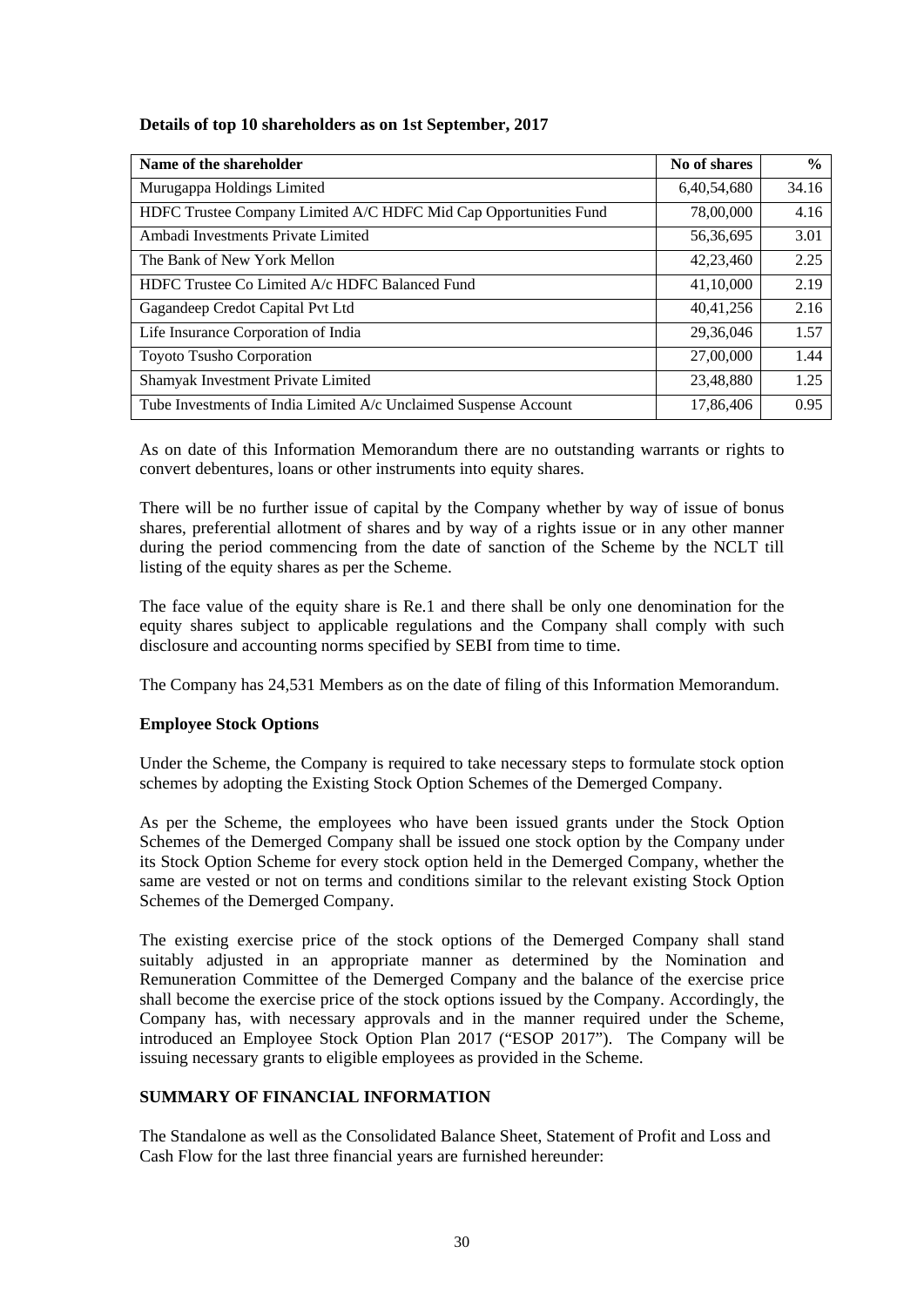### **STANDALONE BALANCE SHEET AS AT 31ST MARCH 2017**

|                                                  |         |                                                       | in Crores      |
|--------------------------------------------------|---------|-------------------------------------------------------|----------------|
|                                                  |         | As at 31-Mar-2017 As at 31-Mar-2016 As at 01-Apr-2015 |                |
|                                                  |         |                                                       |                |
| <b>ASSETS</b>                                    |         |                                                       |                |
| <b>Non-Current Assets</b>                        |         |                                                       |                |
| Property, Plant and Equipment                    | 881.34  |                                                       |                |
| Capital Work-in-Progress                         | 33.10   |                                                       |                |
| <b>Investment Property</b>                       | 5.09    |                                                       |                |
| <b>Financial Assets</b>                          |         |                                                       |                |
| (a) Investments                                  |         |                                                       |                |
| - Investment in Subsidiaries and Joint ventures  | 554.75  |                                                       |                |
| - Other Investments                              | 12.19   |                                                       |                |
| (b) Other Financial Assets                       | 17.99   |                                                       |                |
| Deferred Tax Assets                              | 38.11   |                                                       |                |
| Non-Current Tax Assets                           | 4.44    |                                                       |                |
| Other Non-Current Assets                         | 27.98   |                                                       |                |
|                                                  | 1574.99 |                                                       |                |
|                                                  |         |                                                       |                |
| <b>Current Assets</b>                            |         |                                                       |                |
| <b>Inventories</b>                               | 580.72  |                                                       |                |
| <b>Financial Assets</b>                          |         |                                                       |                |
| (a) Loans                                        | 1.37    |                                                       |                |
| (b) Trade Receivables                            | 528.22  |                                                       |                |
| (c) Investments                                  | 102.08  |                                                       | 0.05           |
| (d) Cash and Cash Equivalents                    | 18.76   | 0.05                                                  |                |
| (e) Other Financial Assets                       | 13.04   |                                                       |                |
| <b>Other Current Assets</b>                      | 56.10   |                                                       |                |
|                                                  | 1300.29 | 0.05                                                  | 0.05           |
|                                                  |         |                                                       |                |
| <b>Total Assets</b>                              | 2875.28 | 0.05                                                  | 0.05           |
|                                                  |         |                                                       |                |
|                                                  |         |                                                       |                |
| <b>EQUITY AND LIABILITIES</b>                    |         |                                                       |                |
| <b>Equity</b>                                    |         |                                                       |                |
| <b>Equity Share Capital</b>                      | 18.74   | 0.11                                                  | 0.11           |
| Other Equity                                     | 1123.27 | (0.06)                                                | (0.06)         |
| <b>Total Equity</b>                              | 1142.01 | 0.05                                                  | 0.05           |
|                                                  |         |                                                       |                |
| <b>Non-Current Liabilities</b>                   |         |                                                       |                |
| <b>Financial Liabilities</b>                     |         |                                                       |                |
| (a) Long Term Borrowings                         | 350.00  |                                                       |                |
| Deferred Tax Liabilities                         | 64.38   |                                                       |                |
|                                                  | 414.38  | $\sim$                                                | ÷              |
|                                                  |         |                                                       |                |
| <b>Current Liabilities</b>                       |         |                                                       |                |
| <b>Financial Liabilities</b>                     |         |                                                       |                |
| (a) Short Term Borrowings                        | 301.81  |                                                       |                |
|                                                  | 717.00  |                                                       |                |
| (b) Trade Payables<br>(c) Derivative Instruments |         |                                                       |                |
|                                                  | 0.15    |                                                       |                |
| (d) Other Financial Liabilities                  | 227.27  |                                                       |                |
| <b>Government Grants</b>                         | 1.38    |                                                       |                |
| <b>Short Term Provisions</b>                     | 49.72   |                                                       |                |
| Other Current Liabilities                        | 21.56   |                                                       |                |
|                                                  | 1318.89 | $\overline{\phantom{a}}$                              | ÷              |
|                                                  |         |                                                       |                |
| <b>Total Liabilities</b>                         | 1733.27 | L.                                                    | $\overline{a}$ |
| <b>Total Equity and Liabilities</b>              | 2875.28 | 0.05                                                  | 0.05           |
|                                                  |         |                                                       |                |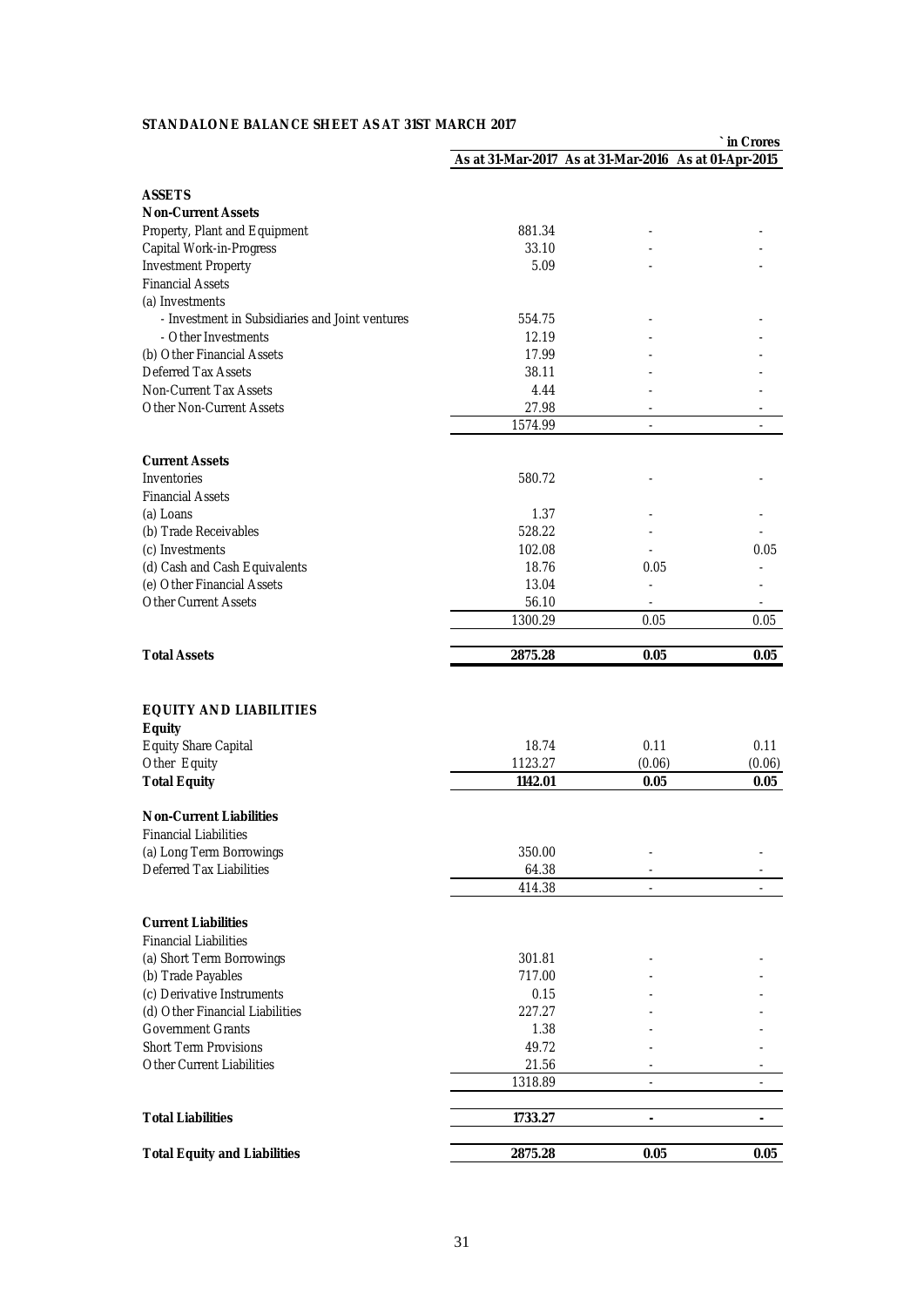### **STANDALONE STATEMENT OF PROFIT AND LOSS FOR THE YEAR ENDED 31ST MARCH 2017**

|                                                                               |          |                                     | in Crores                        |
|-------------------------------------------------------------------------------|----------|-------------------------------------|----------------------------------|
|                                                                               |          |                                     | Year Ended Year Ended Year Ended |
|                                                                               |          | 31-Mar-2017 31-Mar-2016 31-Mar-2015 |                                  |
| <b>Revenue from Operations</b>                                                |          |                                     |                                  |
| Sale of Products                                                              | 4207.77  |                                     |                                  |
| <b>Other Operating Revenues</b>                                               | 208.12   |                                     |                                  |
|                                                                               | 4415.89  |                                     |                                  |
|                                                                               |          |                                     |                                  |
| Other Income                                                                  | 31.06    | $\overline{\phantom{a}}$            | $\overline{a}$                   |
| <b>Total Income</b>                                                           | 4446.95  | $\overline{a}$                      |                                  |
|                                                                               |          |                                     |                                  |
| <b>Expenses</b>                                                               |          |                                     |                                  |
| Cost of Materials Consumed                                                    | 2,473.84 |                                     |                                  |
| Purchase of Stock-in-Trade - Cycles/Components and Metal Formed Products      | 133.47   |                                     |                                  |
| Changes in Inventories of Finished Goods, Work-in-Progress and Stock-in-Trade | (107.94) |                                     |                                  |
| Excise Duty on Sale of Goods and Scraps                                       | 307.32   |                                     |                                  |
| <b>Employee Benefits Expense</b>                                              | 398.63   |                                     |                                  |
| Depreciation and Amortisation Expense                                         | 121.25   |                                     |                                  |
| <b>Finance Costs</b>                                                          | 72.05    |                                     |                                  |
| Other Expenses                                                                | 846.83   |                                     |                                  |
| <b>Total Expenses</b>                                                         | 4245.45  | $\overline{\phantom{a}}$            | $\overline{\phantom{a}}$         |
|                                                                               |          |                                     |                                  |
| <b>Profit Before Tax</b>                                                      | 201.50   |                                     |                                  |
|                                                                               |          |                                     |                                  |
| <b>Income Tax Expense</b>                                                     |          |                                     |                                  |
| - Current Tax                                                                 | 58.25    |                                     |                                  |
| - Current Tax - Years prior to Appointed Date as per Scheme of Arrangement    | (16.94)  |                                     |                                  |
| - Deferred Tax (Net)                                                          | 1.24     |                                     |                                  |
|                                                                               | 42.55    |                                     |                                  |
|                                                                               |          |                                     |                                  |
| Profit for the year (I)                                                       | 158.95   |                                     |                                  |
|                                                                               |          |                                     |                                  |
| <b>Other Comprehensive Income:</b>                                            |          |                                     |                                  |
| Other Comprehensive Income to be reclassified to Statement of Profit and      |          |                                     |                                  |
| Loss in subsequent periods:                                                   |          |                                     |                                  |
| Movement on Cash Flow Hedges                                                  | 0.51     |                                     |                                  |
| Income Tax Effect                                                             | (0.18)   |                                     |                                  |
|                                                                               | 0.33     |                                     |                                  |
|                                                                               |          |                                     |                                  |
| Other Comprehensive Income not to be reclassified to Statement of Profit      |          |                                     |                                  |
| and Loss in subsequent periods:                                               |          |                                     |                                  |
| Re-measurement Gain / (Loss) on Defined Benefit Obligations (Net)             | (4.13)   |                                     |                                  |
| Income Tax Effect                                                             | 1.43     |                                     |                                  |
|                                                                               | (2.70)   |                                     |                                  |
|                                                                               |          |                                     |                                  |
| Gain/(Loss) on FVTOCI Equity Securities (Net)                                 | 0.71     |                                     |                                  |
| Income Tax Effect                                                             | (0.01)   |                                     |                                  |
|                                                                               | 0.70     | $\tilde{\phantom{a}}$               |                                  |
|                                                                               |          |                                     |                                  |
| Other Comprehensive Income/(Loss) for the Year, Net of Tax (II)               | (1.67)   | $\overline{\phantom{m}}$            |                                  |
|                                                                               |          |                                     |                                  |
| Total Comprehensive Income for the Year, Net of Tax $(I + II)$                | 157.28   |                                     |                                  |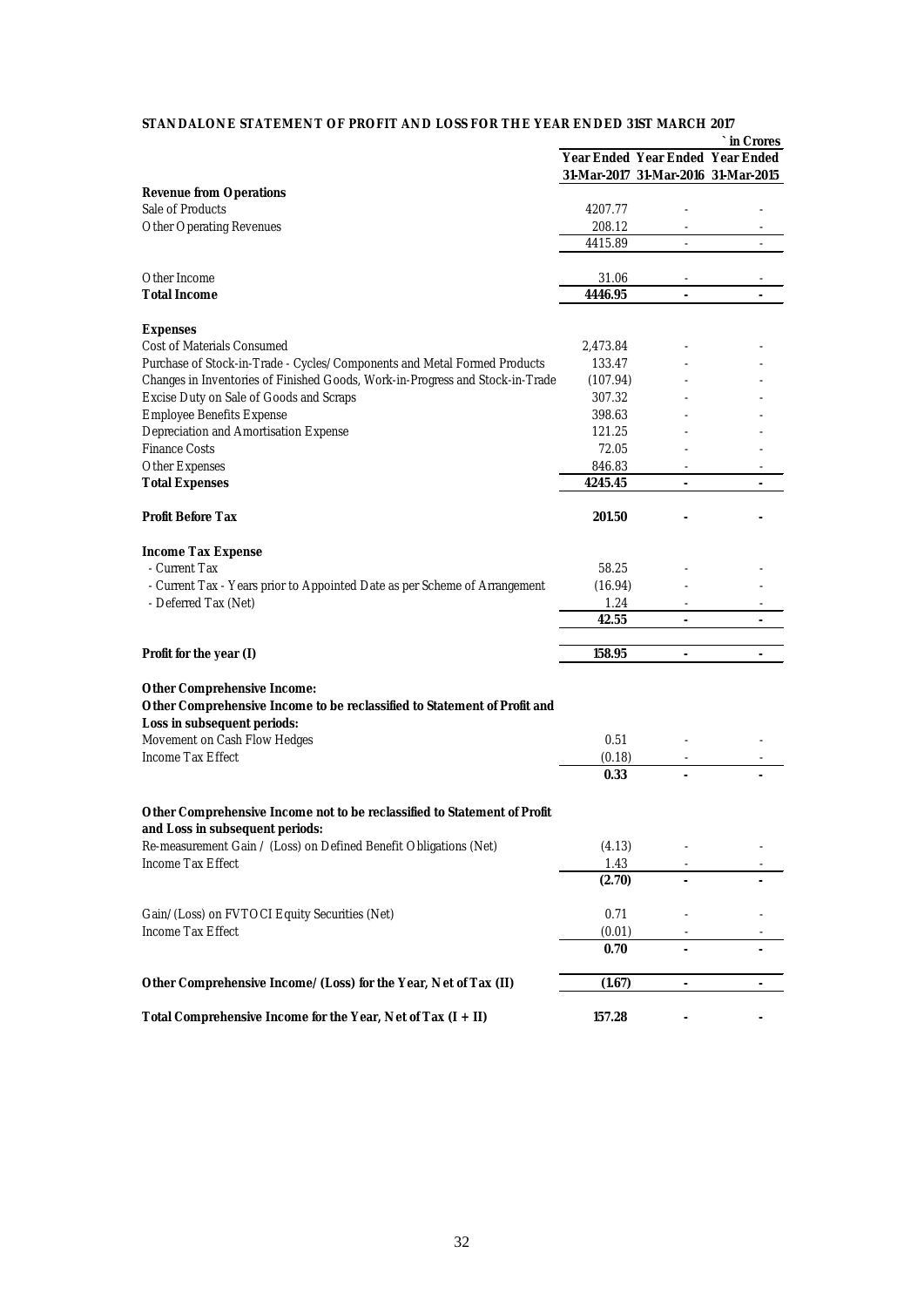| STANDALONE CASH FLOW STATEMENT FOR THE YEAR ENDED 31ST MARCH 2017             |                   | ` in Crores              |
|-------------------------------------------------------------------------------|-------------------|--------------------------|
| <b>Particulars</b>                                                            | <b>Year Ended</b> | <b>Year Ended</b>        |
|                                                                               | 31-Mar-2017       | 31-Mar-2016              |
| A. Cash Flow from Operating Activities:                                       |                   |                          |
|                                                                               |                   |                          |
| <b>Profit Before Tax</b>                                                      | 201.50            |                          |
| Adjustments to reconcile Profit Before Tax to Net Cash Flows:                 |                   |                          |
| Depreciation on Property, Plant and Equipment                                 | 121.17            |                          |
| Depreciation on Investment Properties                                         | 0.08              |                          |
| Profit on Property Plant & Equipment sold/discarded (Net)                     | (1.08)            |                          |
| Profit on Sale of Investments carried at FVTPL                                | (10.61)           | (0.01)                   |
| Reversal of Provision/Impairment for Trade Receivables (Net)                  | (5.01)            |                          |
| Net Foreign Exchange differences                                              | (1.13)            |                          |
| Finance Income (including Fair Value changes in Financial Instruments)        | (5.43)            |                          |
| <b>Finance Costs</b>                                                          | 72.05             |                          |
| Liabilities/Provisions no longer payable written back                         | (1.22)            |                          |
| Dividend Income                                                               | (0.52)            |                          |
| Operating Profit before Working Capital / Other Changes                       | 369.80            | (0.01)                   |
| Adjustments for:                                                              |                   |                          |
| Increase in Provisions and Government Grants                                  | 9.17              |                          |
| Increase in Trade and Other Payables                                          | 116.07            |                          |
| Increase in Other Financial Liabilities                                       | 57.78             |                          |
| Decrease in Other Current Liabilities                                         | (2.65)            |                          |
| Increase in Other Non-Current Assets                                          | (1.17)            |                          |
| Decrease in Other Financial and Current Assets                                | 0.68              |                          |
| Increase in Trade and Other Receivables                                       | (36.01)           |                          |
| Increase in Inventories                                                       | (122.41)          |                          |
| <b>Cash Generated From Operations</b>                                         | 391.26            | (0.01)                   |
| Income Tax paid                                                               | (35.90)           |                          |
| <b>Net Cash Flow from Operating Activities</b>                                | 355.36            | (0.01)                   |
| <b>B.</b> Cash Flow from Investing Activities:                                |                   |                          |
| Capital Expenditure (Including Capital Work In Progress and Capital Advances) | (152.24)          |                          |
| Proceeds from Sale of Property plant and equipment                            | 8.06              |                          |
| Purchase of Current Investments (Net)                                         | (91.39)           | 0.06                     |
| Purchase of Non Current Investments                                           | (10.00)           |                          |
| Interest Income received                                                      | 4.17              |                          |
| Dividend Received                                                             | 0.52              |                          |
| Net Cash Used in Investing Activities                                         | (240.88)          | 0.06                     |
|                                                                               |                   |                          |
| C. Cash Flow from Financing Activities:                                       |                   |                          |
| Proceeds from issue of shares                                                 | 0.01              |                          |
| Proceeds from Long Term Borrowings                                            | 100.00            |                          |
| Repayment of Long Term Borrowings                                             | (732.90)          |                          |
| Proceeds from Short Term Borrowings (Net)                                     | 56.49             |                          |
| Finance Costs Paid                                                            | (106.41)          | $\overline{\phantom{a}}$ |
| <b>Net Cash Used in Financing Activities</b>                                  | (682.81)          |                          |
| Net Decrease in Cash and Cash Equivalents [A+B+C]                             | (568.33)          | 0.05                     |
| Cash and Cash Equivalents at the Beginning of the Year                        | 0.05              |                          |
| Transferred to the Company pursuant to Scheme of Arrangement                  | 577.85            | ۰                        |
| Cash and Cash Equivalents as at End of the Year                               | 9.57              | 0.05                     |

### **STANDALONE CASH FLOW STATEMENT FOR THE YEAR ENDED 31ST MARCH 2017**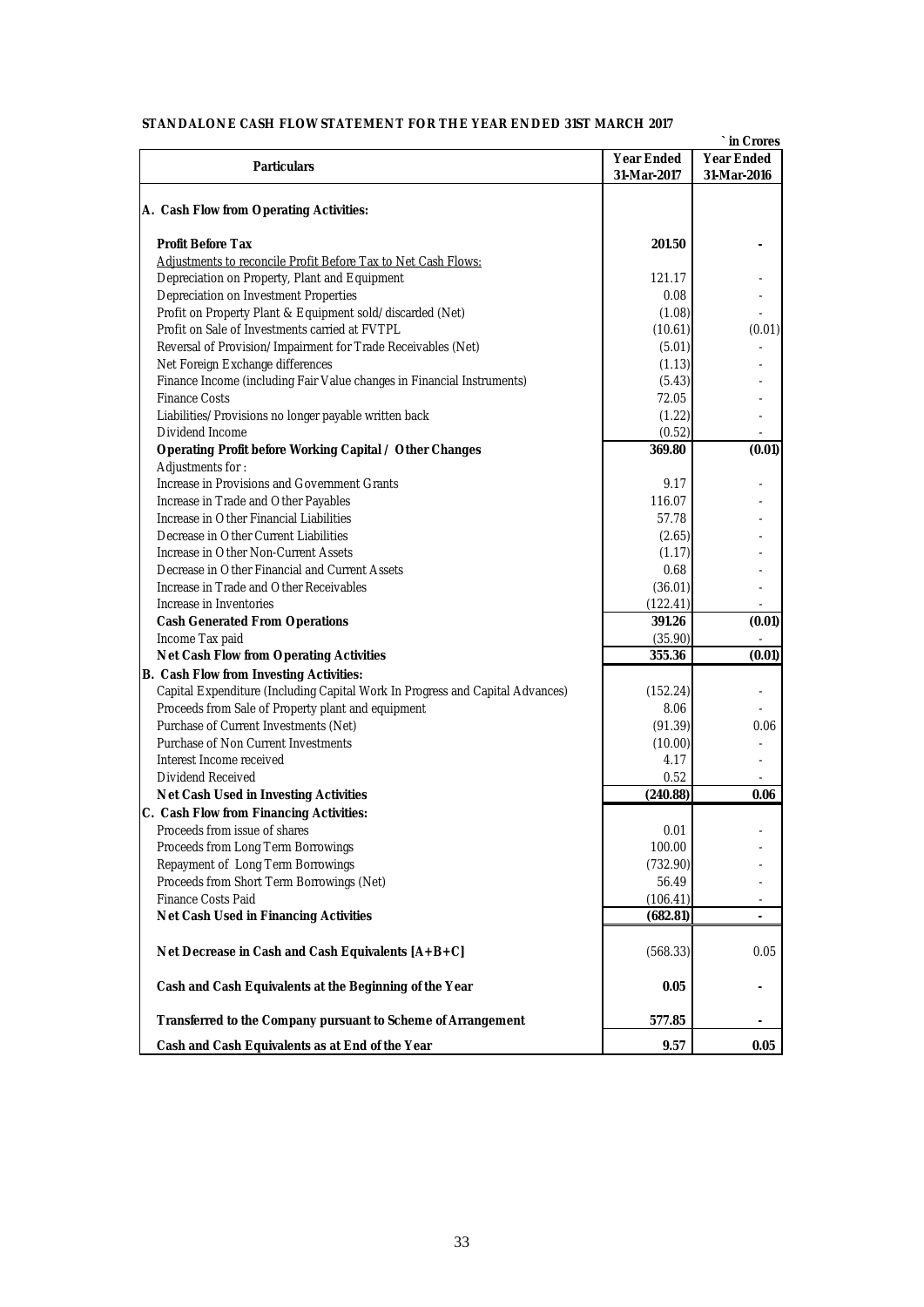### **CONSOLIDATED STATEMENT OF PROFIT AND LOSS FOR THE YEAR ENDED 31ST MARCH 2017**

|                                                                                                                                                           |                    |                   | in Crores                |
|-----------------------------------------------------------------------------------------------------------------------------------------------------------|--------------------|-------------------|--------------------------|
|                                                                                                                                                           | <b>Year Ended</b>  | <b>Year Ended</b> | Year Ended               |
|                                                                                                                                                           | 31-Mar-2017        | 31-Mar-2016       | 31-Mar-2015              |
| <b>Revenue from Operations</b>                                                                                                                            |                    |                   |                          |
| Sale of Products                                                                                                                                          | 4608.71            |                   |                          |
| <b>Other Operating Revenues</b>                                                                                                                           | 211.49             |                   |                          |
|                                                                                                                                                           | 4820.20            | $\blacksquare$    | $\overline{\phantom{a}}$ |
| Other Income                                                                                                                                              | 48.41              | ä,                | ÷,                       |
| <b>Total Income</b>                                                                                                                                       | 4868.61            | $\blacksquare$    |                          |
|                                                                                                                                                           |                    |                   |                          |
| <b>Expenses</b>                                                                                                                                           |                    |                   |                          |
| Cost of Materials Consumed                                                                                                                                | 2563.06            |                   |                          |
| Purchase of Stock-in-Trade - Cycles/Components and Metal Formed Products<br>Changes in Inventories of Finished Goods, Work-in-Progress and Stock-in-Trade | 186.93             |                   |                          |
| Excise Duty on Sale of Goods and Scraps                                                                                                                   | (115.44)<br>327.19 |                   |                          |
| <b>Employee Benefits Expense</b>                                                                                                                          | 512.98             |                   |                          |
| Depreciation and Amortisation Expense                                                                                                                     | 148.90             |                   |                          |
| <b>Finance Costs</b>                                                                                                                                      | 73.99              |                   |                          |
| Other Expenses                                                                                                                                            | 942.45             |                   |                          |
| <b>Total Expenses</b>                                                                                                                                     | 4640.06            | $\sim$            | $\blacksquare$           |
|                                                                                                                                                           |                    |                   |                          |
| Profit Before Share of Loss from Joint Ventures and Tax                                                                                                   | 228.55             |                   |                          |
| Share of Loss from Joint Ventures (net of tax)                                                                                                            | (7.45)             |                   |                          |
| <b>Profit Before Tax</b>                                                                                                                                  | 221.10             | $\omega$          | ä,                       |
|                                                                                                                                                           |                    |                   |                          |
| <b>Income Tax Expense</b><br>- Current Year                                                                                                               | 64.82              |                   |                          |
| - Current Tax - Years prior to Appointed Date as per Scheme of Arrangement                                                                                | (16.94)            |                   |                          |
| - Deferred Tax (Net)                                                                                                                                      | (1.13)             |                   |                          |
|                                                                                                                                                           | 46.75              | ä,                | $\overline{a}$           |
|                                                                                                                                                           |                    |                   |                          |
| Profit for the year (I)                                                                                                                                   | 174.35             | $\sim$            | ÷,                       |
| <b>Other Comprehensive Income:</b>                                                                                                                        |                    |                   |                          |
| Other Comprehensive Income to be reclassified to Statement of Profit and                                                                                  |                    |                   |                          |
| Loss in subsequent periods:                                                                                                                               |                    |                   |                          |
|                                                                                                                                                           |                    |                   |                          |
| Movement on Cash Flow Hedges<br>Income Tax Effect                                                                                                         | 0.51               |                   |                          |
|                                                                                                                                                           | (0.18)<br>0.33     |                   |                          |
|                                                                                                                                                           |                    |                   |                          |
| Exchange Difference on Translation of Foreign Subsidiary                                                                                                  | (0.76)             |                   |                          |
| Income Tax Effect                                                                                                                                         |                    |                   |                          |
|                                                                                                                                                           | (0.76)             |                   |                          |
|                                                                                                                                                           |                    |                   |                          |
| Other Comprehensive Income not to be reclassified to Statement of Profit                                                                                  |                    |                   |                          |
| and Loss in subsequent periods:                                                                                                                           |                    |                   |                          |
| Re-measurement Gains / (Losses) on Defined Benefit Obligations (Net)                                                                                      | (4.25)             |                   |                          |
| Income Tax Effect                                                                                                                                         | 1.47               | ٠                 |                          |
|                                                                                                                                                           | (2.78)<br>0.71     |                   |                          |
| Net Loss/Gain on FVTOCI Equity Securities<br>Income Tax Effect                                                                                            | (0.01)             |                   |                          |
|                                                                                                                                                           | 0.70               | -                 | ٠                        |
| Other Comprehensive Income/(Loss) for the Year, Net of Tax (II)                                                                                           | (2.51)             |                   |                          |
|                                                                                                                                                           |                    |                   |                          |
| Total Comprehensive Income for the Year, Net of Tax $(I + II)$                                                                                            | 171.84             |                   |                          |
| Profit for the year attributable to:                                                                                                                      |                    |                   |                          |
| - Owners of the Company                                                                                                                                   | 167.62             |                   |                          |
| - Non-Controlling Interest                                                                                                                                | 6.73               |                   |                          |
| Other Comprehensive Income for the year attributable to:                                                                                                  |                    |                   |                          |
| - Owners of the Company                                                                                                                                   | (2.49)             |                   |                          |
| - Non-Controlling Interest                                                                                                                                | (0.02)             |                   |                          |
| Total Comprehensive Income for the year attributable to:                                                                                                  |                    |                   |                          |
| - Owners of the Company                                                                                                                                   | 165.13             |                   |                          |
| - Non-Controlling Interest                                                                                                                                | 6.71               |                   |                          |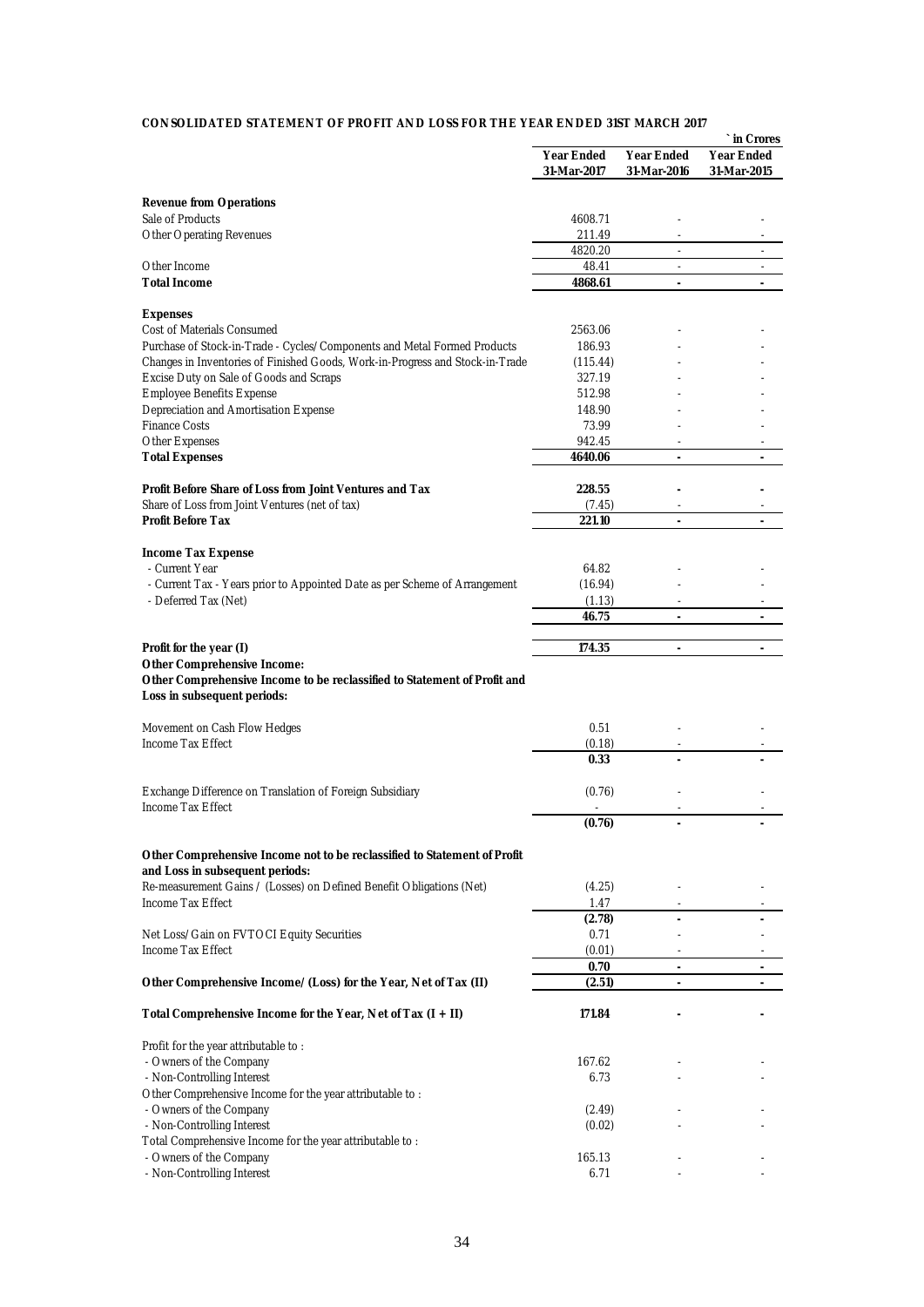| <b>CONSOLIDATED CASH FLOW STATEMENT FOR THE YEAR ENDED 31ST MARCH 2017</b>    |                   | in Crores         |
|-------------------------------------------------------------------------------|-------------------|-------------------|
|                                                                               | <b>Year Ended</b> | <b>Year Ended</b> |
| <b>Particulars</b>                                                            | 31-Mar-2017       | 31-Mar-2016       |
|                                                                               |                   |                   |
| A. Cash Flow from Operating Activities:                                       |                   |                   |
| <b>Profit Before Tax</b>                                                      | 228.55            |                   |
| Adjustments to reconcile Profit Before Tax to Net Cash Flows:                 |                   |                   |
| Depreciation on Property, Plant and Equipment                                 | 150.51            |                   |
| Depreciation on Investment Properties                                         | 0.15              |                   |
| Profit on Property, Plant and Equipment sold / discarded (Net)                | (1.19)            |                   |
| Profit on Sale of Investments carried at FVTPL                                | (11.55)           | (0.01)            |
| Reversal of Provision/Impairment for Trade Receivables (Net)                  | (4.52)            |                   |
| Net Foreign Exchange diferrences                                              | (0.54)            |                   |
| Finance Income (including Fair Value changes in Financial Instruments)        | (11.85)           |                   |
| <b>Finance Costs</b>                                                          | 73.99             |                   |
| Liabilities/Provision no longer payable written back                          | (1.22)            |                   |
| Impact of Foreign Currency Translation                                        | (0.36)            |                   |
| Dividend Income                                                               | (3.55)            |                   |
| Operating Profit before Working Capital / Other Changes                       | 418.42            | (0.01)            |
| Adjustments for:                                                              |                   |                   |
| Increase in Provisions and Government Grants                                  | 8.16              |                   |
| Increase in Trade and Other Payables                                          | 117.93            |                   |
| Increase in Other Financial Liabilities                                       | 57.79             |                   |
| Decrease in Other Current Liabilities                                         | (1.41)            |                   |
| Increase in Other Non-Current Assets                                          | (2.23)            |                   |
| Increase in Other Financial and Current Assets                                | (9.98)            |                   |
| Increase in Trade and Other Receivables                                       | (33.34)           |                   |
| Increase in Inventories                                                       | (133.29)          |                   |
| <b>Cash Generated From Operations</b>                                         | 422.05            | (0.01)            |
| Income Tax paid                                                               | (39.17)           |                   |
| <b>Net Cash Flow from Operating Activities</b>                                | 382.88            | (0.01)            |
| <b>B.</b> Cash Flow from Investing Activities:                                |                   |                   |
| Capital Expenditure (Including Capital Work In Progress and Capital Advances) | (164.52)          |                   |
| Proceed from Sale of Property, Plant and Equipment                            | 8.17              |                   |
| Purchase of Current Investments (Net)                                         | (102.40)          | 0.06              |
| Purchase of Non Current Investments                                           | (16.17)           |                   |
| Interest Income received                                                      | 8.02              |                   |
| Dividend Received                                                             | 3.55              |                   |
| Net Cash Used in Investing Activities                                         | (263.35)          | 0.06              |
| C. Cash Flow from Financing Activities:                                       |                   |                   |
| Proceeds from issue of shares                                                 | 0.01              |                   |
| Proceeds from Long Term Borrowings                                            | 100.00            |                   |
| Repayment of Long Term Borrowings                                             | (734.47)          |                   |
| Proceeds from Short Term Borrowings (Net)                                     | 58.24             |                   |
| Finance Costs Paid                                                            | (108.35)          |                   |
| <b>Net Cash Used in Financing Activities</b>                                  | (684.57)          |                   |
| Net Decrease in Cash and Cash Equivalents [A+B+C]                             | (565.04)          | 0.05              |
| Cash and Cash Equivalents at the Beginning of the Year                        | 0.05              |                   |
| Transferred to the Company pursuant to Scheme of Arrangement                  | 579.35            |                   |
| Cash and Cash Equivalents as at End of the Year                               | 14.36             | 0.05              |

### **CONSOLIDATED CASH FLOW STATEMENT FOR THE YEAR ENDED 31ST MARCH 2017**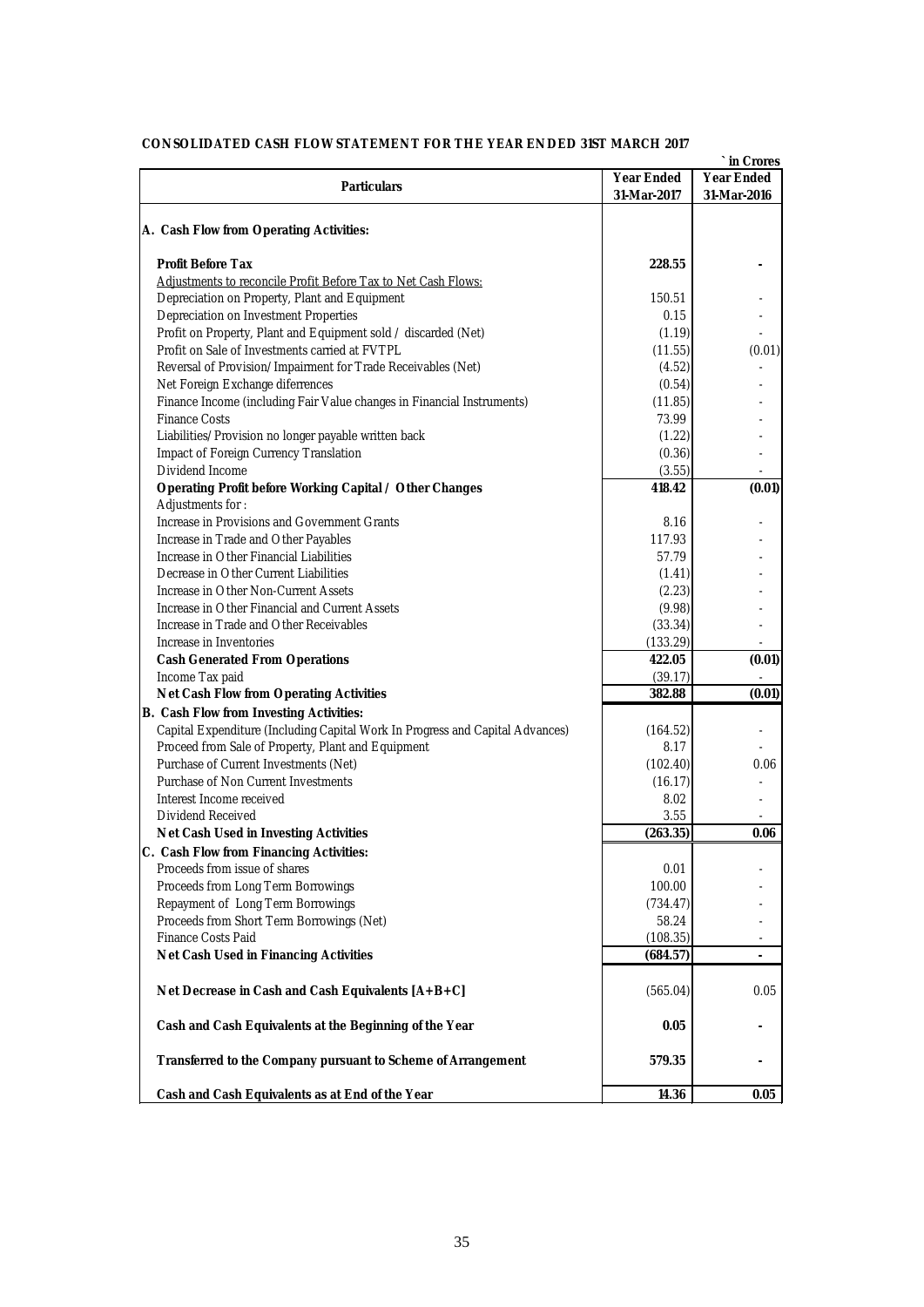# **Accounting Policy**

There are no changes in the Accounting Policy of the Company for the last three years.

# **SCHEME OF ARRANGEMENT**

The Scheme of Arrangement for demerger was presented under Sections 391 to 394 of the Companies Act, 1956 (corresponding to Section 230 to Section 232 of the Companies Act, 2013) and other applicable provisions of the Companies Act, 2013 with effect from the Appointed Date i.e. April 1, 2016. Murugappa Group ('the Group') is amongst India's most renowned and admired corporate houses. Both the companies under the Scheme of Arrangement viz. Tube investments of India Limited (Formerly TI Financial Holdings Limited - Resulting Company and TI Financial Holdings Limited (formerly Tube Investments of India Limited - Demerged Company) are part of the same Group.

The Demerged Company was engaged in multiple businesses broadly classified into the following categories:

- Manufacturing of tubes, strips, tubular components, bicycles and fitness products, chains for automobile sector and industrial applications, roll-formed sections, other metal formed products, industrial gears, designing and manufacturing of dies ("Manufacturing Business"). The Manufacturing Business is also carried out through subsidiaries (Shanthi Gears Limited, Financiere C10 SAS, Sedis SAS, Sedis Co Limited, TI Tsubamex Private Limited, etc.).
- The Demerged Company was also engaged in financial services business through subsidiaries, joint ventures, associates viz., Non-Banking Financial Business (through Cholamandalam Investment and Finance Company Limited), Insurance Business (through Cholamandalam MS General Insurance Company Limited), Cholamandalam MS Risk Services Limited ("Financial Services Business").

The Resulting Company, TI Financial Holdings Limited was an investment Company and a wholly owned subsidiary of the Demerged Company, Tube Investments of India Limited.

In order to segregate the Manufacturing Business and Financial Services Business of the Demerged Company, it was intended to demerge the Manufacturing Business Undertaking on a going concern basis into a separate entity with a mirror image shareholding.

The intended benefits of the restructuring were better and efficient control by the management for the segregated businesses and promotion of their growth. Further, it would also result in the following benefits:

- Greater administrative efficiency;
- Operational rationalisation, organisation efficiency and optimum utilisation of various resources;
- Ability to leverage financial and operational resources of each business; and
- Each business would be able to address independent business opportunities, pursue efficient capital allocation and attract different sets of investors, strategic partners, lenders and other stakeholders.

The restructuring is likely to be value accretive for the shareholders and would enable them to select investments best suited to their investments strategies. Further, the segregation is also expected to unlock the value of the businesses of the Demerged Company.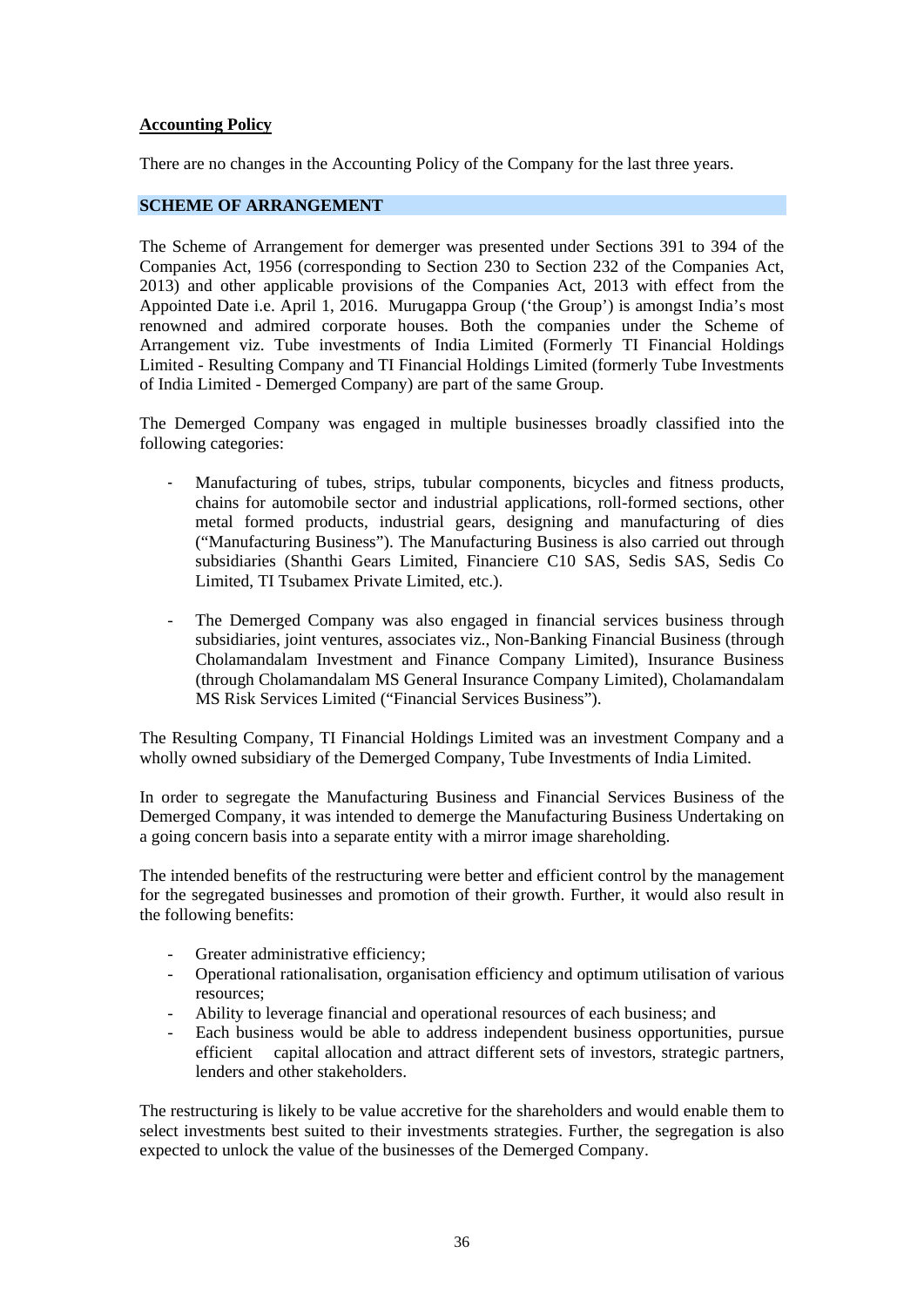The salient features of the Scheme were as under:

- a) The Demerged Company and the Resulting Company to make applications and/or petitions under Section 230 read with Section 232 of the Companies Act, 2013 and other applicable provisions of the Companies Act, 2013 to the National Company Law Tribunal, Division Bench, Chennai ("Tribunal" or "NCLT") for sanction of this Scheme and all matters ancillary or incidental thereto.
- b) The whole of the undertaking and assets and properties of Manufacturing Business Undertaking of TIIL, shall stand transferred to and vested in and/or deemed to be transferred to and vested in TIFHL so as to vest in TIFHL all the rights, title and interest pertaining to the Manufacturing Business Undertaking.
- c) "Appointed Date" is April 1, 2016.
- d) Consideration:

Every Member of the Demerged Company, viz., TI Financial Holdings Limited (formerly Tube Investments of India Limited) whose name is recorded in the Register of Members of the Demerged Company on the Record Date has been allotted shares in the Company as follows:

"1 (One) fully paid up Equity Share of Re.1 (Rupee One Only) each of the Resulting Company have been be issued and allotted for every 1 (One) fully paid up equity share of Rs.2 (Rupees Two) each held in the Demerged Company".

- e) The Scheme of Arrangement would become effective from the Appointed Date but shall be operative from the Effective Date.
- f) On the Scheme becoming effective, the equity shares of the Resulting Company held by the Demerged Company has been cancelled. Accordingly, the share capital of the Company was reduced to the extent of shares held by the Demerged Company in the Resulting Company on such cancellation.
- g) The equity shares in the Resulting Company issued to the shareholders of the Demerged Company shall be subject to the Memorandum and Articles of Association of the Resulting Company and shall rank *pari passu* with the existing equity shares of the Resulting Company in all respects including for the purpose of any dividend declared after the Scheme becomes effective.
- h) The face value of equity shares of the Demerged Company stand reduced from Rs.2 per share to Re.1 per share.
- i) The equity shares of the Resulting Company shall be listed on the BSE Limited and the National Stock Exchange of India Limited, on which the shares of the Demerged Company are listed as on the Effective Date. The Resulting Company shall enter into such arrangements and give such confirmations and/or undertakings as may be necessary in accordance with the applicable laws or regulations for complying with the formalities of the said Stock Exchanges.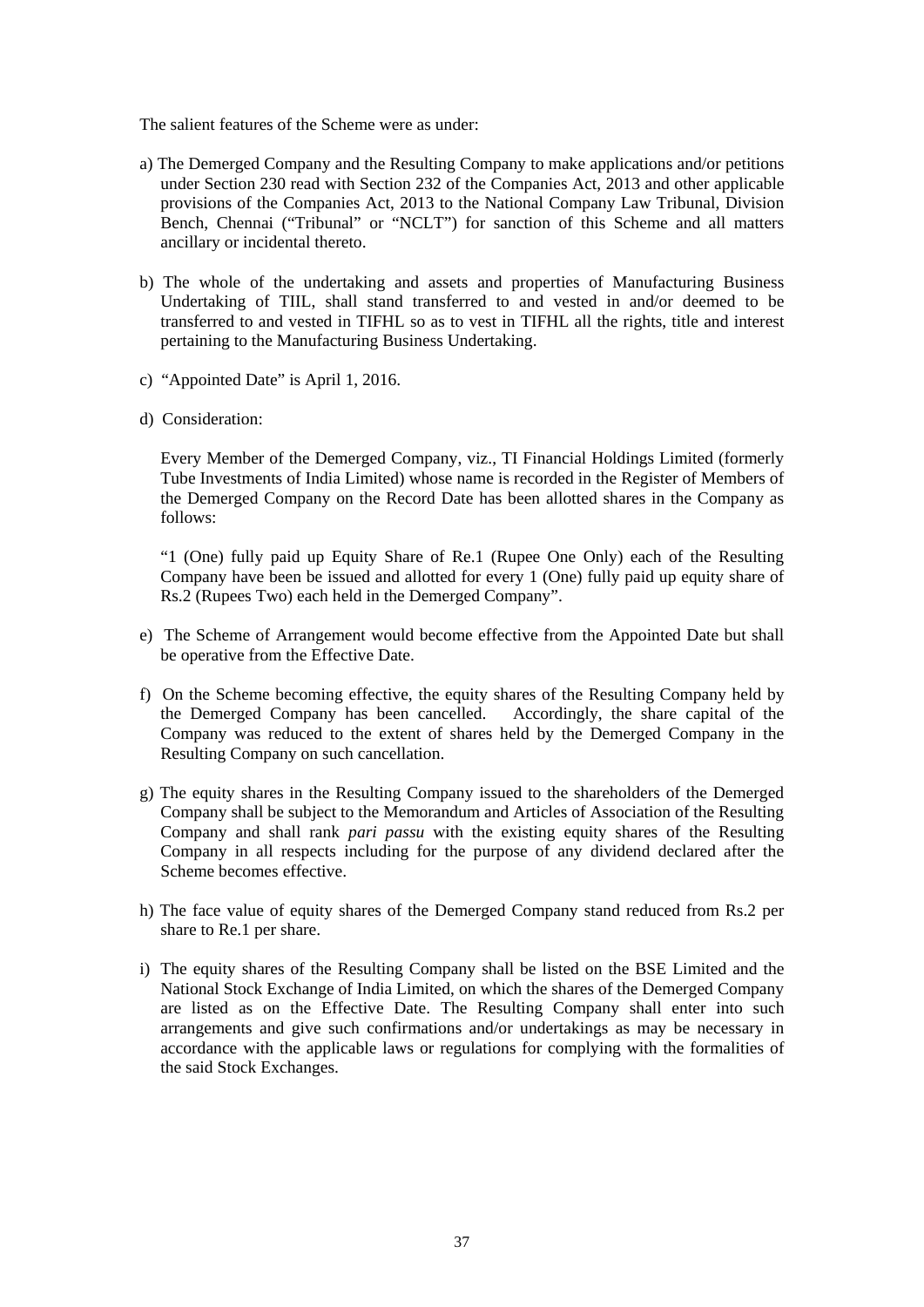### **STATEMENT OF TAX BENEFITS**

## **STATEMENT OF POSSIBLE TAX BENEFITS AVAILABLE TO THE COMPANY AND ITS SHAREHOLDERS UNDER THE APPLICABLE TAX LAWS IN INDIA**

Outlined below are the possible tax benefits available to the Company and its shareholders under the direct tax laws in force in India (*i.e.* applicable for the Financial Year 2017-18 relevant to the assessment year 2018-19). Several of these benefits are dependent on the Company or its shareholders fulfilling the conditions prescribed under the relevant tax laws. Hence, the ability of the Company or its shareholders to derive the possible tax benefits is dependent upon fulfilling such conditions, which based on business imperatives it faces in the future, it may or may not choose to fulfill.

## **UNDER THE INCOME TAX ACT, 1961 ("THE ACT")**

#### **BENEFITS TO THE COMPANY UNDER THE ACT:**

#### **a) Minimum Alternate Tax (MAT) Credit**

- v As per provisions of Section 115JAA of the Act, the Company is eligible to claim credit for Minimum Alternate Tax (MAT) paid for any assessment year commencing on or after April 1, 2006. The amount of credit available shall be the difference between MAT payable under section 115JB of the Act and taxes payable on total income computed under other provisions of the Act.
- v MAT credit shall be allowed to be carried forward for any assessment year to the extent of difference between the tax paid under Section 115JB and the tax payable as per other provisions of the Act for that assessment year. Such MAT credit is available for carry forward up to 15 years succeeding the assessment year in which the MAT credit arises. The MAT credit is allowed as set-off in the year when tax is payable under the provisions of the Act other than section 115JB.

#### **b) Dividends**

- v As per the provisions of Section 10(34) read with Section 115-O of the Act, dividend (both interim and final), if any, received by the Company on its investments in shares of another Domestic Company is exempt from tax. However, as per Section 94(7) of the Act, losses arising from purchase and sale of securities, where such securities are bought or acquired within a period of three months prior to the record date and such securities are sold or transferred within three months from the record date, will be disallowed to the extent of the amount of dividend claimed as exempt, if any.
- v Any amount declared, distributed or paid by the Company to shareholders by way of dividends on or after 1 April 2003, whether out of current or accumulated profits, shall be chargeable to additional income tax at the rate of 15 percent (plus applicable surcharge and cess) under Section 115-O of the Act. In view of the amendment brought in by Finance (No.2) Act, 2014, for the purpose of determining the tax on distributed profits payable in accordance with Section 115-O of the Act, the amount of dividends on or after 1 April 2003 needs to be increased to such amount as would, after reduction of tax on such increased amount at the specified rate, be equal to the net distributed profits.
- v Further, if the company being a holding company, has received any dividend from its subsidiary on which dividend distribution tax has been paid by such subsidiary, then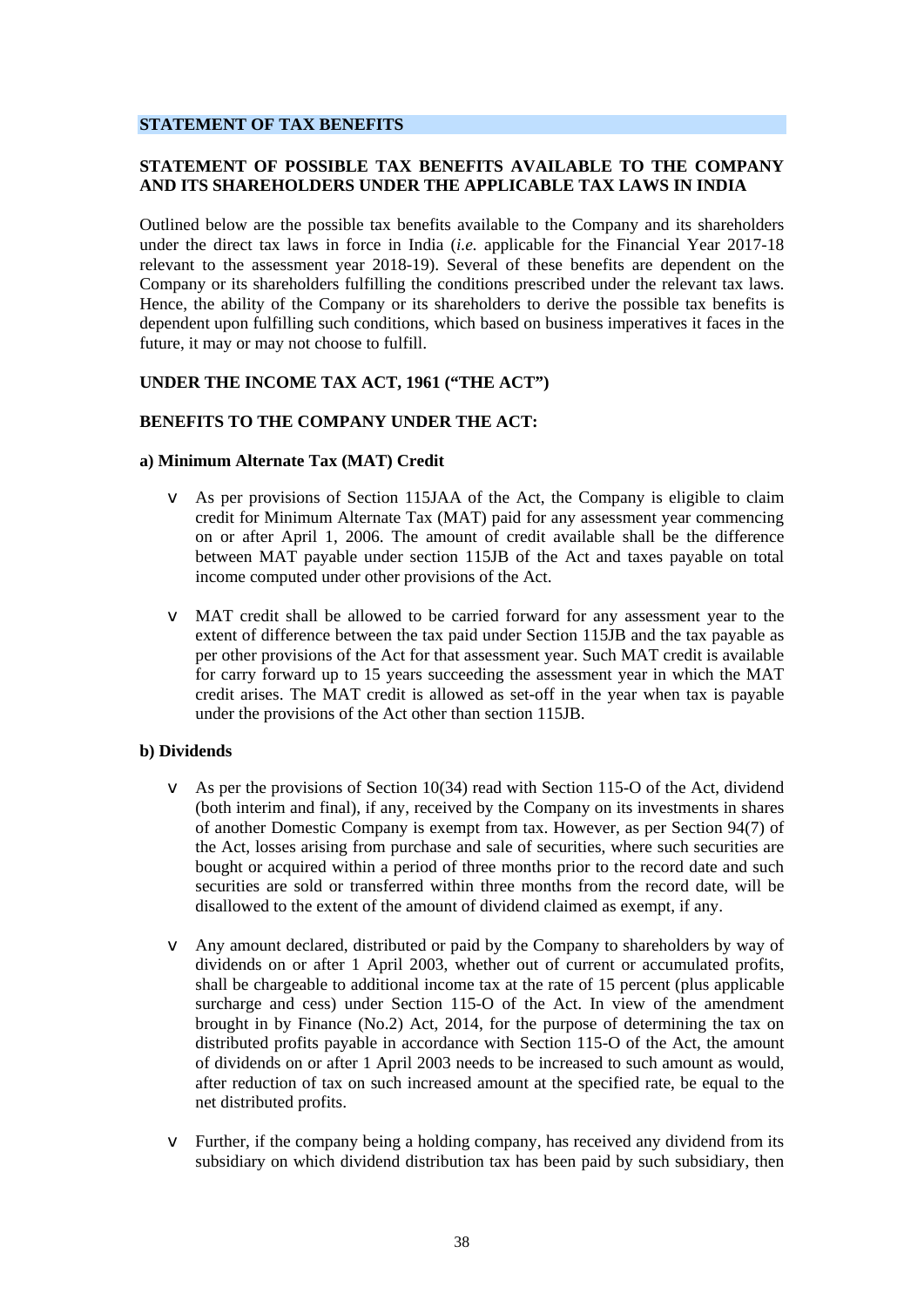company will not be required to pay dividend distribution tax to the extent the same has been paid by such subsidiary company.

- v As per the provisions of Section 115BBD of the Act, dividend received by Indian company from a specified foreign company (in which it has shareholding of 26% or more) would be taxable at the concessional rate of 15% on gross basis (excluding surcharge and education cess) up to March 31, 2014. As per Finance Act, 2014, the benefit of lower rate of 15% is extended without limiting it to a particular assessment year.
- v For removing the cascading effect of dividend distribution tax, while computing the amount of dividend distribution tax payable by a Domestic Company, the dividend received from a foreign subsidiary on which income-tax has been paid by the Domestic Company under Section 115BBD of the Act shall be reduced.
- v Any income received from distribution made by any mutual fund specified under Section 10(23D) of the Act or from the administrator of the specified undertaking or from the units of specified company referred to in Section 10(35) of the Act, is exempt from tax in the hands of the Company under Section 10(35) of the Act. However, as per Section 94(7) of the Act, losses arising from the sale/ redemption of units purchased within three months prior to the record date (for entitlement to receive income) and sold within nine months from the record date, will be disallowed to the extent of the amount of income claimed exempt, if any.

As per provisions of Section 14A of the Act, expenditure incurred to earn an exempt income is not allowed as deduction while determining taxable income.

## **c) Carry forward and set off of losses**

- $\bullet$  As per the provisions of Section 72(1) of the Act, if the net result of the computation of income from business is a loss to the Company, not being a loss sustained in a speculation business, such loss can be set off against any other income and the balance loss, if any, can be carried forward for eight consecutive assessment years immediately succeeding the assessment year for which the loss was first computed and shall be set off against business income.
- v As per the provisions of Section 72A of the Act, pursuant to business re-organisations such as demerger, etc., the successor company shall be allowed to carry forward any accumulated tax losses/ unabsorbed depreciation of the predecessor company, subject to fulfillment of prescribed conditions.

## **Capital gains**

- $\blacktriangleright$  As per the provisions of section 2(29A) of the IT Act, read with section 2(42A) of the I.T. Act, a listed equity share is treated as a long term capital asset if the same is held for more than 12 months immediately preceding the date of its transfer.
- v Long Term Capital Gain (LTCG) arising on transfer of equity shares of a company or units of an equity oriented fund which has been set up under a scheme of a mutual fund specified under Section 10(23D) or a unit of a business trust as defined in Section 2(13A), is exempt from tax as per provisions of Section 10(38) of the Act, provided the transaction is chargeable to securities transaction tax (STT) and subject to conditions specified in that section.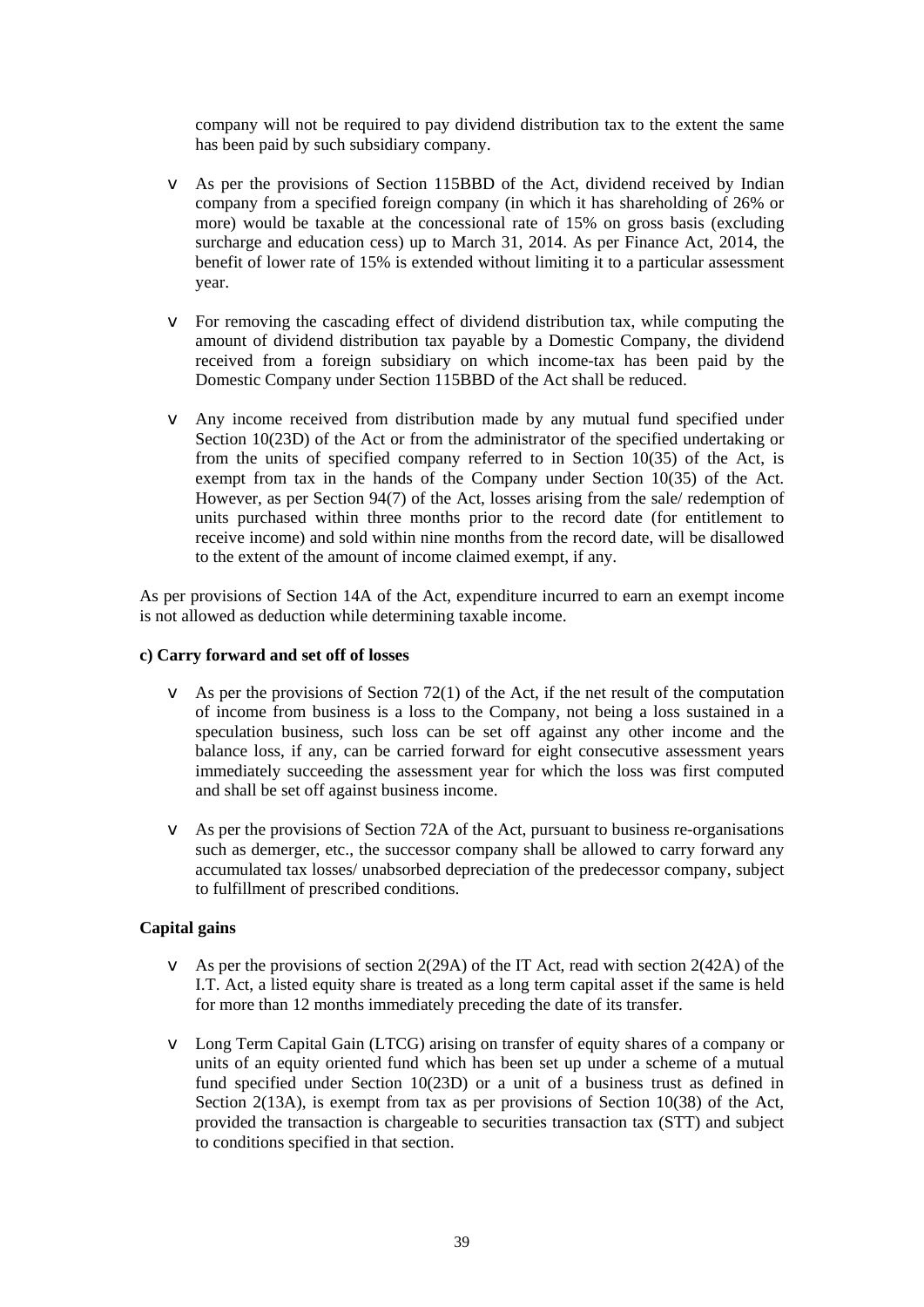- v Income on transfer of investment in a company is to be taken into account while determining book profits in accordance with provisions of Section 115JB of the Act.
- v As per provisions of Section 112 of the Act, LTCG not exempt under Section 10(38) of the Act are subject to tax at the rate of 20% with indexation benefits. However, if tax on long term capital gain resulting on sale of listed securities (other than a unit) or zero coupon bond, calculated at the rate of 20% with indexation benefit exceeds the tax calculated at the rate of 10% without indexation benefit, then such gains are chargeable to tax at a concessional rate of 10% (plus applicable surcharge and education cess). The exemption u/s. 10(38) is however not allowed for income arising from transfer of long-term capital asset, being an equity share in a company, if the acquisition of shares (other than that notified by the Central Government) was on or after 1st October 2004 and did not attract securities transaction tax.
- v As per provisions of Section 111A of the Act, STCG arising on sale of equity shares or units of equity oriented mutual fund which has been set up under a scheme of a mutual fund specified under Section 10(23D) or a unit of a business trust, are subject to tax at the rate of 15% provided the transaction is chargeable to STT. No deduction under Chapter VIA is allowed from such income.
- v STCG arising on sale of equity shares or units of equity oriented mutual fund as defined which has been set up under a scheme of a mutual fund specified under Section 10(23D), where such transaction is not chargeable to STT is taxable at the normal rate of 30%(plus applicable surcharge and cess).
- v As per Section 50 of the Act, where a capital asset is forming part of a block of assets in respect of which depreciation has been allowed under the Act, capital gains shall be computed in the following manner:
	- o where full value of consideration on account of transfer of any asset forming part of block of asset, as reduced by expenditure incurred wholly or exclusively in connection with transfer, exceeds the written down value of block of assets and actual cost of assets acquired during the year, such excess shall be deemed to be short term capital gains and taxed accordingly.
	- o where any block of assets ceases to exist, for the reason that all the assets in that block are transferred, the difference between the consideration arising on result of transfer and the written down value of block of assets and the actual cost of assets acquired during the year, shall be deemed to be short term capital gains/ (losses) and taxed accordingly.
- v As per provisions of Section 71 read with Section 74 of the Act, short term capital loss arising during a year is allowed to be set-off against short - term as well as long term capital gains. Balance loss, if any, shall be carried forward and set-off against any capital gains arising during subsequent eight assessment years.
- v As per provisions of Section 71 read with Section 74 of the Act, long term capital loss arising during a year is allowed to be set-off only against long - term capital gains. Balance loss, if any, shall be carried forward and set-off against long – term capital gains arising during subsequent eight assessment years.
- v As per the provisions of section 54D of the Act and subject to the conditions to the extent specified therein, capital gains arising on compulsory acquisition of land & building or any right therein used by an industrial undertaking, will be exempt from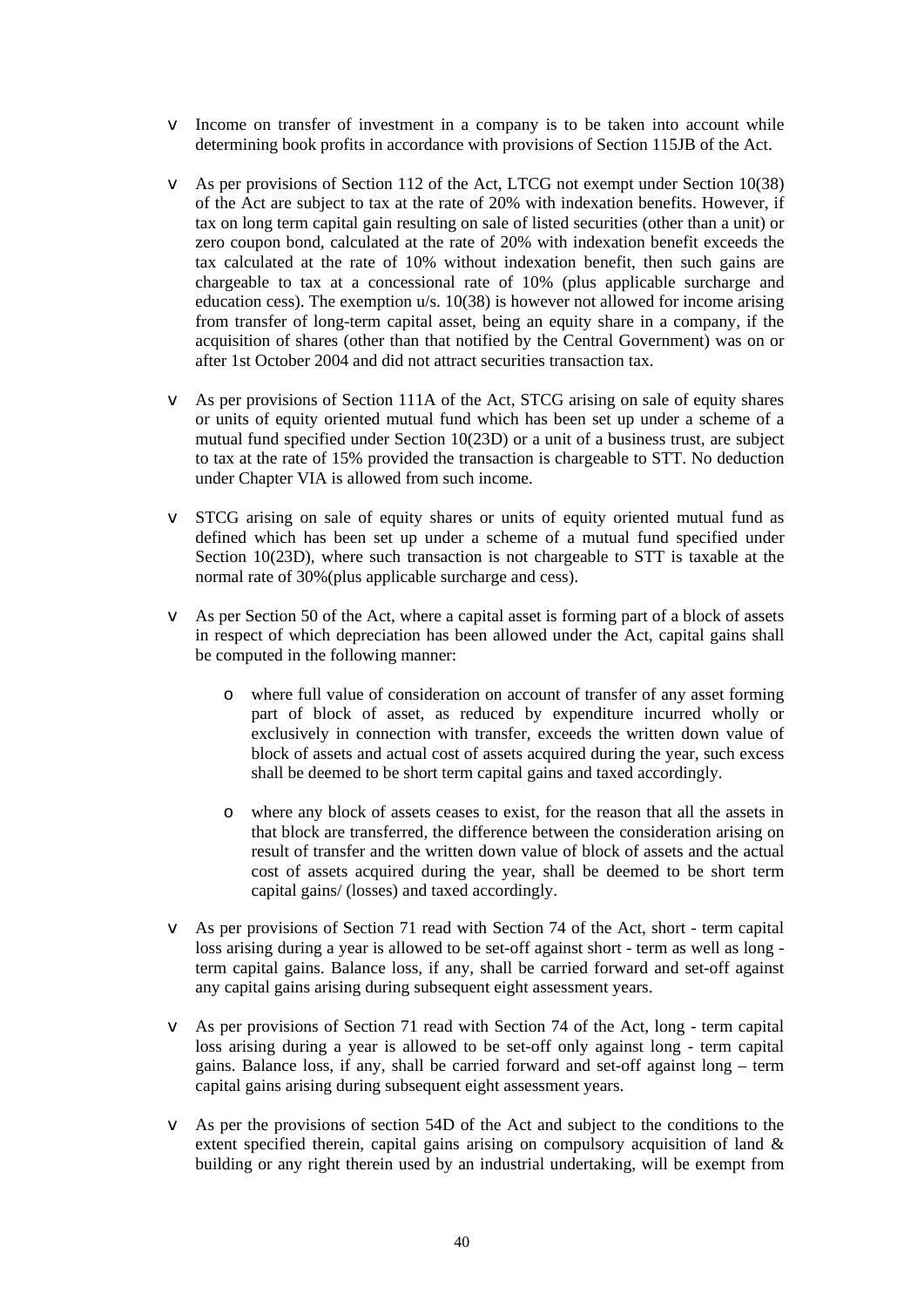tax if the capital gains are invested in ―land, building, or any right therein within 3 years from the date of compulsory acquisition for the purpose of shifting / reestablishing/ setting up another industrial undertaking subject to lower of Capital Gain or the Cost of acquisition of new land and building

- v In accordance with and subject to the conditions and to the extent specified in section 54EC of the Act, the company would be entitled to exemption from tax on gains arising from transfer of the long term capital asset (not covered by section 10(36) and 10(38)) if such capital gain is invested within a period of six months from the date of transfer in bonds redeemable after three years and issued by:
	- National Highway Authority of India (NHAI) constituted under Section 3 of National Highway Authority of India Act, 1988; and
	- Rural Electrification Corporation Limited (REC), a company formed and registered under the Companies Act, 1956.

The maximum investment in the specified long term asset cannot exceed  $\Box 5,000,000$ during any financial year as well as capital gain arising from transfer of one or more original assets. Where the long term specified assets is transferred or converted into money at any time with in a period of three years from the date of its acquisition, the amount of capital gains exempted earlier would become chargeable to tax as long term capital gains in the year in which the long term specified assets is transferred or converted into money.

## **d) Other**

- $\blacktriangleright$  As per provisions of Section 35 (1) (ii) of the Act, in respect of sum paid to a research association which has as its object the undertaking of scientific research or to a university, college or other institution to be used for scientific research to the extent of a sum equal to one and three fourth times the sum so paid.
- v As per provisions of Section 35 (1) (iii) of the Act, in respect of any sum paid to a scientific research association which has as its object the undertaking of scientific research, or to any approved university, College or other institution to be used for scientific research or for research in social sciences or statistical scientific research to the extent of a sum equal to one and one fourth times the sum so paid.
- v Under Section 35 (1) (iia) of the Act, any sum paid to a company, which is registered in India and which has as its main object the scientific research and development, and being approved by the prescribed authority and such other conditions as may be prescribed, shall also qualify for a deduction of one and one fourth times the amount so paid.
- $\bullet$  In respect of deduction under section 35(1)(iii) and 35(1)(iii), the deduction shall be restricted to 100 per cent with effect from 01.04.2017 (i.e. from previous year 2017- 18 and subsequent years). In regard to deduction under section 35(1)(ii) of the Act, weighted deduction shall be restricted to 150 per cent from 01.04.2017 to 31.03.2020 (i.e. from previous year 2017-18 to previous year 2019-20) and deduction shall be restricted to 100 per cent from 01.04.2020 (i.e. from previous year 2020-21 onwards).
- v As per provisions of Section 35(2AA) of the Act, any contribution made Notified Institutions i.e. National Laboratory, University, Indian Institute of Technology, specified persons as approved by the prescribed authority, is available to the extent of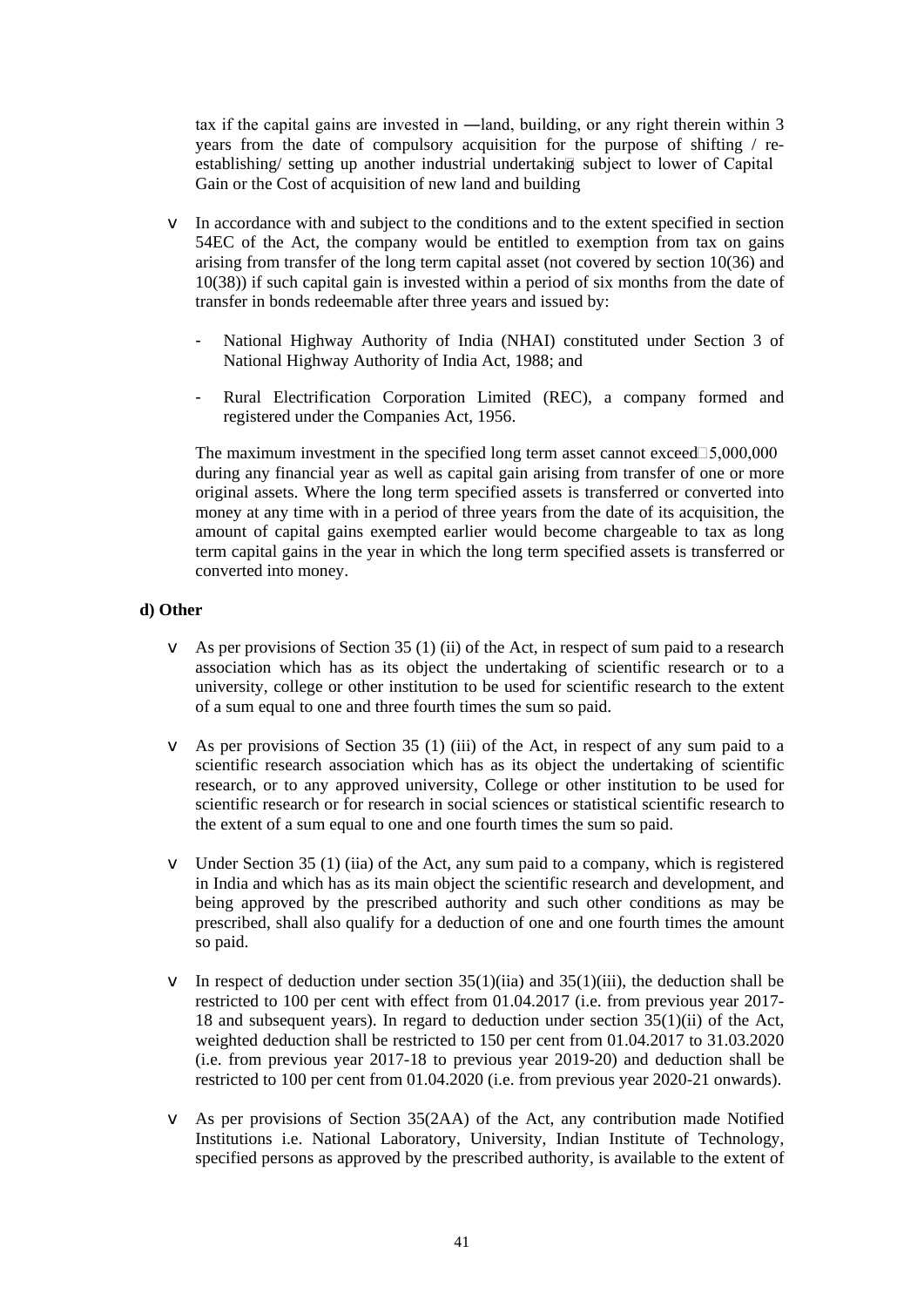two times of such payment made. However, the deduction under above sub-section shall be restricted to the amount so paid, if payment is made on or after 1 April 2020.

- v However, weighted deduction u/s 35(2AB) of the Act shall be restricted to 150 per cent with effect from 01.04.2017 to 31.03.2020 (i.e. from previous year 2017-18 to previous year 2019-20). Deduction shall be restricted to 100 per cent from 01.04.2020 (i.e. from previous year 2020-21 onwards).
- v As per section 35D of the Act, the Company is entitled to amortise certain preliminary expenditure, specified under Section 35D(2) of the Act, subject to the limit specified in Section 35D(3). The deduction is allowable for an amount equal to one-fifth of such expenditure for each of five successive assessment years beginning with the assessment year in which the extension of the unit is completed or the unit/ business commences production or operation
- v As per the provisions of Section 35DD of the Act, any expenditure incurred by an Indian Company, on or after 1 April 1999, wholly and exclusively for the purpose of amalgamation or demerger of an undertaking, shall be allowed a deduction of an amount equal to one-fifth of such expenditure for each of five successive financial years beginning with the financial year in which the amalgamation or demerger takes place.
- v As per the provisions of Section 35DDA of the Act, if a Company incurs any expenditure in any financial year by way of payment of any sum to an employee in connection with his voluntary retirement, in accordance with any scheme or schemes of voluntary retirement, the Company would be eligible to claim a deduction for onefifth of the amount so paid in computing the profits and gains of the business for that financial year, and the balance shall be deducted in equal installments for each of the four immediately succeeding financial years.
- v As per the provisions of Section 35CCD of the Act, if a Company incurs any expenditure (not being in the nature of cost of any land or building) on any skill development project notified by the Central Board of Direct Taxes in this behalf in accordance with the guidelines as may be prescribed, then, the Company shall be allowed a deduction of sum equal to one and one-half times of such expenditure. However, the deduction shall be restricted to 100 per cent from 01.04.2020 (i.e. from previous year 2020-21 onwards).
- v As per section 115U of the Act, any income received by a person out of investments made in a venture capital company (VCC) or venture capital fund (VCF) shall be chargeable to income-tax in the same manner as if it were the income received by such person had he made investments directly in the venture capital undertaking (VCU).
- v As per Section 80JJAA, Where the gross total income of an assessee to whom section 44AB applies, includes any profits and gains derived from business, there shall, subject to the conditions specified in sub-section (2), be allowed a deduction of an amount equal to thirty per cent of additional employee cost incurred in the course of such business in the previous year, for three assessment years including the assessment year relevant to the previous year in which such employment is provided subject to conditions specified therein.
- v As per the provisions of section 90, for taxes on income paid in Foreign Countries with which India has entered into Double Taxation Avoidance Agreements (Tax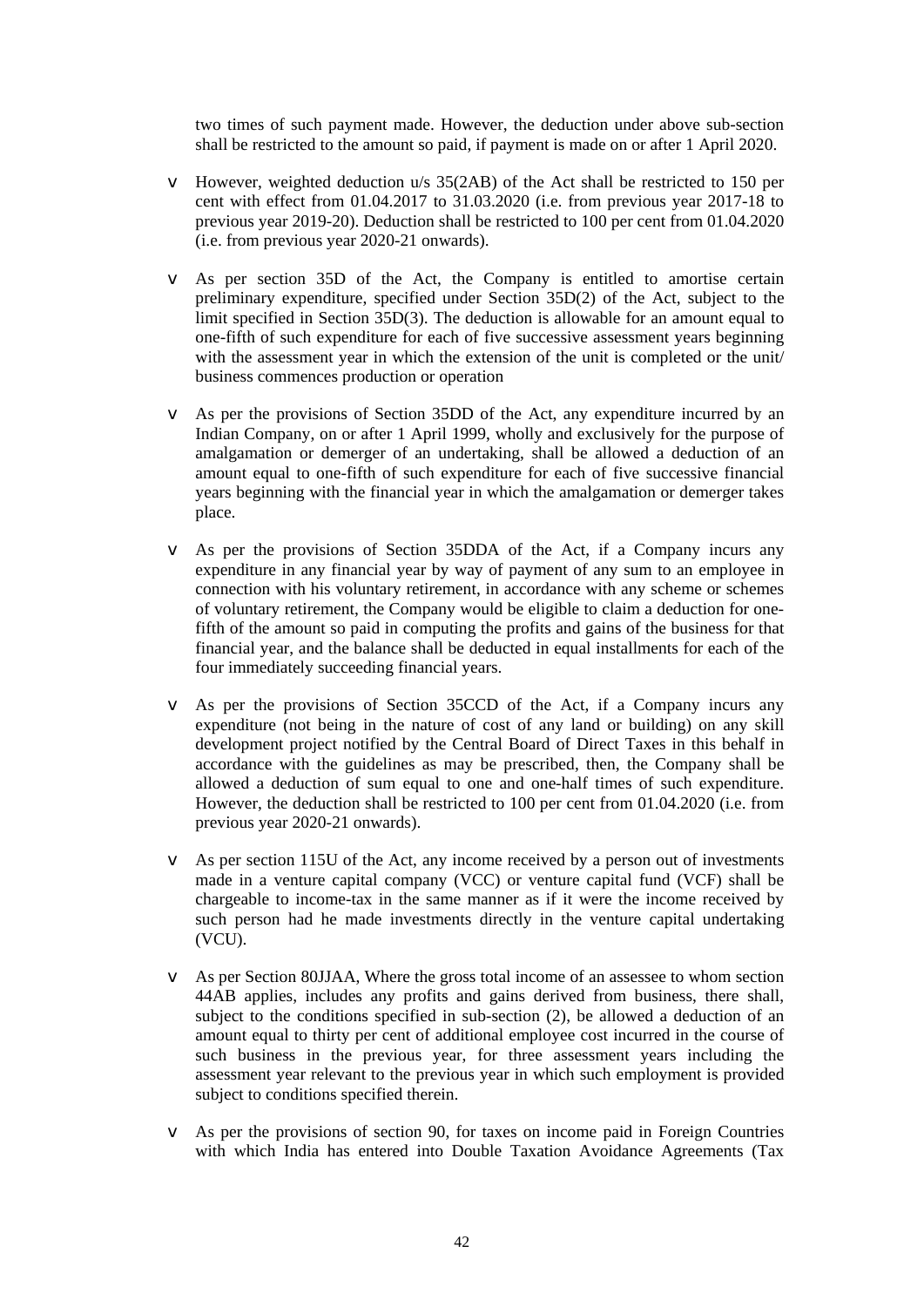Treaties from projects/activities undertaken thereat), the Company will be entitled to the deduction from the India Income-tax of a sum calculated on such doubly taxed income to the extent of taxes paid in Foreign Countries. Further, the company as a tax resident of India would be entitled to the benefits of such Tax Treaties in respect of income derived by it in foreign countries. In such cases the provisions of the Income tax Act shall apply to the extent they are more beneficial to the company. Section 91 provides for unilateral relief in respect of taxes paid in foreign countries.

v As per provisions of Section 80G of the Act, the Company is entitled to claim deduction of a specified amount in respect of eligible donations, subject to the fulfilment of the conditions specified in that section.

## **BENEFITS TO THE SHAREHOLDERS OF THE COMPANY UNDER THE ACT**

#### **a) Dividends**

v As per the provisions of Section 10(34) of the Act, dividend (both interim and final), if any, received by the members/ shareholders from the Company is exempt from tax. The Company will be liable to pay dividend distribution tax on the amount distributed as dividend, if any.

However, the Finance Act 2016 has introduced Section 115BBDA which provides that the aggregate of dividends received by an individual, HUF or a firm resident in India from domestic companies in excess of INR 10 lakh will be taxed at 10 percent on a gross basis and no deduction will be available for any expenditure.

v Also, Section 94(7) of the Act provides that losses arising from the sale/transfer of shares purchased within a period of three months prior to the record date and sold/transferred within three months after such date, will be disallowed to the extent dividend income on such shares is claimed as tax exempt, if any.

## **b) Capital gains**

#### **(i) Computation of capital gains**

- v Capital assets are to be categorised into short-term capital assets and long-term capital assets based on the period of holding. Equity Shares listed on a recognised stock exchange in India held by an assessee for more than 12 months, immediately preceding the date of transfer, are considered to be long-term capital assets. Capital gains arising from the transfer of such long-term capital assets are termed as Long Term Capital Gains (LTCG).
- v Short Term Capital Gains (STCG) means capital gains arising from the transfer of equity shares listed on a recognised stock exchange in India held for 12 months or less, immediately preceding the date of transfer.
- v LTCG arising on transfer of a long term capital asset, being an equity share in a company shall be exempt from tax under Section 10(38) of the Act provided that the transaction of sale of such equity share or unit is entered into on or after 1 October 2004 on a recognised stock exchange and such transaction is chargeable to Securities Transaction Tax (STT) and subject to conditions specified in that section.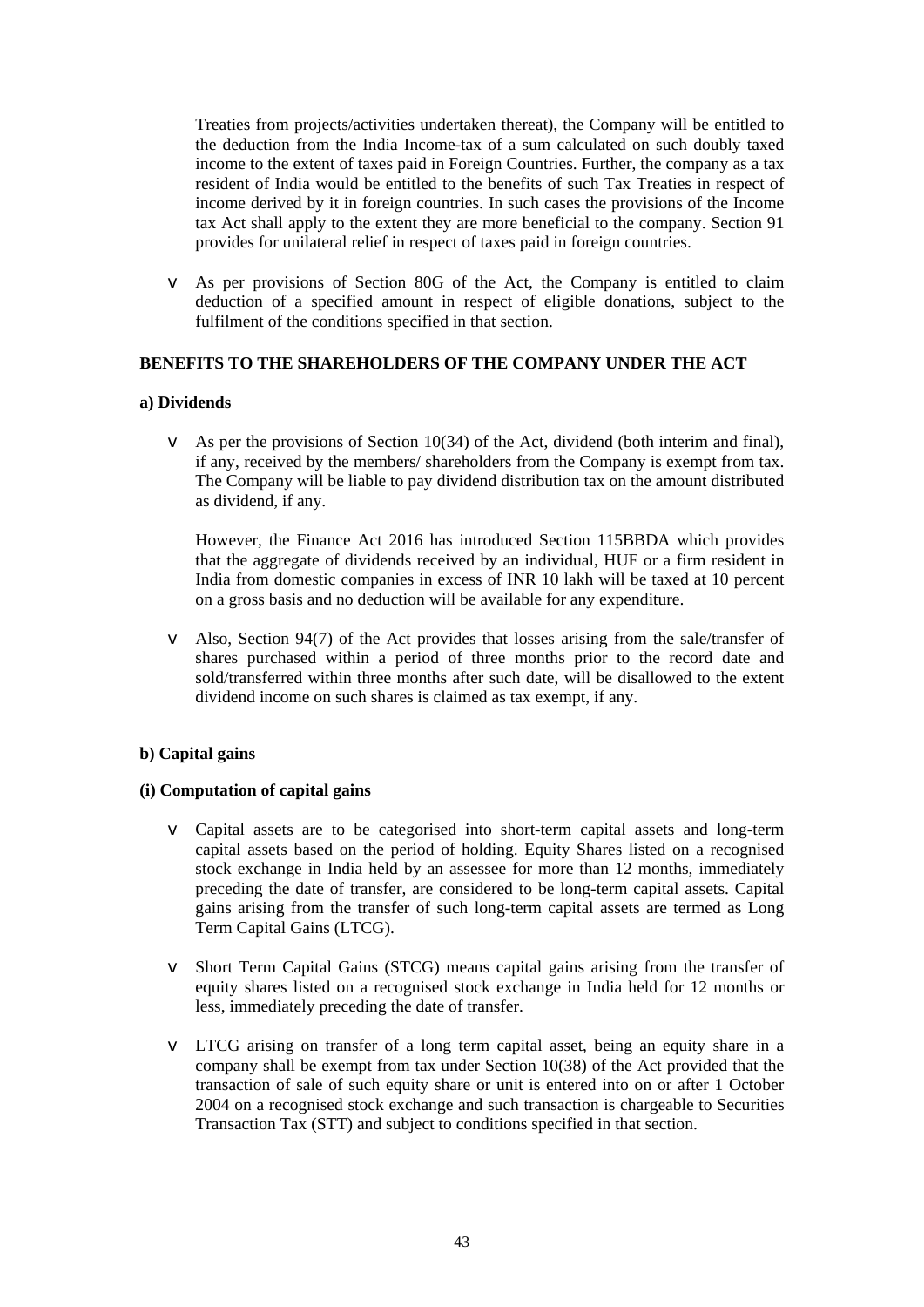- $\blacktriangledown$  Taxable LTCG would arise [if not exempt under Section 10(38) or any other section of the Act] to a resident shareholder where the equity shares are held for a period of more than 12 months prior to the date of transfer of the shares. In accordance with and subject to the provisions of Section 48 of the Act, in order to arrive at the quantum of capital gains, the following amounts would be deductible from the full value of consideration:
	- a) Cost of acquisition/ improvement of the shares as adjusted by the cost inflation index notified by the Central Government; and
	- b) Expenditure incurred wholly and exclusively in connection with the transfer of shares.

Under Section 112 of the Act, taxable LTCG are subject to tax at a rate of 20 percent (plus applicable surcharge and cess) after indexation, as provided in the Second Proviso to Section 48 of the Act. However, in case of listed securities (other than unit), the amount of such tax could be limited to 10 percent (plus applicable surcharge and cess), without indexation, at the option of the shareholder.

- v In respect of a non-resident shareholder, as per the First Proviso to Section 48 of the Act, the capital gains arising from the transfer of listed equity shares of an Indian company, shall be computed by converting the cost of acquisition, expenditure incurred wholly and exclusively in connection with such transfer and the full value of consideration into the same foreign currency as was initially utilised in the purchase of the shares and the capital gains so computed shall be reconverted into Indian currency. Further, the benefit of indexation as provided in Second Proviso to Section 48 is not available to non-resident shareholders.
- v As per the provisions of Section 111A of the Act, STCG arising from the transfer of a listed equity share in a Company as specified under Section 10(38) of the Act, is subject to tax at the rate of 15 percent provided that the transaction of sale of such equity share or unit is chargeable to STT. If the provisions of Section 111A are not applicable, the STCG would be taxed at the normal rates of tax (plus applicable surcharge and cess) applicable to resident investor.
- v STCG arising from the transfer of a listed equity share in a Company as specified under Section 10(38) of the Act, wherein the transaction is not chargeable to STT, it is subject to tax at the rate as applicable (plus applicable surcharge and cess).
- v As per provisions of Section 71 read with Section 74 of the Act, short term capital loss arising during a year is allowed to be set-off against STCG as well as LTCG. Balance loss, if any, shall be carried forward and set-off against any capital gains arising during subsequent eight assessment years. Further, long term capital loss arising during a year is allowed to be set-off only against LTCG. Balance loss, if any, shall be carried forward and set-off against LTCG arising during subsequent eight assessment years.
- v If the shareholder is a company liable to pay tax on book profits under Section 115JB of the Act, the capital gain on transfer of equity shares, if long term shall be exempt in terms of Section 10(38) of the Act but the book gain shall form part of book profits while computing the book profit under Section 115JB of the Act.
- v The characterisation of the gain/ losses, arising from sale/ transfer of shares as business income or capital gains would depend on the nature of holding and various other factors. The Central Board of Direct Taxes (CBDT) has issued various circulars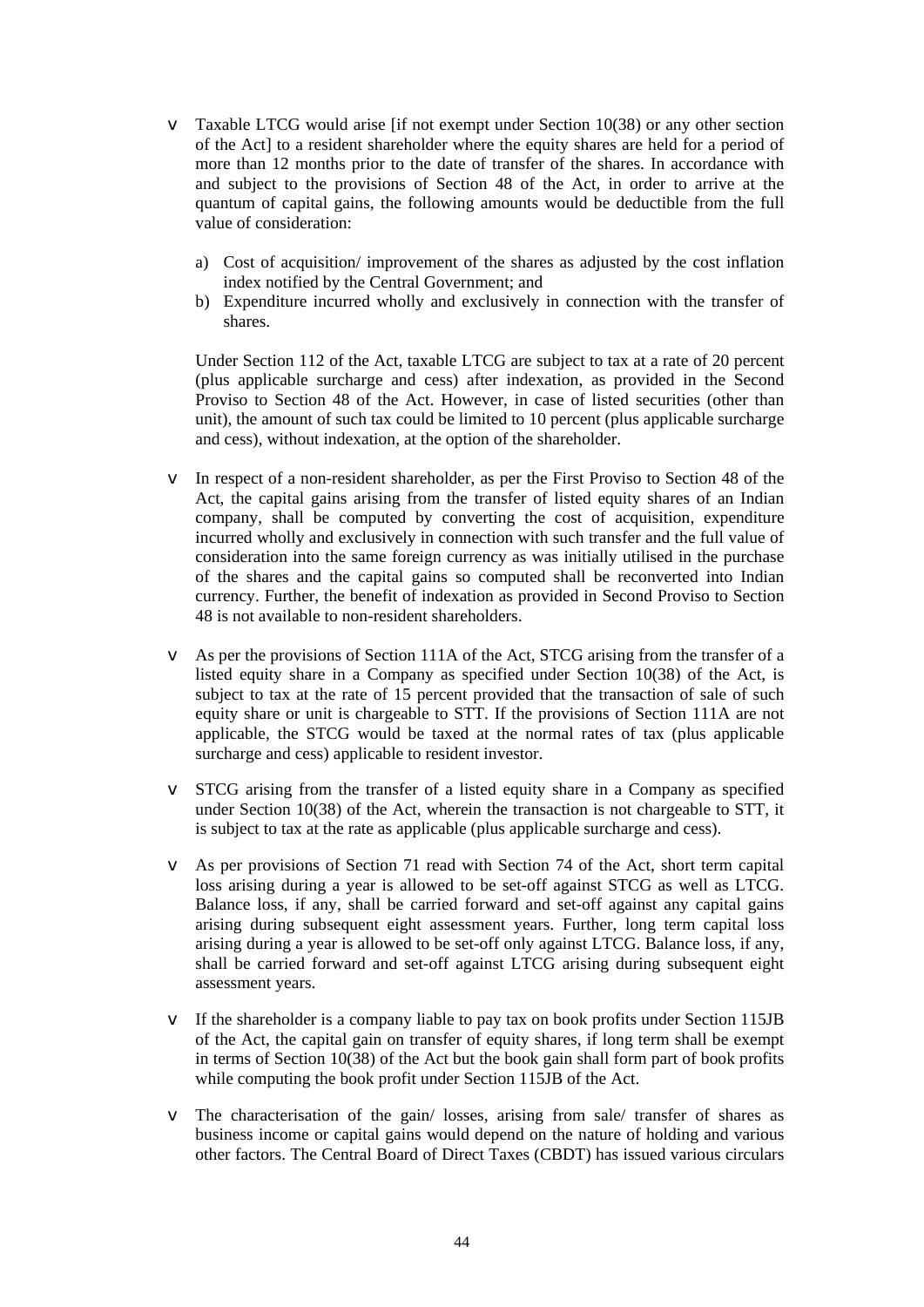to clarify that income arising from transfer of listed shares and securities, which are held for more than 12 months would be taxed under the head "Capital Gains" unless the shareholder itself treats these as its stock-in-trade and income arising from transfer thereof as its business income. This is however subject to other considerations and factual aspects for determining the said treatment as mentioned in the CBDT circulars.

 $\blacktriangleright$  Under section 36(1)(xv) of the Act, STT paid by a shareholder in respect of taxable securities transactions entered into in the course of its business, would be allowed as a deduction if the income arising from such taxable securities transactions is included in the income computed under the head "Profits and Gains of Business or Profession".

#### **(ii) Exemption of capital gain from income-tax:**

v As per Section 54EC of the Act, LTCG arising on transfer of shares of the company (other than sale referred to in Section 10(38) of the Act) is exempt from capital gains tax to the extent the same is invested within a period of six months after the date of such transfer, in specified bonds issued by NHAI and REC, subject to conditions specified therein.

Where a part of the capital gain is reinvested, the exemption shall be available on a proportionate basis. The maximum investment in the specified long term asset cannot exceed Rs.50 lakhs per assessee during any financial year.

Where the new bonds are transferred or converted into money within three years from the date of their acquisition, the amount so exempt shall be taxable as capital gains in the year of transfer/conversion.

v As per the provisions of Section 54F of the Act, LTCG arising from transfer of shares is exempt from tax if the net consideration from such transfer is utilised within a period of one year before or two years after the date of transfer, for purchase of a new residential house, or for construction of a residential house property, in India, within three years from the date of transfer, subject to conditions and to the extent specified therein.

## c) **Tax treaty benefits**

As per provisions of Section 90(2) of the Act, non-resident shareholders can opt to be taxed in India as per the provisions of the Act or the double taxation avoidance agreement entered into by the Government of India with the country of residence of the non-resident shareholder, whichever is more beneficial, while deciding taxability in India (subject to furnishing of Tax Residency Certificate & information in the Form 10F as prescribed vide Notification 57 of 2013 dated 1 August 2013.). However, it may be noted that Tax Authorities may ask for other information and supporting documents if required.

#### **Requirement to furnish PAN under the I.T. Act**

o Section 139A (5A) requires every person from whose income; tax has been deducted at source under chapter XVII-B of the I.T. Act to furnish his PAN to the person responsible for deduction of tax at source.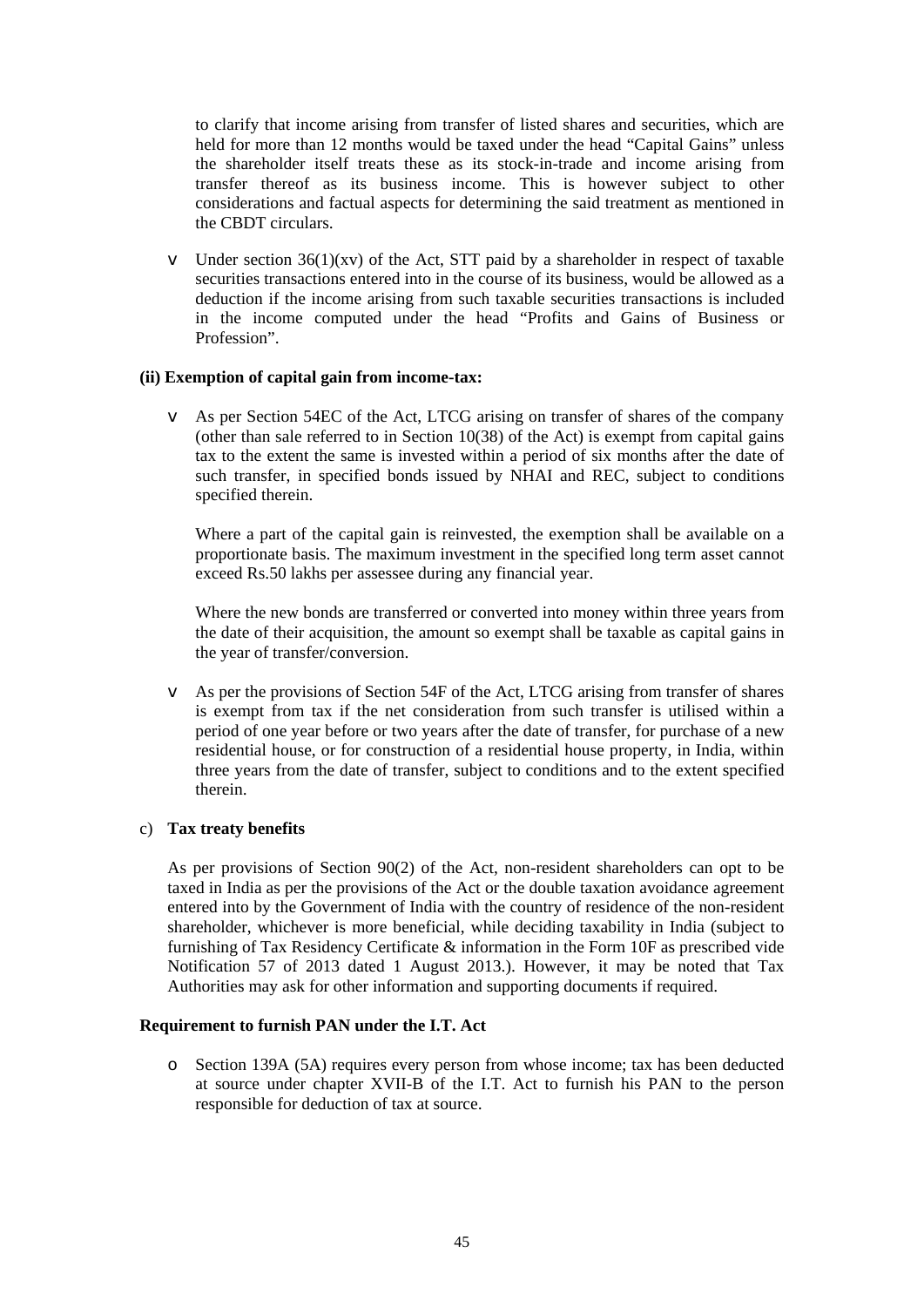o Section 206AA of the I.T. Act requires every person entitled to receive any sum, on which tax is deductible under Chapter XVIIB (deductee) to furnish his PAN to the deductor, failing which tax shall be deducted at the highest of the following rates:

(i) at the rate specified in the relevant provision of the I.T. Act; or

(ii) at the rate or rates in force; or

(iii) at the rate of twenty per cent.

- o As per sec 206AA(7), with effect from June 1 2016, the provisions of section 206AA shall not apply to a non-resident, not being a company, or to a foreign company, in respect of:
	- (i) Payment of interest on long-term bonds as referred to in section 194LC; and
	- (ii) Payment in the nature of interest, royalty, fees for technical services and payments on transfer of any capital asset, subject to fulfillment of conditions specified vide Notification no.53/2016 dated 24th June 2016.

### **e) Non-resident Indian taxation**

- v Special provisions in case of Non-Resident Indian ('NRI') in respect of income/ LTCG from specified foreign exchange assets under Chapter XII-A of the Act are as follows:
- v NRI means an individual being a citizen of India or a person of Indian origin who is not a resident. A person is deemed to be of Indian origin if he, or either of his parents or any of his grandparents, were born in undivided India.
- v In accordance with section 115E, income from investment or income from LTCG on transfer of assets other than specified asset shall be taxable at the rate of 20 percent (plus applicable cess). Income by way of LTCG in respect of a specified asset (as defined in Section 115C(f) of the Income-tax Act, 1961), shall be chargeable at 10 percent (plus applicable cess). Specified foreign exchange assets include shares of an Indian company which are acquired / purchased/ subscribed by NRI in convertible foreign exchange.
- v As per the provisions of Section 115F of the Act, LTCG [not covered under Section 10(38) of the Act] arising to an NRI on transfer of a foreign exchange asset is exempt from tax if the net consideration from such transfer is reinvested in specified assets or in savings certificate referred to in Section 10(4B) of the Act within six months of the date of transfer, subject to the extent and conditions specified in that Section. If only part of the net consideration is so reinvested, the exemption shall be proportionately reduced. The amount so exempted shall be chargeable to tax subsequently; if the specified assets or saving certificates referred in Section 10(4B) of the Act are transferred or converted into money within three years from the date of their acquisition.
- v Under the provisions of Section 115G of the Act, it shall not be shall not be necessary for an NRI to furnish his return of income if his only source of income is investment income or LTCG or both and tax deductible at source under provisions of Chapter XVII-B has been deducted from such income.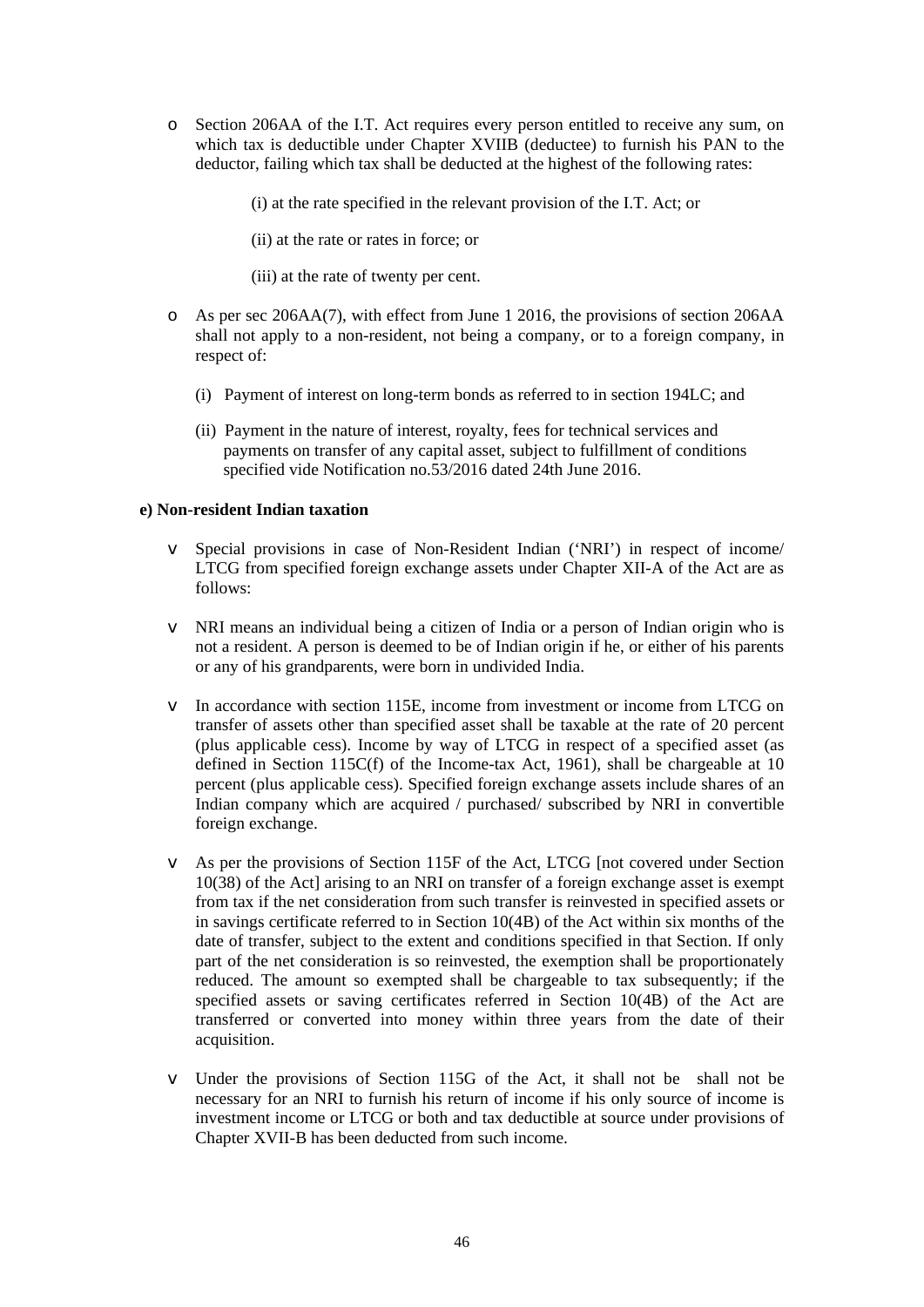- v Under the provisions of Section 115H of the Act, where a person who is an NRI in any previous year, becomes assessable as a resident in India in respect of the total income of any subsequent year, he / she may furnish a declaration in writing to the assessing officer, along with his / her return of income under Section 139 of the Act for the assessment year in which he / she is first assessable as a resident, to the effect that the provisions of the Chapter XII-A shall continue to apply to him / her in relation to investment income derived from the specified assets for that year and subsequent years until such assets are transferred or converted into money.
- v Under the provisions of Section 115-I of the Act, an NRI may elect not to be governed by the provisions of Chapter XII-A for any assessment year by furnishing his return of income under Section 139 of the Act declaring therein that the provisions of the Chapter shall not apply to him for that assessment year. In such a situation, the other provisions of the Act shall be applicable while determining the taxable income and the tax liability arising thereon.

## **Benefits available to Foreign Institutional Investors ("FIIs") under the Act:**

### **a) Dividends exempt under Section 10(34) of the Act**

- As per the provisions of Section  $10(34)$  of the Act, dividend (both interim and final), if any, received by the shareholder from a domestic Company is exempt from tax. The Company will be liable to pay dividend distribution tax at the rate of 15 percent (plus applicable surcharge and cess) on the amount distributed as dividend. However, as per Section 94(7) of the Act, losses arising from purchase and sale of securities, where such securities are bought or acquired within a period of three months prior to the record date and such securities are sold or transferred within three months from the record date, will be disallowed to the extent of the amount of dividend claimed as exempt, if any.
- v In view of the amendment brought in by Finance (No.2) Act, 2014, for the purpose of determining the tax on distributed profits payable in accordance with Section 115-O of the Act, the amount of dividends needs to be to be increased to such amount as would, after reduction of tax on such increased amount at the specified rate, be equal to the net distributed profits. Resultantly, the effective rate of tax will be 17.647 percent (plus applicable surcharge  $\&$  Cess) of the amount of dividends declared, distributed or paid by the Company.

## **b) Capital gains**

- v In Finance Act (No.2), 2014 it was provided that any securities held by a FII which has invested in such securities in accordance with the regulations made under the Securities and Exchange Board of India Act, 1992 would be capital asset. Consequently, the income arising to a FII from transactions in securities would always be in the nature of capital gains.
- v In accordance with Section 115AD, FIIs will be taxed at 10 percent (plus applicable surcharge and cess) on long-term capital gains (computed without indexation of cost and foreign exchange fluctuation), if STT is not payable on the transfer of the shares.
- v LTCG arising to shareholder on transfer of long term capital asset being listed equity shares of the company will be exempt from tax under Section 10(38) of the Act provided that the transaction is entered in on or after 1 October 2004 and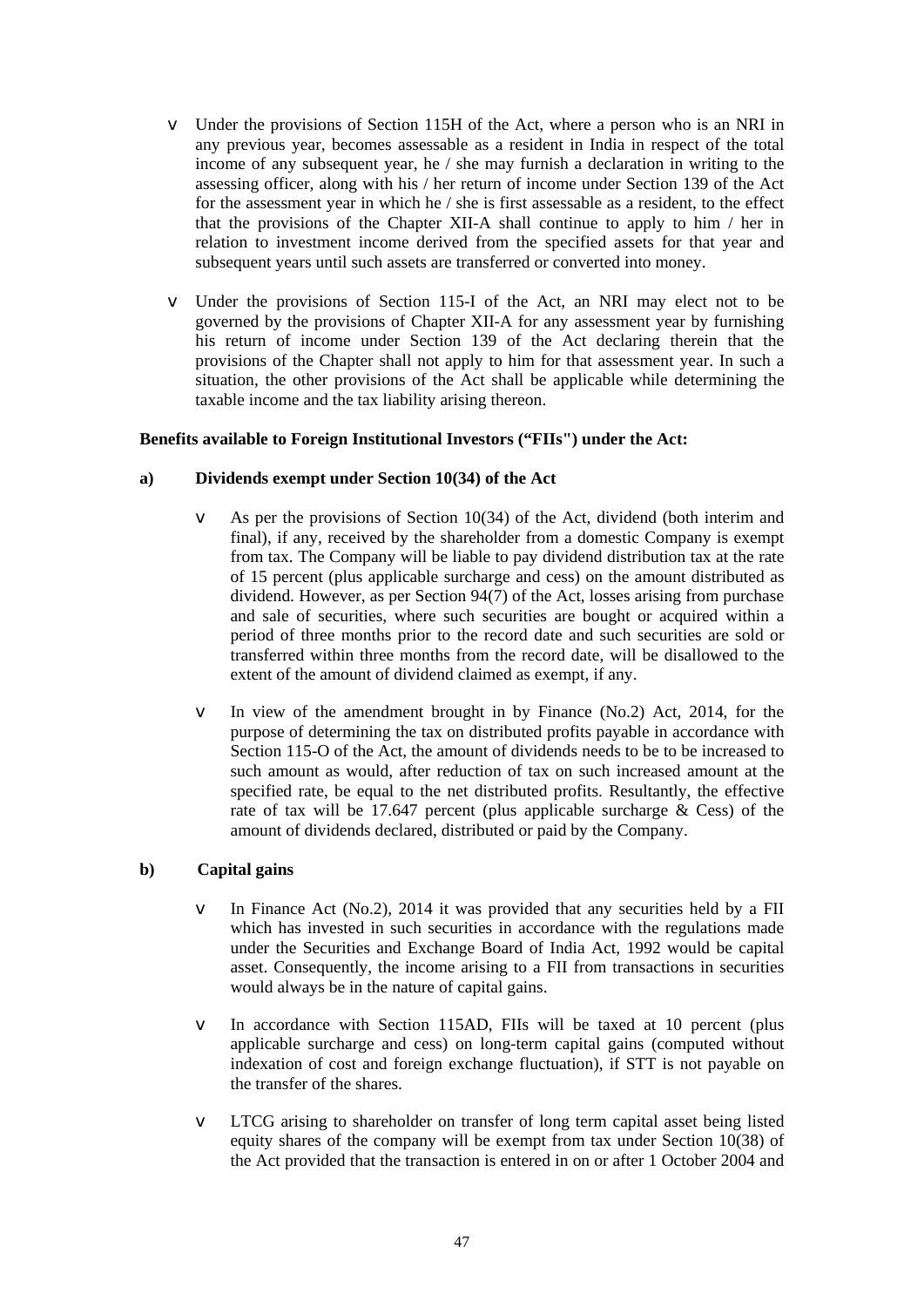STT has been paid on such transfer and subject to conditions specified in that section.

- v As per the provisions of Section 111A of the Act, STCG arising on sale of short term capital asset, being listed equity shares in a company, shall be chargeable to tax at the rate of 15 percent (plus applicable surcharge and cess) provided the transaction is chargeable to STT. If the provisions of Section 111A are not applicable to the short term capital gains, then the tax will be charged at the rate of 30% (plus applicable surcharge and cess), as applicable.
- v As per provisions of Section 115AD of the Act, income (other than income by way of dividends referred to Section 115-O of the Act) received in respect of securities (other than units referred to in Section 115AB) is taxable at the rate of 20 percent (plus applicable surcharge and cess).
- v The benefits of exemption under Section 54EC of the Act mentioned above in case of the Company are also available to FIIs.
- v The CBDT has issued a Notification No. 9 dated 22 January 2014 which provides that Foreign Portfolio Investors (FPI) registered under SEBI (Foreign Portfolio Investors) Regulations, 2014 shall be treated as FII for the purpose of Section 115AD of the I.T. Act.
- v Indirect Transfer Provision u/s 9(1)(i) of the Act The Central Board of Direct Taxes (CBDT) issued a clarification vide Circular No. 41 of 2016 dated December 23, 2016, stating that if an FPI has more than 50 per cent of its assets in India, with a value greater than  $10$  crore, then any investor with a greater than five per cent interest in or contribution to the assets under management (AUM) of the FPI will be covered by the indirect transfer rules and will be subject to Indian tax whenever this investor sells or redeems its shares in the FPI/fund.

After the issue of the aforementioned circular, representations have been received from various FPIs, FIIs and VCFs and other stakeholders. The stakeholders have presented their concerns stating that the circular does not address the issue of possible multiple taxation of the same income. The representations made by the stakeholders are currently under consideration and examination by CBDT. Pending a decision in the matter the operation of the above mentioned circular in kept in abeyance for the time being.

#### **c) Tax Treaty benefits**

In accordance with the provisions of Section 90 of the Act, FIIs being non-residents will be entitled to choose the provisions of Act or the provisions of tax treaty entered into by India with other foreign countries, whichever are more beneficial, while deciding taxability in India (subject to furnishing of Tax Residency Certificate & information in the Form 10F as prescribed vide Notification 57 of 2013 dated 1 August 2013.). However, it may be noted that Tax Authorities may ask for other information and supporting documents if required.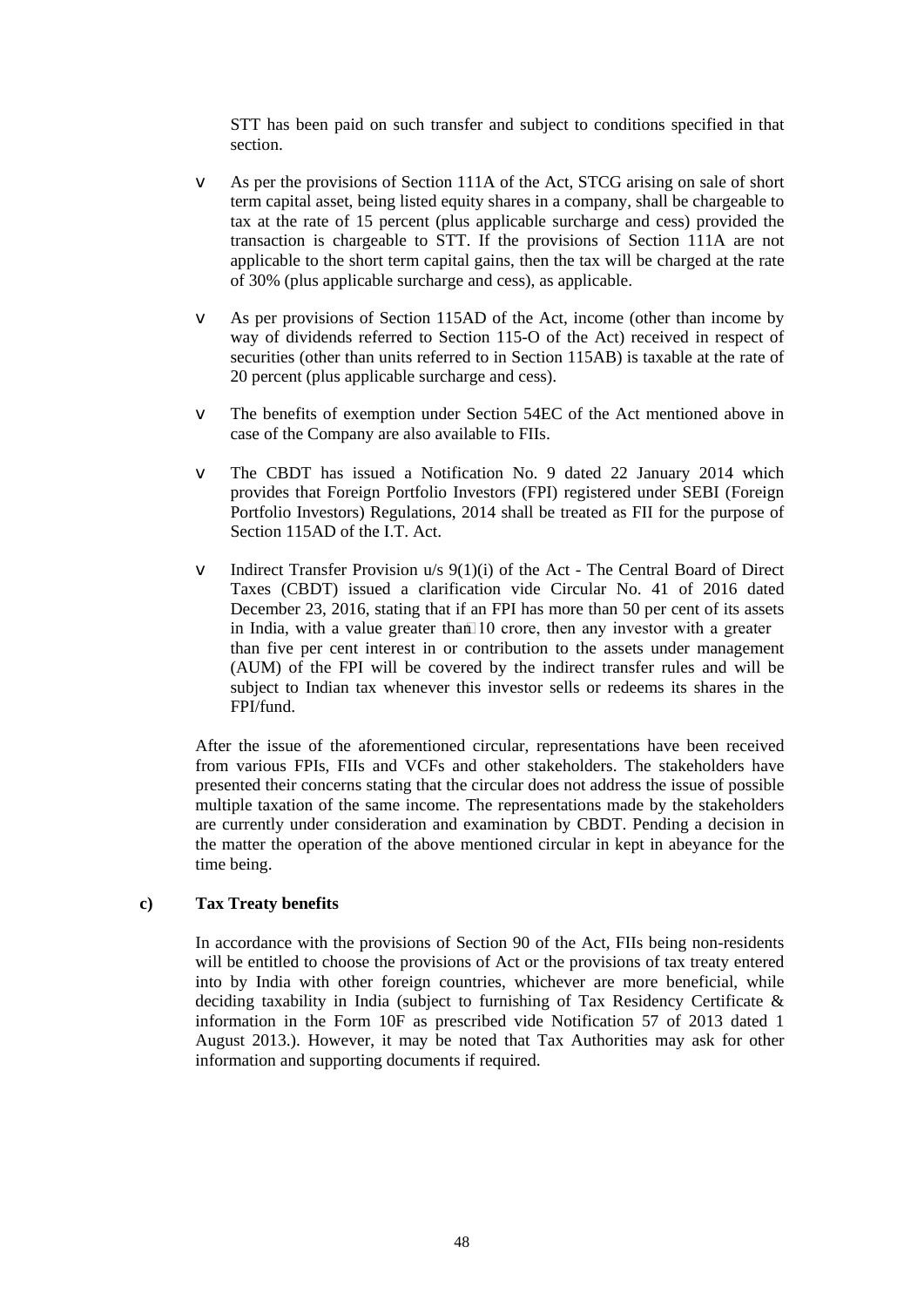## d) **Computation of book profit under Section 115JB**

.

An explanation has been inserted in Section 115JB stating that, the provisions of Section 115JB shall not be applicable and shall be deemed never to have been applicable to a foreign company if-

- i. It is a resident of a country or a specified territory with which India has a tax treaty referred to in sub-section (1) of Section 90 and it does not have a permanent establishment in India; or
- ii. It is a resident of a country with which India does not have a tax treaty and it is not required to seek registration under any law for the time being in force relating to companies

## **Benefits available to Venture Capital Companies/ Funds under the Act:**

In terms of Section 10(23FB) of the Act, all venture capital companies/ fund registered with Securities and Exchange Board of India, subject to the conditions specified, are eligible for exemption from income tax on any income from investment in a venture capital undertaking. Further, the Finance Act, 2015 has inserted a proviso providing that nothing contained in this clause shall apply in respect of any income of a venture capital fund or venture capital company, being an "investment fund" of the previous year relevant to the assessment year beginning on or after 1st April 2016.

"Investment fund" has been defined under in clause (a) of Explanation 1 to Section 115UB of the Act to mean any fund established or incorporated in India in the form of a trust or a company or a limited liability partnership or a body corporate which has been granted a certificate of registration as a Category I or Category II Alternative Investment Fund and is regulated under the Securities and Exchange Board of India (Alternative Investment Fund) Regulations, 2012, made under the Securities and Exchange Board of India Act, 1992.

## **Benefits available to Investment Fund under the Act:**

The Finance Act, 2015 has inserted Chapter XII-FB in the Act which provides for special taxation regime for Category I and Category II Alternative Investment Funds referred to as "investment fund" as per clause (a) of Explanation 1 to Section 115UB of the Act. Further, the said Act has also inserted Section 10(23FBA) in terms of which income of any investment fund other than income chargeable under the head "Profits and gains of business or profession" shall be exempt from income tax.

## **Benefits available to Mutual Funds under the Act:**

- v In terms of Section 10(23D) of the Act, all Mutual funds set up by public sector banks or public sector financial institutions or Mutual Funds registered under the Securities and Exchange Board of India Act/ Regulations there under or Mutual Funds authorised by the Reserve Bank of India, subject to the conditions specified, are eligible for exemption from income taxes on all their income, including income from investment in the shares of the company.
- v However, the Mutual Funds would be required to pay tax on distributed income to unit holders as per the provisions of Section 115R of the Act. However, w.e.f. 1 October 2014, for the purpose of determining additional income tax, the amount of distributed income shall be increased to such amount as would after reduction of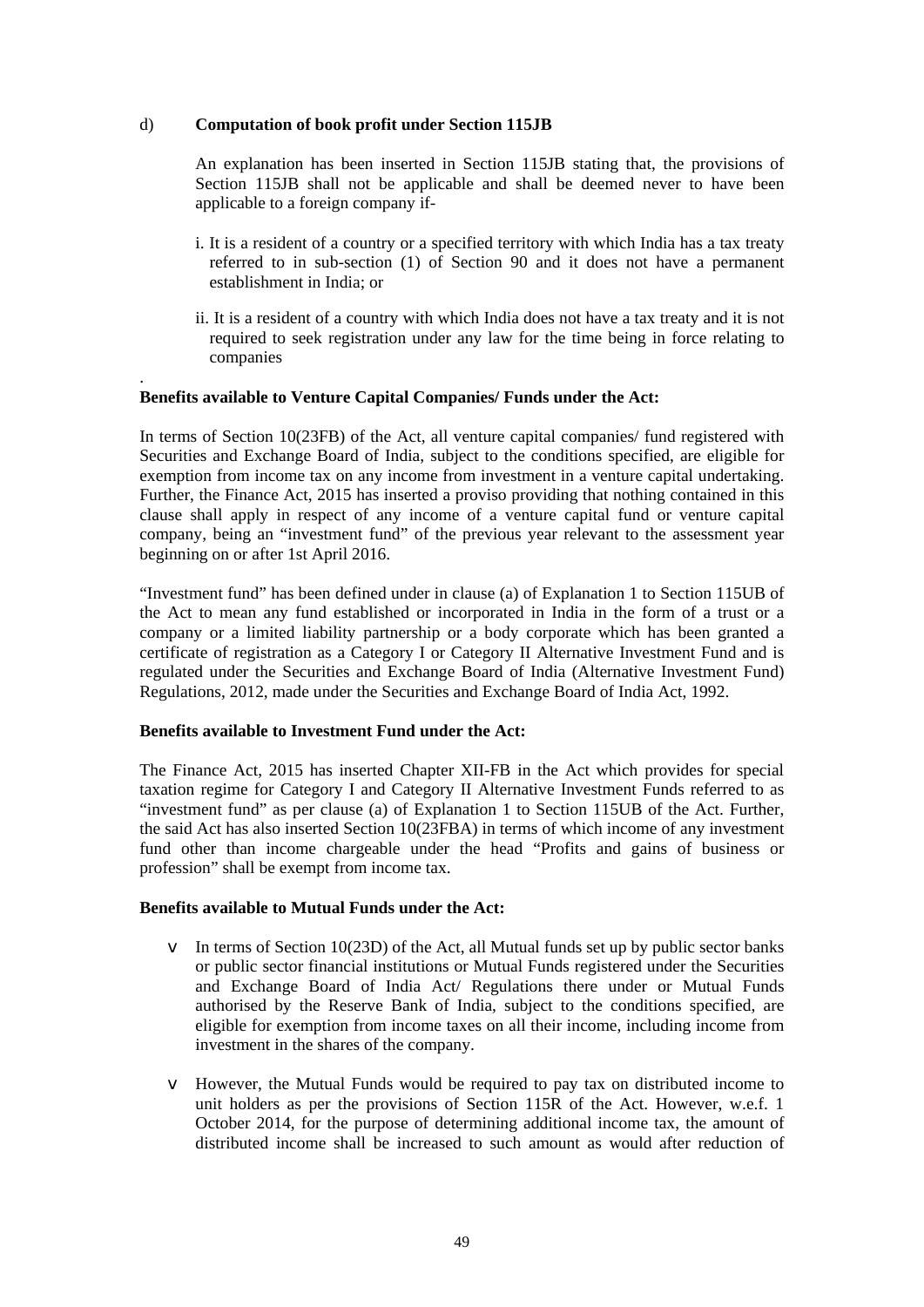additional income tax on such increased amount at the rate specified be equal to the amount of income distributed by mutual fund.

## **Where the Shareholder is a person located in a Notified Jurisdictional Area (NJA) under section 94A of the I.T. Act**

- v All parties to such transactions shall be treated as associated enterprises under section 92A of the I.T. Act and the transaction shall be treated as an international transaction resulting in application of transfer pricing regulations including maintenance of documentations, benchmarking, etc.
- v No deduction in respect of any payment made to any financial institution in a NJA shall be allowed under the I.T. Act unless the assessee furnishes an authorisation in the prescribed form authorizing the CBDT or any other income-tax authority acting on its behalf to seek relevant information from the said financial institution (Section 94A(3)(a) read with Rule 21AC and Form 10FC).
- v No deduction in respect of any expenditure or allowance (including depreciation) arising from the transaction with a person located in a NJA shall be allowed under the I. T. Act unless the assessee maintains such documents and furnishes such information as may be prescribed (Section 94A(3)(b) read with Rule 21AC).
- v If any assessee receives any sum from any person located in a NJA, then the onus is on the assessee to satisfactorily explain the source of such money in the hands of such person or in the hands of the beneficial owner, and in case of his failure to do so, the amount shall be deemed to be the income of the assessee (Section 94A(4)).
- v Any sum payable to a person located in a NJA shall be liable for withholding tax at the highest of the following rates:
	- (i) at the rate or rates in force;
	- (ii) at the rate specified in the relevant provision of the I.T. Act; or
	- (iii) at the rate of thirty per cent.
- v No jurisdiction has been notified as **Notified Jurisdictional Area (NJA)** on the date of issue of the prospectus.

#### **General Anti-Avoidance Rule ('GAAR):**

In terms of Chapter XA of the Act, General Anti-Avoidance Rule may be invoked notwithstanding anything contained in the Act. By this Rule, any arrangement entered into by an assessee where the main purpose of the arrangement is to obtain a tax benefit may be declared to be impermissible avoidance arrangement as defined in that Chapter and the consequence would be *inter alia* denial of tax benefit, applicable w.e.f FY 2017-18.

The Central Board of Direct Taxes (CBDT) vide Notification No. 49/2016, dated 22 June 2016, has amended the GAAR. GAAR provisions are not applicable to any income accruing or arising to, or deemed to accrue or arise to, or received or deemed to be received by, any person from transfer of investment made 1 April 2017. Further, GAAR provisions are applicable to any arrangement (if held as impermissible avoidance agreement), irrespective of the date on which it has been entered into, in respect of the tax benefit obtained from an arrangement on or after 1 April 2017.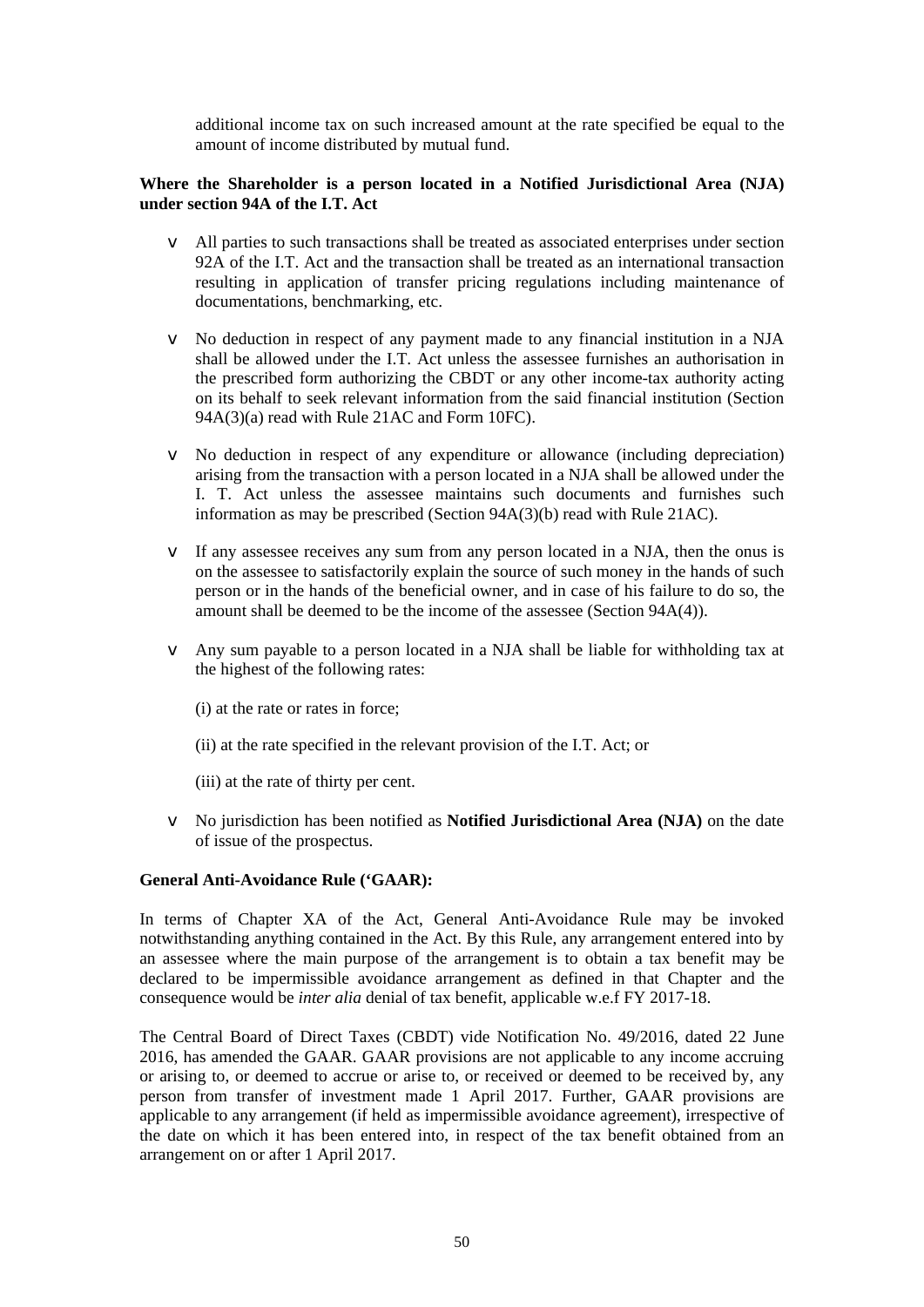## **UNDER THE WEALTH TAX ACT, 1957**

The Finance Act, 2015 has abolished the levy of wealth tax under the Wealth Tax Act, 1957 with effect from 1 April 2016.

## **UNDER THE GIFT TAX ACT, 1958**

Gift made after 1 October 1998 is not liable for any gift tax, and hence, gift of shares of the company would not be liable for any gift tax. However, receipt of the sum of money or any "property" including immovable property (as defined in section  $56(2)(x)$  of the Income Tax Act, 1961) by any person without consideration or for inadequate consideration in excess of  $\Box$  50,000 shall be chargeable to tax in the hands of the recipient under the head "Income from other sources" to the extent the consideration is less than Fair Market Value or Stamp duty value, as the case may be, unless specifically exempted under the provisions of the Act.

### **Notes:**

a) All the above benefits are as per the current direct tax laws relevant for the Assessment Year 2018-19 (considering the amendments made by Finance Act, 2017).

b) The above statement covers only certain relevant benefits under the Income-tax Act, 1961 and does not cover benefits under any other law.

c) The possible tax benefits are subject to conditions and eligibility criteria which need to be examined for tax implications.

d) In view of the individual nature of tax consequences, each investor is advised to consult his/ her own tax advisor with respect to specific tax consequences

e) The above Statement of Tax Benefits sets out the provisions of law in a summary manner only and is not a complete analysis or listing of all potential tax consequences of the purchase, ownership and disposal of shares

f) The stated benefits will be available only to the sole/ first named holder in case the shares are held by joint holders.

- v All parties to such transactions shall be treated as associated enterprises under section 92A of the I.T. Act and the transaction shall be treated as an international transaction resulting in application of transfer pricing regulations including maintenance of documentations, benchmarking, etc.
- v No deduction in respect of any payment made to any financial institution in a NJA shall be allowed under the I.T. Act unless the assessee furnishes an authorisation in the prescribed form authorizing the CBDT or any other income-tax authority acting on its behalf to seek relevant information from the said financial institution (Section 94A(3)(a) read with Rule 21AC and Form 10FC).
- v No deduction in respect of any expenditure or allowance (including depreciation) arising from the transaction with a person located in a NJA shall be allowed under the I. T. Act unless the assessee maintains such documents and furnishes such information as may be prescribed (Section 94A(3)(b) read with Rule 21AC).
- v If any assessee receives any sum from any person located in a NJA, then the onus is on the assessee to satisfactorily explain the source of such money in the hands of such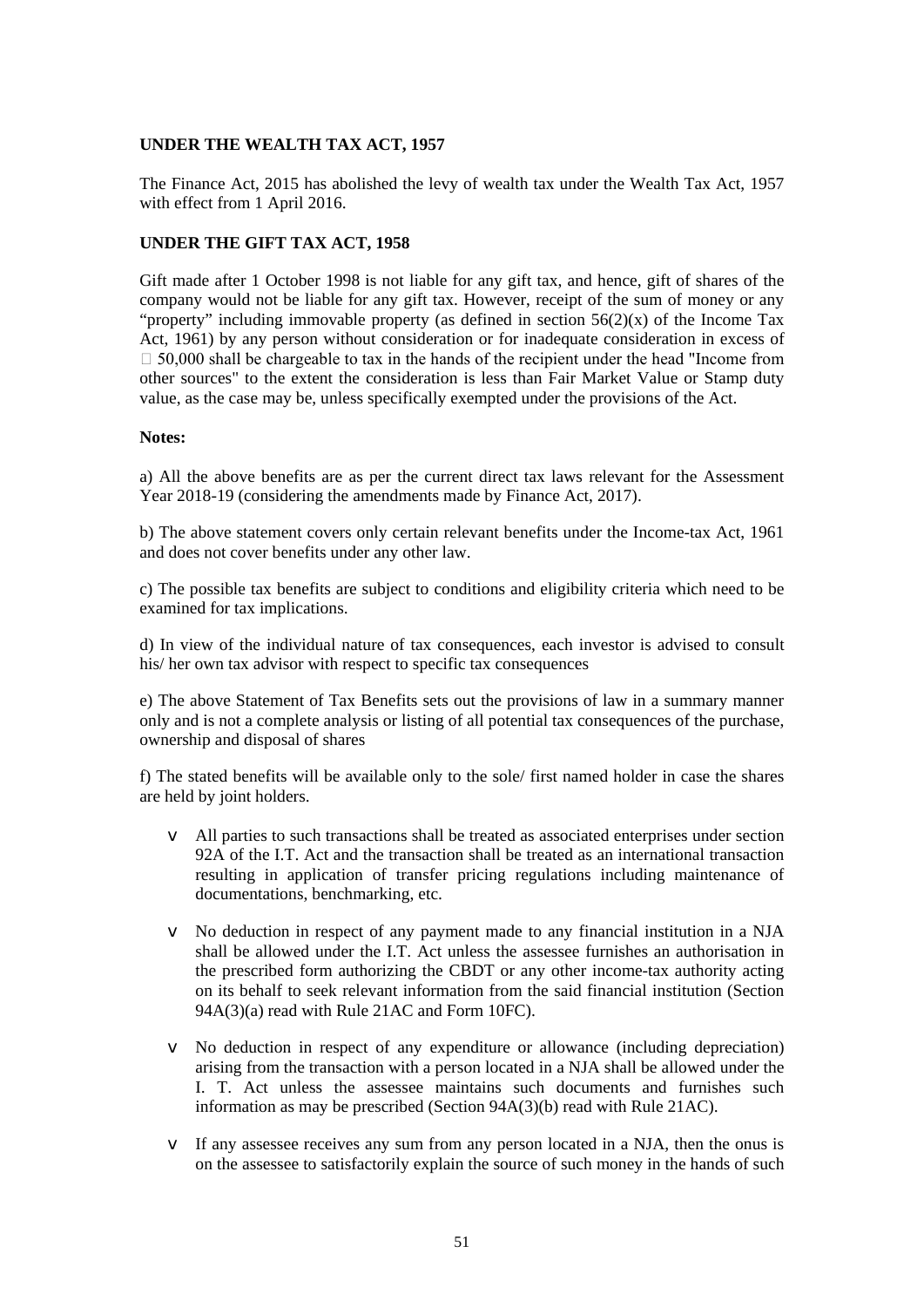person or in the hands of the beneficial owner, and in case of his failure to do so, the amount shall be deemed to be the income of the assessee (Section 94A(4)).

## **BOARD OF DIRECTORS AND MANAGEMENT**

| Name, Designation and                                                  | Age | <b>Address</b>                                                     | Director of             | Details of other directorship                                                                                                                                                                                                                                                                                                                                                                                                                                                                                 |
|------------------------------------------------------------------------|-----|--------------------------------------------------------------------|-------------------------|---------------------------------------------------------------------------------------------------------------------------------------------------------------------------------------------------------------------------------------------------------------------------------------------------------------------------------------------------------------------------------------------------------------------------------------------------------------------------------------------------------------|
| <b>DIN</b>                                                             |     |                                                                    | the<br>Company          |                                                                                                                                                                                                                                                                                                                                                                                                                                                                                                               |
|                                                                        |     |                                                                    | since                   |                                                                                                                                                                                                                                                                                                                                                                                                                                                                                                               |
| Mr. M. M. Murugappan<br>Chairman<br>$DIN - 00170478$                   | 61  | "Coromandel<br>House"<br>14, Boat Club Road<br>Chennai 600028      | 1st August,<br>2017     | Murugappa Morgan Thermal Ceramics Ltd<br>(Chairman)<br>Carborundum Universal Limited (Chairman)<br><b>Cyient Limited (Formerly Infotech</b><br>Enterprises Limited)<br>M M Muthiah Research Foundation<br>Mahindra & Mahindra Limited<br>Ambadi Investments Pvt Ltd<br>iDea Lab (India) Pvt Ltd<br>Volzhsky Abrasive Works, Russia<br>Murugappa Organo Water Solutions Pvt.<br>Limited<br>Shanthi Gears Limited<br>Cholamandalam Investment and Finance<br>Company Limited<br><b>IIT Madras Research Park</b> |
| Mr. L Ramkumar<br><b>Managing Director</b><br>$DIN - 00090089$         | 60  | No.10 Link Road<br>Kottur Garden<br>Kotturpuram<br>Chennai 600 085 | 6th<br>October,<br>2008 | Cholamandalam MS Risk Services Limited<br>Financiere C10 SAS<br>Shanthi Gears Limited<br>TI Absolute Concepts Private Limited<br>TI Tsubamex Pvt. Limited (Managing<br>Director)                                                                                                                                                                                                                                                                                                                              |
| Mr. Pradeep V Bhide<br><b>Independent Director</b><br>$DIN - 03304262$ | 66  | B-1/8 Vasant Vihar<br>New Delhi 110 057                            | 1st August,<br>2017     | Cholamandalam MS General Insurance Co.<br>Limited (Chairman)<br>L&T Finance Ltd<br>Glaxosmithkline (GSK) Pharmaceuticals Ltd<br><b>NOCIL Ltd</b><br>Heildelberg Cement India Ltd<br>Quick Heal Technologies Limited<br>Shiksha Financial Services India Pvt Ltd<br>L&T Finance Holdings Ltd<br>A.P.I.D.C. Venture Capital Pvt Ltd<br>Joshi Technologies Intl Inc., Member of<br><b>Advisory Board for India Operations</b>                                                                                    |
| Mr. S Sandilya<br><b>Independent Director</b><br>$DIN - 00037542$      | 68  | B-17 Kailash<br>Colony<br>New Delhi 110 048                        | 1st August,<br>2017     | Eicher Motors Limited (Chairman - Non-<br>Executive & Independent Director)<br>Rane Brake Lining Ltd<br>Lean Management Institute of India<br>Association of Indian Automobile<br>Manufacturers<br>Mastek Limited (Chairman - Non-Executive)<br><b>GMR</b> Generation Assets Limited<br><b>GMR</b> Infrastructure Limited<br>Mastek UK Limited<br>National Skill Development Corporation                                                                                                                      |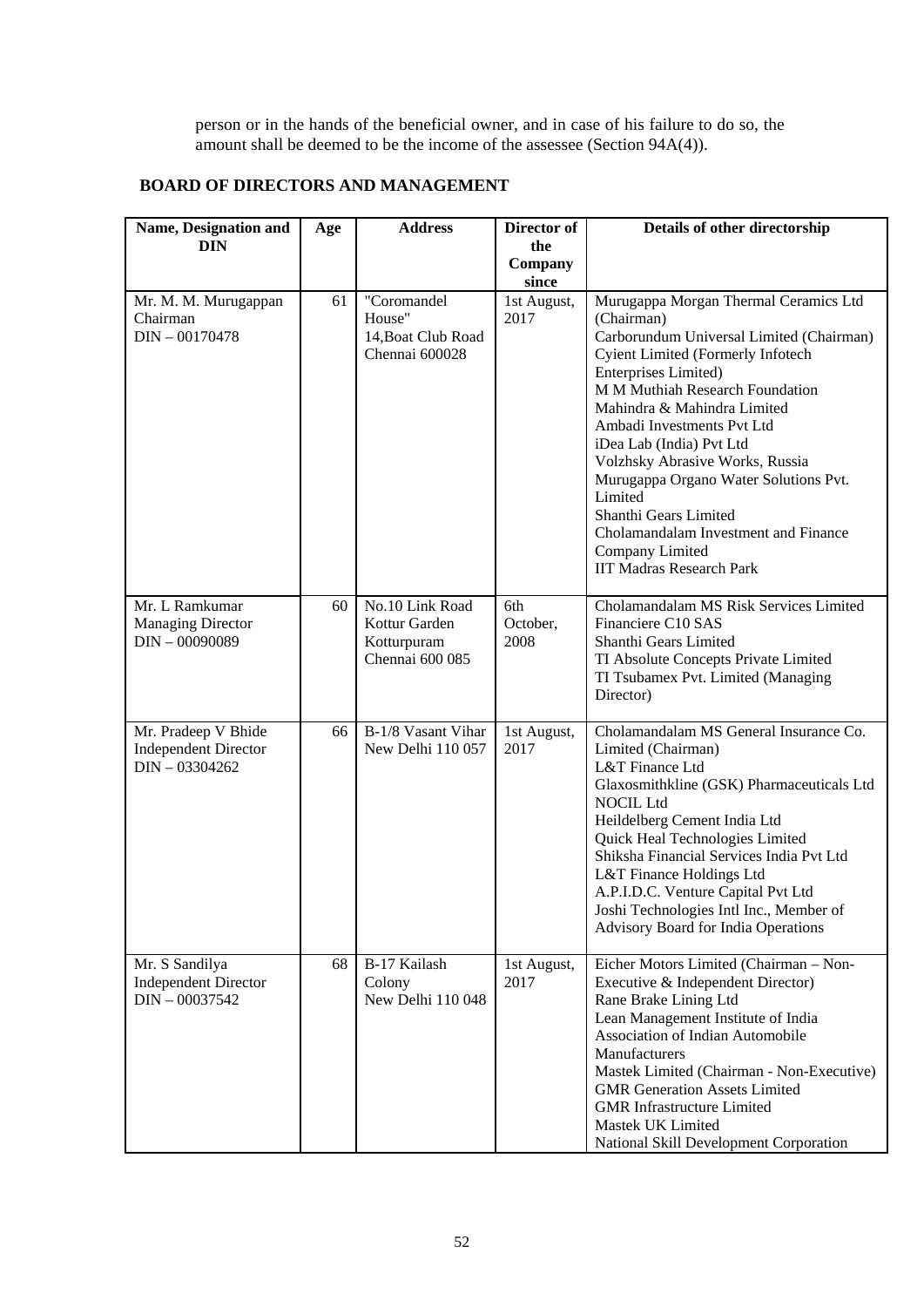| <b>Name, Designation and</b><br><b>DIN</b>                                        | Age | <b>Address</b>                                                                       | Director of<br>the<br>Company       | Details of other directorship                                                                                                                                                                                                                                                                                                                 |
|-----------------------------------------------------------------------------------|-----|--------------------------------------------------------------------------------------|-------------------------------------|-----------------------------------------------------------------------------------------------------------------------------------------------------------------------------------------------------------------------------------------------------------------------------------------------------------------------------------------------|
|                                                                                   |     |                                                                                      | since                               |                                                                                                                                                                                                                                                                                                                                               |
| Mr. Hemant M Nerurkar<br><b>Independent Director</b><br>$DIN - 00265887$          | 68  | Flat No.1201,<br>Lodha Grandeur<br>Sayani Road<br>Prabhadevi,<br>Mumbai 400 025      | 1st August,<br>2017                 | <b>TRL Krosaki Refractories</b><br>Limited(Chairman)<br>Adani Enterprises Limited<br>Management & Entrepreneurship and<br>Professional Skill Council<br><b>Crompton Greaves Consumer Electricals</b><br>Limited<br>Tega Industries Limited<br>Igarashi Motors Ltd<br>Om Besco Rail Products Ltd<br>Skill Council for Mining Sector<br>NCC Ltd |
| Mrs. Madhu Dubashi<br><b>Independent Director</b><br>$DIN - 00036846$             | 65  | B29, Gate 3,<br>Abhimanshree<br>Society<br><b>NCL Pashan Road</b><br>Pune - 411 008. | 1st August,<br>2017                 | SBI Funds Management Pvt. Limited<br>Axis Finance Limited<br>Majesco Ltd<br>Pudumjee Paper Products Ltd<br>Recommender Labs Private Limited<br>Majesco Software and Solutions India Pvt<br>Ltd<br>JM Financial Properties & Holdings Ltd<br>CR Retail Malls (India) Ltd                                                                       |
| Mr. Vellayan Subbiah<br><b>Managing Director</b><br>(Designate)<br>DIN - 01138759 | 47  | No.10, Boat Club<br>Road<br>R A Puram<br>Chennai 600028                              | 19 <sub>th</sub><br>August,<br>2017 | Cholamandalam Distribution Services Ltd<br>Cholamandalam Securities Ltd<br><b>SRF</b> Limited<br>CherryTin Online Private Limited<br>Havells India Limited<br>White Data Systems India Private Limited                                                                                                                                        |

# **PROMOTER AND PROMOTER GROUP**

| Sl.<br>No.     | Name(s) of the Promoter and Persons Acting in<br><b>Concert (PAC) with the Promoter</b> | Whether the person belongs to Promoter /<br><b>Promoter Group</b> |
|----------------|-----------------------------------------------------------------------------------------|-------------------------------------------------------------------|
| 1              | M V Murugappan                                                                          | Promoter                                                          |
| $\overline{2}$ | M V Valli Murugappan                                                                    | Promoter Group                                                    |
| 3              | Valli Arunachalam                                                                       | Promoter Group                                                    |
| $\overline{4}$ | M Vellachi                                                                              | <b>Promoter Group</b>                                             |
| 5              | Valli Muthiah                                                                           | Promoter Group                                                    |
| 6              | Umayal R                                                                                | Promoter Group                                                    |
| 7              | M V Subbiah                                                                             | Promoter                                                          |
| 8              | M V Seetha Subbiah                                                                      | Promoter Group                                                    |
| 9              | Sivagami Natesan                                                                        | Promoter Group                                                    |
| 10             | Valli Subbiah                                                                           | Promoter Group                                                    |
| 11             | S Vellayan                                                                              | Promoter                                                          |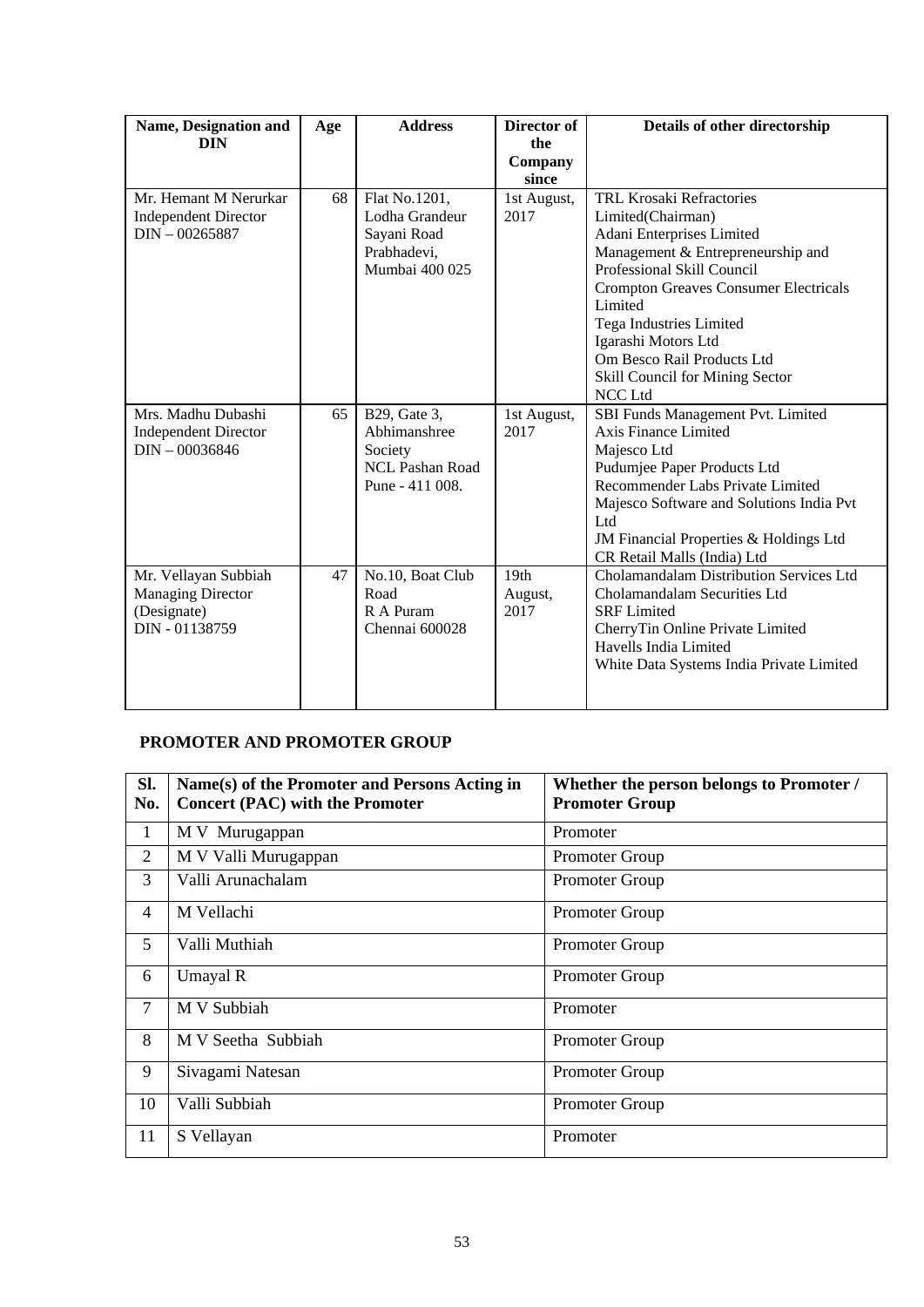| SI.<br>No. | Name(s) of the Promoter and Persons Acting in<br><b>Concert (PAC) with the Promoter</b> | Whether the person belongs to Promoter /<br><b>Promoter Group</b> |
|------------|-----------------------------------------------------------------------------------------|-------------------------------------------------------------------|
| 12         | Kanika Subbiah                                                                          | Promoter Group                                                    |
| 13         | Karthik Subbiah                                                                         | Promoter Group                                                    |
| 14         | Kabir Subbiah                                                                           | Promoter Group                                                    |
| 15         | A Vellayan                                                                              | Promoter                                                          |
| 16         | Lalitha Vellayan                                                                        | Promoter Group                                                    |
| 17         | Valli Annamalai                                                                         | Promoter Group                                                    |
| 18         | V Narayanan                                                                             | Promoter                                                          |
| 19         | Vasantha Vellayan                                                                       | Promoter Group                                                    |
| 20         | V Arunachalam                                                                           | Promoter                                                          |
| 21         | Nagalakshmi Arunachalam                                                                 | Promoter Group                                                    |
| 22         | Anannya Lalitha Arunachalam                                                             | Promoter Group                                                    |
| 23         | A Venkatachalam                                                                         | Promoter                                                          |
| 24         | Meyammai Venkatachalam                                                                  | Promoter Group                                                    |
| 25         | Arun Venkatachalam                                                                      | Promoter                                                          |
| 26         | MV.AR Meenakshi                                                                         | Promoter Group                                                    |
| 27         | M M Murugappan                                                                          | Promoter                                                          |
| 28         | Meenakshi Murugappan                                                                    | Promoter Group                                                    |
| 29         | M M Veerappan                                                                           | Promoter                                                          |
| 30         | M M Seethalakshmi                                                                       | Promoter Group                                                    |
| 31         | M M Muthiah                                                                             | Promoter                                                          |
| 32         | Solachi Ramanathan                                                                      | Promoter Group                                                    |
| 33         | M M Venkatachalam                                                                       | Promoter                                                          |
| 34         | Lakshmi Venkatachalam                                                                   | Promoter Group                                                    |
| 35         | M V Muthiah                                                                             | Promoter                                                          |
| 36         | Niranthara Alamelu Jawahar                                                              | Promoter Group                                                    |
| 37         | M V Subramanian                                                                         | Promoter                                                          |
| 38         | M A Alagappan                                                                           | Promoter                                                          |
| 39         | A A Alagammai                                                                           | Promoter Group                                                    |
| 40         | Lakshmi Ramaswamy                                                                       | Promoter Group                                                    |
| 41         | Valli Alagappan                                                                         | Promoter Group                                                    |
| 42         | Arun Alagappan                                                                          | Promoter                                                          |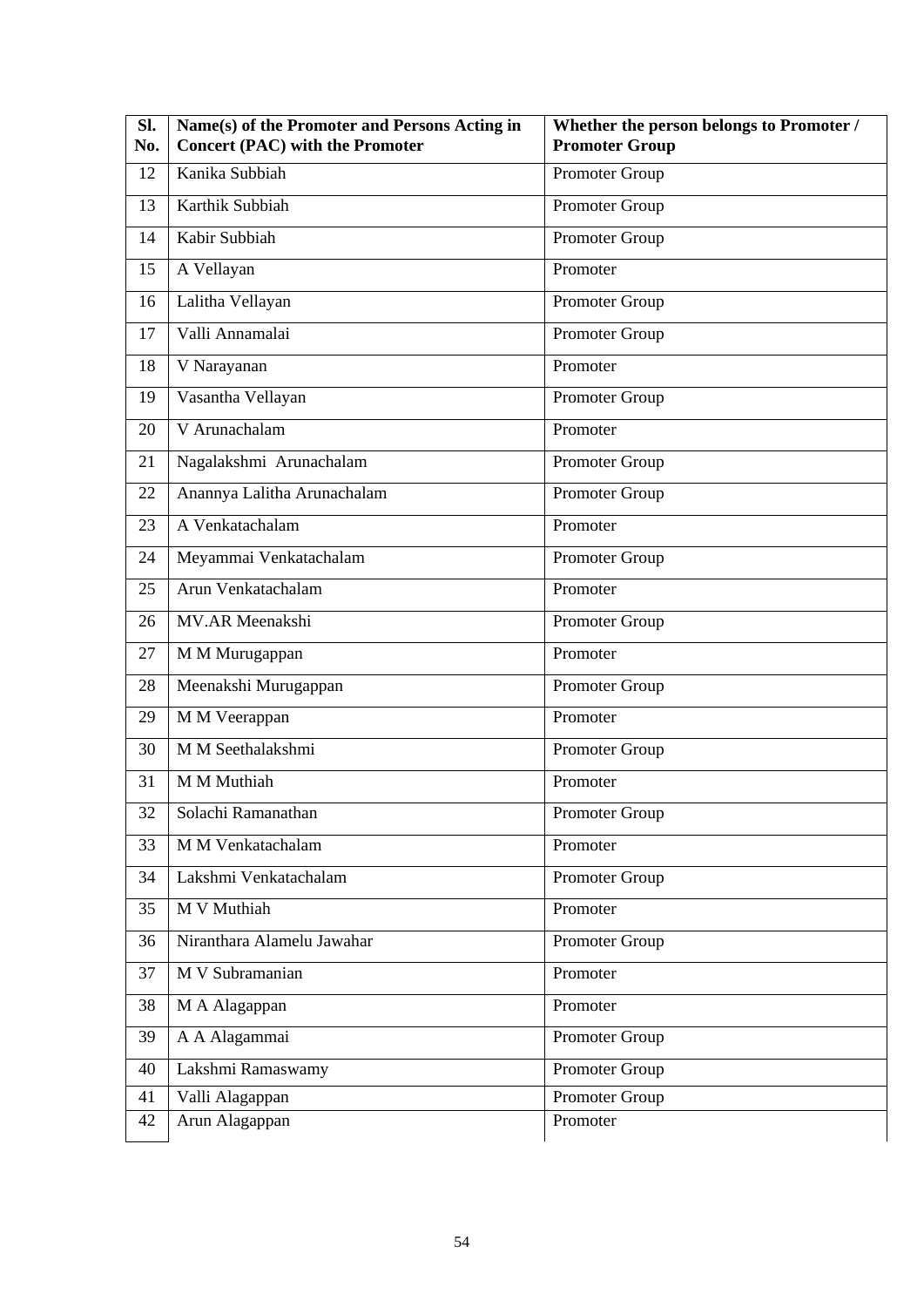| Sl.<br>No. | Name(s) of the Promoter and Persons Acting in<br><b>Concert (PAC) with the Promoter</b>            | Whether the person belongs to Promoter /<br><b>Promoter Group</b> |
|------------|----------------------------------------------------------------------------------------------------|-------------------------------------------------------------------|
| 43         | A Keertika Unnamalai                                                                               | Promoter Group                                                    |
| 44         | Master Pranav Alagappan                                                                            | Promoter Group                                                    |
| 45         | M A M Arunachalam                                                                                  | Promoter                                                          |
| 46         | Sigappi Arunachalam                                                                                | Promoter Group                                                    |
| 47         | AM Meyammai                                                                                        | Promoter Group                                                    |
| 48         | Lakshmi Chockalingam                                                                               | Promoter Group                                                    |
| 49         | Master Dhruv Murugappan Arunachalam                                                                | Promoter Group                                                    |
| 50         | Vedhika Meyyammai Arunachalam                                                                      | Promoter Group                                                    |
| 51         | E.I.D.PARRY (INDIA) LTD.                                                                           | Promoter                                                          |
| 52         | Parry America Inc                                                                                  | Promoter Group                                                    |
| 53         | Parrys Investments Limited                                                                         | Promoter Group                                                    |
| 54         | Parry Infrastructure Company Private Limited                                                       | Promoter Group                                                    |
| 55         | Parrys Sugar Limited                                                                               | Promoter Group                                                    |
| 56         | Parry Agrochem Exports Ltd                                                                         | Promoter Group                                                    |
| 57         | Coromandel International Ltd (Earlier known as<br>Coromandel Fertilisers Ltd.)                     | Promoter                                                          |
| 58         | Alimtec S.A.                                                                                       | Promoter Group                                                    |
| 59         | Liberty Pesticides & Fertilizers Limited (LPFL)                                                    | Promoter Group                                                    |
| 60         | Parry Chemicals Limited                                                                            | Promoter Group                                                    |
| 61         | <b>CFL Mauritius Limited</b>                                                                       | Promoter Group                                                    |
| 62         | Sabero Europe BV                                                                                   | Promoter Group                                                    |
| 63         | Sabero Australia Pty Ltd                                                                           | Promoter Group                                                    |
| 64         | Sabero Organics America SA                                                                         | Promoter Group                                                    |
| 65         | Sabero Argentina SA                                                                                | Promoter Group                                                    |
| 66         | Sabero Organics Philippines Asia Inc.                                                              | Promoter Group                                                    |
| 67         | Coromandel Agronegocios De Mexico S.A. DE<br>C.V. (Formerly Sabero Organics Mexico S.A. de<br>C.V. | Promoter Group                                                    |
| 68         | Coromandel Brasil Ltda (Limited Liability<br>Company)                                              | Promoter Group                                                    |
| 69         | Coromandel SQM (India) Ltd.                                                                        | Promoter Group                                                    |
| 70         | Yanmar Coromandel Agrisolutions Pvt. Ltd.                                                          | Promoter Group                                                    |
| 71         | Tunisian Indian Fertilizer S.A., Tunisia                                                           | Promoter Group                                                    |
| 72         | Foskor (Pty) Limited, South Africa                                                                 | Promoter Group                                                    |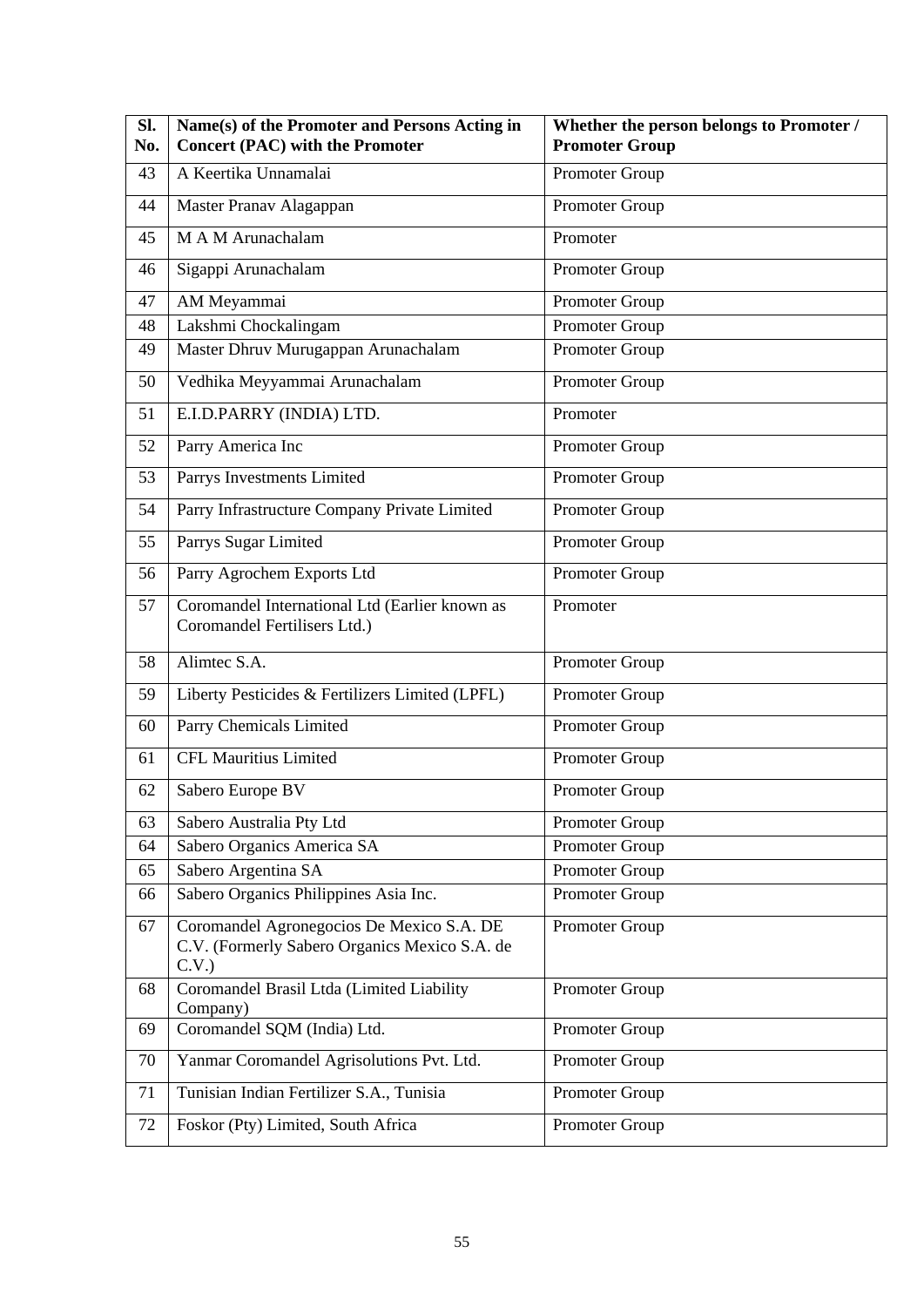| Sl.<br>No. | Name(s) of the Promoter and Persons Acting in<br><b>Concert (PAC) with the Promoter</b> | Whether the person belongs to Promoter /<br><b>Promoter Group</b> |
|------------|-----------------------------------------------------------------------------------------|-------------------------------------------------------------------|
| 73         | Parrys Sugar Industries Limited                                                         | Promoter Group                                                    |
| 74         | <b>US Nutraceuticals LLC</b>                                                            | Promoter Group                                                    |
| 75         | Parry Sugars Refinery India PVt. Ltd. (Formerly<br>known as Silkroad Sugar Private Ltd) | Promoter Group                                                    |
| 76         | Dare Investments Limited                                                                | Promoter Group                                                    |
| 77         | New Ambadi Estates Pvt. Ltd.                                                            | Promoter                                                          |
| 78         | Ambadi Investments Pvt Ltd.                                                             | Promoter                                                          |
| 79         | Murugappa Holdings Ltd. (Formerly Parry Agro<br>Industries Ltd.)                        | Promoter                                                          |
| 80         | Parry Enterprises India Ltd.                                                            | Promoter Group                                                    |
| 81         | Parry Agro Industries Ltd. (Formerly Parry Estates<br>Limited)                          | Promoter Group                                                    |
| 82         | Ambadi Enterprises Ltd.                                                                 | Promoter                                                          |
| 83         | Murugappa Management Services Ltd.                                                      | Promoter Group                                                    |
| 84         | Parry Murray Ltd. UK                                                                    | Promoter Group                                                    |
| 85         | Tube Investments of India Ltd.                                                          | Promoter                                                          |
| 86         | TI Tsubamex Pvt Ltd                                                                     | Promoter Group                                                    |
| 87         | Financiere C 10                                                                         | Promoter Group                                                    |
| 88         | Sedis, SAS                                                                              | Promoter Group                                                    |
| 89         | Societe De Commercialisation De Composants<br>Industriels                               | Promoter Group                                                    |
| 90         | Sedis Company Ltd.                                                                      | Promoter Group                                                    |
| 91         | Shanthi Gears Ltd.                                                                      | Promoter Group                                                    |
| 92         | Cholamandalam Securities Ltd.                                                           | Promoter Group                                                    |
| 93         | Cholamandalam Distribution Services Ltd.                                                | Promoter Group                                                    |
| 94         | Chola Insurance Services Pvt. Ltd.                                                      | Promoter Group                                                    |
| 95         | Chola Business Services Ltd.                                                            | Promoter Group                                                    |
| 96         | Cholamandalam Investment and Finance Co. Ltd.                                           | Promoter Group                                                    |
| 97         | Kartik Investments Trust Limited                                                        | Promoter Group                                                    |
| 98         | CherryTin Online Private Limited                                                        | Promoter Group                                                    |
| 99         | Cholamandalam MS General Insurance Company<br>Ltd.                                      | Promoter Group                                                    |
| 100        | Cholamandalam MS Risk Services Ltd.                                                     | Promoter Group                                                    |
| 101        | TI Financial Holdings Limited                                                           | Promoter Group                                                    |
| 102        | TI Absolute Concepts Private Ltd.                                                       | Promoter Group                                                    |
| 103        | Carborundum Universal Ltd.                                                              | Promoter                                                          |
| 104        | CUMI America Inc.                                                                       | Promoter Group                                                    |
| 105        | Net Access (India) limited                                                              | Promoter Group                                                    |
| 106        | Southern Energy Development Corporation Ltd.                                            | Promoter Group                                                    |
| 107        | Sterling Abrasives Ltd.                                                                 | Promoter Group                                                    |
| 108        | CUMI (Australia) Pty Ltd                                                                | Promoter Group                                                    |
| 109        | <b>CUMI Middle East FZE</b>                                                             | Promoter Group                                                    |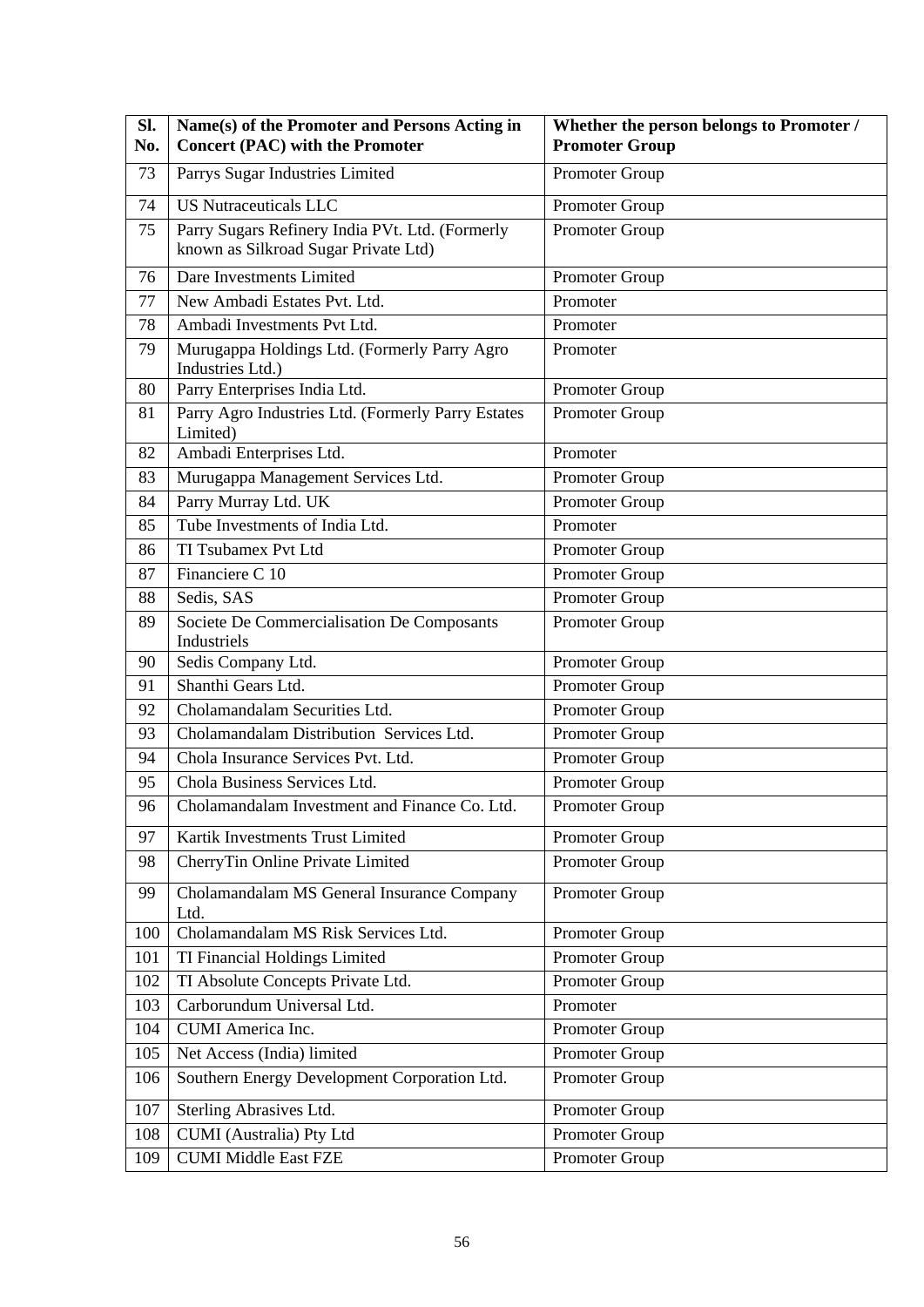| Sl. | Name(s) of the Promoter and Persons Acting in                                                                                 | Whether the person belongs to Promoter / |
|-----|-------------------------------------------------------------------------------------------------------------------------------|------------------------------------------|
| No. | <b>Concert (PAC) with the Promoter</b>                                                                                        | <b>Promoter Group</b>                    |
| 110 | <b>CUMI</b> International Ltd                                                                                                 | Promoter Group                           |
| 111 | <b>Volszhsky Abrasives Works</b>                                                                                              | Promoter Group                           |
| 112 | Foskor Zirconia Pty Limited, South Africa                                                                                     | Promoter Group                           |
| 113 | CUMI Abrasives and Ceramics Company Ltd,                                                                                      | Promoter Group                           |
|     | China                                                                                                                         |                                          |
| 114 | CUMI Europe s.r.o                                                                                                             | Promoter Group                           |
| 115 | Thukela Refractories Isithebe Proprietary Ltd.                                                                                | Promoter Group                           |
| 116 | Wendt (India) Ltd.                                                                                                            | Promoter Group                           |
| 117 | Murugappa Morgan Thermal Ceramics Ltd.                                                                                        | Promoter Group                           |
| 118 | CIRIA India Ltd.                                                                                                              | Promoter Group                           |
| 119 | Presmet Pvt. Ltd.                                                                                                             | Promoter Group                           |
| 120 | Coromandel Engineering Company Limited                                                                                        | Promoter Group                           |
| 121 | Murugappa Educational & Medical Foundation                                                                                    | Promoter Group                           |
| 122 | M A Alagappan Holdings Pvt. Ltd. (Formerly<br><b>Udevar Property Development Company Private</b><br>Limited)                  | Promoter Group                           |
| 123 | AMM Vellayan Sons P Ltd.                                                                                                      | Promoter Group                           |
| 124 | MM Muthiah Sons P Ltd.                                                                                                        | Promoter Group                           |
| 125 | Kadamane Estates Company                                                                                                      | Promoter Group                           |
| 126 | Yelnoorkhan Group Estates                                                                                                     | Promoter Group                           |
| 127 | Murugappa & Sons (M.V.MURUGAPPAN, MA                                                                                          | Promoter                                 |
|     | Alagappan and M M Murugappan hold shares on<br>behalf of the Firm)                                                            |                                          |
| 128 | MM Muthiah Research Foundation                                                                                                | Promoter Group                           |
| 129 | M A Murugappan Holdings Pvt Limited                                                                                           | Promoter Group                           |
| 130 | <b>AMM</b> Foundation                                                                                                         | Promoter Group                           |
| 131 | Genfour Properties Pvt. Ltd.                                                                                                  | Promoter Group                           |
| 132 | A R Lakshmi Achi Trust                                                                                                        | Promoter Group                           |
| 133 | S Vellayan<br>(S Vellayan & A Vellayan holds shares on behalf of<br>M V Seetha Subbiah Benefit Trust)                         | Promoter Group                           |
| 134 | S Vellayan<br>(S Vellayan & A Vellayan holds shares on behalf of<br>Valli Subbiah Benefit Trust)                              | Promoter Group                           |
| 135 | Arun Alagappan<br>(Arun Alagappan & A A Alagammai holds shares<br>on behalf of MA Alagappan Grand Childlren Trust)            | Promoter Group                           |
| 136 | M A M Arunachalam<br>(MAM Arunachalam & Sigappi Arunachalam holds<br>shares on behalf of Arun Murugappan Children's<br>Trust) | Promoter Group                           |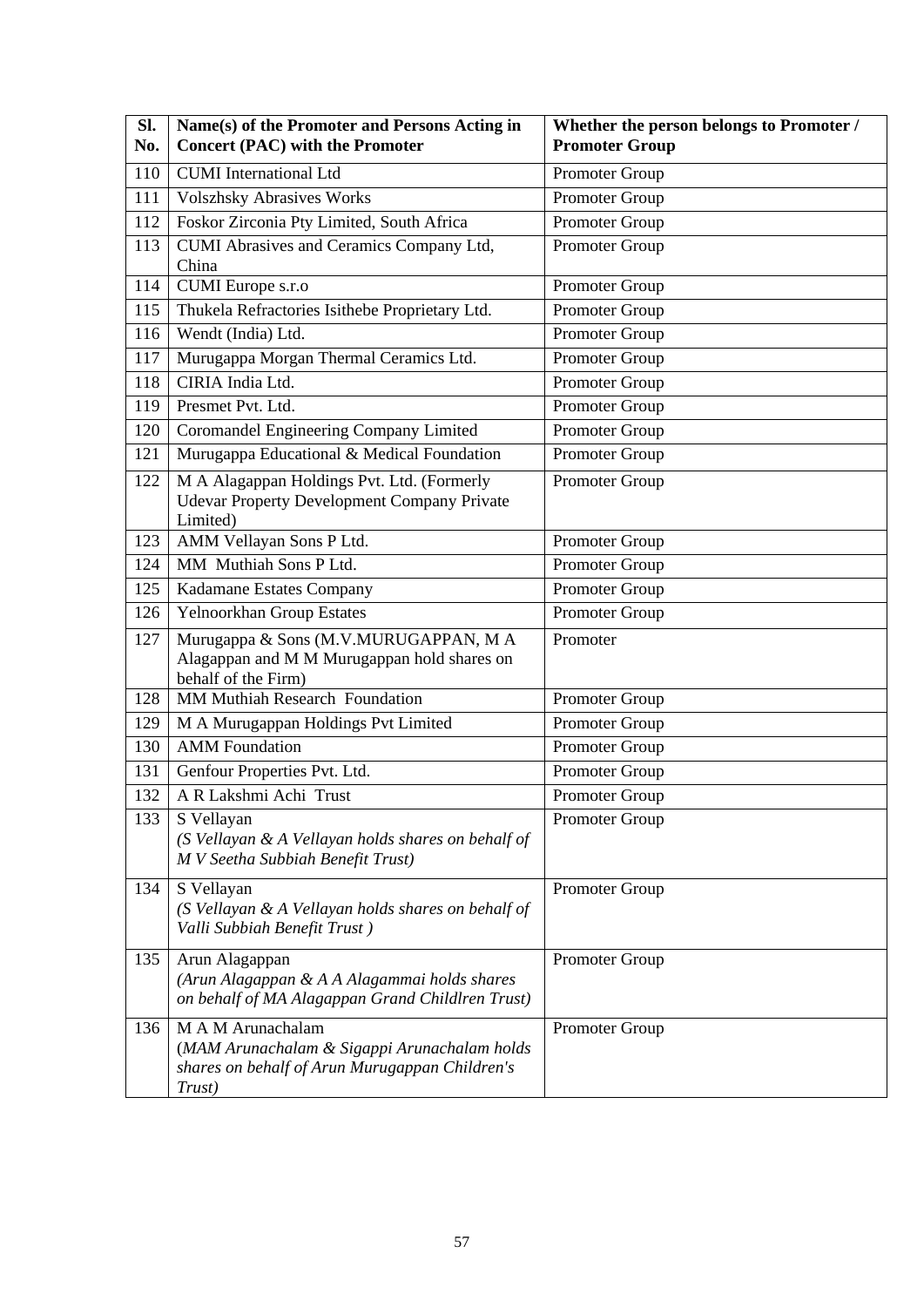| Sl.<br>No. | Name(s) of the Promoter and Persons Acting in<br><b>Concert (PAC) with the Promoter</b>                                                 | Whether the person belongs to Promoter /<br><b>Promoter Group</b> |
|------------|-----------------------------------------------------------------------------------------------------------------------------------------|-------------------------------------------------------------------|
| 137        | M A Alagappan<br>(M A Alagappan & M A M Arunachalam holds<br>shares on behalf of M A Murugappan & MA<br>Alagappan Grand Children Trust) | <b>Promoter Group</b>                                             |
| 138        | Murugappan Arunachalam ChildrenTrust<br>(M.A.ALAGAPPAN & M A M Arunachalam holds<br>shares on behalf of the Trust)                      | <b>Promoter Group</b>                                             |
| 139        | V S Bhairavi Trust (M V Subbiah & Kanika<br>Subbiah holds shares on behalf of the Trust)                                                | <b>Promoter Group</b>                                             |
| 140        | K S Shambhavi Trust<br>$(M V Subbih & S Vellayan holds shares on behalf$<br>of the Trust)                                               | <b>Promoter Group</b>                                             |

## **DIVIDEND POLICY**

The Policy on Dividend as adopted by the Company inter alia provides for the following:

### **Parameters to be considered for declaration of Dividend**

Subject to the provisions of applicable laws, the Company's dividend payout will be determined by the Board of Directors from time to time based on the available financial resources, investment requirements and other factors.

The Board of Directors may declare interim dividend / recommend final dividend for consideration of shareholders of the Company.

The Board of Directors of the Company will consider various parameters stated in the Policy while recommending / declaring Dividend.

## **SECTION 4: LEGAL AND OTHER INFORMATION**

## **OUTSTANDING LITIGATION AND MATERIAL DEVELOPMENT**

In terms of the Scheme, all pending legal proceedings by or against the Demerged Company in relation to the Manufacturing Business Undertaking may be continued in the Company as the Resulting Company. The Board has considered as material each such case involving the Company, where the aggregate amount involved individually exceeds Rs.50 Cr or 10% of the profit before tax whichever is higher for the financial year ended 31st March, 2017. None of the litigations involving the Company individually exceed the said material threshold.

Details of the outstanding litigation and status thereof involving the Company with regard to outstanding (i) criminal proceedings, (ii) regulatory proceedings, (iii) tax related matters against the Company are furnished hereunder for the purpose of disclosure in this Information Memorandum:

#### **Criminal proceedings**

There are no outstanding criminal proceedings against the Company.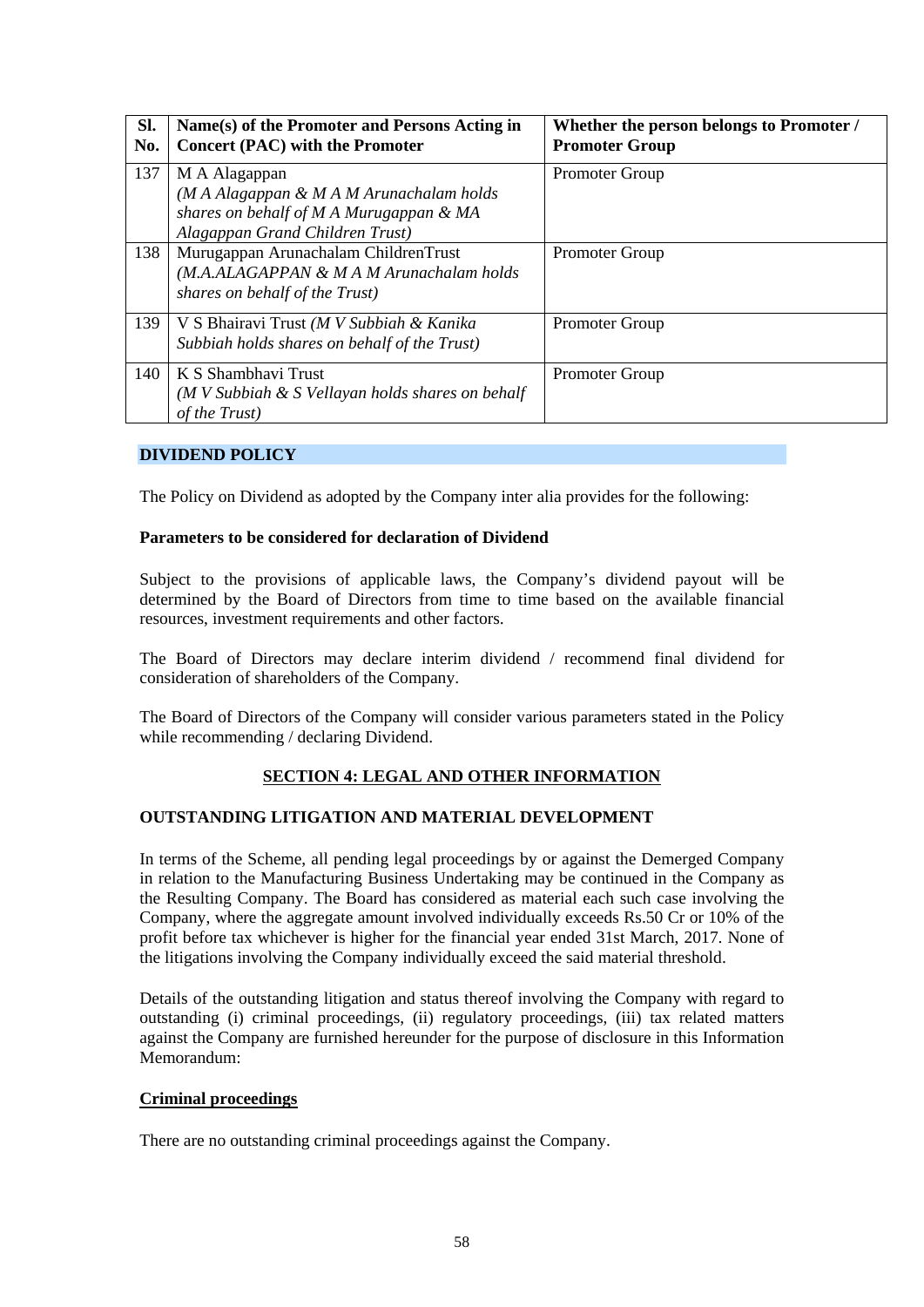# **Tax proceedings**

# **Income-tax**

| <b>SI</b>      | Asst.                    | <b>Particulars of Additions /</b>                                                                                                                                                                                                                                                                                                                                                                                                                                   |               |          |               |                                   |
|----------------|--------------------------|---------------------------------------------------------------------------------------------------------------------------------------------------------------------------------------------------------------------------------------------------------------------------------------------------------------------------------------------------------------------------------------------------------------------------------------------------------------------|---------------|----------|---------------|-----------------------------------|
| No.            | Year                     | <b>Disallowances</b>                                                                                                                                                                                                                                                                                                                                                                                                                                                | <b>Amount</b> | Tax/Int. | Co./Dept      | <b>Hearing</b>                    |
|                |                          |                                                                                                                                                                                                                                                                                                                                                                                                                                                                     | Rs. In lakhs  |          | <b>Appeal</b> |                                   |
| $\mathbf{1}$   | <b>Before</b><br>1990-91 | <b>Hon'ble Supreme Court</b><br>Claim<br>of<br>expenditure<br>allowable as per BIFR order<br>for Press Metal Corporation<br>taken over by the Company -<br>disallowed by AO u/s 43B of<br>Income Tax Act, 1961. ITAT<br>allowed the claim in favour of<br>the Company. Department's<br>appeal in HC dismissed. Dept.<br>in appeal before SC.                                                                                                                        | 40.87         | 18.80    | Dept.         | Awaited                           |
| $\overline{2}$ | 1992-93                  | expenditure<br>Claim<br>of<br>allowable as per BIFR order<br>for Sathavahana Chains taken<br>over by the Company (claim<br>during<br>made<br>assessment<br>proceedings)- Disallowed by<br>AO u/s 43B of Income Tax<br>Act, 1961. ITAT allowed the<br>in<br>favour<br>of<br>the<br>claim<br>Company. Dept. appeal in HC<br>dismissed.<br>Dept. in appeal<br>before SC.                                                                                               | 211.00        | (109.19) | Dept.         | Awaited                           |
|                | <b>Before</b>            | Hon'ble Madras High Court                                                                                                                                                                                                                                                                                                                                                                                                                                           |               |          |               |                                   |
| 1              | 1997-98                  | Disallowance<br>of<br>advances<br>written off as bad debts in the<br>books treating it does not<br>for<br>qualify<br>deductible<br>expenditure for the purpose of<br>Income Tax.                                                                                                                                                                                                                                                                                    | 50.00         | 21.50    | Co.           | Appeal<br>dismissed by<br>the HC. |
| 2              | 1998-99                  | Interest on Capital WIP of<br>TIMF - Bawal plant claimed<br>as revenue expenditure in the<br>Return of Income. Disallowed<br>by AO, CITA and ITAT.                                                                                                                                                                                                                                                                                                                  | 53.21         | 18.62    | Co.           | Awaited                           |
| 3              | 1998-99                  | alleged<br>Income<br>to<br>have<br>accrued on account of offset<br>against<br>import<br>credit<br>of<br>windmills from Netherlands.<br>Alleged compensation against<br>- surrendering of rights in the<br>EPC contract with Lagarway,<br>Netherlands<br>for windmills<br>of<br>(Treatment<br>grant<br>by<br>Netherlands<br>Govt.<br>as<br>for<br>compensation<br>the<br>Company).<br>The<br>addition<br>income<br>made<br>$AO -$<br>by<br>quashed by CITA and ITAT. | 9,272.47      | 3,245.36 | Dept.         | Awaited                           |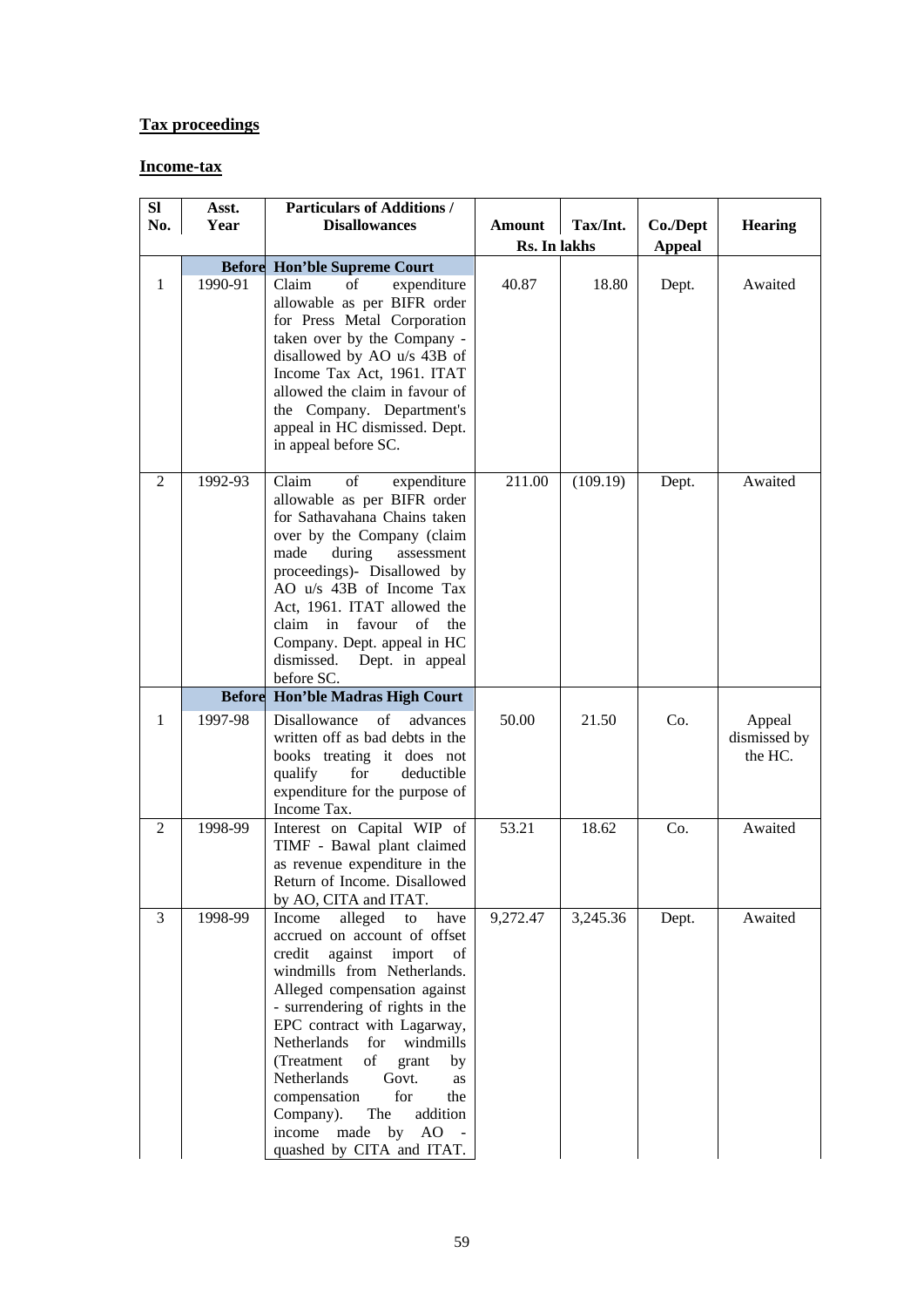| <b>SI</b><br>No. | Asst.<br>Year | <b>Particulars of Additions /</b><br><b>Disallowances</b><br>Dept. in appeal before HC.                                                                                                                                                                   | <b>Amount</b> | Tax/Int. | Co./Dept | <b>Hearing</b> |
|------------------|---------------|-----------------------------------------------------------------------------------------------------------------------------------------------------------------------------------------------------------------------------------------------------------|---------------|----------|----------|----------------|
|                  |               |                                                                                                                                                                                                                                                           |               |          |          |                |
|                  |               | Payments made to operator of<br>windmills<br>claimed<br><b>as</b><br>expenditure towards electricity<br>charges - treating company as<br>owners of windmills. The<br>disallowance made by AO -<br>quashed by CITA and ITAT.<br>Dept. in appeal before HC. | 59.56         | 20.84    | Dept.    |                |
| 4                | 2000-01       | Payments made to operator of<br>windmills<br>claimed<br><b>as</b><br>expenditure towards electricity<br>charges - treating Company<br>as owner of windmills. The<br>disallowance made by AO -<br>quashed by CITA and ITAT.<br>Dept. in appeal before HC.  | 1,003.20      | 331.05   | Dept.    | Awaited        |
| 5                | 2001-02       | Dispute<br>account<br>of<br>on<br>recalculation of benefit u/s<br>10B by apportionment of long<br>term interest cost to EOU and<br>including Excise duty and<br>sales tax to the turnover.                                                                | 216.72        | 85.69    | Dept.    | Awaited        |
|                  |               | Levy of interest for the period<br>prior to the existence of<br>provision $u/s$ 234D.                                                                                                                                                                     |               | 54.01    | Dept.    | Awaited        |
| 6                | 2001-02       | Company's claim to consider<br>profits upto 25% on domestic<br>sale as eligible for calculation<br>of deduction u/s 10B denied<br>by AO, CIT(A) and ITAT.                                                                                                 | 72.21         | 28.55    | Co.      | Awaited        |
| 7                | 2001-02       | Payments made to operator of<br>windmills<br>claimed<br>as<br>expenditure towards electricity<br>charges - treating Company<br>as owners of windmills. The<br>disallowance made by AO -<br>quashed by CITA and ITAT.<br>Dept. in appeal before HC.        | 806.50        | 318.97   | Dept.    | Awaited        |
| 8                | 2002-03       | Levy of interest for the period<br>prior to the existence of<br>provision u/s 234D                                                                                                                                                                        |               | 10.11    | Dept.    | Awaited        |
| 9                | 2002-03       | Payments made to operator of<br>claimed<br>windmills<br><b>as</b><br>expenditure towards electricity<br>charges - treating company as<br>owners of windmills. The<br>disallowance made by AO -<br>quashed by CITA and ITAT.<br>Dept. in appeal before HC. | 750.77        | 268.03   | Dept.    | Awaited        |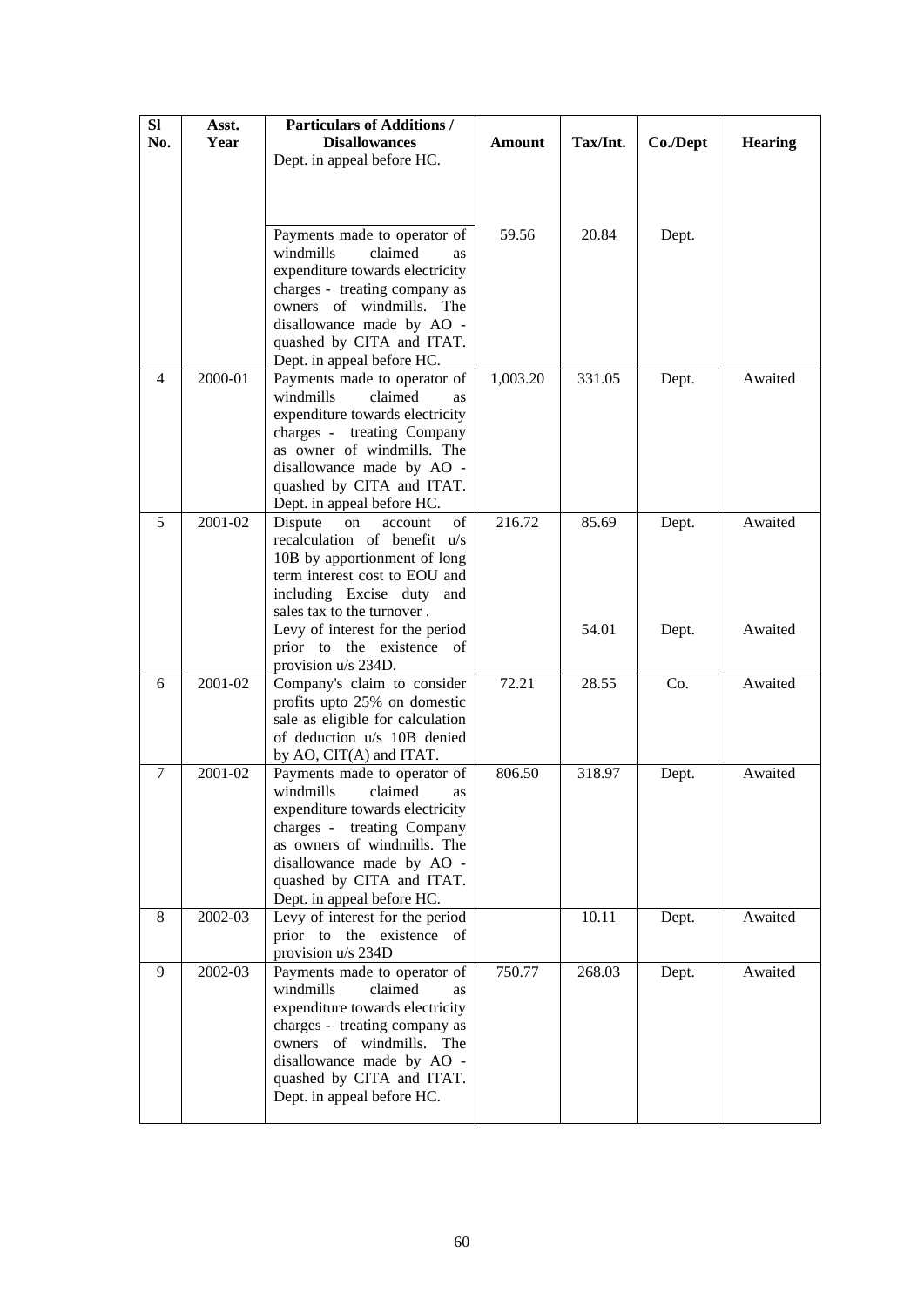| <b>SI</b><br>No. | Asst.<br>Year | <b>Particulars of Additions /</b><br><b>Disallowances</b> | <b>Amount</b> | Tax/Int. | Co./Dept | <b>Hearing</b> |
|------------------|---------------|-----------------------------------------------------------|---------------|----------|----------|----------------|
| 10               | 2003-04       | Payments made to operator                                 | 177.65        | 65.28    | Dept.    | Awaited        |
|                  |               | of windmills claimed as                                   |               |          |          |                |
|                  |               | expenditure<br>towards                                    |               |          |          |                |
|                  |               | electricity<br>charges                                    |               |          |          |                |
|                  |               | treating Company as owner                                 |               |          |          |                |
|                  |               | windmills.<br>of<br>The                                   |               |          |          |                |
|                  |               | disallowance made by AO -                                 |               |          |          |                |
|                  |               | quashed by<br><b>CITA</b><br>and                          |               |          |          |                |
|                  |               | ITAT. Dept. in<br>appeal                                  |               |          |          |                |
|                  |               | before HC.                                                |               |          |          |                |
| 11               | 2004-05       | Disallowance of short-term                                | 29.62         | 10.63    | Co.      | Awaited        |
|                  |               | capital loss arising out of                               |               |          |          |                |
|                  |               | sale of securities - AO                                   |               |          |          |                |
|                  |               | treats the transaction as                                 |               |          |          |                |
|                  |               | satisfying the condition for                              |               |          |          |                |
|                  |               | disallowance<br>under Sec.                                |               |          |          |                |
|                  |               | $94(7)$ .                                                 |               |          |          |                |
| 12               | 1998-99       | $u/s$ .<br>Penalty<br>271(1)(c)                           |               | 120.00   | Dept.    | The High       |
|                  |               | addition<br>towards<br><sub>on</sub>                      |               |          |          | Court          |
|                  |               | of<br>account<br>lease                                    |               |          |          | dismissed      |
|                  |               | The<br>syndication.                                       |               |          |          | the case       |
|                  |               | Department had appealed                                   |               |          |          | against the    |
|                  |               | before HC against the ITAT                                |               |          |          | Department.    |
|                  |               | order which is favourable to                              |               |          |          |                |
|                  |               | the Company.<br><b>Before Hon'ble Chennai Tribunal</b>    |               |          |          |                |
| 1                | 2000-01       | Filed against the $CIT(A)$                                | 432.65        | 166.57   | Co.      | Awaited        |
|                  |               | of re-<br>Order in<br>case                                |               |          |          |                |
|                  |               | assessment. Major issues                                  |               |          |          |                |
|                  |               | 80HHC<br>involved<br>are                                  |               |          |          |                |
|                  |               | recomputation                                             |               |          |          |                |
|                  |               | disallowance<br><b>VRS</b><br>of                          |               |          |          |                |
|                  |               | payment/Depreciation<br>on                                |               |          |          |                |
|                  |               | energy saving equipments                                  |               |          |          |                |
|                  |               | etc.,                                                     |               |          |          |                |
| 2                | 2002-03       | Filed against the EGO to                                  | 270.43        | 96.54    | Co.      | Awaited        |
|                  |               | ITAT order. The issues                                    |               |          |          |                |
|                  |               | involved are allocation of                                |               |          |          |                |
|                  |               | interest between EOU and                                  |               |          |          |                |
|                  |               | Non-EOU<br>and                                            |               |          |          |                |
|                  |               | Disallowance<br><b>ERP</b><br>of                          |               |          |          |                |
|                  |               | expenditure.                                              |               |          |          |                |
| 3                | 2003-04       | Filed against the $CIT(A)$                                | 502.11        | 188.05   | Co.      | Awaited        |
|                  |               | order in case of<br>143(3)                                |               |          |          |                |
|                  |               | order.<br>The<br>assessment                               |               |          |          |                |
|                  |               | issues involved are 80HHC                                 |               |          |          |                |
|                  |               | 10B<br>claim<br>and                                       |               |          |          |                |
|                  |               | recomputation/disallowance                                |               |          |          |                |
|                  |               | of VRS payment/ allocation                                |               |          |          |                |
|                  |               | of interest between EOU                                   |               |          |          |                |
|                  |               | Non-EOU/and<br>and                                        |               |          |          |                |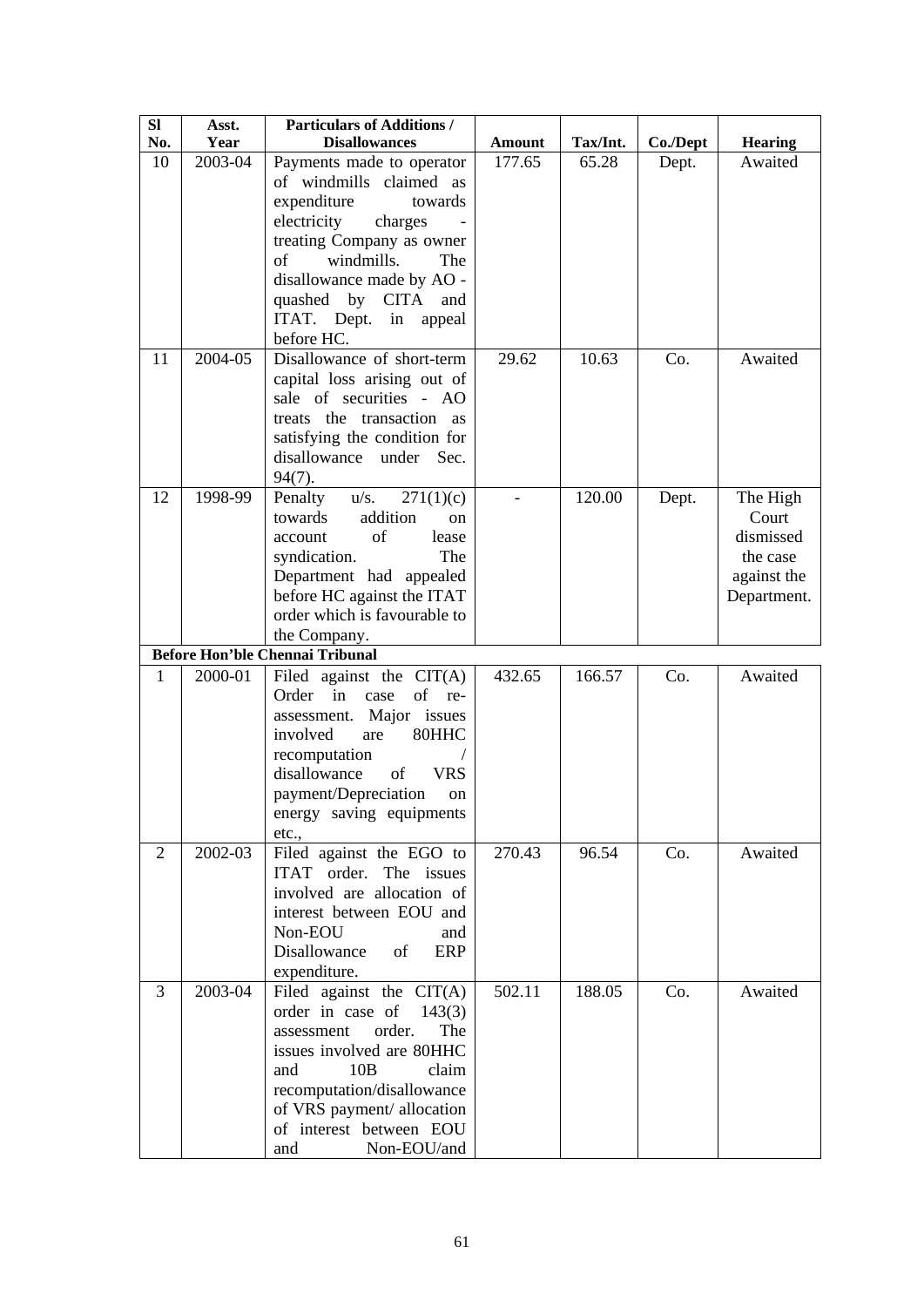| SI             | Asst.   | <b>Particulars of Additions /</b>                             |           |          |          |                                 |
|----------------|---------|---------------------------------------------------------------|-----------|----------|----------|---------------------------------|
| No.            | Year    | <b>Disallowances</b><br>Disallowance<br>of<br><b>ERP</b>      | Amount    | Tax/Int. | Co./Dept | <b>Hearing</b>                  |
|                |         |                                                               |           |          |          |                                 |
|                | 2005-06 | expenditure etc.                                              |           |          |          |                                 |
| 4              |         | Filed against the CIT (A)                                     | 207.95    | 76.43    | Co.      | Awaited                         |
|                |         | order in case of<br>143(3)                                    |           |          |          |                                 |
|                |         | order.<br>The<br>assessment                                   |           |          |          |                                 |
|                |         | issues involved<br>10B<br>$\frac{1}{1}$                       |           |          |          |                                 |
|                |         | claim<br>re-computation<br>/allocation<br>of<br>interest      |           |          |          |                                 |
|                |         | between EOU and Non-                                          |           |          |          |                                 |
|                |         | EOU/and Disallowance of                                       |           |          |          |                                 |
|                |         | expenditure u/s.40(a) etc.,                                   |           |          |          |                                 |
| 5              | 2009-10 | Filed miscellaneous petition                                  | 440.86    | 149.85   | Co.      | Awaited                         |
|                |         | against the common order                                      |           |          |          |                                 |
|                |         | passed by the Tribunal for                                    |           |          |          |                                 |
|                |         | both AY 2008-09 & 2009-                                       |           |          |          |                                 |
|                |         | 10. The grounds pertaining                                    |           |          |          |                                 |
|                |         | to these years are different.                                 |           |          |          |                                 |
|                |         | challenges<br>Also<br>Section                                 |           |          |          |                                 |
|                |         | 263 jurisdiction of the CIT.                                  |           |          |          |                                 |
| 6              | 1998-99 | Obtained<br>favourable<br>order                               |           | 96.74    | Dept.    |                                 |
|                |         | from CIT (Appeals) against                                    |           |          |          |                                 |
|                |         | the Effect Giving Order of                                    |           |          |          | The order is                    |
|                |         | <b>ITA</b><br><b>ITAT</b><br>in<br>No.1429/Mds/04. The issues |           |          |          | passed partly<br>in our favour. |
|                |         | involved is while calculating                                 |           |          |          | We have not                     |
|                |         | refund interest on interest is                                |           |          |          | appealed                        |
|                |         | not considered and for penalty                                |           |          |          | against<br>the                  |
|                |         | quantum the income under                                      |           |          |          | order before                    |
|                |         | provisions<br>MAT<br>are<br>not                               |           |          |          | High Court.                     |
|                |         | considered.                                                   |           |          |          | So<br>far                       |
| $\overline{7}$ | 1999-   | Against the Effect Giving                                     |           | 63.86    | Dept.    | department                      |
|                | 2000    | Order of CIT(Appeals) in ITA<br>No.61/07-08.<br>The<br>issues |           |          |          | appeal<br>also<br>not received. |
|                |         | involved is while calculating                                 |           |          |          |                                 |
|                |         | refund interest on interest is                                |           |          |          |                                 |
|                |         | not considered.                                               |           |          |          |                                 |
|                |         | <b>TOTAL</b>                                                  | 14,597.78 | 5,346.30 |          |                                 |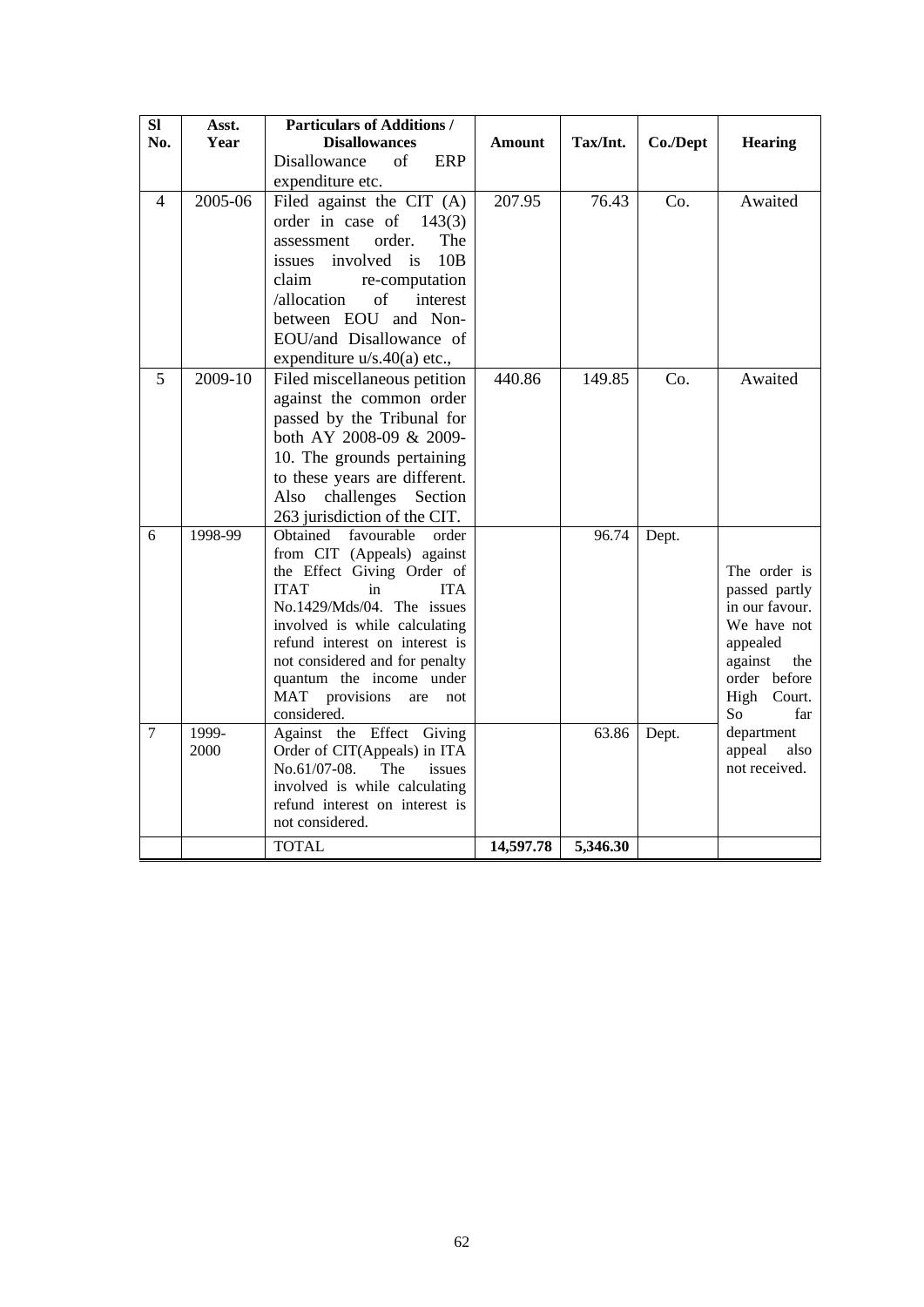# **Sales Tax**

| S.             | Year of        | Parties &                        | <b>Amount</b> | <b>Nature of Case</b>               | <b>Current</b> |
|----------------|----------------|----------------------------------|---------------|-------------------------------------|----------------|
| No.            | filing/        | Court                            | (Rs. lacs)    |                                     | status         |
|                | <b>Year of</b> |                                  |               |                                     |                |
|                | Assess-        |                                  |               |                                     |                |
|                | ment           |                                  |               |                                     |                |
| $\mathbf{1}$   | Jan '08 /      | TII Vs. State of Punjab          | 144.16        | Writ filed seeking to               | Hearing        |
|                | 2007-09        |                                  |               | quash Entry Tax Act                 | awaited.       |
|                |                | Hon'ble                          |               | being non-                          |                |
|                |                | Punjab High Court                |               | compensatory and                    |                |
|                |                |                                  |               | unconsitutional and                 |                |
|                |                |                                  |               | direction to refund                 |                |
|                |                |                                  |               | the tax paid on steel               |                |
|                |                |                                  |               | strips & tubes.                     |                |
|                |                |                                  |               | Expected disposal                   |                |
|                |                |                                  |               | shortly in the light                |                |
|                |                |                                  |               | of the judgement by                 |                |
|                |                |                                  |               | the Constitutional                  |                |
|                |                |                                  |               | Bench of the SC                     |                |
| $\overline{2}$ | Oct 15 /       | TII Vs. State of Tamilnadu       | 624.80        | Writ filed seeking to               | Disposal       |
|                | Nov '13 to     |                                  |               | quash the TN VAT                    | awaited        |
|                | Mar '15        | Hon'ble                          |               | Act amendment as                    |                |
|                |                | Madras High Court                |               | unconstitutional,                   |                |
|                |                |                                  |               | which required Input                |                |
|                |                |                                  |               | Tax Credit reversal                 |                |
|                |                |                                  |               | for Sales against                   |                |
|                |                |                                  |               | Form C and                          |                |
|                |                |                                  |               | direction to allow re-              |                |
|                |                |                                  |               | credit of tax                       |                |
|                |                |                                  |               | reversed. WP                        |                |
|                |                |                                  |               | disposed by HC                      |                |
|                |                |                                  |               | directing the                       |                |
|                |                |                                  |               | Assessing Officer to                |                |
|                |                |                                  |               | dispose the case                    |                |
|                |                |                                  |               | within 30 days of                   |                |
|                |                |                                  |               | receipt of order.                   |                |
|                |                |                                  |               | Compliance is to be                 |                |
|                |                |                                  |               | reported to HC,                     |                |
|                |                |                                  |               | based on the                        |                |
|                |                |                                  |               | outcome of the                      |                |
|                |                |                                  |               | disposal.                           |                |
| 3              | Jun 15 /       | TII Vs. CTO & State of           | 90.00         | Writ filed seeking                  | Hearing        |
|                | 2003-04        | Telangana                        |               | direction to refund                 | awaited.       |
|                |                |                                  |               | tax paid and interest               |                |
|                |                | Hon'ble High Court,<br>Hyderabad |               | thereon, relating to<br>2003-04 CST |                |
|                |                |                                  |               | Assessment. As per                  |                |
|                |                |                                  |               | interim order, refund               |                |
|                |                |                                  |               | of Rs.127.46 lacs                   |                |
|                |                |                                  |               | received in Dec 15                  |                |
|                |                |                                  |               | and interest matter                 |                |
|                |                |                                  |               | referred to larger                  |                |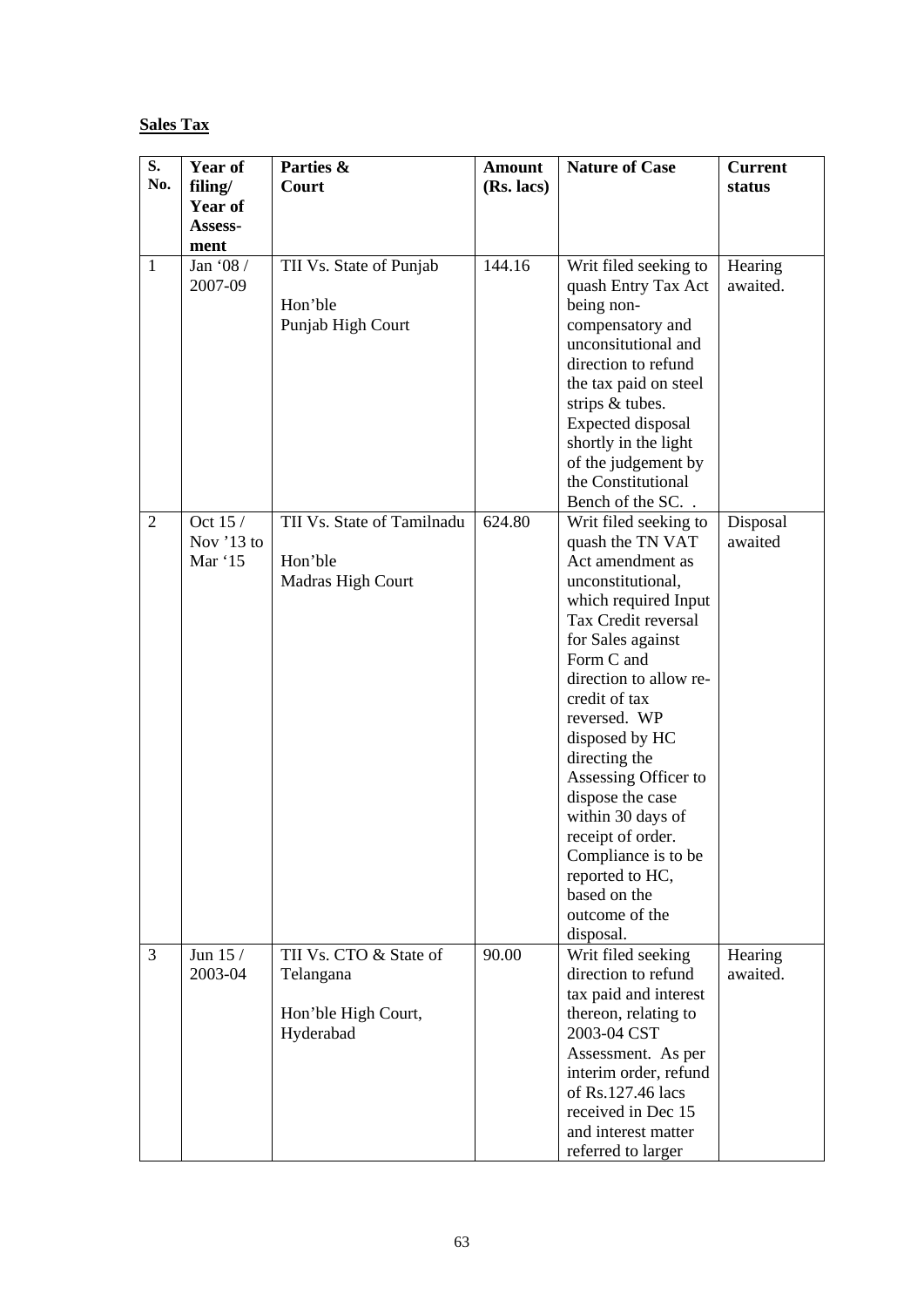| S.<br>No.      | Year of<br>filing/<br>Year of<br>Assess-<br>ment | Parties &<br>Court                                                    | <b>Amount</b><br>(Rs. lacs) | <b>Nature of Case</b>                                                                                                                                                                                                                                                                                                                                                                                                                                                        | <b>Current</b><br>status |
|----------------|--------------------------------------------------|-----------------------------------------------------------------------|-----------------------------|------------------------------------------------------------------------------------------------------------------------------------------------------------------------------------------------------------------------------------------------------------------------------------------------------------------------------------------------------------------------------------------------------------------------------------------------------------------------------|--------------------------|
|                |                                                  |                                                                       |                             | bench. Refund<br>situation if case is<br>decided in favour of<br>the Company.                                                                                                                                                                                                                                                                                                                                                                                                |                          |
| $\overline{4}$ | Jan 16 /<br>Sept 15<br>onwards                   | TII Vs. State of West<br>Bengal<br>Hon'ble High Court, West<br>Bengal | 458.52                      | Writ filed seeking to<br>quash Entry Tax Act<br>being non-<br>compensatory and<br>unconstitutional and<br>sought stay of<br>operation of entry<br>tax act. Court<br>granted stay for not<br>paying the entry tax<br>while final disposal<br>of WP is pending. It<br>will now be decided<br>in the light of the<br>guidelines of the<br>recent judgment by<br>the Constitution<br>Bench of the SC.<br>Tax not payable<br>while being<br>provided in the<br>books of accounts. | Final Order<br>expected  |

# **EXCISE/SERVICE TAX/CUSTOMS DUTY**

| Sl. | Period of      | Parties &                                               | Amount                                | <b>Nature of Case</b>                                                                                                                                                                                  | <b>Current Status</b>                              |
|-----|----------------|---------------------------------------------------------|---------------------------------------|--------------------------------------------------------------------------------------------------------------------------------------------------------------------------------------------------------|----------------------------------------------------|
| No. | <b>Dispute</b> | Court                                                   | $Rs.$ (lacs)                          |                                                                                                                                                                                                        |                                                    |
| 1.  | $2002 - 07$    | CCE,<br>Chennai<br>Vs. TIDC<br><b>CESTAT</b><br>Chennai | $66.21 +$<br>Interest                 | Revenue's Appeal against<br>the Order of CCE<br>(Appeals) in favor of<br>TIDC, which allows<br>customs duty exemption<br>on imported materials used<br>in production for execution<br>of export order. | Hearing awaited                                    |
| 2   | 2002-04        | CCE.<br>Chennai<br>Vs. TPI                              | Interest - 1.45<br>Penalty -<br>13.02 | Revenue's appeal against<br>the order of the CCE<br>(Appeals) in favor of the                                                                                                                          | Appeal rejected by<br>CESTAT.<br>However, revision |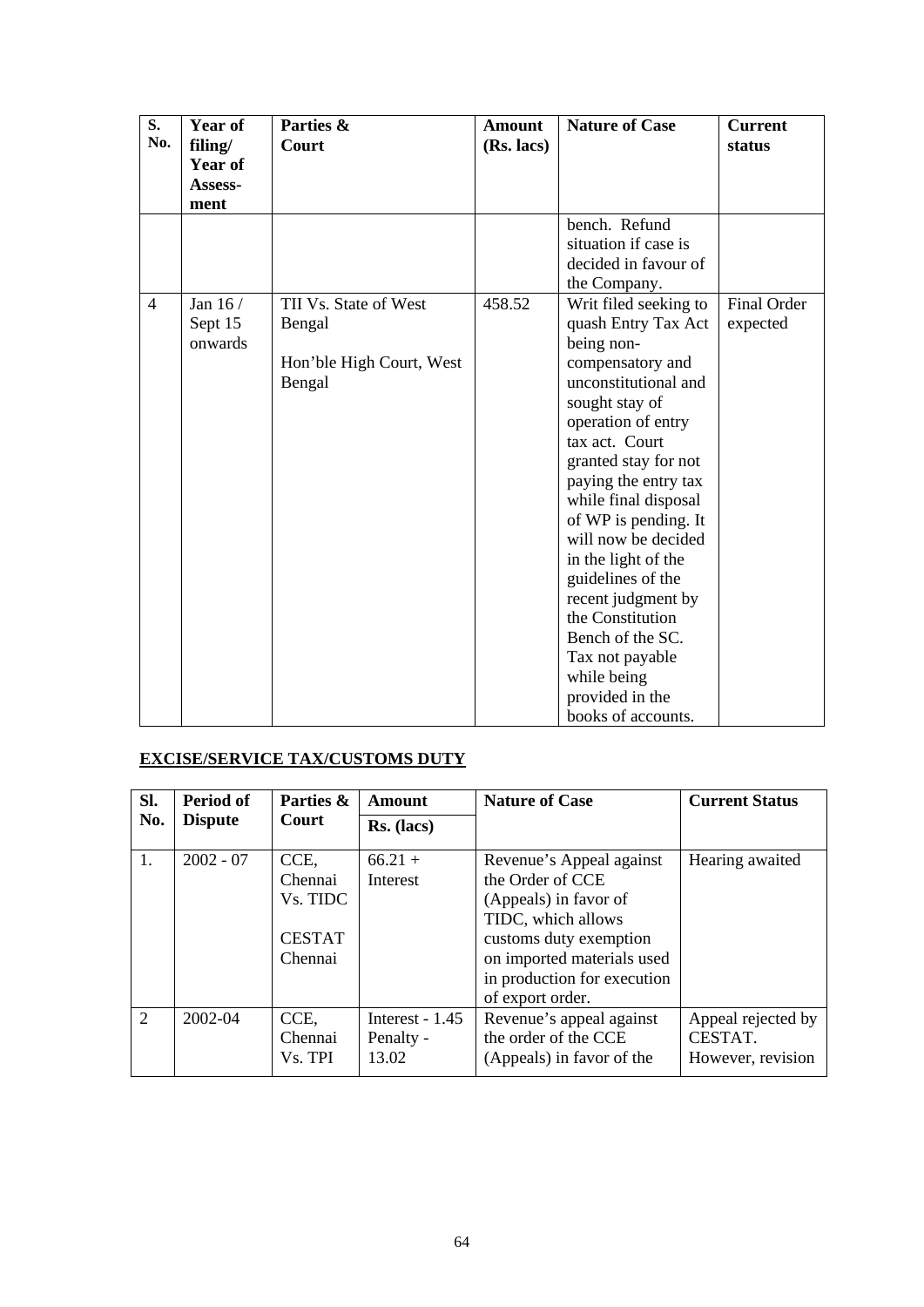| SI.<br>$- -$   | <b>Period of</b>           | Parties &                                                        | <b>Amount</b>                    | <b>Nature of Case</b>                                                                                                                                                                                                                                                                                                                 | <b>Current Status</b>                                                                                        |
|----------------|----------------------------|------------------------------------------------------------------|----------------------------------|---------------------------------------------------------------------------------------------------------------------------------------------------------------------------------------------------------------------------------------------------------------------------------------------------------------------------------------|--------------------------------------------------------------------------------------------------------------|
|                |                            | <b>CESTAT</b><br>Mumbai                                          |                                  | company - Interest &<br>penalty on clearances<br>adopting value of cost of<br>production for tube<br>hollows transferred to TPI<br>Mohali.                                                                                                                                                                                            | application filed<br>by TII, as<br>CESTAT ignored<br>decisions in favor<br>of Assessee in<br>identical case. |
| $\overline{3}$ | Sep'09                     | TPI Vs.<br>CCE.<br>Ludhiana<br><b>CESTAT</b><br>Delhi            | Penalty - $0.13$                 | Levy of Penalty on supply<br>of HR coils to M/s. Tharaj<br>Casting Pvt. Ltd., who has<br>been alleged to have<br>availed CENVAT<br>incorrectly. Amount paid<br>under protest.                                                                                                                                                         | Hearing awaited                                                                                              |
| 3              | 1993-94 &<br>1994-95       | CCE,<br>Chennai<br>Vs. PMC<br>Hon'ble<br>Bombay<br>High<br>Court | Duty - 1.84                      | Refund of MODVAT<br>credit taken on endorsed<br>duty paid documents.                                                                                                                                                                                                                                                                  | Hearing awaited                                                                                              |
| $\overline{4}$ | Feb'12 to<br>Jul'13        | TPI Vs.<br>CC,<br>Trichy<br>Hon'ble<br>Madras<br>High<br>Court   | <b>Customs Duty</b><br>$-893.76$ | Denial of Customs duty<br>exemption on import of<br>capital goods under Status<br>Holders Incentive Scrip<br>(SHIS) Scheme on the<br>allegation that prior<br>approval of import through<br>ICD, Arakkonam not taken<br>by TII. Interim stay<br>granted by High Court and<br>directed the CC, Trichy not<br>to adjudicate the matter. | Hearing awaited.                                                                                             |
| 5              | $2011 - 12$ ,<br>$12 - 13$ | TPI.<br>Avadi Vs.<br>CCE,<br>Chennai<br><b>CESTAT</b><br>Chennai | Service Tax -<br>0.92            | Denial of CENVAT Credit<br>on Waste Management<br>Service                                                                                                                                                                                                                                                                             | <b>Hearing Awaited</b>                                                                                       |
| 6              | Sept, 2013                 | TIMF Vs.<br>CCE,<br>Chennai<br>Revision<br>Authority,            | <b>Customs Duty</b><br>$-5.21$   | Rejection of draw-back of<br>import duty on goods<br>returned for repair to<br>factory                                                                                                                                                                                                                                                | <b>Hearing Awaited</b>                                                                                       |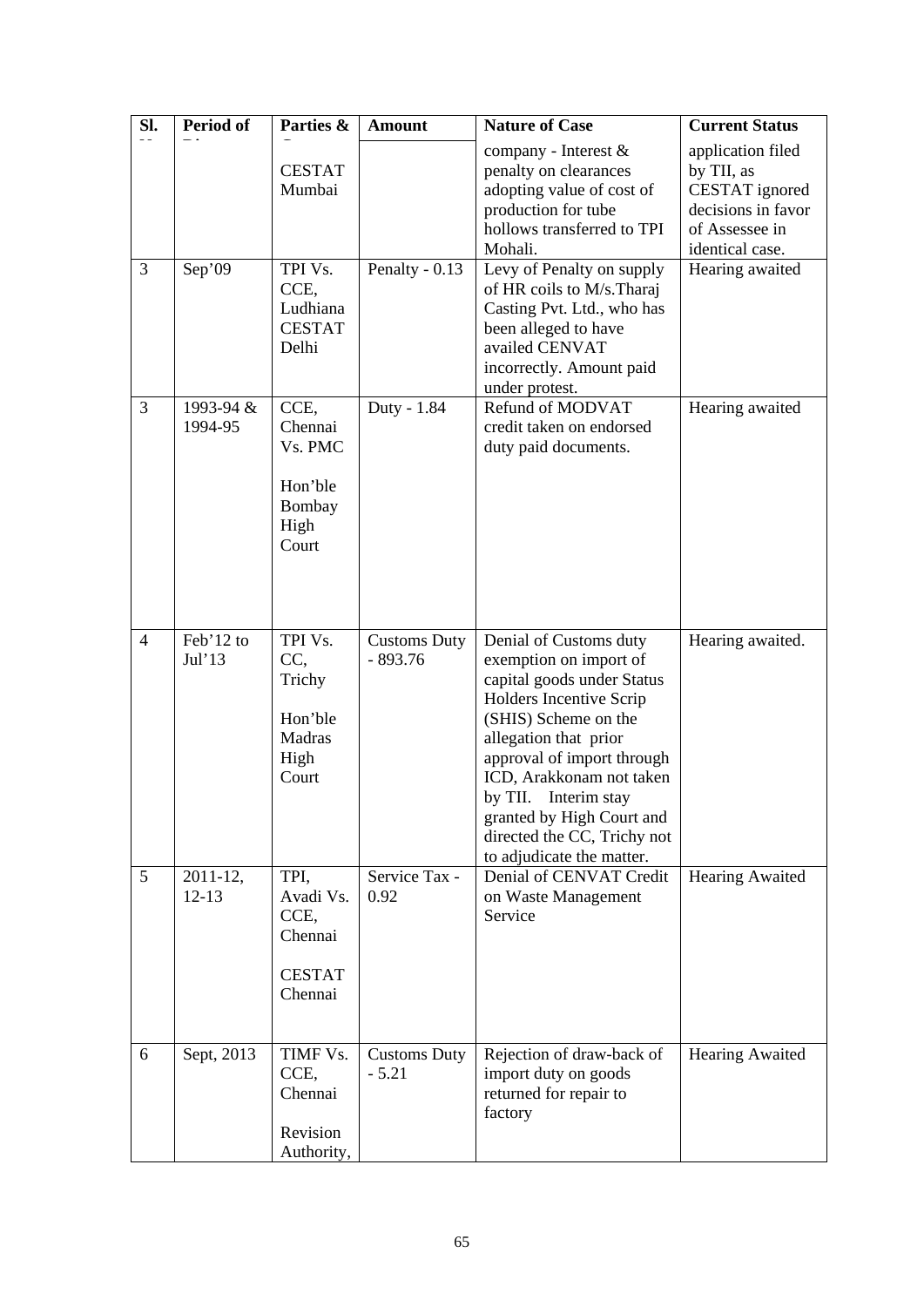| SI. | Period of       | Parties &  | <b>Amount</b> | <b>Nature of Case</b> | <b>Current Status</b> |
|-----|-----------------|------------|---------------|-----------------------|-----------------------|
|     |                 | Jt         |               |                       |                       |
|     |                 | Secretary, |               |                       |                       |
|     |                 | GoI, New   |               |                       |                       |
|     |                 | Delhi      |               |                       |                       |
|     |                 |            |               |                       |                       |
|     |                 |            |               |                       |                       |
|     |                 | (Rs. lacs) | Notes:        |                       |                       |
|     | <b>Total</b>    | 2.76       | $CCE -$       |                       |                       |
|     | <b>Disputed</b> |            | Commissioner  |                       |                       |
|     | <b>Excise</b>   |            | of Central    |                       |                       |
|     | Duty /          |            | Excise        |                       |                       |
|     | <b>Service</b>  |            |               |                       |                       |
|     | <b>Tax</b>      |            |               |                       |                       |
|     | liability       |            |               |                       |                       |
|     | <b>Total</b>    | 965.18     | $CER -$       |                       |                       |
|     | <b>Disputed</b> |            | Central       |                       |                       |
|     | <b>Customs</b>  |            | Excise Rules, |                       |                       |
|     | Duty            |            | 2002          |                       |                       |
|     | <b>Total</b>    | 1.45       | $CC -$        |                       |                       |
|     | <b>Disputed</b> |            | Commissioner  |                       |                       |
|     | <b>Interest</b> |            | of Customs    |                       |                       |
|     | liability       |            |               |                       |                       |
|     | (quantified     |            |               |                       |                       |
|     | so far)         |            |               |                       |                       |

#### **Statutory dues**

#### *Statutory Dues*

As on the date of this Information Memorandum, there are no: (i) instances of non-payment or defaults in payment of statutory dues, (ii) non-payment or defaults to financial institutions, by the Company,

#### **Regulatory proceedings**

There are no regulatory proceedings against the Company.

Details of litigations (the nature of litigation and the status of litigation) in the past 3 years against group companies, companies under same management, promoters, promoting companies and companies promoted by the promoters of the Company are provided as Attachment 'A' to this Information Memorandum.

## **OTHER REGULATORY AND STATUTORY DISCLOSURES**

## **Authority for Listing**

The National Company Law Tribunal, Chennai, vide its order dated 17th July, 2017 has approved the Scheme of Arrangement for demerger between the Company and TI Financial Holdings Limited and their respective shareholders and creditors. Pursuant to the Scheme, the Manufacturing Business Undertaking of the Demerged Company has been transferred to and vested with the Company on 1st August, 2017 viz., the Effective Date, and operative from the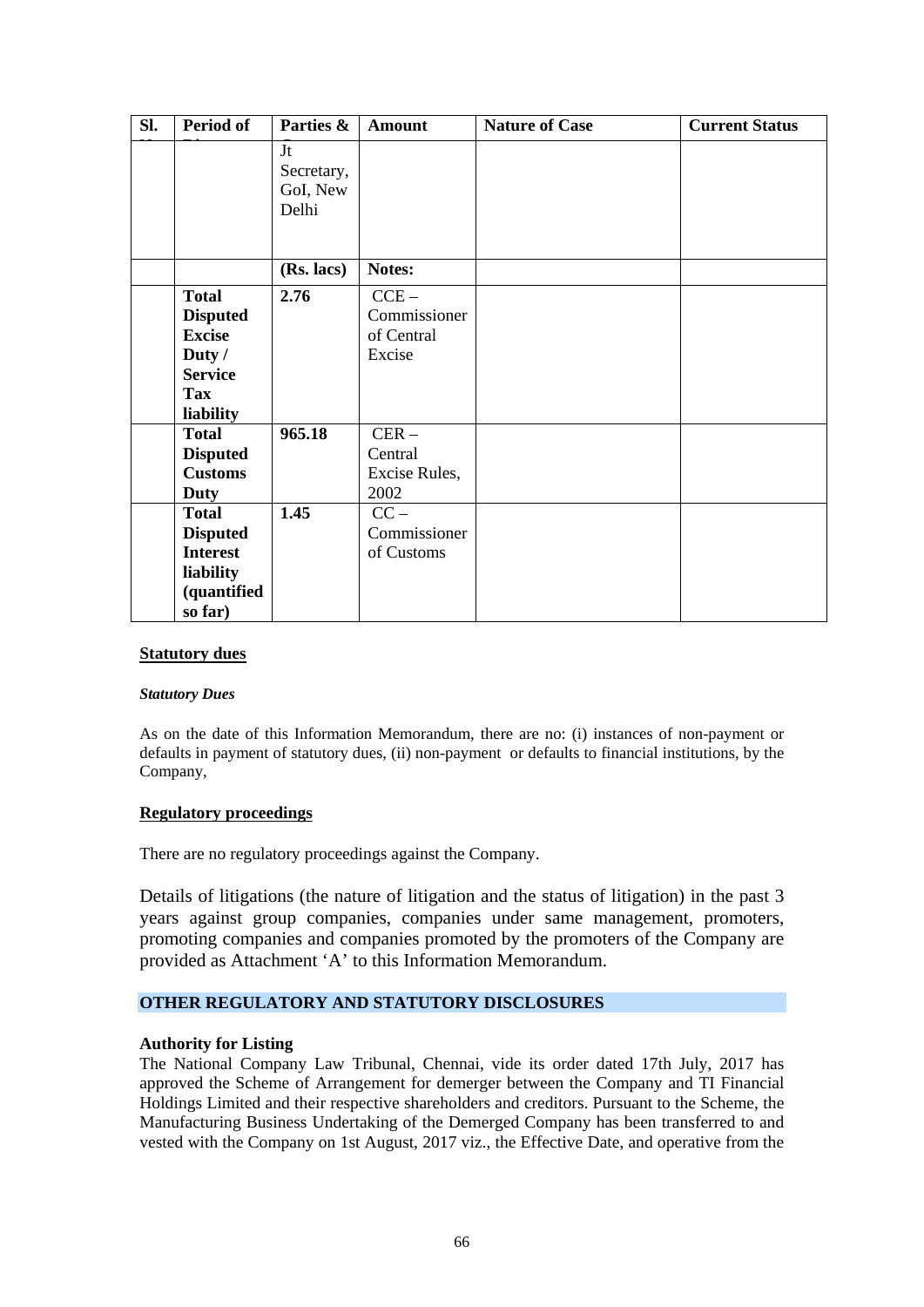Appointed Date of 1st April, 2016, in accordance with Sections 230-232 of the Companies Act, 2013 and applicable laws.

In accordance with the Scheme, the Equity Shares of the Company issued and allotted pursuant to the Scheme shall be listed and admitted for trading on BSE and NSE. Such listing and admission for trading will be subject to fulfillment by the Company of the listing criteria of BSE and NSE for such issues and also subject to such other terms and conditions as may be prescribed by BSE and NSE at the time of the application by our Company seeking listing.

### **Eligibility Criteria**

There being no initial public offering or rights issue, the eligibility criteria in terms of Chapters III and IV of the SEBI ICDR Regulations are not applicable. Pursuant to the SEBI Circular, our Company has received exemption from the strict enforcement of the requirement of Rule 19(2)(b) of the SCRR for the purpose of listing of shares of the Company from SEBI vide its letter dated 25th October, 2017, subject to the conditions being complied with by the Company.

Our Company has submitted the Information Memorandum, containing information about itself, making disclosures in line with the disclosure requirement, as applicable, to BSE and NSE for making the said Information Memorandum available to public through their websites www.bseindia.com and www.nseindia.com . The Company has also made this Information Memorandum available to the public on its website www.tiindia.com

The Company shall publish, prior to listing of its Equity Shares on the Stock Exchanges, an advertisement in one English and one Hindi newspaper with nationwide circulation and one regional newspaper with wide circulation at the place where the Registered Office of the Company is located containing its details in accordance with the requirements set out in the SEBI Circular. The advertisement shall draw specific reference to the availability of the Information Memorandum on the Company's website.

#### **Prohibition by SEBI**

The Company, its Directors, its Promoter, other companies promoted by the Promoter and companies with which our Directors are associated as directors have not been prohibited from accessing the capital markets under any order or direction passed by SEBI.

#### **Identification as wilful defaulter**

Our Company, its Promoter or Directors have not been categorised as wilful defaulters by any bank or financial institution or a consortium thereof, in accordance with the guidelines on wilful defaulter issued by RBI.

#### **Disclaimer of BSE**

A copy of this Information Memorandum will be submitted to BSE.

[The BSE had through its letter dated 10th August, 2017 given its 'No Objection' in accordance with the provisions of the SEBI Listing Regulations and by virtue of that No Objection, BSE's name in this Information Memorandum has been used as one of the Stock Exchanges on which our Company's securities are proposed to be listed.

The BSE does not in any manner:

warrant, certify or endorse the correctness or completeness of any of the contents of this Information Memorandum;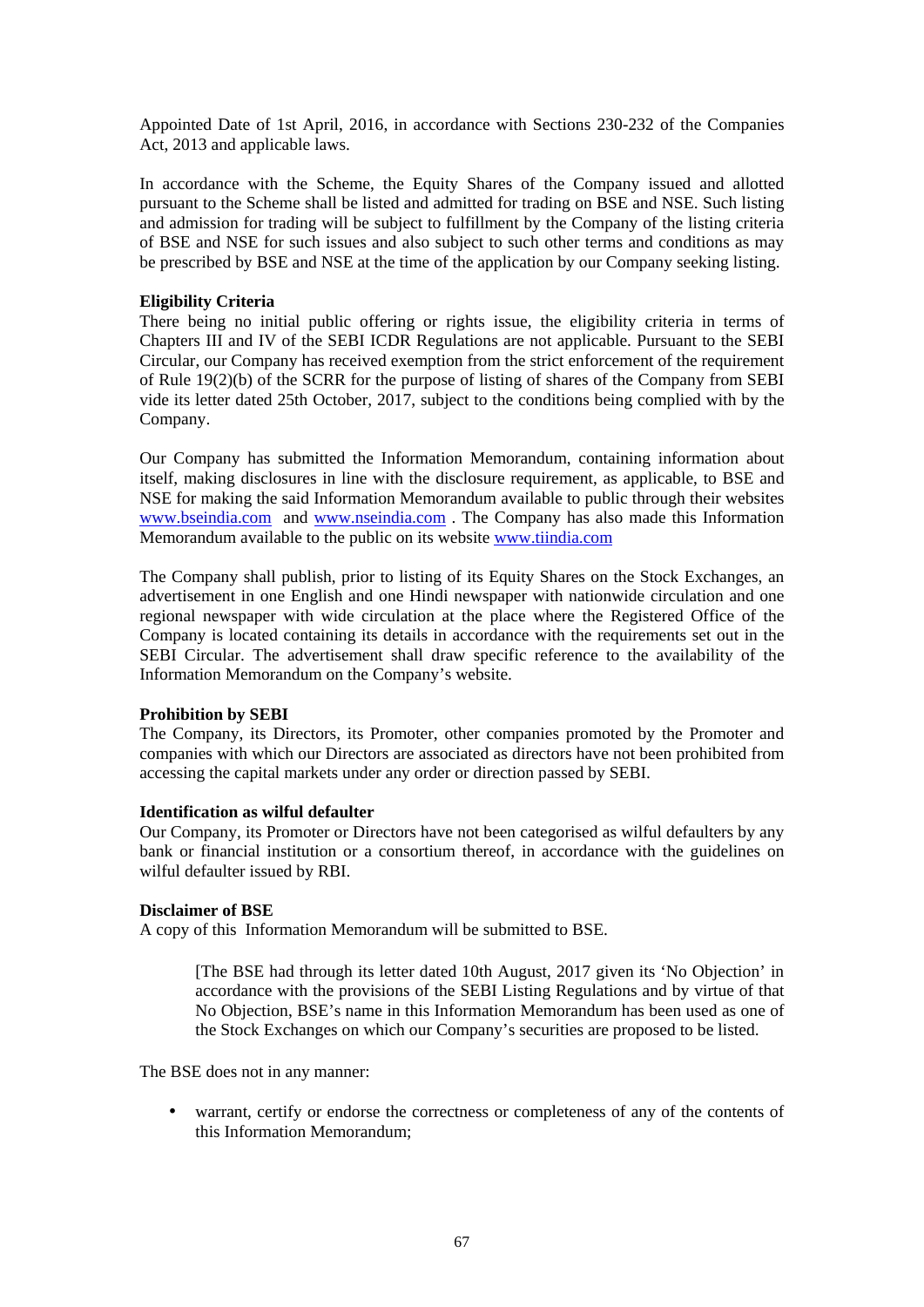- $\mathcal{L}^{\text{max}}$ warrant that this Company's securities will be listed or will continue to be listed on the BSE; or
- take any responsibility for the financial or other soundness of this Company; and
- it should not for any reason be deemed or construed to mean that this Information Memorandum has been cleared or approved by the BSE.

Every person who acquires any securities of this Company may do so pursuant to independent inquiry, investigation and analysis and shall not have any claim against the BSE whatsoever by reason of any loss which may be suffered by such person consequent to or in connection with such subscription/ acquisition whether by reason of anything stated or omitted to be stated herein or for any other reason whatsoever.]

## **Disclaimer of NSE**

A copy of this Information Memorandum will be submitted to NSE.

[The NSE had given its 'No Objection' in accordance with the provisions of the SEBI Listing Regulations and by virtue of that No Objection, NSE's name in this Information Memorandum has been used as one of the Stock Exchanges on which our Company's securities are proposed to be listed.

The NSE has scrutinized this Information Memorandum for its limited internal purpose of deciding on the matter of granting the aforesaid permission to this Company. It is to be distinctly understood that the aforesaid permission given by the NSE should not in any way be deemed or construed that the Information Memorandum has been cleared or approved by the NSE nor does it in any manner warrant, certify or endorse the correctness or completeness of any of the contents of this Information Memorandum; nor does it warrant that this Company's securities will be listed or will continue to be listed on the NSE; nor does it take any responsibility for the financial or other soundness of this Company, its Promoter, its management or any scheme or project of this Company.

Every person who acquires any securities of this Company may do so pursuant to independent inquiry, investigation and analysis and shall not have any claim against the NSE whatsoever by reason of any loss which may be suffered by such person consequent to or in connection with such subscription/ acquisition whether by reason of anything stated or omitted to be stated herein or for any other reason whatsoever.]

#### **General Disclaimer from the Company**

The Company accepts no responsibility for statements made otherwise than in the Information Memorandum or in the advertisements published in accordance with legal requirements mentioned in the SEBI Circular or any other material issued by or at the instance of our Company and anyone placing reliance on any other source of information would be doing so at his or her own risk. All information shall be made available by our Company to the public and investors at large and no selective or additional information would be available for a section of the investors in any manner.

## **Listing**

With a view to listing of the Equity Shares, application has been made to BSE and NSE for permission to deal in and for an official quotation of the Equity Shares of the Company. The Company has nominated BSE as the Designated Stock Exchange for the aforesaid listing of the Equity Shares. The Company has taken steps for completion of necessary formalities for listing and commencement of trading at BSE and NSE.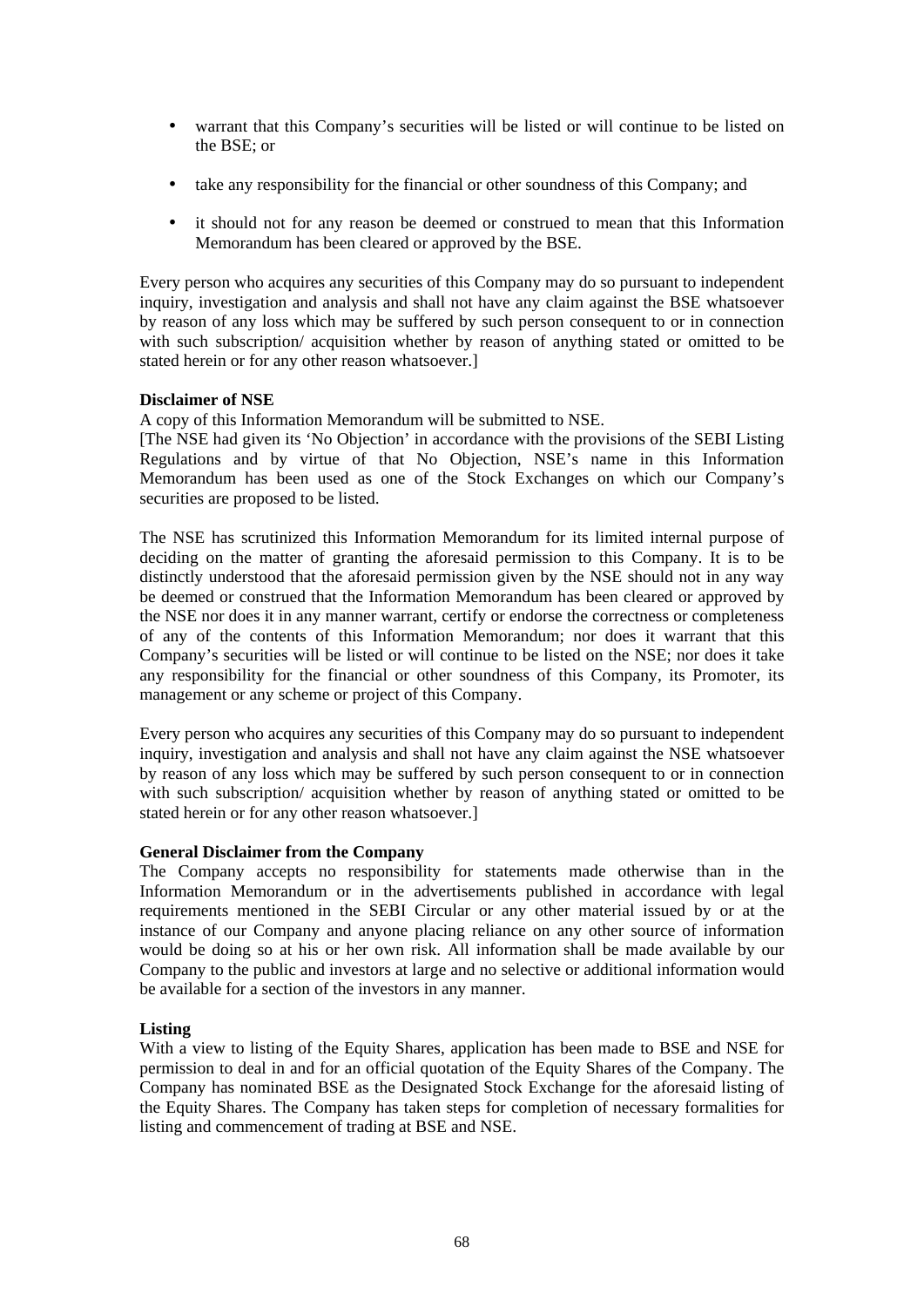#### **Listing Approval from BSE and NSE**

The Company obtained in principle listing approval from BSE and NSE on 6th October, 2017 and 13th October, 2017.

#### **Filing**

This Information Memorandum has been filed with BSE and NSE.

For details of rights issues by the Company since its incorporation, see the section titled "Capital Structure" on page 23. The Company has not undertaken any public issues.

## **Outstanding debenture or bonds and redeemable preference shares and other instruments issued by our Company**

There are no outstanding bonds or redeemable preference shares as of the date of this Information Memorandum.

Details of outstanding debentures of the Company are furnished hereunder:

As on the date of this Information Memorandum, the following Secured Redeemable Non-Convertible Debentures (NCDs) are outstanding. These NCDs, issued from time to time, by the Demerged Company are attributable to the Manufacturing Business Undertaking as defined under the Scheme and accordingly have also been transferred to this Company as envisaged thereunder, consequent to vesting of the said Manufacturing Business Undertaking in this Company by the Demerged Company pursuant to the Scheme.

| <b>Coupon Rate</b> | Rs. Cr. |  |
|--------------------|---------|--|
| 7.55%              | 100.00  |  |
| 8.79%              | 150.00  |  |
| 8.90%              | 100.00  |  |
| Total              | 350.00  |  |

#### **Stock Market Data for Equity Shares of our Company**

The shares of our Company are not listed on any stock exchanges at present. Through this Information Memorandum, our Company is seeking approval for listing of its Equity Shares on BSE and NSE.

#### **Disposal of Investor Grievances**

Karvy Computershare Private Limited is the Registrar and Share Transfer Agent to our Company, who can be contacted at the following email id for addressing investors' grievances: einward.ris@karvy.com

#### **Compliance Officer and Company Secretary**

Mr. S Suresh is the Company Secretary and Compliance Officer of the Company. His contact details are as follows: Mr. S Suresh Tube Investments of India Limited Dare House, 234 NSC Bose Road Chennai - 600001 Tel: +91 44 42177770-5 Fax: +91 44 42110404 Email: sureshs@tii.murugappa.com

#### **Previous issues**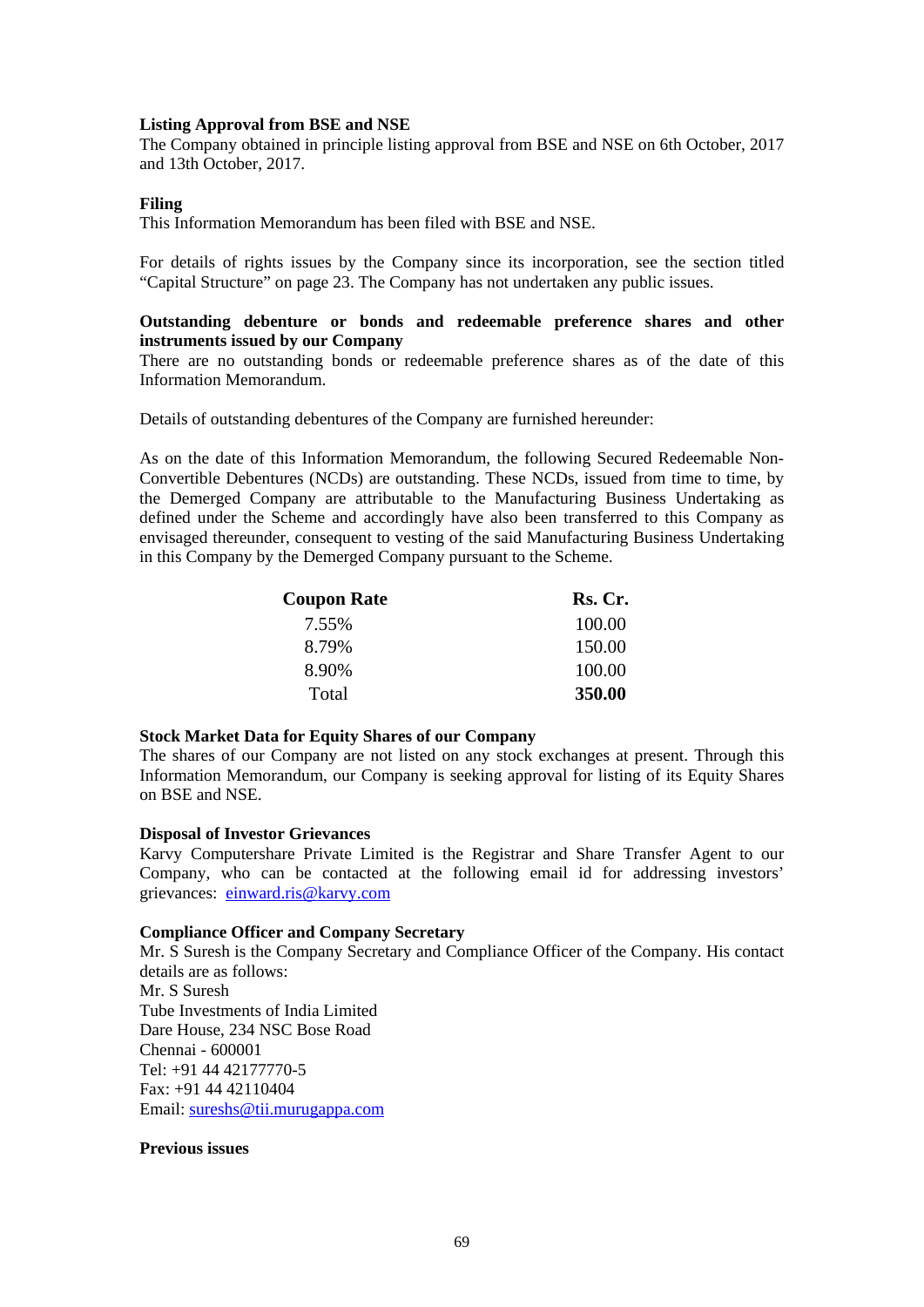Prior to demerger, the Company was a wholly-owned subsidiary of the Demerged Company. Hence, the question of issue of capital to the public in the past does not arise.

## **SECTION 5: OTHER INFORMATION**

## **MAIN PROVISIONS OF THE ARTICLES OF ASSOCIATION**

The main provisions of the Articles of Association of the Company are furnished hereunder:

## **SHARE CAPITAL AND VARIATION OF RIGHTS**

The Authorized Capital of the Company shall be as per Clause V of its Memorandum of Association.

Subject to the provisions of the Act and these Articles, the Shares in the capital of the Company shall be under the control of the Board who may issue, allot or otherwise dispose of the same or any of them to such persons, in such proportion and on such terms and conditions and either at a premium, at par or any other manner and at such time as they may from time to time think fit.

Subject to the provisions of the Act and these Articles, the Board may issue and allot Shares in the capital of the Company on payment or part payment for any property or assets of any kind whatsoever sold or transferred, goods or machinery supplied or for services rendered or to be rendered to the Company in the acquisition and/or conduct of its business and any Shares which may be so allotted may be issued as fully paid-up or partly paid-up otherwise than for cash, and if so issued, shall be deemed to be fully paid-up or partly paid-up Shares, as the case may be.

The Company may issue the following kinds of Shares in accordance with these Articles, the Act, the Rules and other applicable laws:

- (a) Equity Share Capital:
	- i. with voting rights; and/or
	- ii. with differential rights as to dividend, voting or
	- otherwise in accordance with the Rules; and
- (b) Preference Share Capital.

The Board or the Company, as the case may be, may, in accordance with the Act and the Rules, issue further Shares to -

- (a) persons who, on the date of offer, are holders of Equity Shares of the Company. Such offer shall be deemed to include a right exercisable by the person concerned to renounce the Shares offered to him or any of them in favour of any other person; or
- (b) employees under any scheme/plan of employees' stock option subject to approval of Shareholders by a special resolution; or
- (c) any persons, whether or not those persons include the persons referred to in (a) or (b) above subject to approval of Shareholders by a special resolution.

A further issue of Shares may be made in any manner whatsoever as the Board may determine including by way of rights issue, preferential offer or private placement or any other mode, subject to and in accordance with the Act and the Rules.

Subject to the provisions of the Act, the Board shall have the power to issue or re-issue Preference Shares of one or more classes which are liable to be redeemed, or converted to Equity Shares, on such terms and conditions and in such manner as determined by the Board in accordance with the Act. Such Preference Shares shall be redeemable in accordance with the Act and the Rules made thereunder.

The rights conferred upon the holders of the Shares of any class issued with preferred or other rights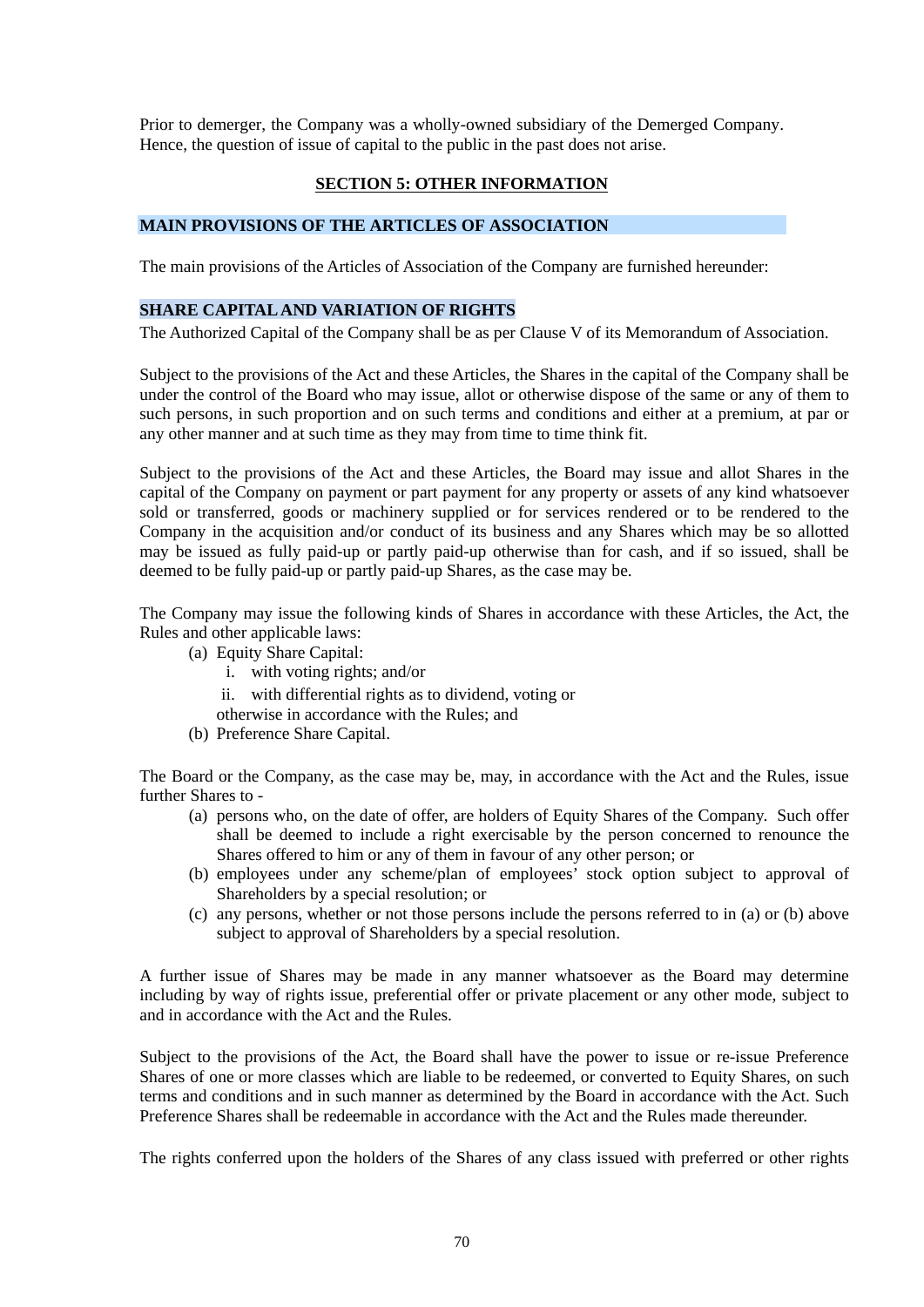shall not, unless otherwise expressly provided by the terms of issue of the Shares of that class, be deemed to be varied by the creation or issue of further Shares ranking *pari passu* therewith.

If at any time the Share Capital is divided into different classes of Shares, the rights attached to any class (unless otherwise provided by the terms of issue of the Shares of that class) may, subject to the provisions of the Act, and whether or not the Company is being wound up, be varied with the consent in writing, of the holders of three-fourths of the issued Shares of that class or with the sanction of a special resolution passed at a separate meeting of the holders of the Shares of that class or in such other manner as may be prescribed by the Act and the Rules.

The Company may exercise the powers to pay commission to any person for subscription of securities issued, conferred by Sub-Section (6) of Section 40 of the Act read with Rules made thereunder, provided that the rate per cent or the amount of the commission paid or agreed to be paid shall be in accordance with the provisions of the Act and the Rules and shall be disclosed in the manner required therein.

The rate or amount of the commission shall not exceed the rate or amount prescribed in Rules made under Sub-Section (6) of Section 40 of the Act.

The commission may be satisfied by the payment of cash or the allotment of fully or partly paid Shares or partly in one way and partly in the other.

Every person whose name is entered as a Member in the Register of Members shall be entitled to receive within sixty days after allotment or within thirty days from the date of receipt by the Company of the application for the registration of transfer or transmission or split within such other period as the conditions of issue shall provide -

- (a) one certificate for all his Shares without payment of any charges; or
- (b) several certificates, each for one or more of his Shares, upon payment of fee of twenty rupees for each certificate after the first.

Every certificate shall be under the Seal and shall specify the Shares to which it relates and the amount paid-up thereon.

An application signed by or on behalf of the applicant for Shares in the Company, followed by an allotment of any Shares therein, shall be acceptance of Shares within the meaning of these Articles and every person who thus or otherwise accepts any Shares and whose name is on the Register shall for the purpose of these Articles be a Member.

In respect of any Share or Shares held jointly by several persons, the Company shall not be bound to issue more than one certificate, and delivery of a certificate for a Share to one of several joint holders shall be sufficient delivery to all such holders.

Notwithstanding anything contained in these Articles, the Company shall be entitled to dematerialise its existing Shares, debentures and other securities, re-materialize its existing Shares, debentures and other securities held in a Depository and/or offer further Shares, debentures and other securities in dematerialized form pursuant to Depositories Act, 1996 and Rules framed there under.

Notwithstanding anything contained elsewhere in these Articles, where any Shares/other securities of the Company are either issued or held in dematerialised form, the rights and obligations of all parties concerned and all matters connected therewith or incidental thereto, shall be governed by the provisions of the Depositories Act, 1996 and/or by the provisions of any other applicable law in force from time to time.

A person subscribing to Shares offered by the Company shall have the option either to receive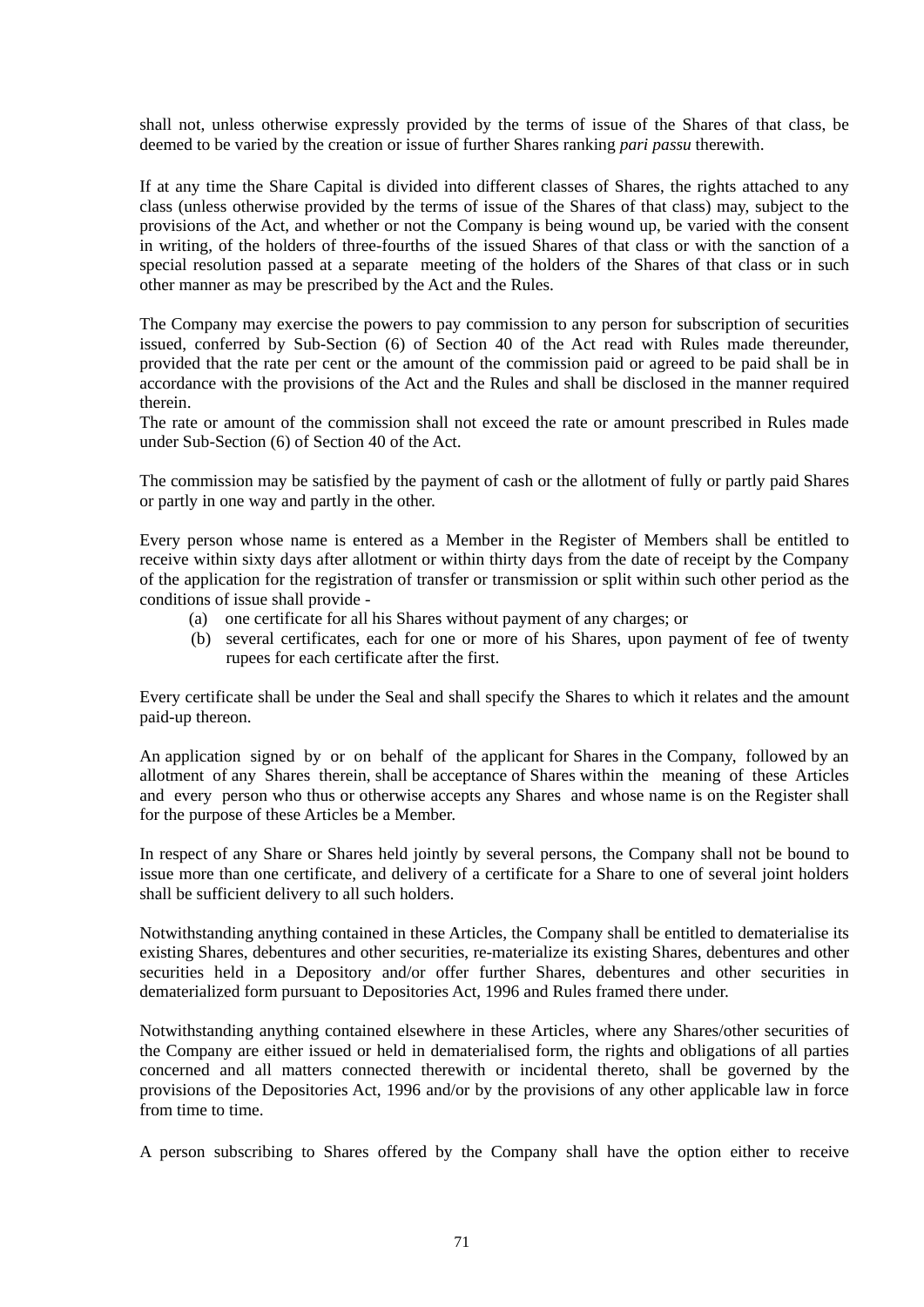certificates for such Shares or hold the Shares in a dematerialised form with a Depository. Where a person opts to hold any Share with the Depository, the Company shall intimate such Depository the details of allotment of the Share to enable the Depository to enter in its records the name of such person as the beneficial owner.

If any Share certificate be worn out, defaced, mutilated or torn or if there be no further space on the back for endorsement of transfer, then upon production and surrender thereof to the Company, a new certificate may be issued in lieu thereof, and if any certificate is lost or destroyed then upon proof thereof to the satisfaction of the Company and on execution of such indemnity as the Company deems adequate, a new certificate in lieu thereof shall be given. Every certificate under this Article may be issued on payment of twenty rupees for each certificate or such amount as may be fixed by the Board.

Any person (whether the registered holder of the Shares or not) being in possession of any Share certificate(s) for the time being may surrender the said Share certificate or certificates to the Company and apply to the Company for the issue of two or more fresh Share certificates comprising the same Shares, bearing the same distinctive numbers comprised in the said certificate and in such separate lots as he may desire in lieu of such Share certificate so surrendered or for the consolidation of the Shares comprised in such surrendered certificates into one certificate and the Board shall issue one or more such certificates as the case may be in the name of the person or persons in whose name the original certificate or certificates stood and the new certificate so issued upon payment of fee of twenty rupees for each certificate shall be delivered to the person who surrendered the original certificate or to his order.

Where any Shares under the powers in that behalf therein contained are sold by the Board and the certificate thereof has not been delivered up to the Company the former holder of the said Shares, the Board may issue a new certificate for such Shares distinguishing it in such manner as they think fit from the certificate not so delivered up.

Except as required by law, no person shall be recognised by the Company as holding any Share upon any trust and the Company shall not be bound by, or be compelled in any way to recognise (even when having notice thereof) any equitable, contingent, future or partial interest in any Share, or any interest in any fractional part of a Share, or (except only as by these Regulations or by law otherwise provided) any other rights in respect of any Share except an absolute right to the entirety thereof in the registered holder.

The provisions of the foregoing Articles relating to issue of certificates shall *mutatis mutandis* apply to issue of certificates for any other securities of the Company including debentures (except where the Act otherwise requires).

## **ALTERATION OF CAPITAL**

Subject to the provisions of the Act, the Company may -

- (a) increase the Share capital by such sum, to be divided into Shares of such amount as it thinks expedient;
- (b) consolidate and divide all or any of its Share capital into Shares of larger amount than its existing Shares;
- (c) convert all or any of its fully paid-up Shares into stock, and reconvert that stock into fully paid-up Shares of any denomination;
- (d) sub-divide its existing Shares or any of them into Shares of smaller amount than is fixed by the Memorandum so however, that in the sub-division the proportion between the amount paid and the amount, if any, unpaid on each reduced Shares shall be the same as it was in the case of the Shares from which the reduced Share is derived. The resolution whereby any Share is sub-divided may determine that, as between the holders of the Shares resulting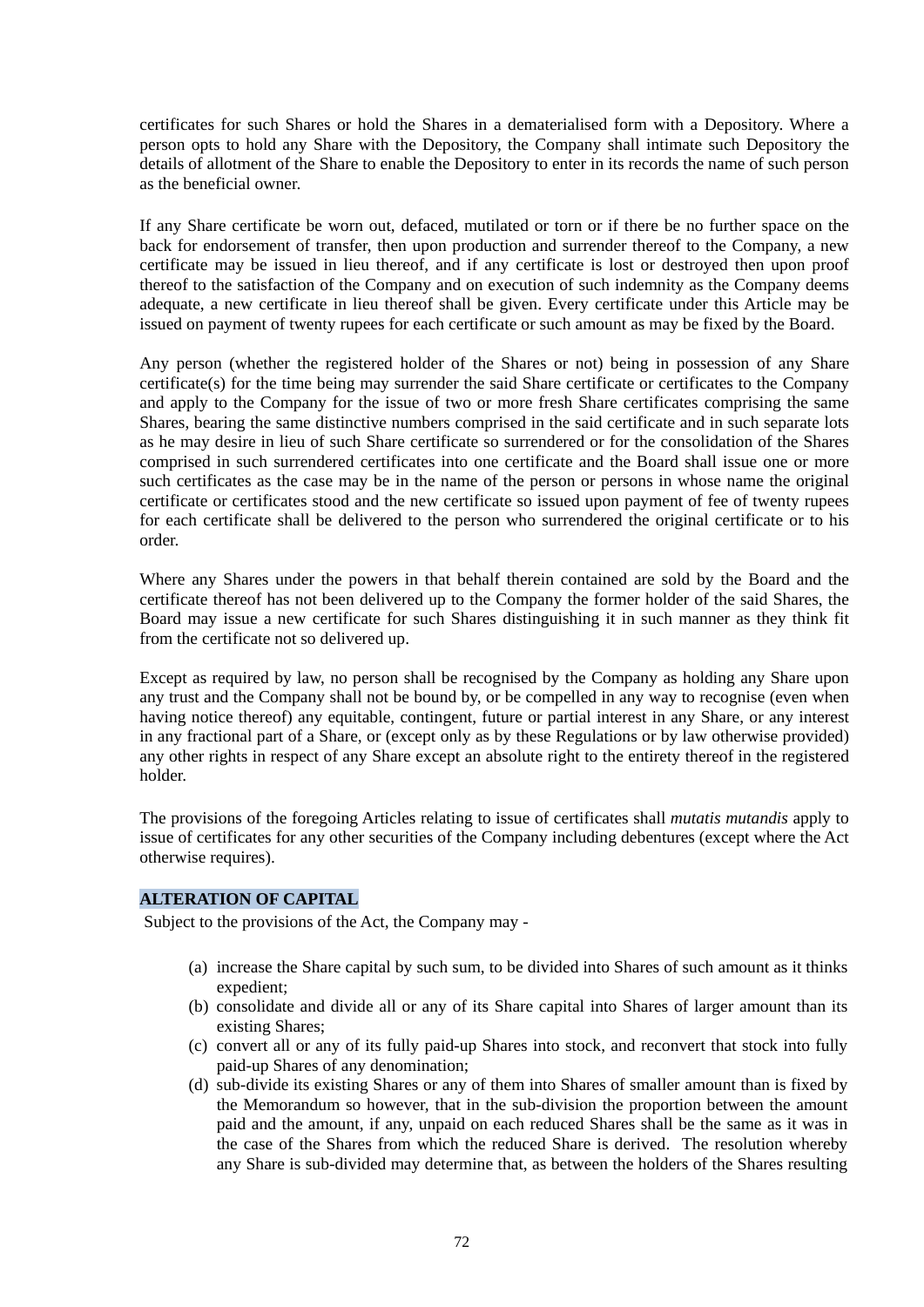from such sub-division one or more of such Shares shall have some preference or special advantage as regards the dividend, capital or otherwise over or as compared with the others;

(e) cancel any Shares which, at the date of the passing of the resolution, have not been taken or agreed to be taken by any person and diminish the amount of its Share capital by the amount of the Shares so cancelled.

Provided that any consolidation and division which results in changes in the voting percentage of Members shall require applicable approvals under the Act.

Where Shares are converted into stock, the holders of stock may transfer the same or any part thereof in the same manner as, and subject to the same Articles under which, the Shares from which the stock arose might before the conversion have been transferred, or as near thereto as circumstances admit.

Provided that the Board may, from time to time, fix the minimum amount of stock transferable and restrict or forbid the transfer of fractions of that minimum, so, however, that such minimum shall not exceed the nominal amount of the Shares from which the stock arose.

The holders of stock shall, according to the amount of stock held by them, have the same rights, privileges and advantages as regards dividends, voting at meetings of the Company, and other matters, as if they held the Shares from which the stock arose. But no such privilege or advantage (except participation in the dividends and profits of the Company and in the assets on winding up) shall be conferred by an amount of stock which would not, if existing in Shares, have conferred that privilege or advantage. Such of these Articles of the Company as are applicable to paid-up Shares shall apply to stock and the words "Share" and "Shareholder"/"Member" shall include "stock" and "stock-holder" respectively.

The Company may reduce in any manner and in accordance with the provisions of the Act and the Rules —

- (a) its Share capital; and/or
- (b) any capital redemption reserve account; and/or
- (c) any securities premium account; and/or
- (d) any other Reserve as may be available.

## **CALLS ON SHARES**

The Board may, from time to time, make calls upon the Members in respect of any monies unpaid on their Shares (whether on account of the nominal value of the Shares or by way of premium) and not by the conditions of allotment thereof made payable at fixed times.

Provided that no call shall exceed one-fourth of the nominal value of the Share or be payable at less than one month from the date fixed for the payment of the last preceding call.

Each Member shall, subject to receiving at least fourteen days' notice specifying the time or times and place of payment, pay to the Company, at the time or times and place so specified, the amount called on his Shares.

The Board may, from time to time, at its discretion, extend the time fixed for the payment of any call in respect of one or more Members as the Board may deem appropriate in any circumstances, but no Member(s) shall be entitled to such extension save as a matter of grace and favour.

A call may be revoked or postponed at the discretion of the Board.

A call shall be deemed to have been made at the time when the resolution of the Board authorising the call was passed and may be required to be paid by instalments.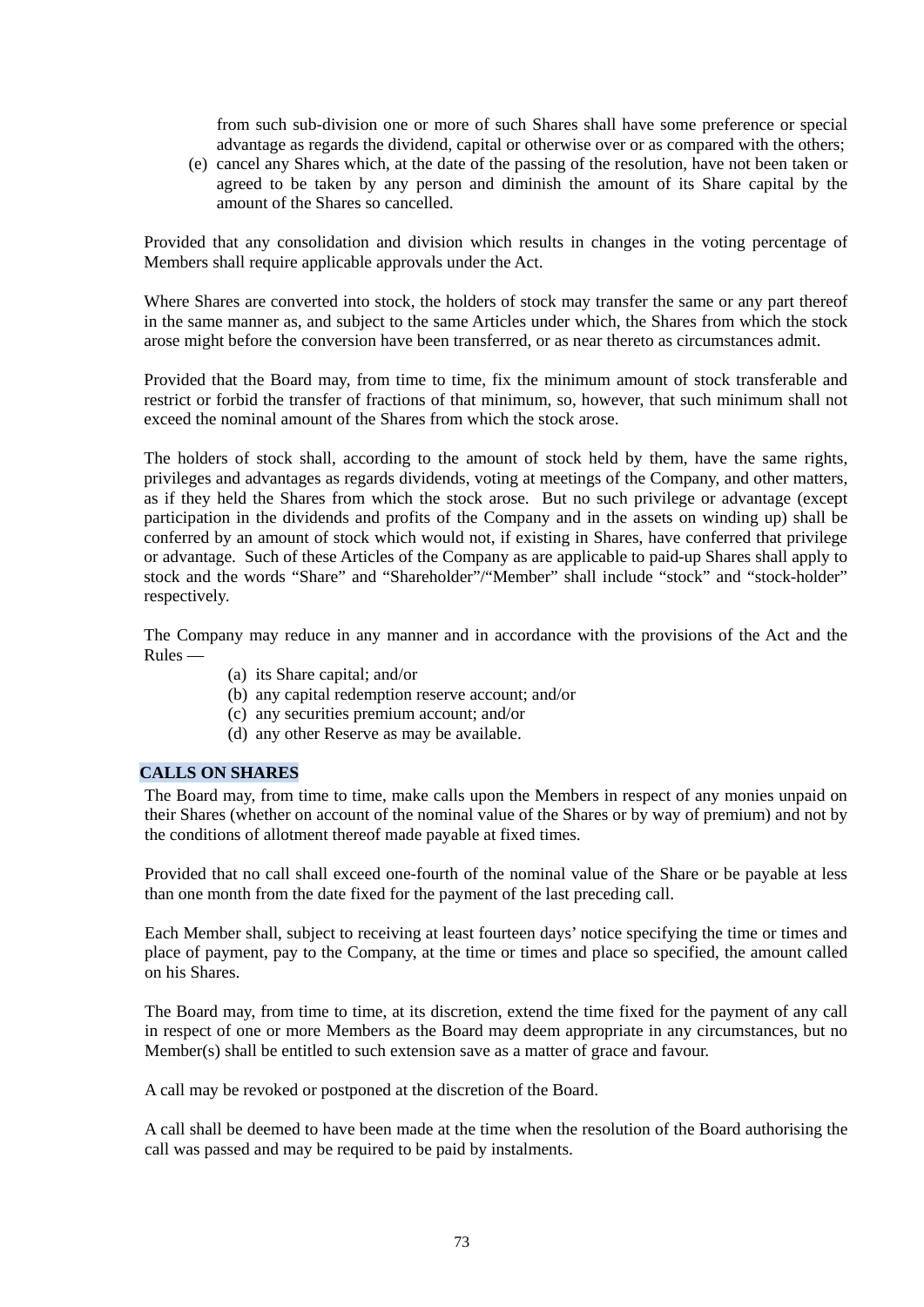The joint holders of a Share shall be jointly and severally liable to pay all calls or instalments due in respect thereof.

If a sum called in respect of a Share is not paid before or on the day appointed for payment thereof (the "due date"), the person from whom the sum is due shall pay interest thereon from the due date to the time of actual payment at such rate as may be determined by the Board.

The Board shall be at liberty to waive payment of any such interest wholly or in part.

Any sum which by the terms of issue of a Share becomes payable on allotment or at any fixed date, whether on account of the nominal value of the Share or by way of premium, shall, for the purposes of these Articles, be deemed to be a call duly made and payable on the date on which by the terms of issue such sum becomes payable.

In case of non-payment of such sum, all the relevant provisions of these Articles as to payment of interest and expenses, forfeiture or otherwise shall apply as if such sum had become payable by virtue of a call duly made and notified.

The Board -

- (a) may, if it thinks fit, receive from any Member willing to advance the same, all or any part of the monies uncalled and unpaid upon any Shares held by him; and
- (b) upon all or any of the monies so advanced, may (until the same would, but for such advance, become presently payable) pay interest at such as may be agreed upon between the Board and the Member paying the sum in advance. Nothing contained in this Article shall confer on the Member (a) any right to participate in profits or dividends or (b) any voting rights in respect of the moneys so paid by him until the same would, but for such payment, become presently payable by him.

If by the conditions of allotment of any Shares, the whole or part of the amount of issue price thereof shall be payable by instalment, then every such instalment shall, when due, be paid to the Company by the person who, for the time being and from time to time, is or shall be the registered holder of the Share or the legal representative of a deceased registered holder.

Where any calls for further Share capital are made on Shares, such calls shall be made on a uniform basis on all Shares falling under the same class.

For the purposes of this Article, Shares of the same nominal value on which different amounts have been paid-up shall not be deemed to fall under the same class.

The money, (if any), which the Board shall, on the allotment of any Shares being made by them, require or direct to be paid by way of deposit, call or otherwise, in respect of any Shares allotted by them, shall, immediately on the insertion of the name of the allottee in the Register of Members as the name of the holder of such Shares, become a debt due to and recoverable by the Company from the allottee thereof, and shall be paid by him accordingly.

Neither a judgment nor a decree in favour of the Company for calls or other moneys due in respect of any Share nor any part payment or satisfaction thereof nor the receipt by the Company of a portion of any money which shall from time to time be due from any Member in respect of any Share either by way of principal or interest nor any indulgence granted by the Company in respect of payment of any such money shall preclude the forfeiture of such Shares as herein provided.

The provisions of these Articles relating to calls shall mutatis mutandis apply to any other securities including debentures of the Company.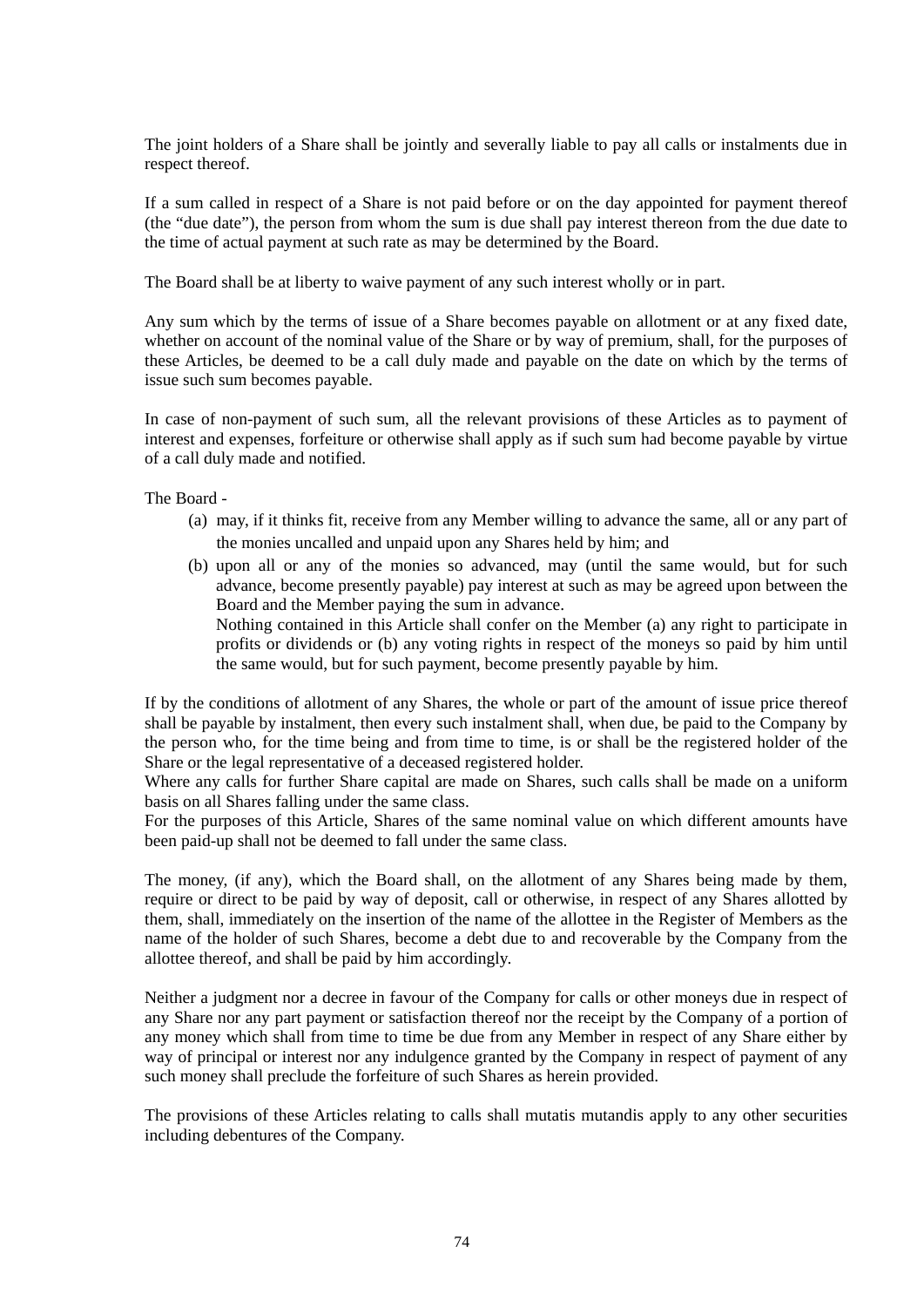## **LIEN**

The Company shall have a first and paramount lien:

- (a) on every Share (not being a fully paid Share), for all monies (whether presently payable or not) called, or payable at a fixed time, in respect of that Share; and
- (b) on all Shares (not being fully paid Shares) standing registered in the name of a Member, for all monies presently payable by him or his estate to the Company:

Provided that the Board may at any time declare any Share to be wholly or in part exempt from the provisions of this Article.

The Company's lien, if any, on a Share shall extend to all dividends payable and bonuses declared from time to time in respect of such Shares.

Unless otherwise agreed, the registration of a transfer of Shares shall operate as a waiver of the Company's lien.

The Board may at any time declare any Shares wholly or in part to be exempt from the provisions of this Article.

The Company may sell, in such manner as the Board thinks fit, any Shares on which the Company has a lien.

Provided that no sale shall be made—

- a) unless a sum in respect of which the lien exists is presently payable; or
- b) until the expiration of fourteen days after a notice in writing stating and demanding payment of such part of the amount in respect of which the lien exists as is presently payable, has been given to the registered holder for the time being of the Share or to the person entitled thereto by reason of his death or insolvency.

Upon any such sale as aforesaid the certificates in respect of the Shares sold shall stand cancelled and become null and void and of no effect and the Board shall be entitled to issue a new certificate or certificates in lieu thereof to the purchaser or purchasers concerned.

To give effect to any such sale, the Board may authorise some person to transfer the Shares sold to the purchaser thereof.

The purchaser shall be registered as the holder of the Shares comprised in any such transfer.

The purchaser shall not be bound to see to the application of the purchase money, nor shall his title to the Shares be affected by any irregularity or invalidity in the proceedings with reference to the sale.

The proceeds of the sale after payment of the costs of such sale shall be received by the Company and applied towards payment of such part of the amount in respect of which the lien exists as is presently payable.

The residue, if any, shall, subject to a like lien for sums not presently payable as existed upon the Shares before the sale, be paid to the person entitled to the Shares at the date of the sale.

In exercising its lien, the Company shall be entitled to treat the registered holder of any Share as the absolute owner thereof and accordingly shall not (except as ordered by a court of competent jurisdiction or unless required by any statute) be bound to recognise any equitable or other claim to, or interest in, such Share on the part of any other person, whether a creditor of the registered holder or otherwise. The Company's lien shall prevail notwithstanding that it has received notice of any such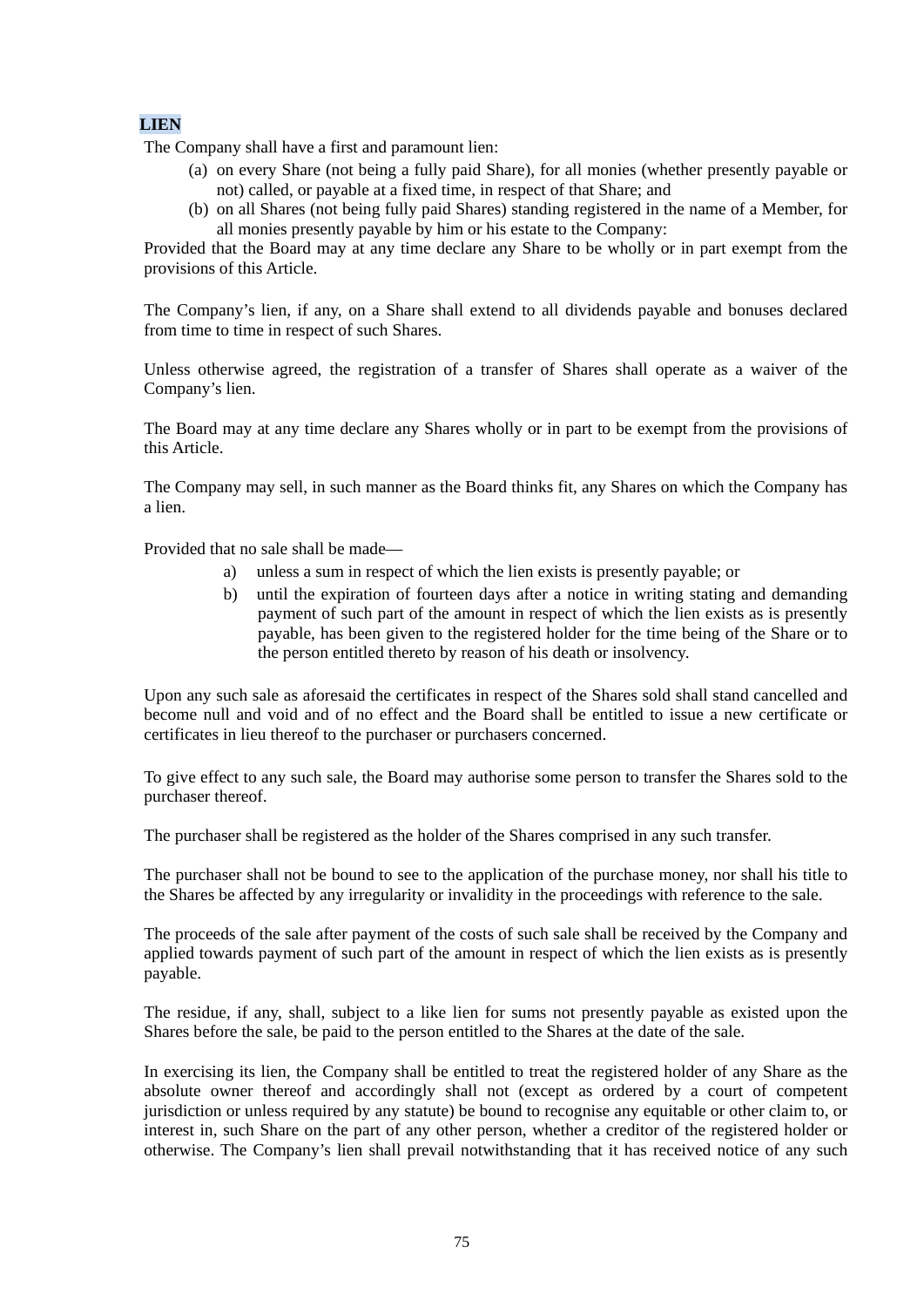claim.

#### **FORFEITURE OF SHARES**

If a Member fails to pay any call, or instalment of a call or any money due in respect of any Share, on the day appointed for payment thereof, the Board may, at any time thereafter during such time as any part of the call or instalment remains unpaid or a judgement or decree in respect thereof remains unsatisfied in whole or in part, serve a notice on him requiring payment of so much of the call or instalment or other money as is unpaid, together with any interest which may have accrued and all expenses that may have been incurred by the Company by reason of non-payment.

The notice aforesaid shall:

- a) name a further day (not being earlier than the expiry of fourteen days from the date of service of the notice) on or before which the payment required by the notice is to be made; and
- b) state that, in the event of non-payment on or before the day so named, the Shares in respect of which the call was made shall be liable to be forfeited.

If the requirements of any such notice as aforesaid are not complied with, any Share in respect of which the notice has been given may, at any time thereafter, before the payment required by the notice has been made, be forfeited by a resolution of the Board to that effect. Such forfeiture shall include all dividends declared or any other moneys payable in respect of the forfeited Shares and not actually paid before the forfeiture.

Neither the receipt by the Company for a portion of any money which may from time to time be due from any Member in respect of his Shares, nor any indulgence that may be granted by the Company in respect of payment of any such money, shall preclude the Company from thereafter proceeding to enforce a forfeiture in respect of such Shares as herein provided.

When any Share shall have been so forfeited, notice of the forfeiture shall be given to the defaulting Member and an entry of the forfeiture with the date thereof, shall forthwith be made in the Register of Members but no forfeiture shall be invalidated by any omission or neglect or any failure to give such notice or make such entry as aforesaid.

The forfeiture of a Share shall involve extinction at the time of forfeiture, of all interest in and all claims and demands against the Company, in respect of the Share and all other rights incidental to the Share.

A forfeited Share shall be deemed to be the property of the Company and may be sold or re-allotted or otherwise disposed of in such manner as the Board thinks fit.

At any time before a sale, re-allotment or disposal as aforesaid, the Board may cancel the forfeiture on such terms as it thinks fit.

A person whose Shares have been forfeited shall cease to be a Member in respect of the forfeited Shares, but shall, notwithstanding the forfeiture, remain liable to pay, and shall pay, to the Company all monies which, at the date of forfeiture, were presently payable by him to the Company in respect of the Shares.

All such monies payable shall be paid together with interest thereon at such rate as the Board may determine, from the time of forfeiture until payment or realisation. The Board may, if it thinks fit, but without being under any obligation to do so, enforce the payment of the whole or any portion of the monies due, without any allowance for the value of the Shares at the time of forfeiture or waive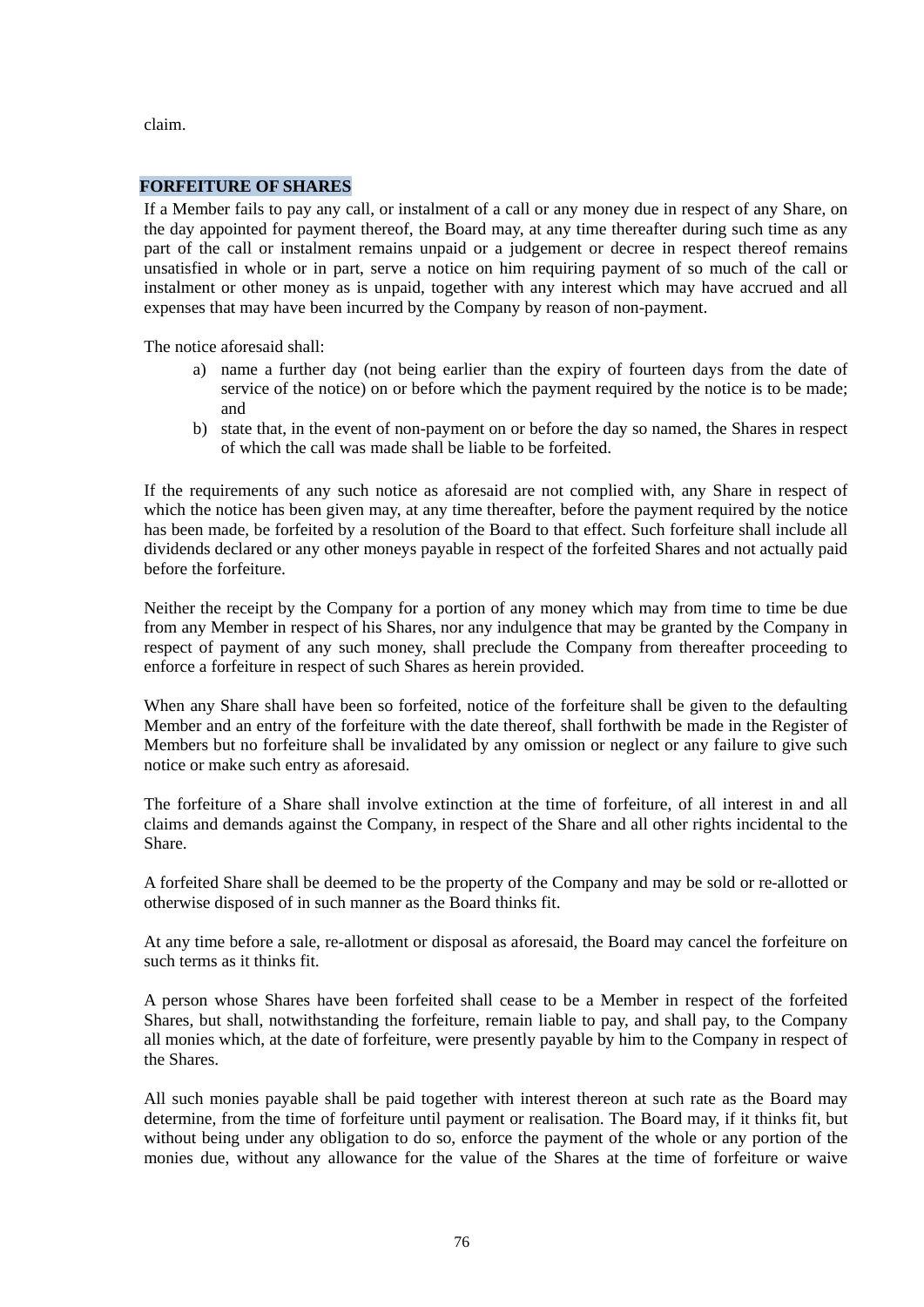payment in whole or in part.

The liability of such person shall cease if and when the Company shall have received payment in full of all such monies in respect of the Shares.

A duly verified declaration in writing that the declarant is a Director, the Manager or the Secretary of the Company, and that a Share in the Company has been duly forfeited on a date stated in the declaration, shall be conclusive evidence of the facts therein stated as against all persons claiming to be entitled to the Share and that declaration and the receipt of the Company for the consideration, if any, given for the Shares on the sale or disposition thereof, shall constitute a good title to the Share.

The Company may receive the consideration, if any, given for the Share on any sale, re-allotment or disposal thereof and may execute a transfer of the Share in favour of the person to whom the Share is sold or disposed of.

The transferee shall thereupon be registered as the holder of the Share.

The transferee shall not be bound to see to the application of the purchase money, if any, nor shall his title to the Share be affected by any irregularity or invalidity in the proceedings in reference to the forfeiture, sale, re-allotment or disposal of the Share.

Upon any sale after forfeiture or for enforcing a lien in exercise of the powers hereinabove given, the Board may, if necessary, appoint some person to execute an instrument for transfer of the Shares sold and cause the purchaser's name to be entered in the Register of Members in respect of the Shares sold and after his name has been entered in the Register in respect of such Shares the validity of the sale shall not be impeached by any person.

Upon any sale, re-allotment or other disposal under the provisions of the preceding Articles, the certificate(s), if any, originally issued in respect of the relative Shares shall (unless the same shall on demand by the Company has been previously surrendered to it by the defaulting Member) stand cancelled and become null and void and be of no effect, and the Board shall be entitled to issue a duplicate certificate(s) in respect of the said Shares to the person(s) entitled thereto.

The Board may, accept a surrender of any Share from or by any Member desirous of surrendering them on such terms as they think fit.

The provisions of these Articles as to forfeiture shall apply in the case of non-payment of any sum which, by the terms of issue of a Share, becomes payable at a fixed time, whether on account of the nominal value of the Share or by way of premium, as if the same had been payable by virtue of a call duly made and notified.

The provisions of these Articles relating to forfeiture of Shares shall mutatis mutandis apply to any other securities including debentures of the Company.

#### **TRANSFER OF SHARES**

The instrument of transfer of any Share in the Company shall be executed by *or* on behalf of both the transferor and transferee.

The transferor shall be deemed to remain a holder of the Share until the name of the transferee is entered in the Register of Members in respect thereof.

Subject to the provisions of these Articles, Shares in the Company may be transferred by an instrument in writing in such form and by such procedure as from time to time may be prescribed by law.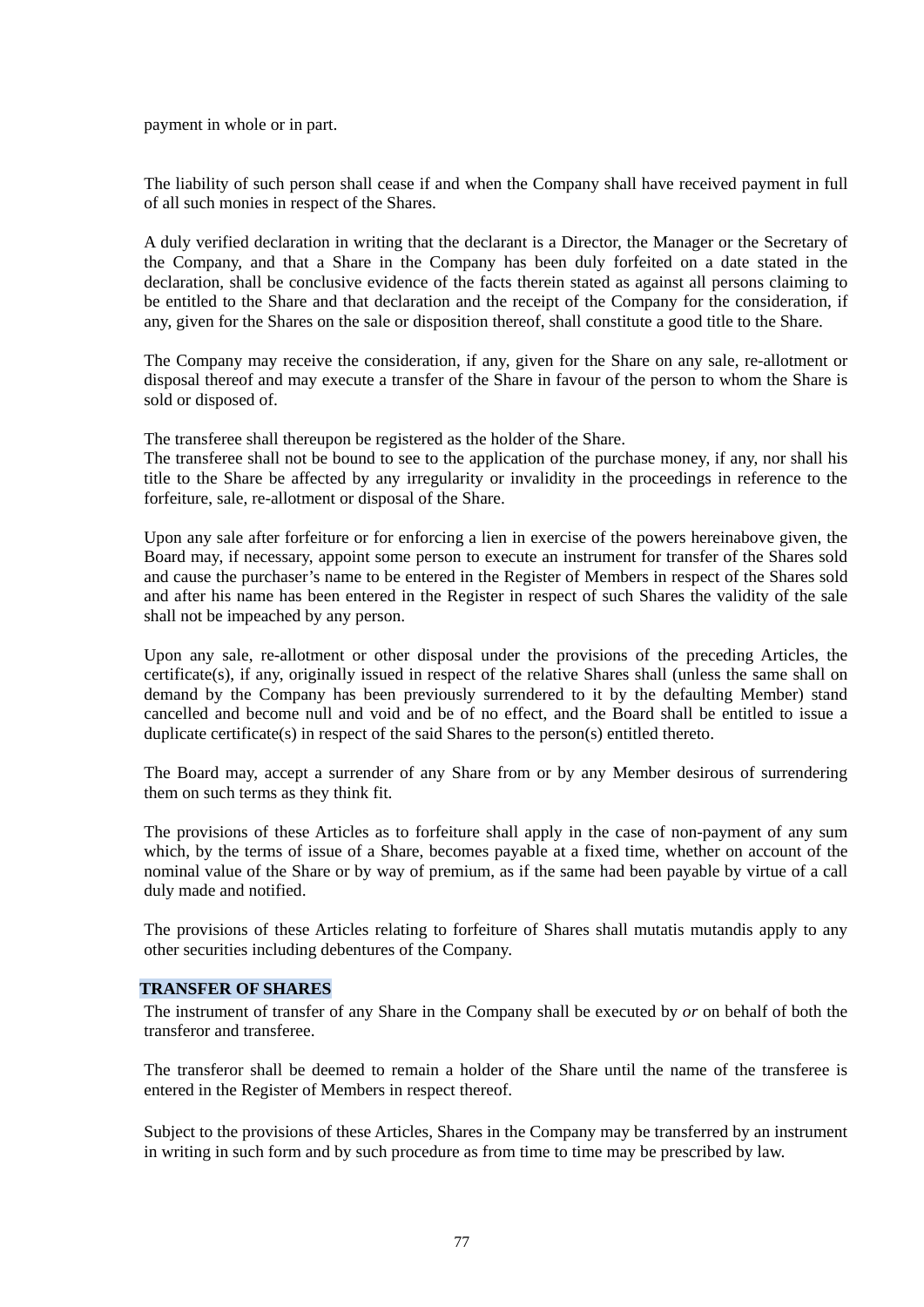Nothing in this Article shall apply to a transfer of securities effected by the transferor and transferee both of whom are entered as beneficial owners in the records of a Depository.

An application for the registration of a transfer of the Shares in the Company may be made either by the transferor or the transferee.

Where the application is made by the transferor and relates to partly paid Shares, the transfer shall not be registered unless the Company gives notice of the application to the transferee and the transferee makes no objection to the transfer within two weeks from the receipt of the notice.

For the purposes of this Article, above notice to the transferee shall be deemed to have been duly given if it is despatched by registered post to the transferee at the address given in the instrument of transfer and shall be deemed to have been duly delivered at the time at which it would have been delivered in the ordinary course of post.

The Company shall not register a transfer of Shares in the Company unless a proper instrument of transfer duly stamped and executed by or on behalf of the transferor and by or on behalf of the transferee along with requisite documents as prescribed by law or by the Company at its own discretion, has been delivered to the Company along with the certificate relating to the Shares, of if no such certificate is in existence, along with the letter of allotment of securities. Provided that where, on an application in writing made to the Company by the transferee and bearing the stamp required for an instrument of transfer, it is provided to the satisfaction of the Board that the instrument of transfer signed by or on behalf of the transferor and by or on behalf of the transferee has been lost, the Company may register the transfer on such terms as to indemnity as the Board may think fit, provided further that nothing in this Article shall prejudice any power of the Company to register as Shareholder any person to whom the right to any Shares in the Company has been transmitted by operation of law.

The Board may, subject to the right of appeal conferred by the Act decline to register -

- (a) the transfer of a Share, not being a fully paid Share, to a person of whom they do not approve; or
- (b) any transfer of Shares on which the Company has a lien.

Subject to the provisions of the Act and the provisions of these Articles, or any statutory modification thereof for the time being in force, the Board may, at their own absolute and uncontrolled discretion, and without assigning any reason, decline to register or acknowledge any transfer of Shares and, in particular, may so decline such transfer in cases mentioned hereinabove and such refusal shall not be affected by the fact that the proposed transferee is already a Member. The registration of a transfer shall be conclusive evidence of the approval of the transfer by the Board.

No fee shall be charged by the Company for transfer of Shares or transmission of Shares or for registration of any Powers of Attorney, Probates, Letter of Administration or similar documents except in respect of issue of fresh Share Certificates in lieu of surrendered certificates for consolidation, splitting or otherwise.

In case of Shares held in physical form, the Board may decline to recognise any instrument of transfer unless -

- (a) the instrument of transfer is duly executed and is in the form as prescribed in the Rules made under the Act;
- (b) the instrument of transfer is accompanied by the certificate of the Shares to which it relates, and such other evidence as the Board may reasonably require to show the right of the transferor to make the transfer; and
- (c) the instrument of transfer is in respect of only one class of Shares.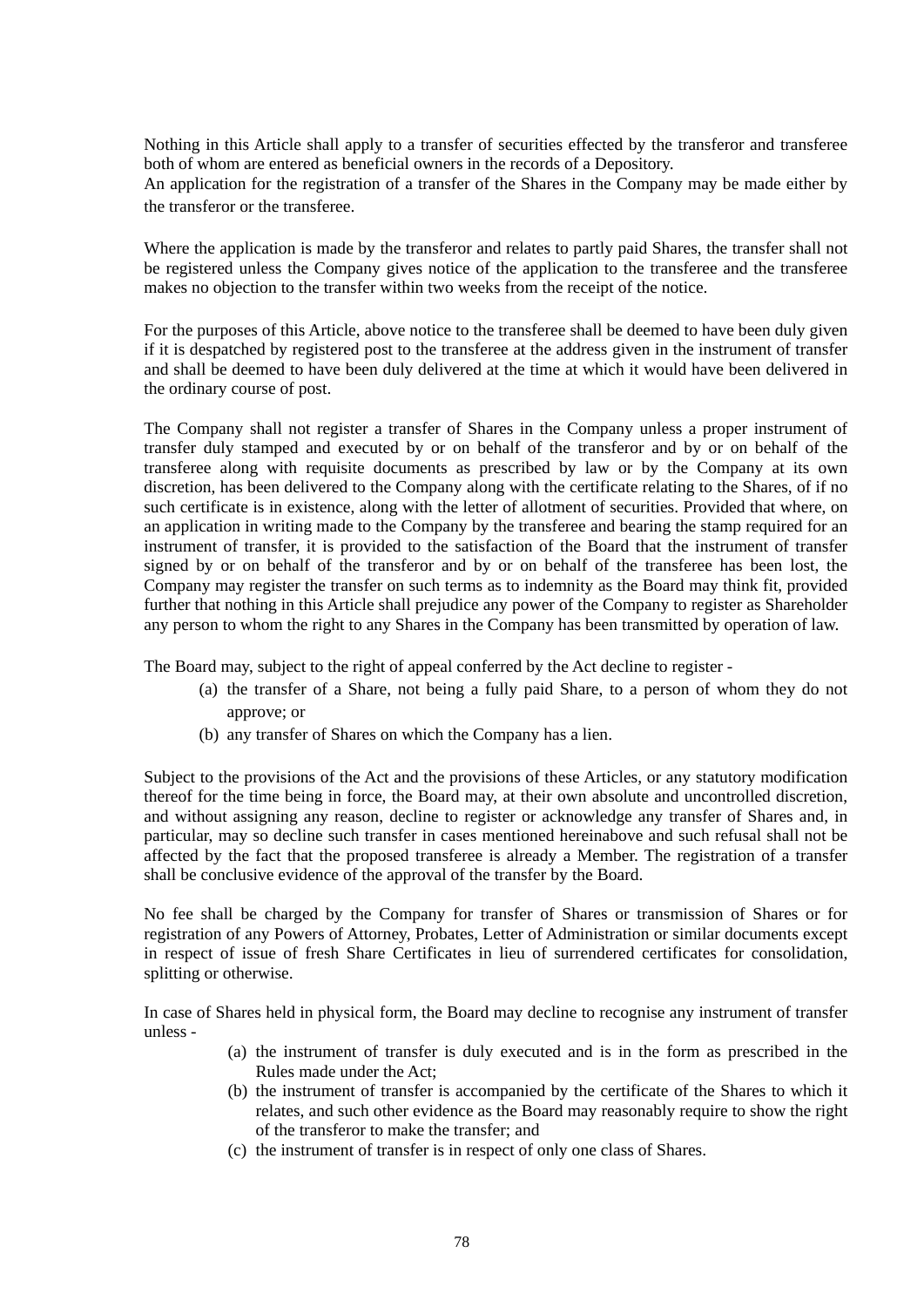If the Company refuses to register the transfer of any Share or of any Share right therein, the Company shall within one month from the date on which the instrument of transfer was lodged with the Company send notice of refusal of the transferee and transferor or to the person giving information of the transmission, as the case may be, and thereupon the provision of Section 56 of the Act or any statutory modification thereof for the time being in force shall apply.

A transfer of a Share in the Company of a deceased Member thereof made by his legal representative shall, although the legal representative is not himself a Member, be as valid as if he had been a Member at the time of the execution of the instrument of transfer.

The instrument of transfer shall after registration be retained by the Company and shall remain in its custody. All instruments of transfer which the Board may decline to register shall on demand be returned to the persons depositing the same. The Board may cause to be destroyed all transfer deeds lying with the Company for a period as prescribed under the Act.

On giving of previous notice of at least seven days or such lesser period in accordance with the Act and Rules made thereunder or the Listing Regulations, the registration of transfers may be suspended at such times and for such periods as the Board may from time to time determine:

Provided that such registration shall not be suspended for more than thirty days at any one time or for more than forty five days in the aggregate in any year.

The Company shall maintain Register of Members in physical or electronic form and shall enter the particulars of every transfer or transmission of any Shares and all other particulars of Share as required by the Act in such register.

The Board of Directors may close the register of Members or the register of debenture holders or the register of other security holders for any period or periods not exceeding in the aggregate forty-five days in each year, but not exceeding thirty days at any one time, subject to giving of previous notice of at least seven days or such lesser period as may be specified by SEBI after giving previous notice of not less than seven days by an advertisement in a vernacular newspaper in the principle vernacular language of the district and having wide circulation in the place where the registered office of the Company is situated, and at least once in English language in an English newspaper circulating in that district and having wide circulation in the place where the registered office of the Company is situated and publish the notice on the website of the Company or in such other manner as may be required by the Act, Rules or Regulations in force.

The Company shall incur no liability or responsibility whether in consequence of their registering or giving effect to any transfer of Shares made or purporting to be made, by any apparent legal owner thereof (as shown or appearing in the register of Members) to the prejudice of persons having or claiming any equitable right, title or interest to or in the same Shares not withstanding that the Company may have had notice of such equitable right or title or interest or notice prohibiting registration of such transfer and may have entered such notice or referred thereto in any book of the Company and the Company shall not be bound or required to regard or attend or give effect to any notice which may be given to it of any equitable right, title or interest or be under any liability whatsoever for refusing or neglecting so to do, though it may have been entered or referred to in the book of the Company, but the Company shall nevertheless be at liberty to have regard and attend to any such notice and give effect thereto, if the Board shall think fit.

The provisions of these Articles relating to transfer of Shares shall mutatis mutandis apply to any other securities including debentures of the Company.

## **TRANSMISSION OF SHARES**

On the death of a Member, the survivor or survivors where the Member was a joint holder, and his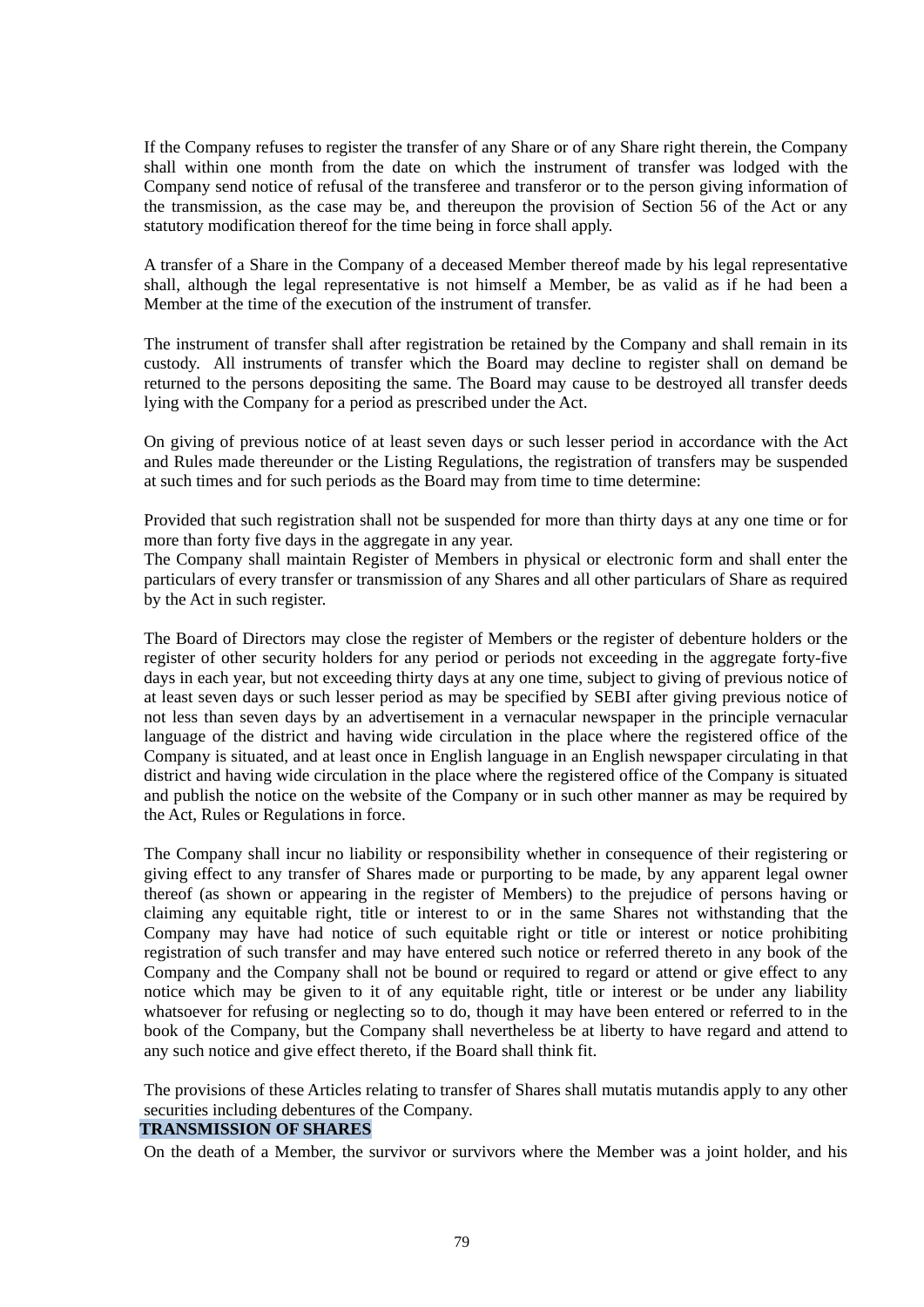nominee or nominees (nominated as per Section 72 of the Act) or legal representatives where he was a sole holder, shall be the only persons recognised by the Company as having any title to his interest in the Shares.

The executors or administrators of a deceased Member or a holder of a Succession Certificate shall be the only person whom the Company will be bound to recognise as having any title to the Shares registered in the name of such Member and the Company shall not be bound to recognise such executors or administrators unless such executors or administrators shall have first obtained Probate of will or Letters of Administration as the case may be from a duly Constituted Court in India or Succession Certificate as may be applicable in terms of Indian Succession Act, 1925 and in absence of which, on production of such other documents as the Company may require subject to the provisions of the Act, Rules and regulations in this regard.

Provided that if the Member is a Member of a Joint Hindu family, the Board on being satisfied to that effect and on being satisfied that the Shares standing in his name in fact belong to the joint family may recognize the survivors or the Karta thereof as having title to the Shares registered in the name of such Member after production of such documents as may be prescribed under the Act or Rules or regulations in force and at the discretion of the Board.

Notwithstanding anything contained hereinabove, in the event of any holder(s) of Shares of the Company making any nomination as per Section 72 of the Act, such nominee shall subject to and in accordance with the provisions of the Act, be recognised by the Company as having title to those Shares in the event of death of the original holder.

Nothing in Article 9.1 above shall release the estate of a deceased joint holder from any liability in respect of any Share which had been jointly held by him with other persons.

Any person becoming entitled to a Share in consequence of the death or insolvency of a Member may, upon such evidence being produced as may from time to time properly be required by the Board and subject as hereinafter provided, elect, either -

- (a) to be registered himself as holder of the Share; or
- (b) to make such transfer of the Share as the deceased or insolvent Member could have made.

The Board shall, in either case, have the same right to decline or suspend registration as it would have had, if the deceased or insolvent Member had transferred the Share before his death or insolvency.

The Company shall be fully indemnified by such person from all liability, if any, by actions taken by the Board to give effect to such registration or transfer.

If the person so becoming entitled shall elect to be registered as holder of the Share himself, he shall deliver or send to the Company a notice in writing signed by him stating that he so elects.

If the person aforesaid shall elect to transfer the Share, he shall testify his election by executing a transfer of the Share.

All the limitations, restrictions and provisions of these regulations relating to the right to transfer and the registration of transfers of Shares shall be applicable to any such notice or transfer as aforesaid as if the death or insolvency of the Member had not occurred and the notice or transfer were a transfer signed by that Member.

A person becoming entitled to a Share by reason of the death or insolvency of the holder shall be entitled to the same dividends and other advantages to which he would be entitled if he were the registered holder of the Share, except that he shall not, before being registered as a Member in respect of the Share, be entitled in respect of it to exercise any right conferred by Membership in relation to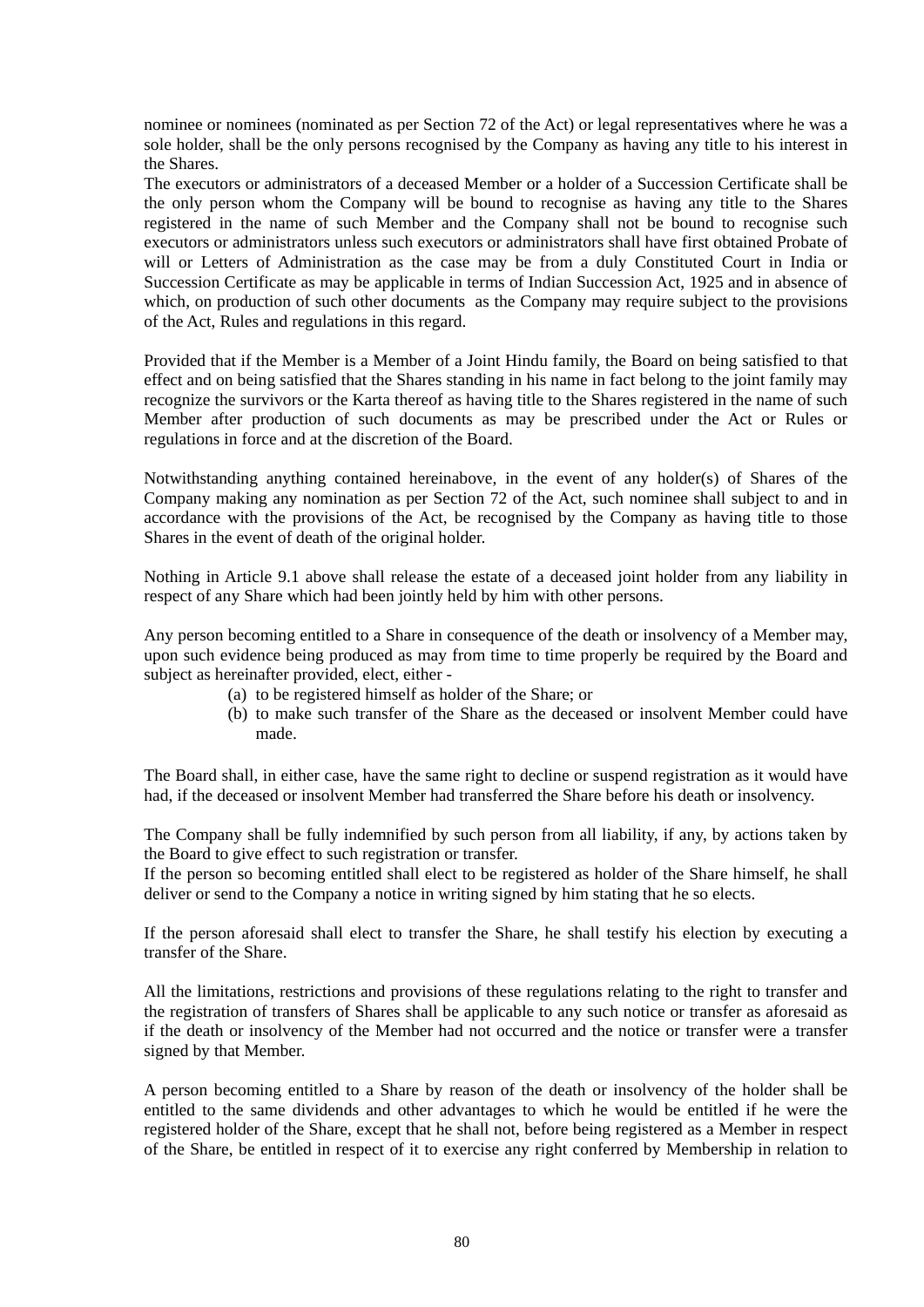meetings of the Company.

Provided that the Board may, at any time, give notice requiring any such person to elect either to be registered himself or to transfer the Share, and if the notice is not complied with within ninety days, the Board may thereafter withhold payment of all dividends, bonuses or other monies payable in respect of the Share, until the requirements of the notice have been complied with.

The provisions of these Articles relating to transmission by operation of law shall *mutatis mutandis* apply to any other securities including debentures of the Company.

## **JOINT HOLDERS**

Where two or more persons are registered as joint holders (not more than three) of any Share, they shall be deemed (so far as the Company is concerned) to hold the same as joint tenants with benefits of survivorship, subject to the following and other provisions contained in these Articles.

The joint-holders of any Share shall be liable severally as well as jointly for and in respect of all calls or instalments and other payments which ought to be made in respect of such Share.

On the death of any one or more of such joint-holders, the survivor or survivors shall be the only person or persons recognized by the Company as having any title to the Share but the Board may require such evidence of death as they may deem fit, and nothing herein contained shall be taken to release the estate of a deceased joint-holder from any liability on Shares held by him jointly with any other person.

Any one of such joint holders may give effectual receipts of any dividends, interests or other moneys payable in respect of such Share.

Only the person whose name stands first in the register of Members as one of the joint-holders of any Share shall be entitled to the delivery of certificate, if any, relating to such Share or to receive notice (which term shall be deemed to include all relevant documents) and any notice served on or sent to such person shall be deemed service on all the joint-holders.

Any one of two or more joint-holders may vote at any meeting either personally or by attorney or by proxy in respect of such Shares as if he were solely entitled thereto and if more than one of such joint holders be present at any meeting personally or by proxy or by attorney then that one of such persons so present whose name stands first or higher (as the case may be) on the register in respect of such Shares shall alone be entitled to vote in respect thereof. Several executors or administrators of a deceased Member in whose (deceased Member) sole name any Share stands shall for the purpose of this Article 10.6 be deemed joint-holders.

The provisions of these Articles relating to joint holders of Shares shall mutatis mutandis apply to any other securities including debentures of the Company registered in joint names.

## **BUY-BACK OF SHARES**

Notwithstanding anything contained in these Articles but subject to applicable provisions of the Act or any other law for the time being in force, the Company may purchase its own Shares or other specified securities.

## **GENERAL MEETINGS**

The Company shall, in addition to any other meetings, hold a General Meeting (herein called as "Annual General Meeting") in accordance with the provisions herein specified and under the Act.

The Annual General Meeting of the Company other than the first Annual General Meeting shall be held within six months from the date of closing of the financial year.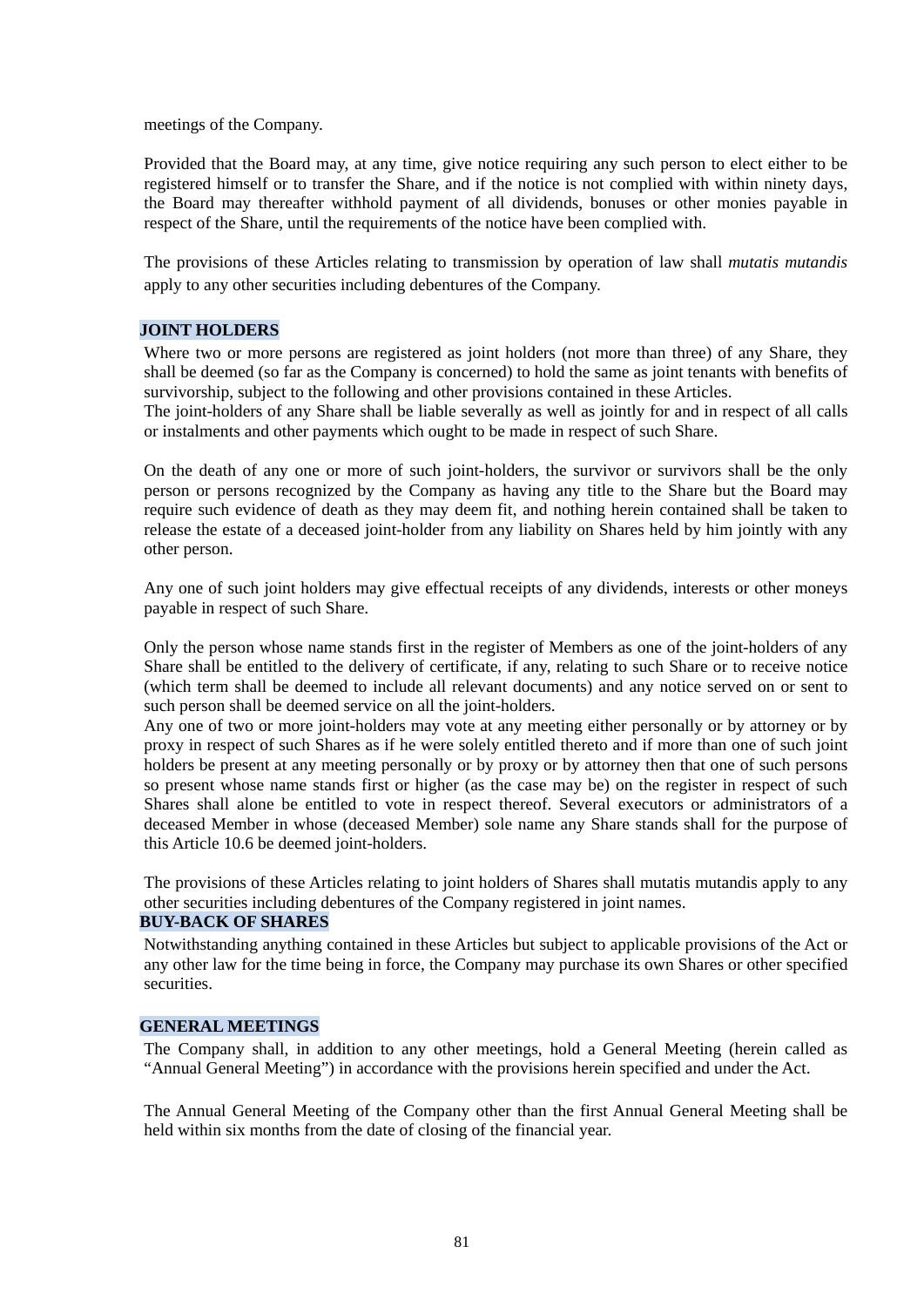Provided however that if the Registrar of Companies or any other statutory authority as prescribed by the Act, for any special reason, extends the time within which any Annual General Meeting shall be held by a further period not exceeding three months, then the Annual General Meeting may be held within additional time as fixed by the Registrar or such other authority.

Except in cases where the Registrar has given an extension of time as aforesaid for holding any Annual General Meeting, not more than fifteen months shall elapse between the date of one Annual General Meeting and that of the next.

Subject to the provisions of the Act, every Annual General Meeting shall be called during business hours, that is, between 9 a.m. and 6 p.m. on any day not being a National Holiday.

The meeting shall be held either at the registered office of the Company or at some other place within the city where the registered office is situated as the Board may decide.

All General Meetings other than an Annual General Meeting shall be called Extraordinary General Meeting.

The Board may, whenever it thinks fit, call an Extraordinary General Meeting.

The Board of Directors shall, at the requisition made by such number of Members and in such manner prescribed under the Act call an Extraordinary General Meeting of the Company. Such requisition from the Members shall be provided in writing or electronic mode at least clear twenty-one days prior to the proposed date of such Extraordinary General Meeting.

The requisition shall set out the matters for the consideration of which the meeting is to be called and shall be signed by the requisitionists and shall be deposited at the registered office of the Company or sent to the Company by registered post addressed to the registered Office of the Company.

The requisition may consist of several documents in like forms each signed by one or more requisitionists.

Where two or more distinct matters are specified in the requisition, the provisions of Article12.6.1 above shall apply separately in regard to each such matter, and the requisition shall accordingly be valid only in respect of those matters in regard to which the condition specified in Article 12.6.1 is fulfilled.

If the Board of Directors do not, within twenty-one days from the date of the receipt of a valid requisition in regard to any matters, proceed duly to call a meeting for the consideration of those matters on a day not later than forty-five days from the date of the receipt of the requisition, the meeting may be called by the requisitionists themselves within a period of three months from the date of the requisition.

A meeting called under Article above by the requisitionists shall be called and held in the same manner in which the meeting is called and held by the Board.

Any reasonable expenses incurred by the requisitionists by reason of the failure of the Board duly to call a meeting shall be reimbursed to the requisitionists by the Company and any sum so repaid shall be deducted from any fee or other remuneration under Section 197 of the Act payable to such of the Directors who were in default in calling the meeting.

A meeting called by the requisitionists shall be held either at the registered office of the Company or at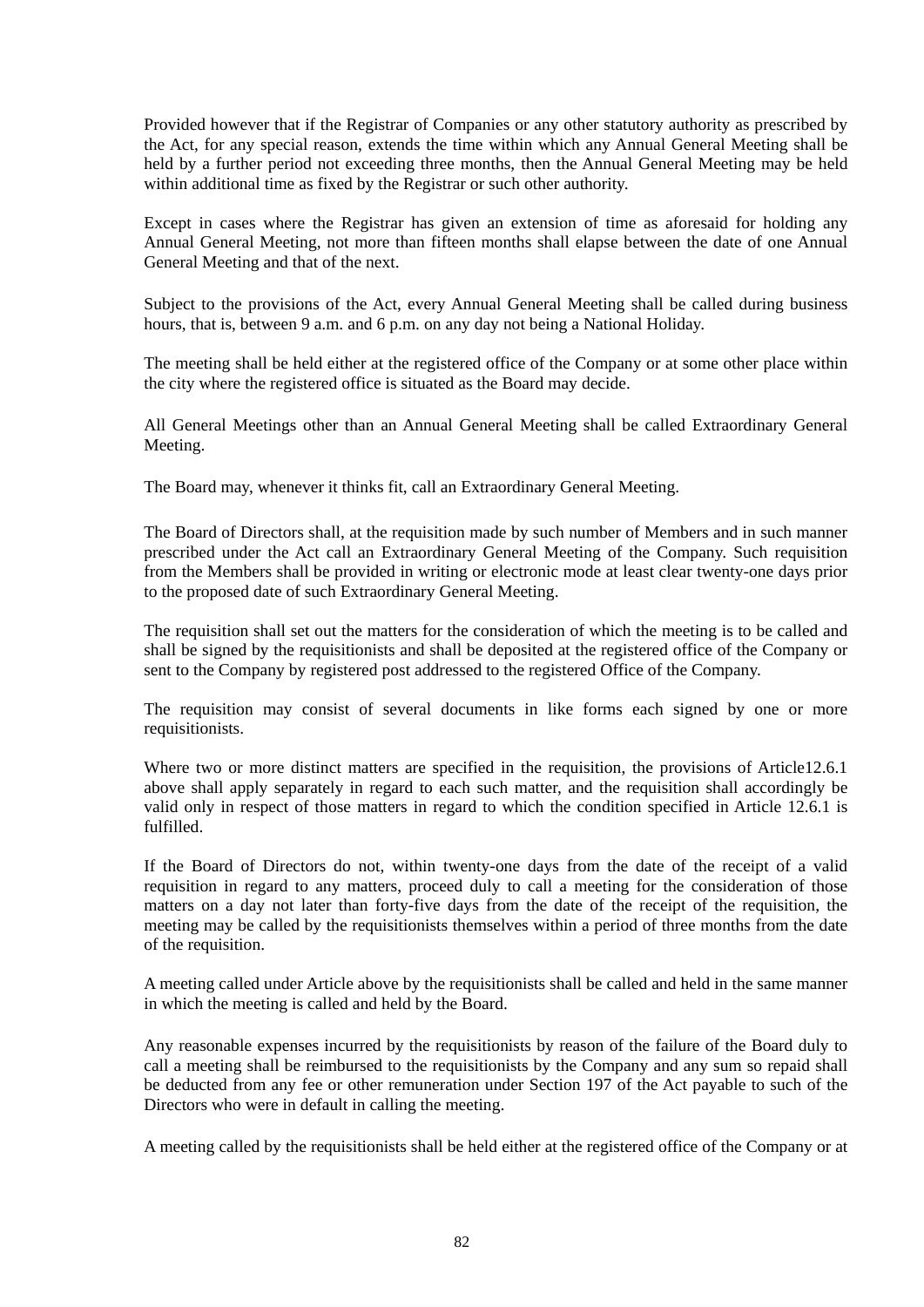some other place within the city in which the registered office of the Company is situated. All other Extraordinary General Meetings called shall be held at any place within India.

The Tribunal may subject to the provisions of Sections 97 and 98 of the Act and the Rules, convene a meeting of Members of the Company.

#### **PROCEEDINGS AT GENERAL MEETINGS**

A General Meeting of the Company may be called by giving not less than clear twenty-one days' notice either in writing or through electronic mode in such manner as prescribed by the Act and the Rules.

Provided that a General Meeting may be called after giving shorter notice if consent thereto is given in writing or through electronic mode by not less than ninety-five per cent of the Members entitled to vote at such meeting.

Provided that where any Members of the Company are entitled to vote only on one or more resolution(s) to be moved at the meeting and not on the others, those Members shall be taken into account of the purpose of this Article in respect of the former resolution(s) but not in respect of the latter.

The notice of every meeting of the Company shall be given to—

- (a) every Member of the Company, legal representative of any deceased Member or the assignee of an insolvent Member;
- (b) the auditor or auditors of the Company; and
- (c) every Director of the Company.

The notice of a General Meeting shall specify the place, date, day and the hour of the meeting and shall contain a statement of the business to be transacted at such meeting. The notice shall also specify whether the meeting called is an Annual General Meeting or Extraordinary General Meeting.

(a) in the case of an Annual General Meeting, all business to be transacted thereat shall be deemed special, other than—

- i) the consideration of financial statements and the reports of the Board of Directors and auditors;
- ii) the declaration of any dividend;
- iii) the appointment of Directors in the place of those retiring;
- iv) the appointment of, and the fixing of the remuneration of, the auditors.

(b) in the case of any other meeting, all business shall be deemed to be special.

Any accidental omission to give notice (of any meeting to or the non-receipt of any such notice) by any of the Members or any other person entitled to receive such notice shall not invalidate the proceedings of or any resolution passed at such meeting.

No business shall be transacted at any General Meeting unless a quorum of Members is present at the time when the meeting commenced business.

The quorum shall be:

- (a) Five Members personally present if the number of Members as on the date of the meeting is not more than one thousand;
- (b) Fifteen Members personally present if the number of Members as on the date of the meeting is more than one thousand but up to five thousand;
- (c) Thirty Members personally present if the number of Members as on the date of the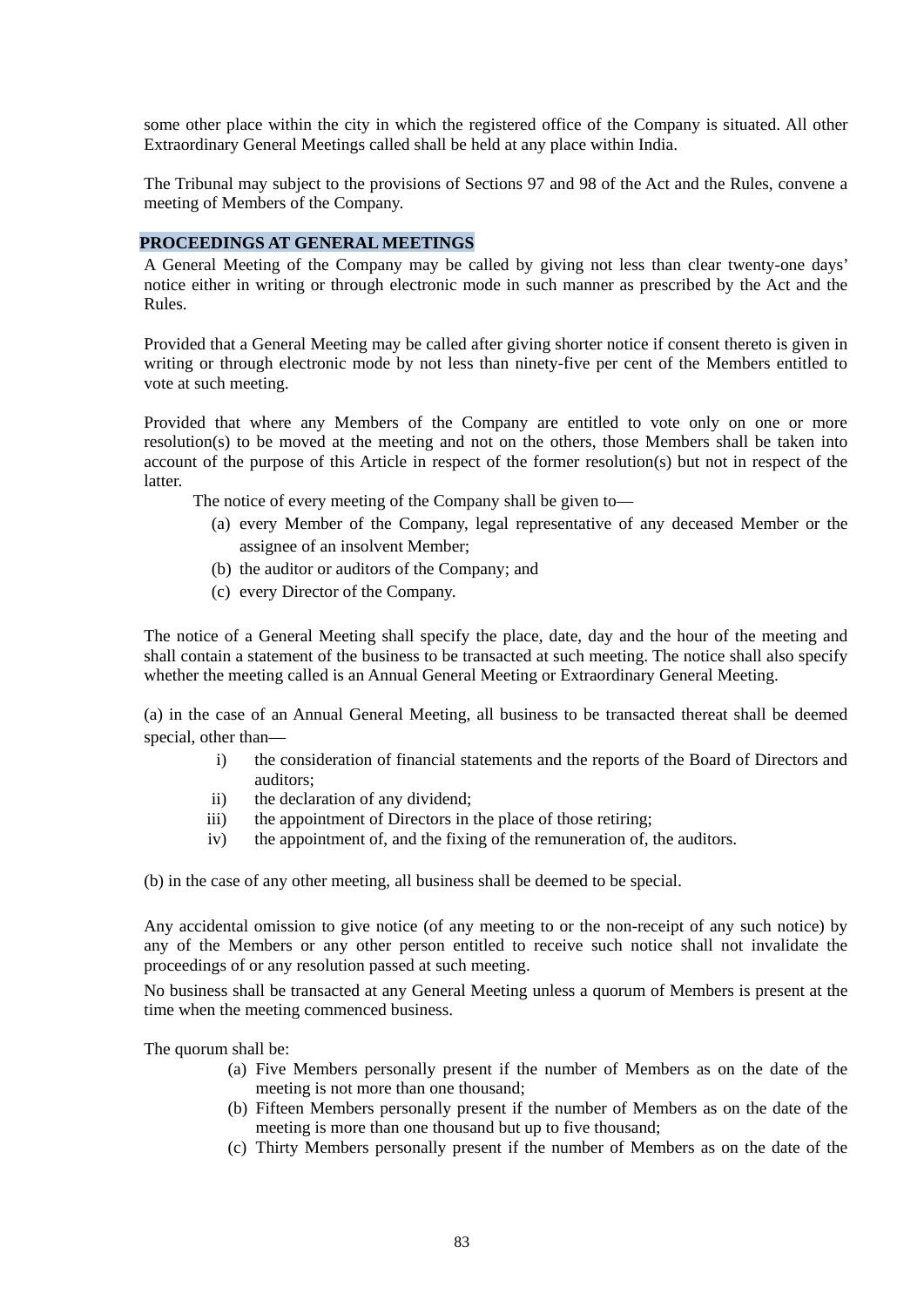#### meeting exceeds five thousand, or such other number as may be prescribed under the Act from time to time.

If within half an hour from the time appointed for holding the meeting, the requisite quorum is not present, then the meeting, if called upon the requisition of Members, shall stand cancelled and in any other case it shall stand adjourned to the same day in the next week at the same time and place, or to such other date and such other time and place as the Board may by notice decide by providing the requisite notice to the meeting as prescribed under Section 103 of the Act.

If at the adjourned meeting a quorum is not present within half an hour from the time appointed for the meeting, then the Members present shall be a quorum.

The Chairman of the Board shall if willing preside as the Chairman at every General Meeting of the Company.

If there is no such Chairman, or if he is not present within fifteen minutes after the time appointed for holding the meeting, or is unwilling to act as Chairman of the meeting, the Vice-Chairman, if any, shall preside over such General Meeting. If the Vice-Chairman is not present within fifteen minutes after the time appointed for holding such meeting or being present he is unwilling to act as Chairman, then the Directors present shall elect one amongst them to be Chairman of the meeting.

If at any meeting no Director is willing to act as Chairman or if no Director is present within fifteen minutes after the time appointed for holding the meeting, the Members present shall, by show of hands unless a poll or electronic voting is demanded, choose one amongst them to be Chairman of the meeting.

No business shall be discussed or transacted at any General Meeting except election of Chairman whilst the chair is vacant.

At any General Meeting, a resolution put to the vote at the meeting shall be decided by voting through electronic means (remote e-voting and e-voting at the meeting venue) or such other mode as may be prescribed and applicable to the Company pursuant to the provisions of the Act & Rules referred therein and Listing Regulations.

A declaration by the Chairman of the meeting of the passing of a resolution or poll or voting through electronic means and an entry to that effect in the books containing the minutes of the proceedings of the Company, shall be conclusive evidence of the fact of passing of such resolution or otherwise, without proof of the number or proportion of the votes cast in favour of or against such resolution.

If a poll is duly demanded, it shall be taken in such a manner as the Chairman directs, and the result of the poll shall be deemed to be a decision of the meeting on the resolution on which the poll was demanded.

A poll demanded on the election of Chairman or on a question of adjournment shall be taken forthwith. A poll demanded on any question (other than the election of the Chairman or on a question of adjournment) shall be taken at such time, not being later than forty-eight hours from the time when the demand was made, as the Chairman of the meeting may direct. Subject to the provisions of the Act, the Chairman of the meeting shall have power to regulate the manner in which a poll shall be taken and the result of the poll shall be deemed to be the decision of the meeting on the resolution on which the poll was taken.

A demand for a poll may be withdrawn at any time by the persons who made the demand.

Where a poll is to be taken or electronic voting facility is granted including for voting through postal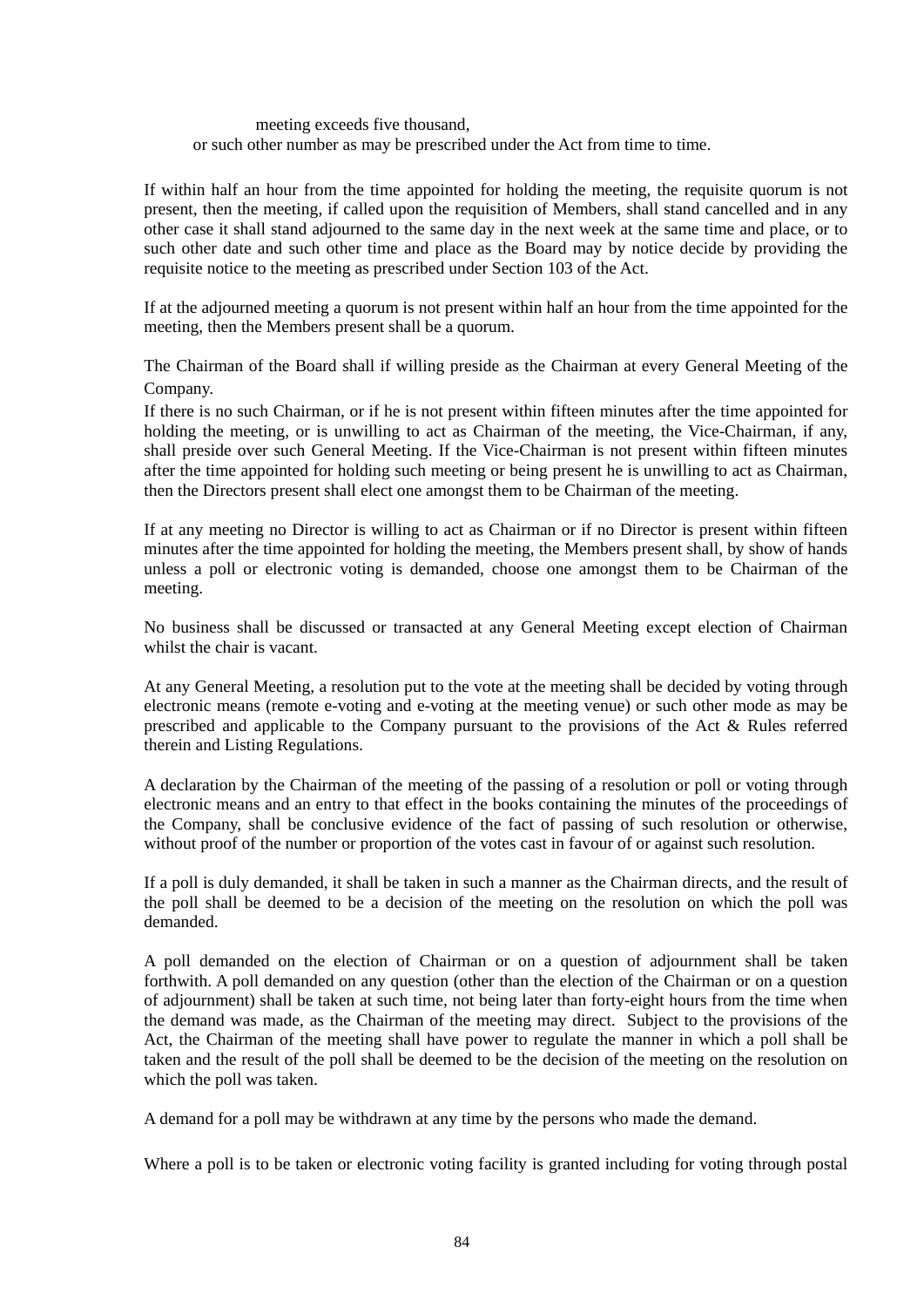ballot, the Chairman of the meeting shall appoint scrutiniser(s) to scrutinise the votes given on the poll/e-voting/voting on ballot paper and to report thereon to him. The manner in which the Chairman of the meeting shall get the poll/voting process scrutinised and report thereon shall be as per Companies (Management and Administration) Rules, 2014 and any amendment thereof.

The Chairman shall have power, at any time before the result of the poll/e-voting is declared, to remove a scrutiniser from office and to fill vacancies in the offices of scrutineers arising from such removal or from any other cause.

The demand for a poll shall not prevent the continuance of a meeting for the transaction of any business other than question on which the poll has been demanded.

On any business at any General Meeting, in case of an equality of votes, whether on a show of hands or electronically or on a poll, the Chairman shall have a second or casting vote.

At every Annual General Meeting of the Company there shall be laid on the table the Directors' report and audited statement of accounts, Auditors' Report (if not already incorporated in the audited statement of accounts), the Proxy Register with proxies and such other Registers and documents as may be required under the Act or Rules or any other regulation in force applicable to the Company.

The Company shall cause minutes of all proceedings of every General Meeting to be kept in accordance with the provisions of the Act. Any such minutes kept as aforesaid shall be evidence of the proceedings recorded therein.

The books containing the minutes of the proceedings of any General Meeting of the Company or a resolution passed by postal ballot shall:

- a) be kept at the registered office of the Company; and
- b) be open to inspection of any Member without charge, during 11.00 a.m. to 1.00 p.m. on all working days other than Saturdays.

The Chairman, and also any person(s) authorised by him or the Board, may take any action before the commencement of any General Meeting, or any meeting of a class of Members in the Company, which they may think fit to ensure the security of the meeting, the safety of people attending the meeting, and the future orderly conduct of the meeting. Any decision made in good faith under this Article shall be final, and rights to attend and participate in the meeting concerned shall be subject to such decision.

#### **ADJOURNMENT OF MEETING**

The Chairman with the consent of any meeting at which a quorum is present (and if so directed by the meeting) adjourn the meeting from time to time and from place to place.

No business shall be transacted at any adjourned meeting other than the business left unfinished at the meeting from which the adjournment took place

When a meeting is adjourned for thirty days or more, notice of the adjourned meeting shall be given as in the case of an original meeting.

Save as aforesaid, and save as provided in the Act, it shall not be necessary to give any notice of an adjournment or of the business to be transacted at an adjourned meeting.

## **VOTING RIGHTS**

.

Subject to any rights or restrictions for the time being attached to any class or classes of Shares -

- a) on a show of hands, every Member present in person shall have one vote; and
- b) on a poll or in e-voting, the voting rights of Members (present in person or proxy) shall be in proportion to his Share in the paid-up equity Share Capital of the Company.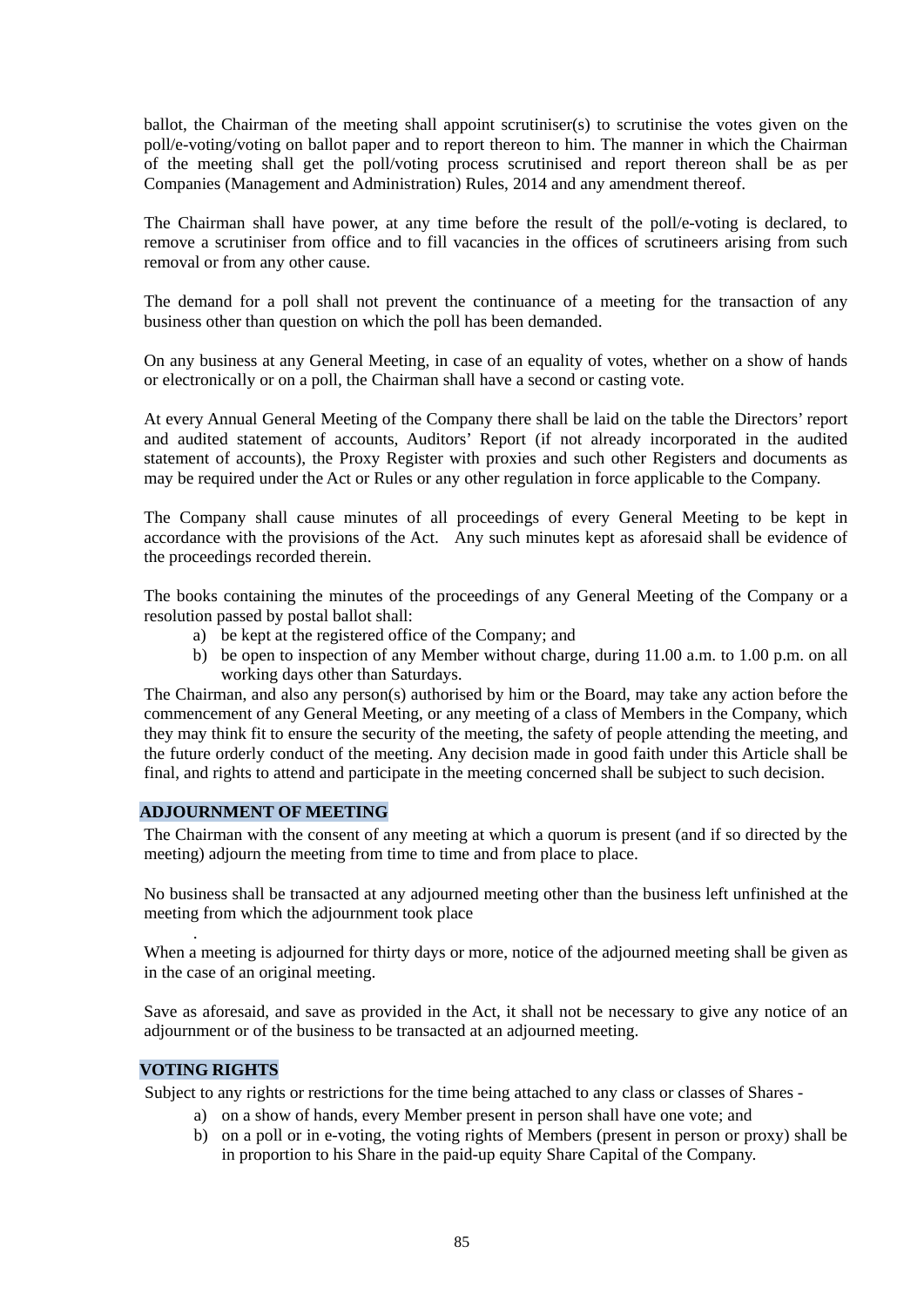A Member may exercise his vote at a meeting by electronic means in accordance with the Act and shall vote only once.

In the case of joint holders, the vote of the senior who tenders a vote, whether in person or by proxy, shall be accepted to the exclusion of the votes of the other joint holders.

For this purpose, seniority shall be determined by the order in which the names stand in the Register of Members.

A Member of unsound mind, or in respect of whom an order has been made by any court having jurisdiction in lunacy, may vote, whether on a show of hands (if permitted and applicable to the Company) or on a poll/e-voting, by his Committee or other legal guardian, and any such Committee or guardian may, on a poll, vote by proxy. If any Member be a minor, the vote in respect of his Share or Shares shall be by his legal guardian.

Any business other than that upon which a poll has been demanded may be proceeded with, pending the taking of the poll.

No Member shall be entitled to vote at any General Meeting unless all calls or other sums presently payable by him in respect of Shares in the Company have been paid or in regard to which the Company has exercised any right of lien.

## **PROXY**

Any Member entitled to attend and vote at a General Meeting shall be entitled to appoint another person (whether a Member or not) as a proxy to attend and vote at the meeting on his behalf.

A proxy so appointed shall not have the right to speak at such meeting and shall not be entitled to vote except on a poll/e-voting.

A person appointed as a proxy shall act on behalf of such Member or number of Members not exceeding fifty and holding in aggregate not more than ten per cent of the total Share capital of the Company carrying voting rights or such number as may be prescribed.

The instrument appointing a proxy in such form as prescribed in the Rules shall be in writing under the hand of appointer or his attorney duly authorised in writing, or if the appointer is a Company either under the common Seal or under the hand of an Officer or attorney so authorised. Proxies together with the power of attorney or any other authorisation document, if any, shall be deposited at the registered office of the Company not less than 48 hours before the time for holding the meeting or adjourned meeting at which the person named in the instrument proposes to vote, and in default the instrument of proxy shall not be treated as valid.

A vote cast in accordance with the terms of an instrument of proxy shall be valid, notwithstanding the previous death or insanity of the principal or the revocation of the proxy or of the authority under which the proxy was executed.

Provided that no intimation in writing of such death, insanity, revocation of authority shall have been received by the Company at its registered office before the commencement of the meeting or adjourned meeting at which the proxy is used.

Member who has not appointed a Proxy to attend and vote on his behalf at a Meeting may appoint a Proxy for any adjourned Meeting, not later than forty-eight hours before the time of such adjourned Meeting.

## **BOARD OF DIRECTORS**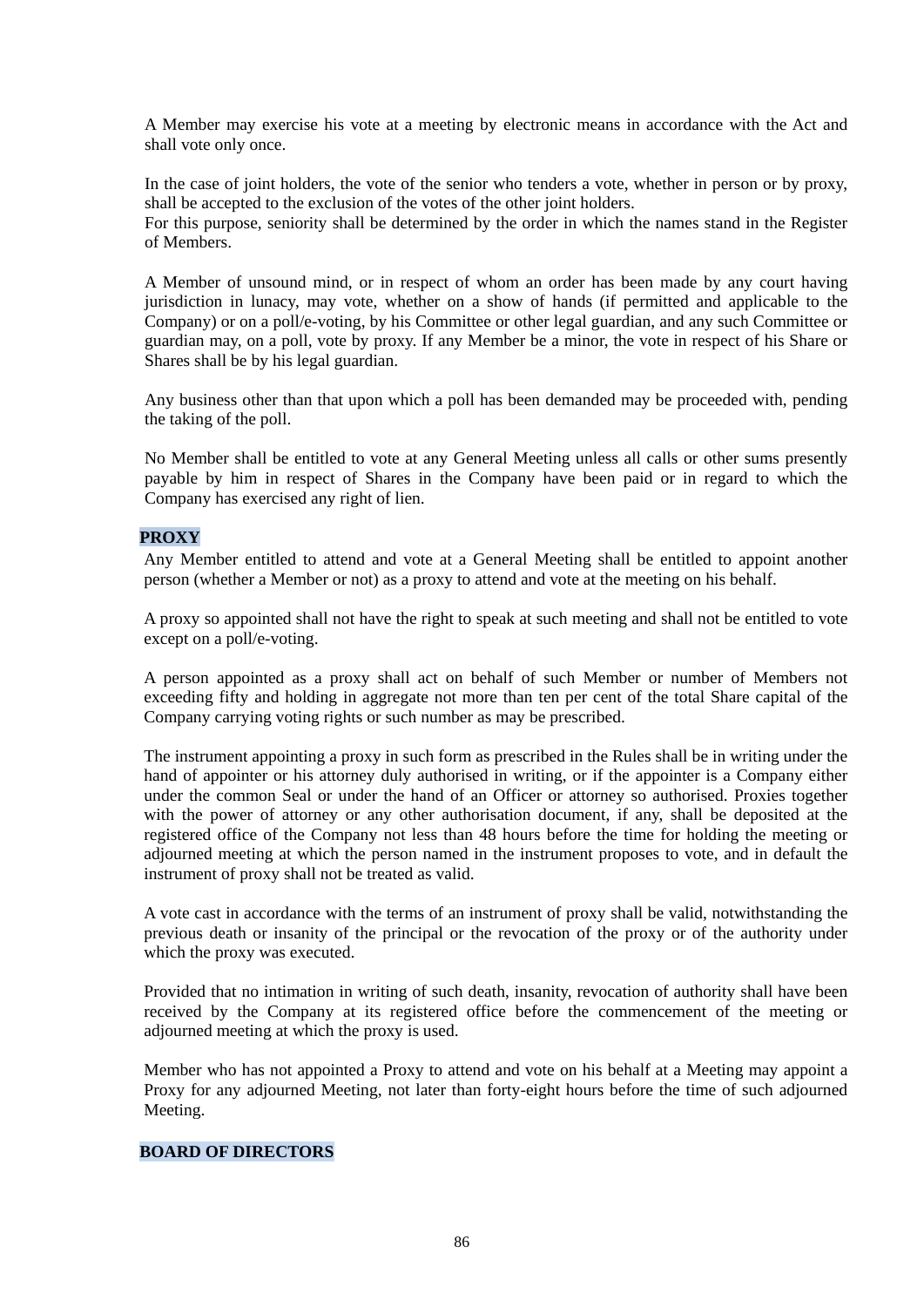Unless otherwise determined by the Company in General Meeting, the number of Directors shall not be less than 3 (three) and shall not be more than 12 (twelve). The Company may in General Meeting appoint more than twelve Directors after passing a special resolution.

Subject to the provisions of the Act, the Board shall have power at any time, and from time to time, to appoint a person as an Additional Director, provided the number of the Directors and Additional Directors together shall not at any time exceed the maximum strength fixed for the Board by the Articles.

An Additional Director shall hold office up to the date of the next Annual General Meeting of the Company but shall be eligible for appointment by the Company as a Director subject to the provisions of the Act.

The Board may appoint an Alternate Director to act for a Director (hereinafter in this Article called "the Original Director") during his absence for a period of not less than three months from India. No person shall be appointed as an Alternate Director for an Independent Director unless he is qualified to be appointed as an Independent Director under the provisions of the Act.

An Alternate Director shall not hold office for a period longer than that permissible to the Original Director in whose place he has been appointed and shall vacate the office if and when the Original Director returns to India.

If the term of office of the Original Director is determined before he returns to India the automatic reappointment of retiring Directors in default of another appointment shall apply to the Original Director and not to the Alternate Director.

Notwithstanding anything to the contrary contained in these Articles and pursuant to provisions of the Act and Rules made thereunder, the Board of Directors may from time to time appoint any such person as a "Nominee Director". For the purpose of this Article, "Nominee Director" means a Director nominated by any institution in pursuance of the provisions of any law for the time being in force, or of any agreement, or appointed by any Government or any other person to represent its interests.

If the office of any Director appointed by the Company in General Meeting is vacated before his term of office expires in the normal course, the resulting casual vacancy may, be filled by the Board of Directors subject to the provisions of the Act.

The Director so appointed shall hold office only up to the date up to which the Director in whose place he is appointed would have held office if it had not been vacated.

The Company shall have at least one Director who has stayed in India for a total period of not less than one hundred and eighty-two days in the previous calendar year.

The Company shall have such proportion of Independent Directors in the Board and be appointed in such manner as prescribed by the Act or Rules or the Listing Regulations in force.

The Independent Directors so appointed shall hold office for a term up to five consecutive years on the Board of the Company, but shall be eligible for re-appointment on passing of a special resolution by the Company.

Notwithstanding anything contained in the above mentioned provision of this Article, no Independent Director shall hold office for more than two consecutive terms, but such Independent Director shall be eligible for appointment after the expiration of three years of ceasing to become an Independent Director.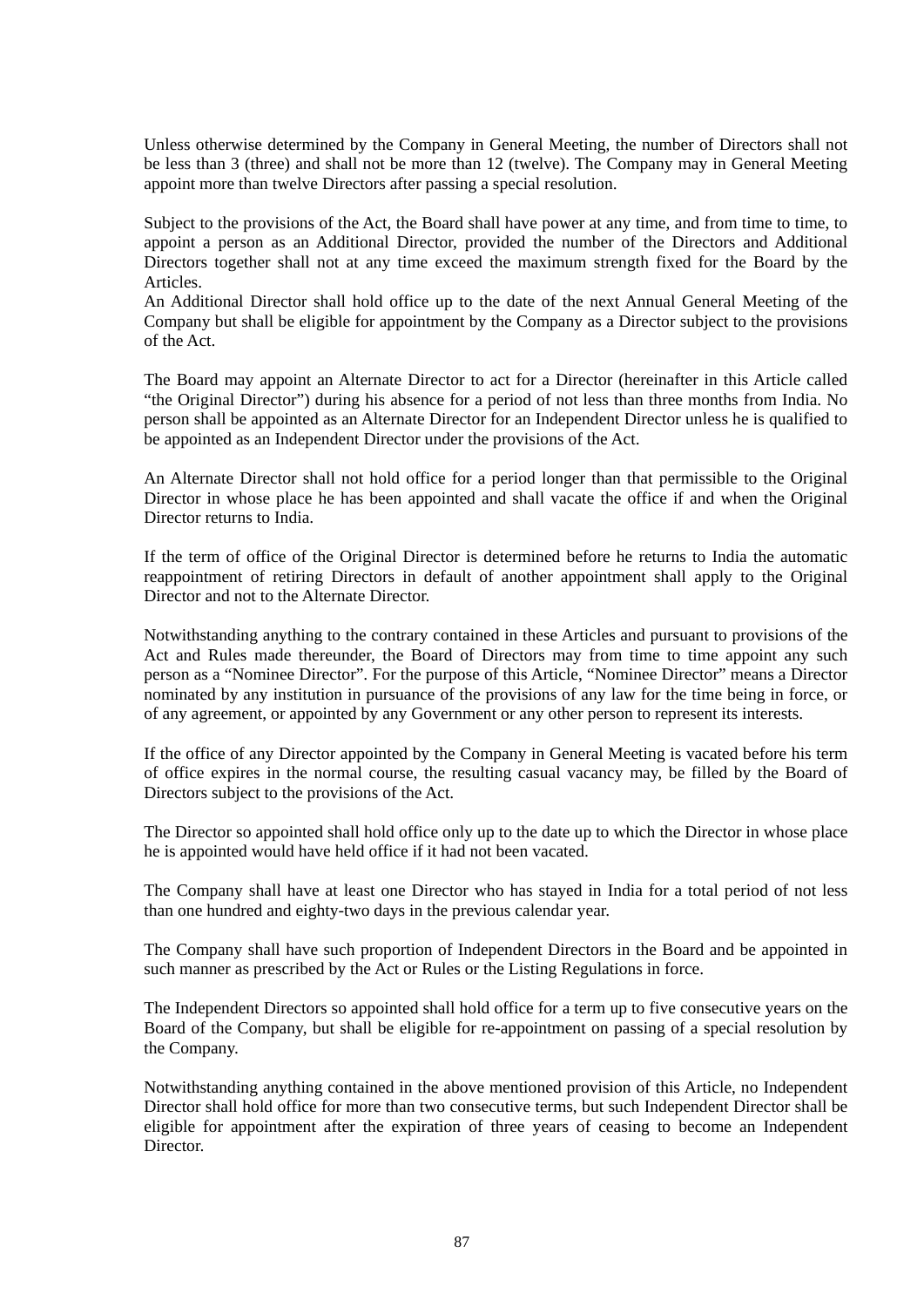Provided that an Independent Director shall not, during the said period of three years, be appointed in or be associated with the Company in any other capacity, either directly or indirectly.

The Company and Independent Directors shall abide by the provisions specified in Schedule IV of the Act.

The Company shall have a Woman Director on the Board as prescribed by the Act from time to time.

The Directors other than those in receipt of any salary from the Company may be paid a sitting fee of such sum as the Board may decide subject to the maximum limits prescribed by the Act or Rules made thereunder from time to time, for every meeting of the Board of Directors or Committee thereof, attended by them.

The remuneration of the Directors shall, in so far as it consists of a monthly payment, be deemed to accrue from day-to-day.

The remuneration payable to the Directors, including any Managing or Whole-time Director or Manager, if any, shall be determined in accordance with and subject to the provisions of the Act.

A Director who is neither in the whole time employment of the Company nor a Managing Director may be paid remuneration –

- (a) By way of a monthly, quarterly or annual payment subject to the applicable provisions of the Act; or
- (b) By way of commission if the Company by a special resolution authorises such payment.

The remuneration payable to Directors who are neither Managing Directors nor Whole-time Directors shall not exceed,—

- (a) one per cent of the net profits of the Company, if there is a Managing or Whole-time Director or Manager;
- (b) three per cent of the net profits in any other case.

Provided further that the Company in General Meeting may, with the approval of the Central Government, authorise the payment of such remuneration at a rate exceeding one per cent or, as the case may be, three per cent of its net profits.

The aforesaid commission shall be paid among the non-Whole-time Directors in such manner and proportion as the Board may determine.

If any such Director holds office for a period less than one year during the financial year of the Company, then the said remuneration payable to him shall be computed proportionate to the period for which he has held office during the year.

If any Director, being willing, be called upon to perform extra services, or special exertions or efforts for any of the purposes of the Company, the Board may arrange with such Director for such special remuneration for such extra services or special exertion or efforts either by a fixed sum or otherwise as may be determined by the Board and such remuneration may be in addition to his/her remuneration above provided subject to the limits prescribed under the Act.

In addition to the remuneration payable to them in pursuance of the Act, the Directors may be paid travelling, hotel and other expenses incurred by them—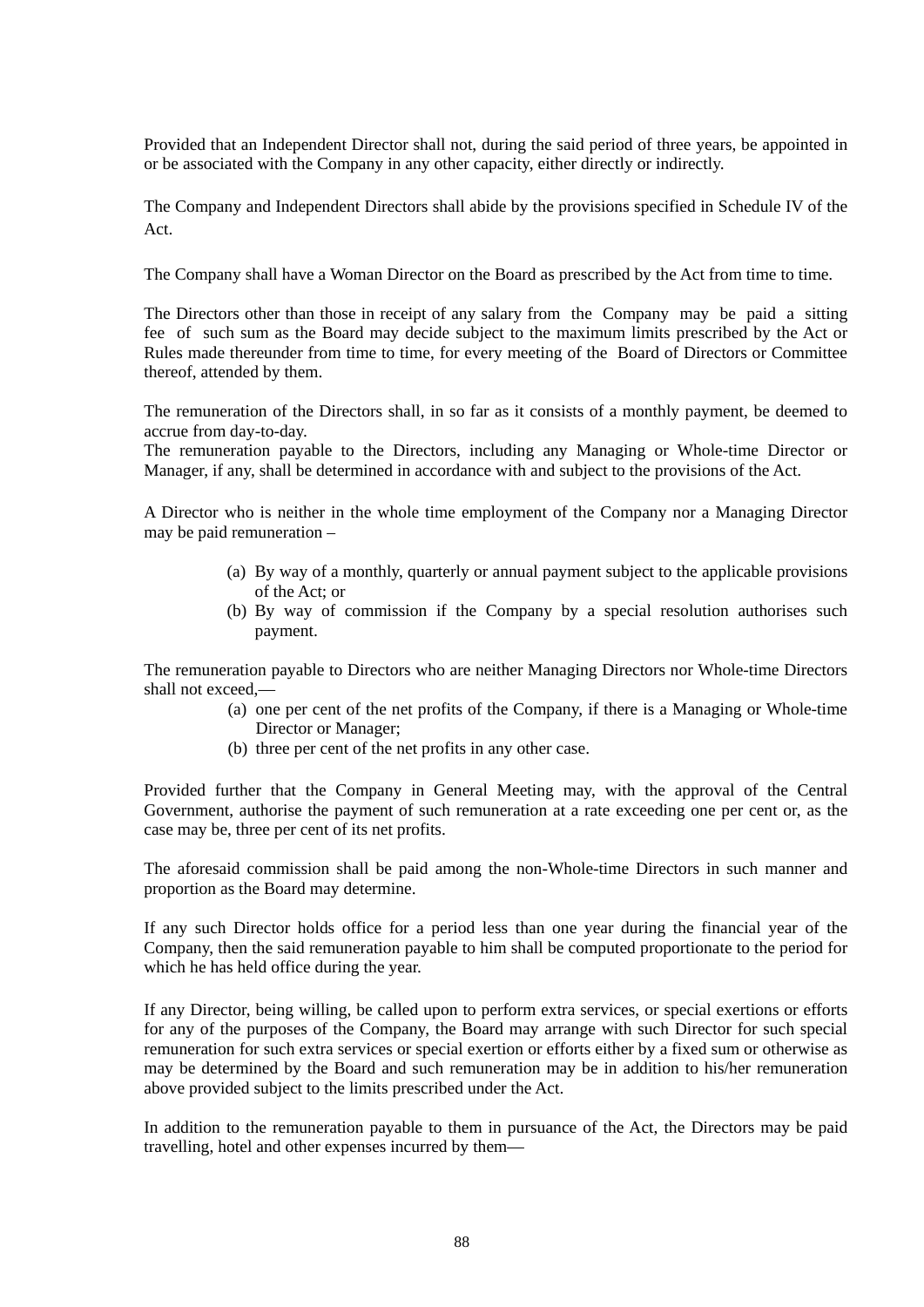- (a) in attending and returning from meetings of the Board of Directors or any Committee thereof or General Meetings of the Company; or
- (b) in connection with the business of the Company.

All cheques, promissory notes, drafts, hundies, bills of exchange and other negotiable instruments, and all receipts for monies paid to the Company, shall be signed, drawn, accepted, endorsed, or otherwise executed, as the case may be, by such person and in such manner as the Board shall from time to time by resolution determine.

Every Director present at any meeting of the Board or of a Committee thereof shall sign his name in a book to be kept for that purpose. In case of Directors participating through Electronic mode, the attendance register shall be deemed to have been signed by the Directors participating through Electronic mode, if their attendance is recorded by the Chairman or the Company Secretary in the Attendance Register and Minutes of the meeting.

Subject to the provisions of Section 164 of the Act, a person shall not be eligible for appointment as a Director, if –

he is of unsound mind and stands so declared by a competent court;

- (a) he is an un-discharged insolvent;
- (b) he has applied to be adjudicated as an insolvent and his application is pending;
- (c) he has been convicted by a court of any offence, whether involving moral turpitude or otherwise, and sentenced in respect thereof to imprisonment for not less than six months and a period of five years has not elapsed from the date of expiry of the sentence;

Provided that if a person has been convicted of any offence and sentenced in respect thereof to imprisonment for a period of seven years or more, he shall not be eligible to be appointed as a Director in any Company;

- (d) an order disqualifying him for appointment as a Director has been passed by a court or Tribunal and the order is in force;
- (e) he has not paid any calls in respect of any Shares of the Company held by him, whether alone or jointly with others, and six months have elapsed from the last day fixed for the payment of the call;
- (f) he has been convicted of the offence dealing with related party transactions under Section 188 of the Act at any time during the last preceding five years; or
- (g) he has not complied with Sub-Section (3) of Section 152 of the Act.

Notwithstanding anything contained in (d), (e) and (g) aforesaid, the disqualifications referred to in therein shall not take effect—

- i) for thirty days from the date of conviction or order of disqualification;
- ii) where an appeal or petition is preferred within thirty days as aforesaid against the conviction resulting in sentence or order, until expiry of seven days from the date on which such appeal or petition is disposed off; or
- iii) where any further appeal or petition is preferred against order or sentence within seven days, until such further appeal or petition is disposed off.

No person who is or has been a Director of a Company which—

- (a) has not filed financial statements or annual returns for any continuous period of three financial years; or
- (b) has failed to repay the deposits accepted by it or pay interest thereon or to redeem any debentures on the due date or pay interest due thereon or pay any dividend declared and such failure to pay or redeem continues for one year or more,

shall be eligible to be appointed/re-appointed as a Director for a period of five years from the date on which the said Company fails to comply.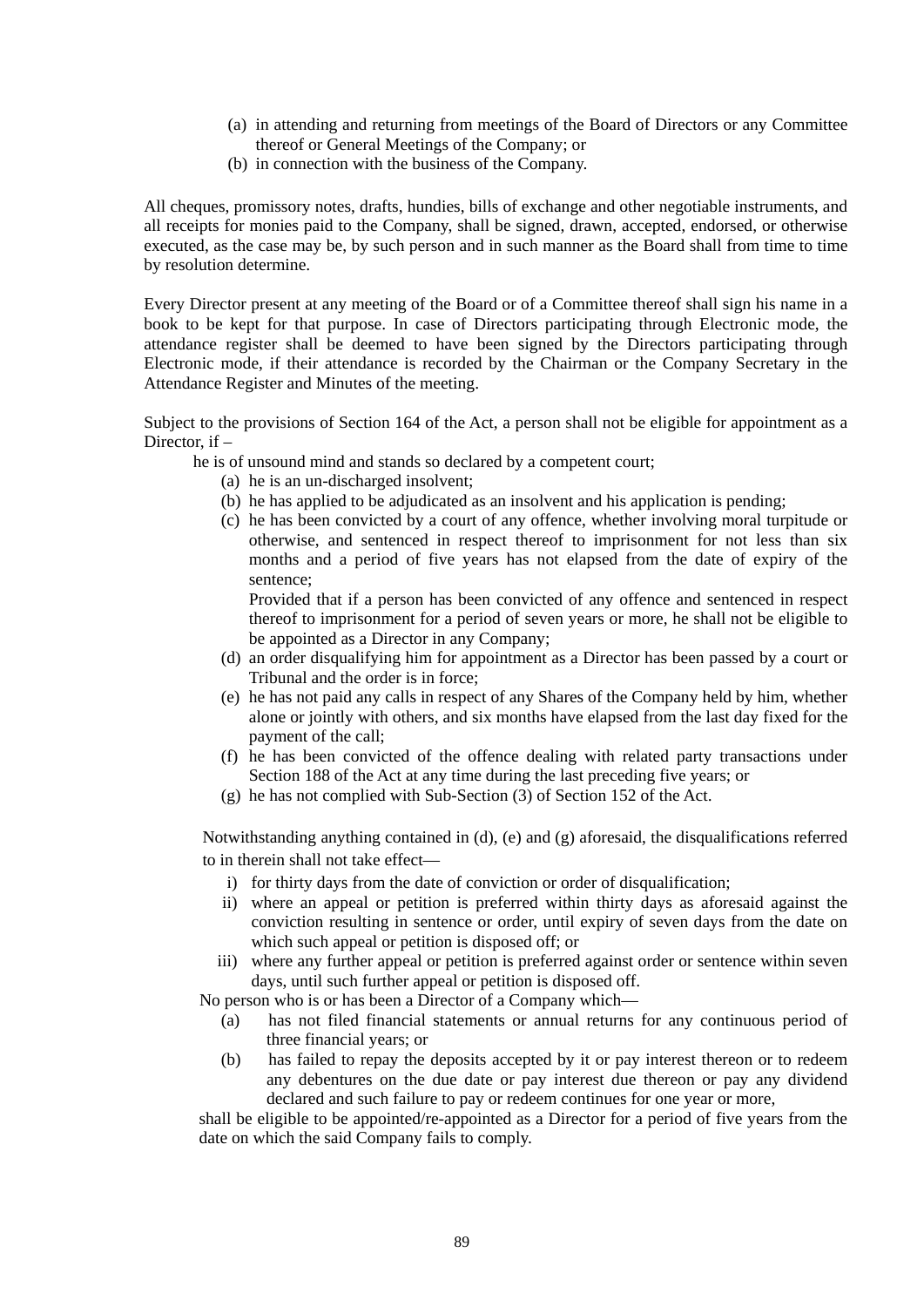Subject to the provisions of Section 167 of the Act, the office of a Director shall become vacant if:

- (a) he incurs any of the disqualifications specified in Section 164 of the Act;
- (b) he absents himself from all the meetings of the Board of Directors held during a period of twelve months with or without seeking leave of absence of the Board;
- (c) he acts in contravention of the provisions of Section 184 of the Act relating to entering into contracts or arrangements in which he is directly or indirectly interested;
- (d) he fails to disclose his interest in any contract or arrangement in which he is directly or indirectly interested, in contravention of the provisions of Section 184 of the Act;
- (e) he becomes disqualified by an order of a court or the Tribunal;
- (f) he is convicted by a court of any offence, whether involving moral turpitude or otherwise and sentenced in respect thereof to imprisonment for not less than six months: Provided that the office shall be vacated by the Director even if he has filed an appeal against the order of such court;
- (g) he is removed in pursuance of the provisions of this Act;
- (h) he, having been appointed a Director by virtue of his holding any office or other employment in the holding, subsidiary or associate Company, ceases to hold such office or other employment in that Company.

Subject to the provisions of Section 169 and other applicable provisions of the Act and these Articles, the Company may by an ordinary resolution remove any Director before the expiry of his period of office after giving him a reasonable opportunity of being heard.

A Special notice pursuant to Section 115 of the Act shall be given of any resolution to remove a Director under this Article or to appoint some other person in place of a Director so removed, at the meeting at which he is removed.

A vacancy created by the removal of a Director may, if he had been appointed by the Company in General Meeting or by the Board, be filled by the appointment of another Director in his place at the meeting at which he is removed, provided special notice of the intended appointment has been given as mentioned hereinabove.

A Director so appointed shall hold office till the date up to which his predecessor would have held office if he had not been removed.

Subject to the provisions of the Act and, the Articles hereof and the observant and fulfilment thereof, Directors (including Managing Director) shall not be disqualified by reason of their office as such from contracting with the Company either as vendor, purchaser, agent, broker or otherwise, nor shall any such contract, or arrangement entered into by or on behalf of the Company in which any Director shall be in any way interested, be avoided nor shall any Director so contracting or being so interested be liable to account to the Company for any profit realised by any such contract or arrangement by reason only of such Director holding that office, or of the fiduciary relation thereby established, provided that the nature of his interest is disclosed by him/her as provided in the Act.

At a General Meeting of the Company, a motion for appointment of two or more persons as Directors of the Company by a single resolution shall not be moved unless a proposal to move such a motion has first been agreed to at the meeting without any vote being given against it. A resolution moved in contravention of this Article and Section 162 of the Act shall be void whether or not objection was taken when it was moved.

Not less than two-third of the total number of Directors of the Company shall be persons whose period of office is liable to determination by retirement of Directors by rotation.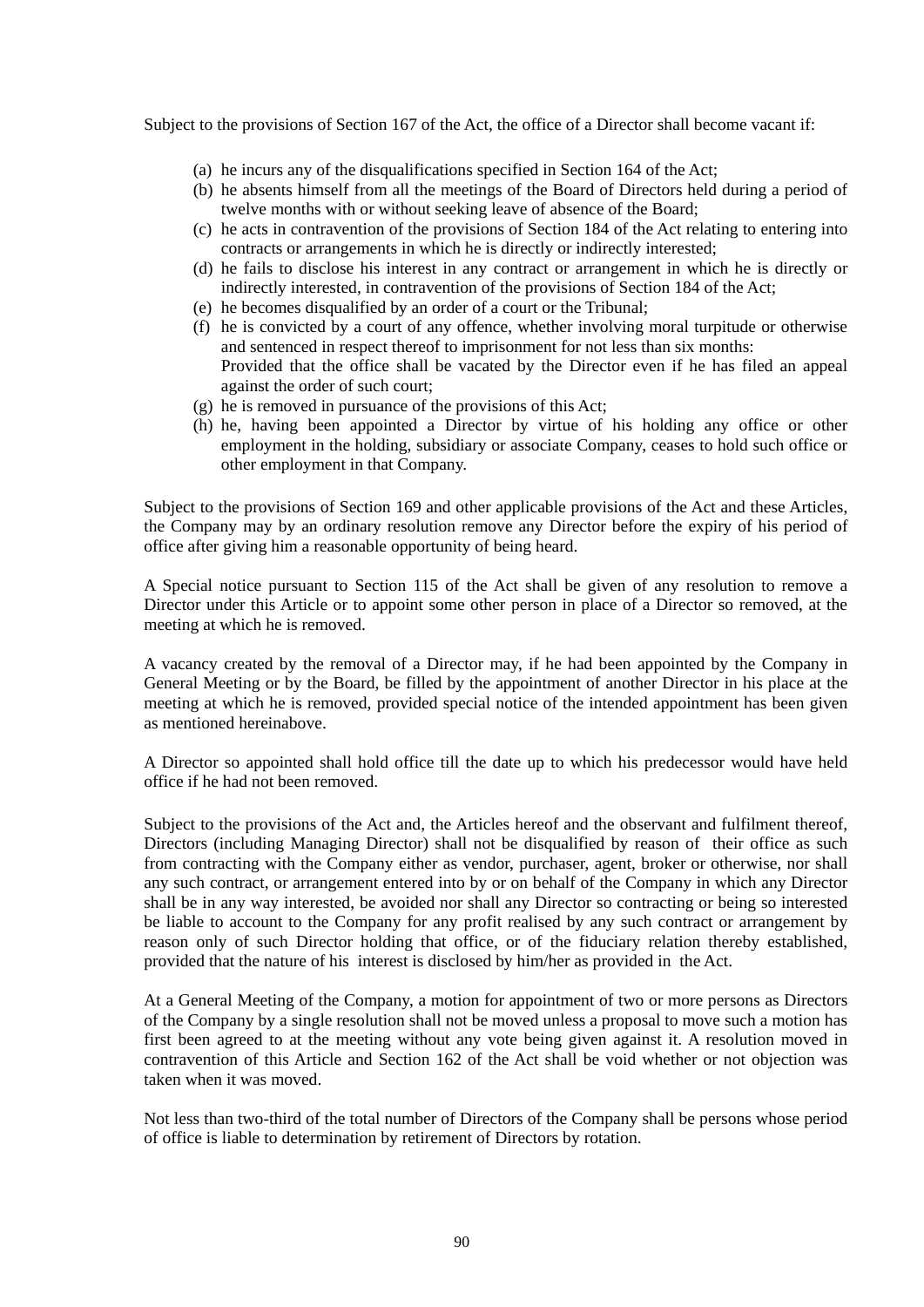At every Annual General Meeting of the Company one-third of such of the Directors for the time being as are liable to retire by rotation or if their number is neither three nor a multiple of three, then the number nearest to one-third shall retire by rotation. The Managing Director(s), Whole-time Director(s) and Independent Director(s) shall not, while they continue to hold that office, be subject to retirement by rotation except to the extent necessary to comply with the provisions of the Act. For the purpose of this Article, 'total number of Directors' shall not include Independent Directors of the Company whether appointed under this Act or any other law for the time being in force.

Subject to the provisions of the Act, the Directors to retire by rotation under the foregoing Article at every Annual General Meeting shall be those who have been longest in office since their last appointment, but as between persons who became Directors on the same day, those who are to retire shall, in default of and subject to any agreement among themselves, be determined by lot.

At any meeting at which an election of Directors ought to take place, if the vacancy of the retiring Director is not filled up and the meeting has not expressly resolved not to fill the vacancy, the meeting shall stand adjourned till the same day in the next week, at the same time and place, or if that day is a national holiday, till the next succeeding day which is not a holiday, at the same time and place.

If at the adjourned meeting, the vacancy of the retiring Director is not filled up and that the meeting has also not expressly resolved not to fill up the vacancy, the retiring Directors shall be deemed to have been re-appointed at the adjourned meeting subject to conditions prescribed under Section 152 of the Act.

The expression 'retiring Director' means a Director retiring by rotation.

Subject to the provisions of the Act, a retiring Director shall be eligible for re-appointment and the Company at the Annual General Meeting at which a Director retires in manner aforesaid may fill up the vacated office by electing a person thereto.

Subject to the provisions of the Act, any person who is not a retiring Director shall be eligible for appointment to the office of Director at any General Meeting, if he, or some Member intending to propose him as a Director has, not less than fourteen days before the meeting, left at the registered office of the Company, a notice in writing under his hand signifying his candidate for the office as a Director or, as the case may be, the intention of such Member to propose him as a candidate for that office, as the case may be along with a deposit as prescribed by the Act which shall be refunded to such person or, as the case may be, to the Member, if the person proposed gets elected as a Director or gets more than twenty-five per cent of total valid votes cast on such resolution.

Every person (other than a Director retiring by rotation or otherwise or a person who has left at the office of the Company a notice under Section 160 of the Act signifying his candidature for the office of a Director) proposed as a candidate for the office of a Director shall sign and file with the Company, his consent in writing to act as a Director, of appointed.

The continuing Directors may act notwithstanding any vacancy in the Board; but, if and so long as their number is reduced below the quorum fixed by the Act for a meeting of the Board, the continuing Directors or Director may act for the purpose of increasing the number of Directors to that fixed for the quorum, or of summoning a General Meeting of the Company, but for no other purpose.

## **POWERS OF BOARD**

The business of the Company shall be managed by the Board and the Board may exercise all such powers, and do all such acts and things, as the Company is by these Articles or otherwise authorized to exercise and do, and, not hereby or by the statute or otherwise directed or required to be exercised or done by the Company in General Meeting but subject nevertheless to the provisions of the Act and other laws and of the Memorandum of Association and these Articles and to any regulations, not being inconsistent with the Memorandum of Association and these Articles or the Act, from time to time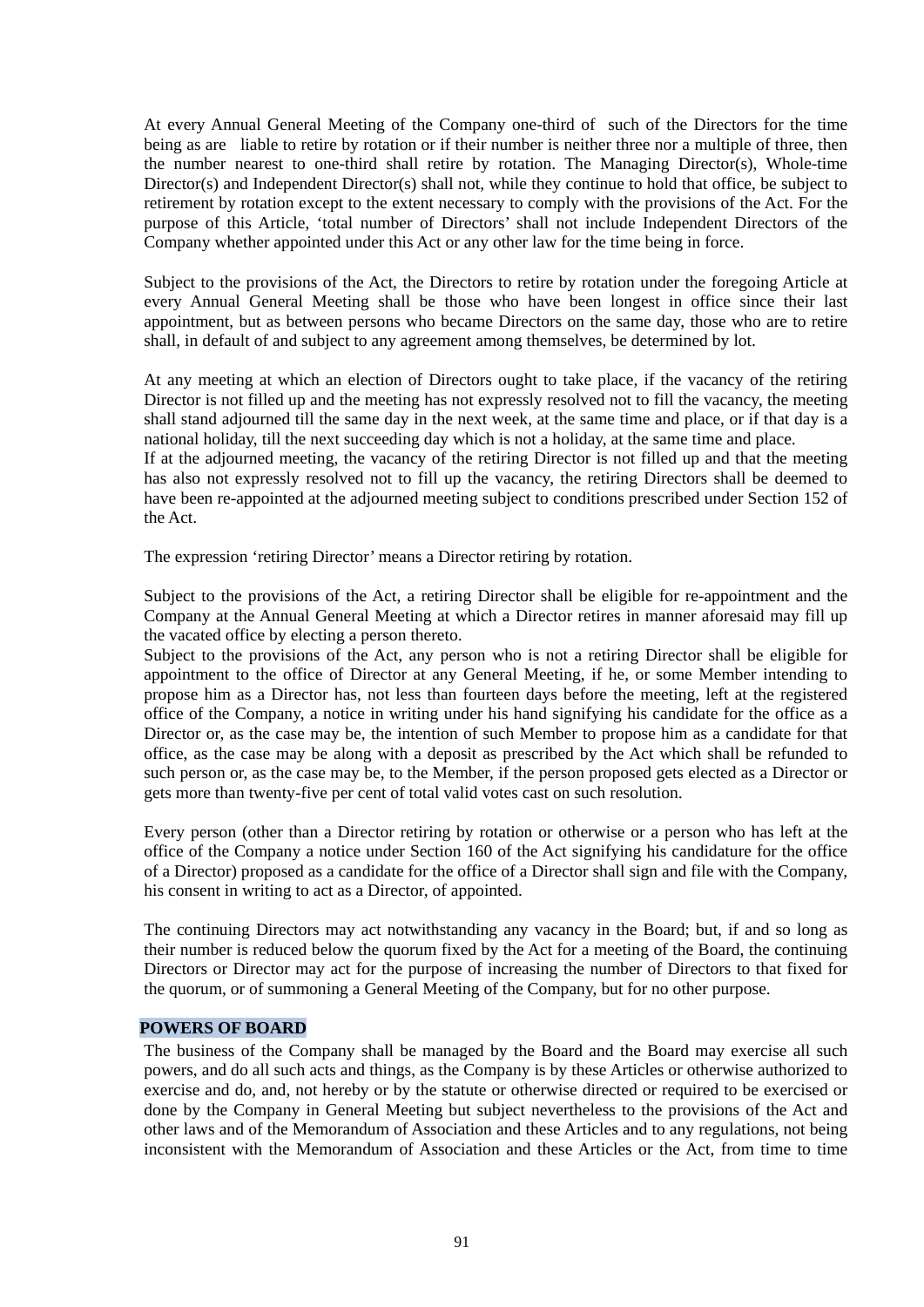made by the Company in General Meeting provided that no such regulation shall invalidate any prior act of the Board which would have been valid if such regulation had not been made.

Without delegating the powers vested with the Board under these Articles, the Board shall exercise the powers stated in Sub-Section (3) of Section 179 of the Act and the Rules referred therein only by means of resolutions passed at the meeting of the Board.

Provided further that the Board may, by a resolution passed at a meeting, delegate to any Committee of Directors, the Managing Director, the Manager or any other principal officer of the Company or in the case of a branch office of the Company, the principal officer of the branch office, certain powers as laid out in (d) to (f) of Sub-Section (3) of Section 179 of the Act and such other powers which may be delegated as prescribed by the Act subject to the conditions laid thereunder.

The Board of Directors shall not except with the consent of the Company at a General meeting exercise the powers specified in Sub-Section (1) of Section 180 of the Act.

Without prejudice to the powers conferred by the Articles and so as not in any way to limit or restrict these powers, but subject to the restrictions contained in the last preceding two Articles and subject to the provisions of the Act the Board's powers shall include power:

- (a) to pay and charge to the capital account of the Company any commission or interest lawfully payable thereat under the provisions of the Act and in these Articles.
- (b) to purchase or otherwise acquire for the Company any Shares, securities or other property right or privileges which the Company is authorized to acquire at such price and generally on such terms and conditions as the Board may think fit.
- (c) at their discretion to pay for any property or rights acquired by or services rendered to the Company, either wholly or partially in case, or in Shares, bonds, debentures, debenturestock or other securities of the Company, and any such Shares may be issued either as fully paid-up or with such amount credited as paid-up thereon as may be agreed upon; and any such bonds debentures, debentures-stock or other securities may be either specifically charged upon all or any part of the property of the Company and its uncalled capital or not so charged.
- (d) to insure and keep insured against loss or damage by fire or otherwise for such period and to such extent as they think proper all or any part of the buildings, machinery and goods, stores, produce and other movable property of the Company either separately or on jointly; also to insure all or any portion of the goods produce machinery and other articles imported or exported by the Company and to sell, assign, surrender or discontinue any policies of assurance effected in pursuance of this power.
- (e) to open accounts with any bank or bankers or with any permitted person and to pay money into and draw money from any such account from time to time as the Board may think fit.
- (f) to secure the fulfilment of any contracts or engagements entered into by the Company, mortgage or charge of all or any of the property of the Company and its unpaid capital for the time being or in such other manner as they think fit.
- (g) to attach to any Shares to be issued as the consideration or part of the consideration for any contract with or property acquired by the Company or in payment for services rendered to the Company, such conditions as to the transfer thereof as they think fit.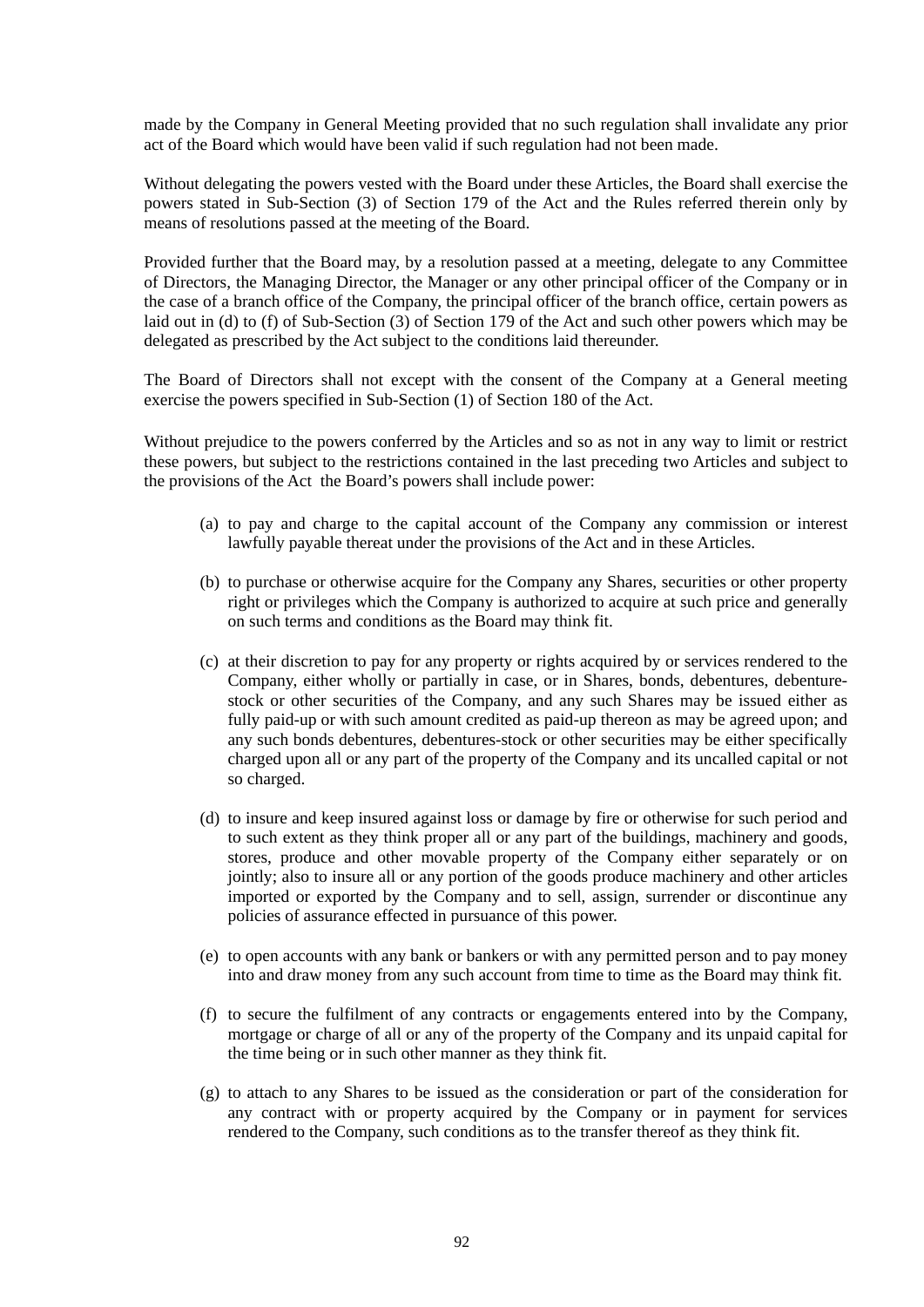- (h) to accept from any Member on such terms and conditions as shall be agreed a surrender of his Shares or stock, or any part thereof, so far as may be permissible by law.
- (i) to appoint any person or persons (whether incorporated or not) to accept and hold in trust for the Company and property belonging to the Company or in which it is interested, or for any other purposes and to execute and do all such deeds and things as may be requisite in relation to any such trust, and to provide for the remuneration of such trustee or trustees.
- (j) to institute, conduct, defend, compound or abandon any legal proceedings by or against the Company or its officers, or otherwise concerning the affairs of the Company, and also to compound and allow time for payment or satisfaction of any debts due or of any claims or demands by or against the Company.
- (k) to refer any claim or demand by or against the Company or any differences to arbitration and observe and perform any awards made thereon.
- (l) to act on behalf of the Company in all matters relating to bankrupts and insolvents.
- (m) to make and give receipts, releases and other discharges for moneys payable to the Company and for the claims and demands of the Company.
- (n) to determine from time to time who shall be entitled to sign on the Company's behalf bills, notes, receipts, acceptances, endorsements, cheques, dividend warrants, releases, contracts and documents and to give the necessary authority for such purposes.
- (o) to invest and deal with any moneys of the Company not immediately required for the purposes thereof; upon such security (not being Shares of this Company), or without security and in such manner as they may think fit, and from time to time to vary or realize such investments, provided that save as permitted by Section 187 of the Act, all investment shall be made and held in the Company's name.
- (p) to execute in the name and on behalf of the Company in favour of any Director or other person who may incur or be about to incur any personal liability whether as principal or as surety for the benefit of the Company such mortgages of the Company's property (present and future) as they think fit, covenants, provisions and agreement as shall be agreed on.
- (q) to give to any Director, officer or other person employed by the Company an interest in any particular business or transaction either by way of commission on the gross expenditure thereon or otherwise or a Share in the general profits of the Company, and such interest, commission or Share of profits shall be treated as a part of the working expenses of the Company.
- (r) to subscribe or contribute or otherwise to assist or to guarantee money to charitable, benevolent religious, scientific, national, public, or any other institutions, objects or purposes, or for any exhibition.
- (s) before recommending any dividend to set aside out of the profits of the Company, such sums as they may think proper for depreciation, or to a Depreciation Fund, General Reserve, a Reserve Fund, Sinking Fund, Insurance Fund or any special or other fund or funds or account or accounts to meet contingencies, or to repay Redeemable Preference Shares, debentures or debenture stock and for special dividends, and for equalizing dividends, and for repairing, improving, extending and maintaining any part of the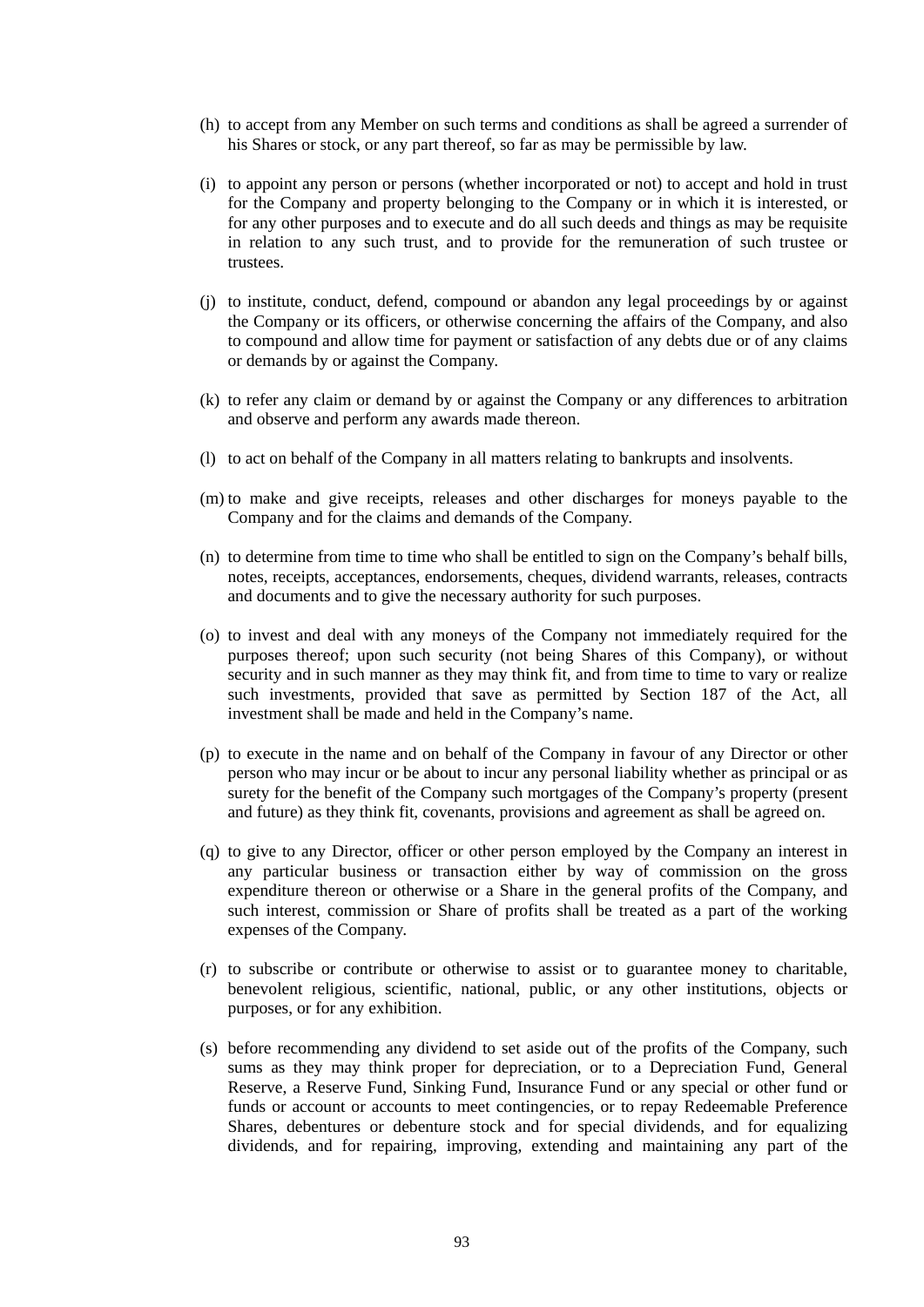property of the Company, and/or for such other purposes, (including the purposes referred to in the last two preceding (q) and (r)) as the Board may in their absolute discretion think conducive to the interests of the Company, and to invest the several sums so set aside or so much thereof as required to be invested upon such investments (subject to the restrictions imposed by the Act) as the Board may think fit, and from time to time to deal with and vary such investments and dispose of and apply and expend all or any part thereof for the benefit of the Company, in such manner and for such purpose as the Director (subject to such restrictions as aforesaid) in their absolute discretion think conducive to the interests of the Company notwithstanding that the matters to which the Board apply or upon which they extend the same or any part thereof may be matters to or upon which the capital moneys of the Company might rightly be applied or expended and to divide the Reserve, General Reserve, or the Reserve Fund into such special funds as the Board may think fit, and to employ the assets constituting all or any of the above funds or accounts, including the Depreciation Fund, in the business of the Company or in the purchase or repayment of Redeemable Preference Shares, debentures or debenture-stock and that without being bound to keep the same separate from the other assets, and without being bound to pay or allow to the credit of such fund interest at such rate as the Board may think proper.

- (t) to appoint and at their discretion remove or suspend such managers, secretaries, officers, clerks agents and employees for permanent, temporary or special services as they may from time to time think fit, and to determine their powers and duties, and fix their salaries or emoluments and require security in such instances and to such amounts as they may think fit. And also without prejudice as aforesaid, from time to time to provide for the management and transaction of the affairs of the Company in any specified locality in India in such manner as they think fit shall be without prejudice to the general powers conferred by this Article.
- (u) to comply with the requirements of any local law, which in their opinion it shall in the interests of the Company be necessary or expedient to comply with.
- (v) from time to time and at any time to establish any Committees for managing any of the affairs of the Company in any specified locality in India or elsewhere and to appoint any persons to be Members of such Local Boards, or any managers, or agents, and to fix their remuneration.
- (w) subject to the provisions of Section 179 of the Act and these Articles and at any time to delegate to any such Local Board, or any Member or Members thereof or any managers so appointed any of the powers, authorities and discretions for the time being vested in the Board of Directors, and to authorities the Members for the time being of any such Committee, or any of them to fill up any vacancies therein and to act notwithstanding vacancies; and any such appointment or delegation under this Article may be made on such terms, and subject to such conditions as the Board of Directors may think fit, and the Board of Directors may at any time remove any person so appointed, and may annul or vary any such delegation.
- (x) generally subject to the provisions of the Act and these Articles to delegate the powers, authorities and discretions vested in the Directors to any person, firm, Company or fluctuating body of persons as aforesaid.
- (y) subject to the provisions of the Act and these Articles for or in relation to any of the matters aforesaid or otherwise for the purposes of the Company, to enter into all such negotiations and contracts and rescind and vary all such contracts and execute and do all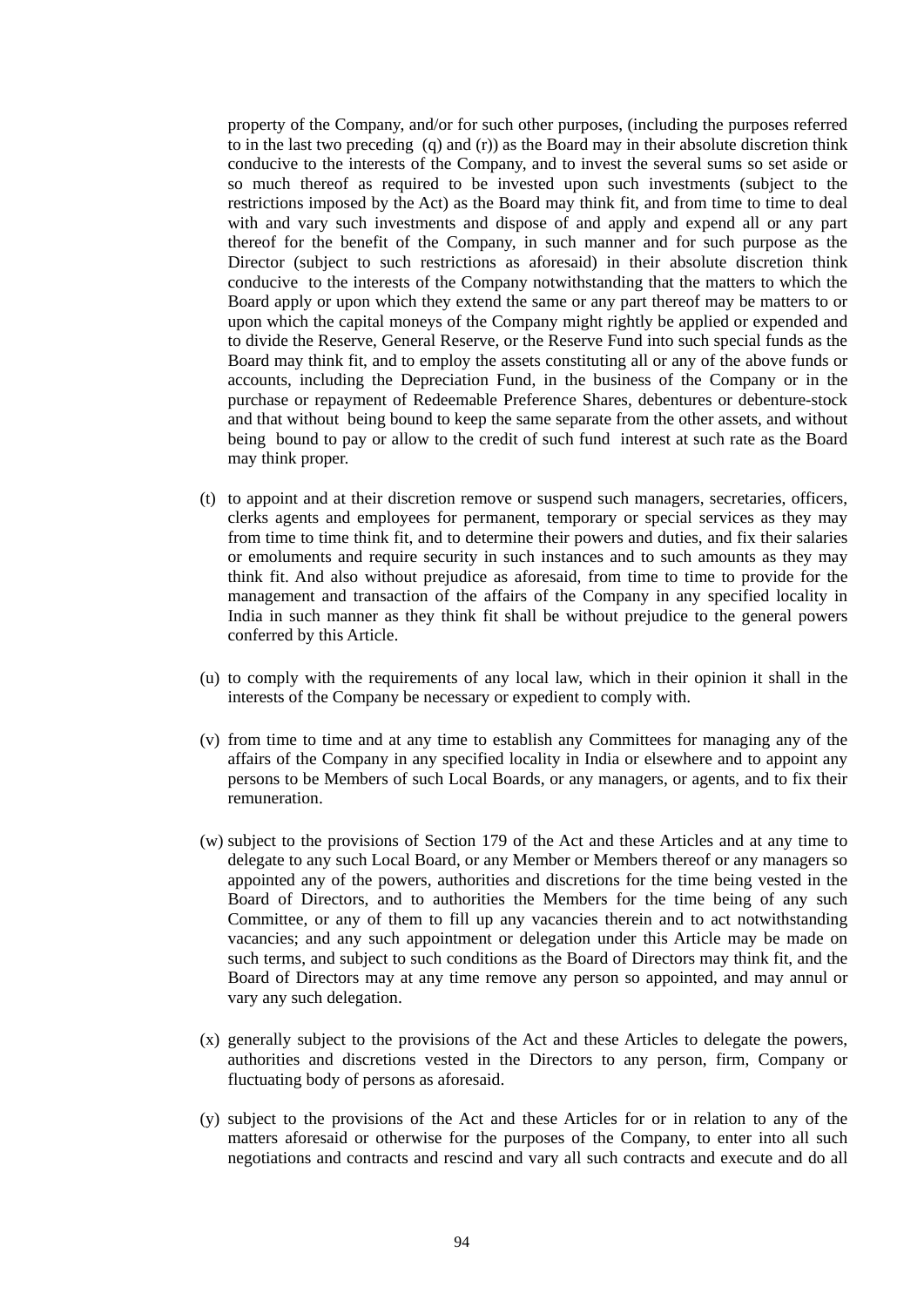such acts, deeds and things in the name and on behalf of the Company as they may consider expedient for or in relation to any of the matters aforesaid or otherwise for the purposes of the Company

Subject to the provisions of Section 179 of the Act, the Board/Committee may appoint at any time and from time to time by a power-of-attorney under the Company's Seal any person to be the attorney of the Company for such purposes and with such powers, authorities and discretions (not exceeding those vested in or exercisable by the Board in these Articles) and for such period and subject to such conditions as the Board may from time to time think fit, and any such appointment may (if the Board thinks fit) be made in favour of the Members, or any of the Members of any firm or Company, or the Members, Directors, nominees or Managers of any firm or Company or otherwise in favour of any body or persons, whether nominated directly or indirectly by the Board and any such power-ofattorney may contain such provision for the protection or convenience of persons dealing with such attorney as the Board may think fit.

The Board may authorize any such delegate or attorney as aforesaid to sub-delegate all or any of the powers, authorities and discretion for the time being vested in them.

The Board shall duly comply with the provisions of the Act and in particular with the provision in regard to the registration of the particulars of mortgages and charges affecting the property of the Company or created by it, and to keeping a Register of the Directors, and to sending to the Registrar an annual list of Members and a summary of particulars relating thereto, and notice of any consolidation or increase of Share capital, and copies of special resolutions and a copy of the Register of Directors and notifications of any changes therein in the manner prescribed under the Act.

#### **BORROWING POWERS**

The Board of Directors may from time to time but with such consent of the Company in General Meeting as may be required under Section 180 of the Act, raise any money or any monies or sums of money for the purpose of the Company provided that the monies to be borrowed by the Company, together with the money already borrowed apart from temporary loans obtained from the Company's bankers in the ordinary course or business shall not without the sanction of the Company at a General Meeting exceed the aggregate of the paid-up capital of the Company and its free reserves that is to say reserves not set apart for any specific purpose and in particular but subject to the provisions of Section 179 of the Act, the Board may from time to time at their discretion raise or borrow or secure the payment of any sum or sums of money for the purpose of the Company, by the issue of debentures perpetual or otherwise including debentures convertible into Shares of this or any other Company or perpetual annuities and security of any such money so borrowed, raised, or received, mortgage, pledge or charge, the whole or any part of the property, assets, or revenue of the Company present or future, including its uncalled capital by special assignment or otherwise or to transfer or convey the same absolutely or in trust and to give the lenders powers of sale of the property except uncalled capital and other powers as may be expedient and to purchase, redeem or pay off any securities.

Provided that every resolution passed by the Company in General Meeting in relation to the exercise of the power to borrow as stated above shall specify the total amount up to which monies may be borrowed by the Board of Directors.

The Directors may by a resolution of a meeting of the Board delegate the above power to borrow money otherwise than on debentures to a Committee of Directors or the Managing Directors if any, within the limits prescribed.

Subject to the provisions of the Act, the Board may, from time to time, at their discretion, borrow monies in such mode as the Board may deem fit.

The Board, may, out of the profits of the Company available for payment of dividend, set aside such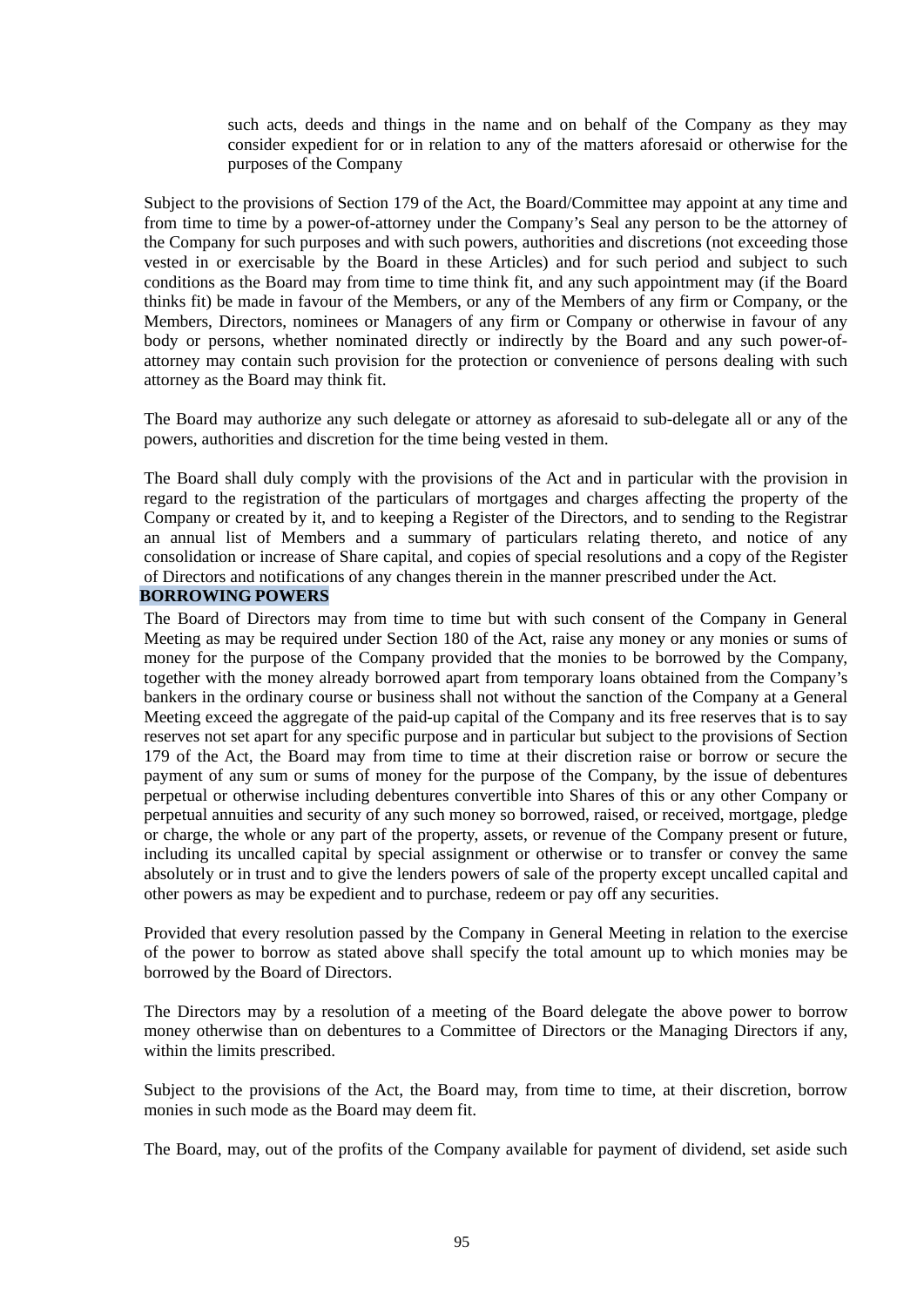sums as prescribed by the Act and the Rules for the purpose of redemption of debentures which may be issued by the Company in such amounts at such premium in such manner and at such period as the Board may think expedient.

Such debentures, debenture-stock, bonds or other securities may be made assignable free from any equities between the Company and the person to whom the same may be issued.

Without prejudice to the provisions of the above mentioned, any such debentures, debenture-stock, bonds or other securities may be issued at a discount, premium or otherwise, and with any special privileges as to redemption, drawings, allotment of Shares of the Company appointment of Directors.

Provided that debentures, debenture-stock, bonds or other securities with the right to allotment or conversion into Shares shall not be issued except with the sanction of the Company in General Meeting.

Every person so appointed as Director under mortgage or bond or debenture trust deed or under such contract shall cease to hold office as such Director on the discharge of the same. Such appointment and provision in such document as aforesaid shall be valid and effective as if contained in these presents.

The Board shall cause a proper register to be kept, in accordance with the Act, or all mortgages and charges specifically affecting the property of the Company and shall duly comply with the requirements of the Act in regard to the registration of mortgages and charges therein specified and otherwise.

Where any uncalled capital of the Company is charged, all persons taking any subsequent charge there on shall take the same subject to such prior charge and shall not be entitled, by notice to the Shareholders or otherwise to obtain priority over such prior charge.

If the Directors or any of them or any other persons, shall become personally liable for the payment of any sum primarily due from the Company, the Board may execute or cause to be executed any mortgage, charge or security over or affecting the whole or any part of the assets of the Company by way of indemnity to secure the Directors or other persons so becoming liable as aforesaid from any loss in respect of such liability.

## **PROCEEDINGS OF THE BOARD**

The Board of Directors may meet for the conduct of business from time to time and shall so meet at least once in every three months and at least four such meetings shall be held in every year in such a manner that not more than one hundred and twenty days shall intervene between two consecutive meetings of the Board and may adjourn and otherwise regulate its meetings, as it deems fit.

Any Director may, at any time summon a meeting of the Board, and Secretary or any person authorised by the Board in this behalf, on the requisition of a Director, shall convene a meeting of the Board in consultation with the Chairman or in his absence, the Managing Director or in his absence, the Whole-time Director.

A meeting of the Board shall be called by giving not less than seven days' notice in writing to every Director at his address registered with the Company and such notice shall be sent by hand delivery or by post or by electronic means.

Provided that a meeting of the Board may be called at shorter notice to transact urgent business subject to the condition that at least one Independent Director shall be present at the meeting. In case of absence of Independent Directors from such a meeting of the Board, decisions taken at such a meeting shall be circulated to all the Directors and shall be final only on ratification thereof by at least one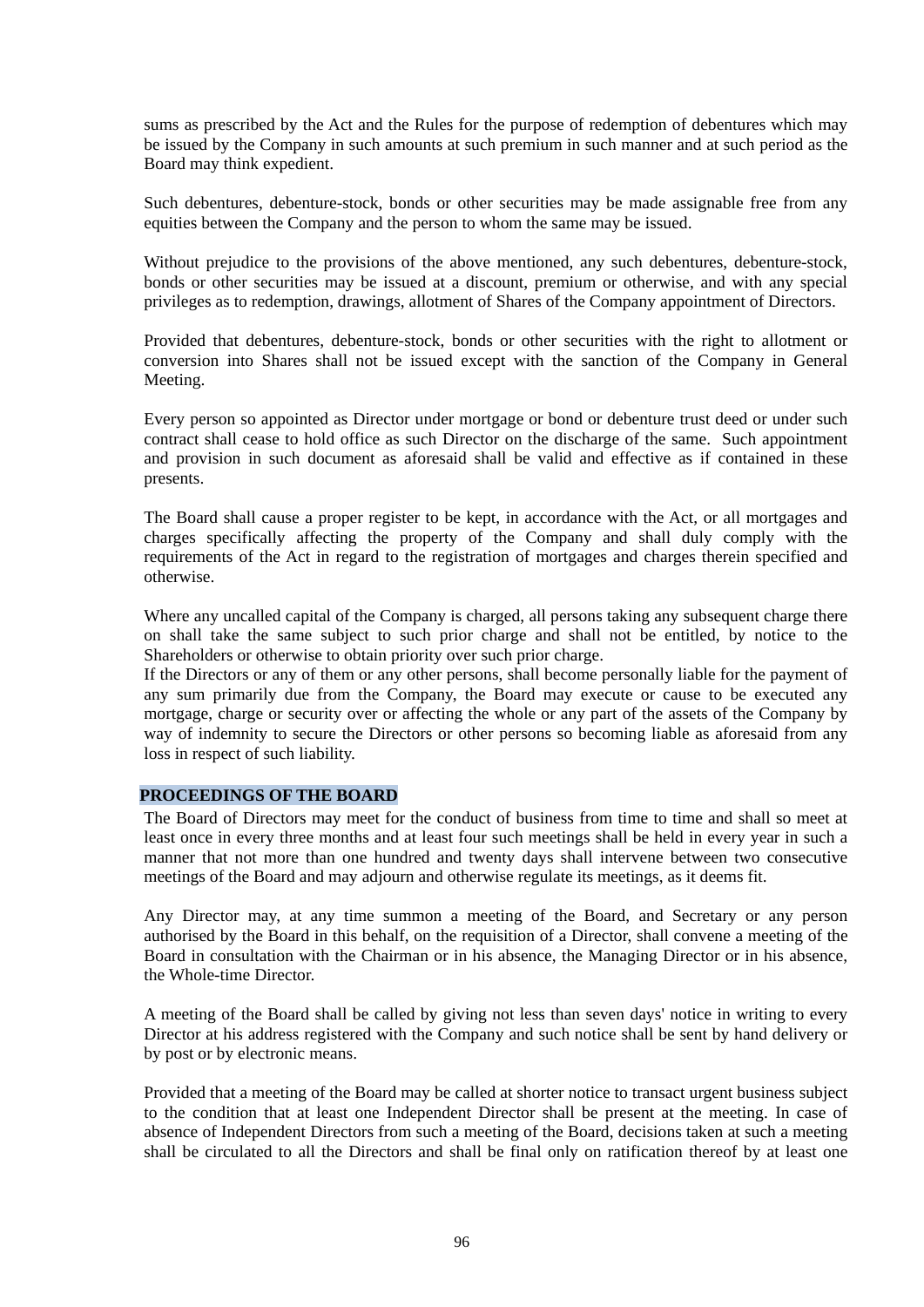Independent Director.

The participation of Directors in a meeting of the Board may be either in person or through video conferencing or audio visual means, as may be prescribed by the Rules or permitted under law.

The quorum for a Board meeting shall be one-third of its total strength or two Directors, whichever is higher, and the participation of the Directors by video conferencing or by other audio visual means shall also be counted for the purposes of quorum as provided in the Act.

Where at any time the number of interested Directors as specified under Section 184 of the Act is equal to or exceeds two-thirds of the total strength of the Board, the number of Directors who are not interested Directors and present at the meeting, being not less than two, shall be the quorum during such time.

For the purpose of this Article, 'total strength' shall not include Directors whose places are vacant.

Where a meeting of the Board could not be held for want of quorum, then the meeting shall automatically stand adjourned to the same day at the same time and place in the next week or if that day is a national holiday, till the next succeeding day, which is not a national holiday, at the same time and place.

The Directors may from time to time elect a Chairman and a Vice-Chairman of the Board.

All the meetings of the Directors shall be presided over by the Chairman if present, but if any meeting of Directors the Chairman be not present at the time appointed for holding the same, the Vice-Chairman, if present shall preside and if he be not present at such time or is unwilling to act as a Chairman then the Directors shall choose one of the Directors then present to preside at the meeting.

Save as otherwise expressly provided in the Act, a meeting of the Directors for the time being at which a quorum is present shall be competent to exercise all or any of the authorities, powers and discretions by or under the Articles of the Company for the time being vested in or exercisable by the Directors generally and all matters arising at any meeting of the Board shall be decided by a majority of votes.

In case of an equality of votes, the Chairman of the Board, if any, shall have a second or casting vote.

The Board may delegate any of their powers to Committees (subject to the provisions of the Act) consisting of such number or numbers of their body as they think fit and they may from time to time revoke or discharge any such Committee either wholly or in part, and either as to persons or purposes.

The participation of Directors in a meeting of the Committee may be either in person or through video conferencing or audio visual means, as may be prescribed by the Rules or permitted under law.

A Committee may elect a Chairman of its meetings unless the Board, while constituting a Committee, has appointed a Chairman of such Committee.

If no such Chairman is elected, or if at any meeting the Chairman is not present within five minutes after the time appointed for holding the meeting, the Members present may choose one of their Members to be Chairman of the meeting.

A Committee may meet and adjourn as it thinks fit.

Matters arising at any meeting of a Committee shall be determined by a majority of votes of the Members present unless otherwise stated in the Act.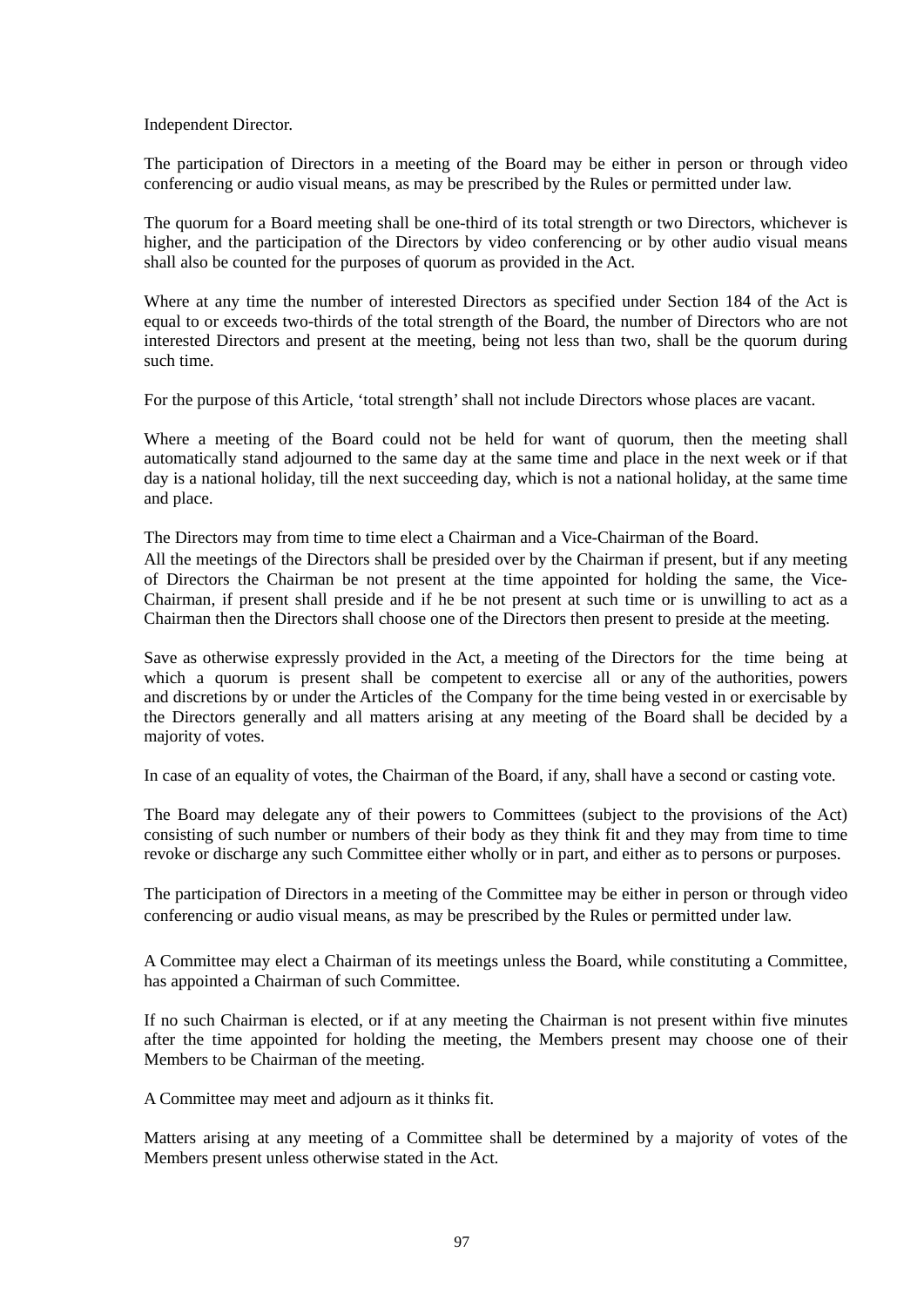In case of an equality of votes, the Chairman of the Committee shall have a second or casting vote.

All acts done in any meeting of the Board or of a Committee thereof or by any person acting as a Director, shall, notwithstanding that it may be afterwards discovered that there was some defect in the appointment of any one or more of such Directors or of any person acting as aforesaid, or that they or any of them were disqualified or that his or their appointment had terminated, be as valid as if every such Director or such person had been duly appointed and was qualified to be a Director.

Subject to the provisions of the Act, a resolution in writing, signed, whether manually or by electronic mode or approved electronically through e-mail or any other permitted mode, by a majority of the Members of the Board or of a Committee thereof, for the time being entitled to receive notice of a meeting of the Board or Committee, shall be valid and effective as if it had been passed at a meeting of the Board or Committee, duly convened and held.

The Board shall cause minutes of the meetings of the Board of Directors and of Committees of the Board to be duly entered in a book or books provided for the purpose in accordance with the relevant provisions of Section 118 of the Act. The minutes shall contain a fair and correct summary of the proceedings at the meeting including the following:

- (a) the names of the Directors present at the meetings of the Board of Directors or of any Committee of the Board;
- (b) in the case of each resolution passed at the meeting, the names of the Directors, if any, dissenting from or not concurring in the resolution.

All such minutes of the meetings of the Directors, or of any Committees shall be signed by the Chairman of such meeting or the Chairman of the next succeeding meeting and all the minutes purported to be so signed shall for all purposes whatsoever be prima facie evidence of the actual passing of the resolutions recorded.

The Chairman of the Meeting may exclude at his absolute discretion such of the matters as are or would reasonably be regarded as defamatory of any person, irrelevant, or immaterial to the proceedings or detrimental to the interests of the Company.

#### **DIVIDENDS AND RESERVE**

The Company in General Meeting may subject to Section 123 of the Act declare dividends to be paid to Members, but no dividend so declared shall exceed the amount recommended by the Board.

Subject to the provisions of the Act, the Board may from time to time declare/pay to the Members such interim dividends of such amount on such class of Shares and at such times as it may think fit.

Dividend shall be declared or paid by a Company for any financial year:

- (a) out of the profits of the Company for that year arrived at after providing for depreciation in accordance with the provisions of this Act, or out of the profits of the Company for any previous financial year or years arrived at after providing for depreciation in accordance with the provisions of that Sub-Section and remaining undistributed, or out of both; or
- (b) out of money provided by the Central Government or a State Government for the payment of dividend by the Company in pursuance of a guarantee given by that Government.

Where, owing to inadequacy or absence of profits in any financial year, if the Company proposes to declare dividend out of the accumulated profits earned by it in its previous years and transferred to the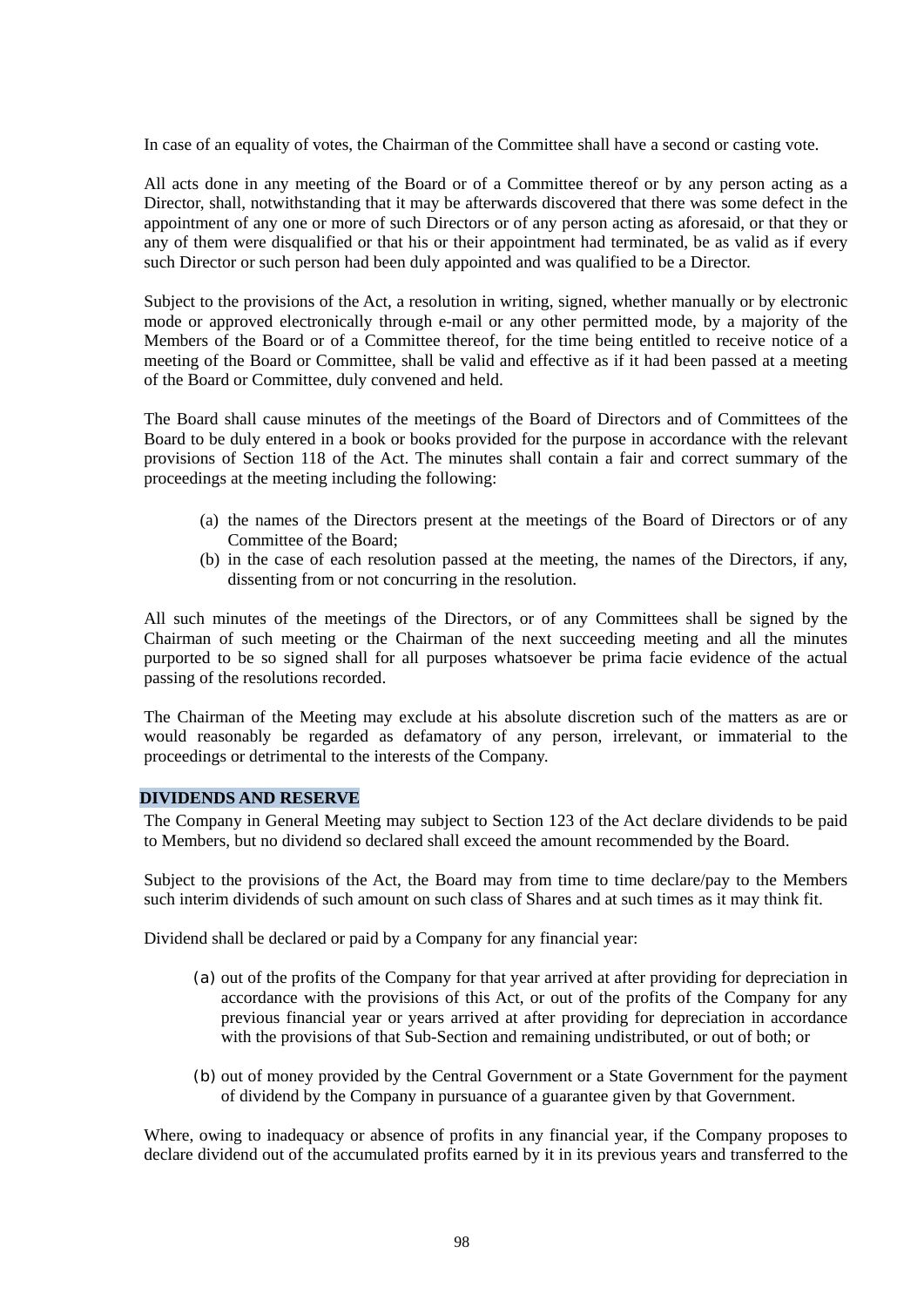reserves, such declaration of dividend shall be made subject to the fulfilment of the conditions as prescribed in the Rules.

No dividend shall be declared or paid by a Company from its reserves other than free reserves.

The Board may, before recommending any dividend, set aside out of the profits of the Company such sums as it thinks fit as a reserve or reserves which shall, at the discretion of the Board, be applied for any purpose to which the profits of the Company may be properly applied, including provision for meeting contingencies or for equalising dividends, and pending such application, may, at the like discretion, either be employed in the business of the Company or be invested in such investments (other than Shares of the Company) as the Board may, from time to time, think fit.

The Board may also carry forward any profits which it may consider necessary not to divide, without setting them aside as a reserve.

Subject to the rights of persons, if any, entitled to Shares with special rights as to dividends, all dividends shall be declared and paid according to the amounts paid or credited as paid up on the Shares. No amount paid or credited as paid on a Share in advance of calls shall be treated for the purpose of this Article as paid on the Share.

All dividends shall be apportioned and paid proportionately to the amounts paid or credited as paid on the Shares during any portion or portions of the period in respect of which the dividend is paid, but if any Share is issued on terms providing that it shall rank for dividend as from a particular date such Share shall rank for dividend accordingly.

The Board may deduct from any dividend payable to any Member all sums of money, if any, presently payable by him to the Company on account of calls or otherwise in relation to the Shares of the Company.

The Board may retain dividends payable upon Shares in respect of which any person is, under the Articles relating to Transmission herein contained, entitled to become a Member, until such person shall become a Member in respect of such Shares.

Any dividend, interest or other monies payable in cash in respect of Shares may be paid by electronic mode or by cheque or warrant sent through the post or such other manner as may be directed by the applicable laws, directed to the registered address of the holder or, in the case of joint holders, to the registered address of that one of the joint holders who is first named on the register of Members, or to such person and to such address as the holder or joint holders may in writing direct.

Every dividend shall be paid or the warrant or instrument thereof shall be despatched within the time provided in the Act except in the following cases namely:-

- Where the dividend could not be paid by reason of operation of any law;
- Where a Shareholder has given directions to the Company regarding the payment of dividend and those directions cannot be complied with and the same has been communicated to the Shareholder;
- Where there is a dispute regarding the right of the dividend;
- Where the dividend has been lawfully adjusted by the Company against any sum due to it from the Shareholder; or
- Where for any other reason, the failure to pay the dividend or to post the warrant within the period prescribed under Section 127 was not due to any default on the part of the Company.

Every such cheque or warrant, if paid in physical form, shall be made payable to the order of the person to whom it is sent.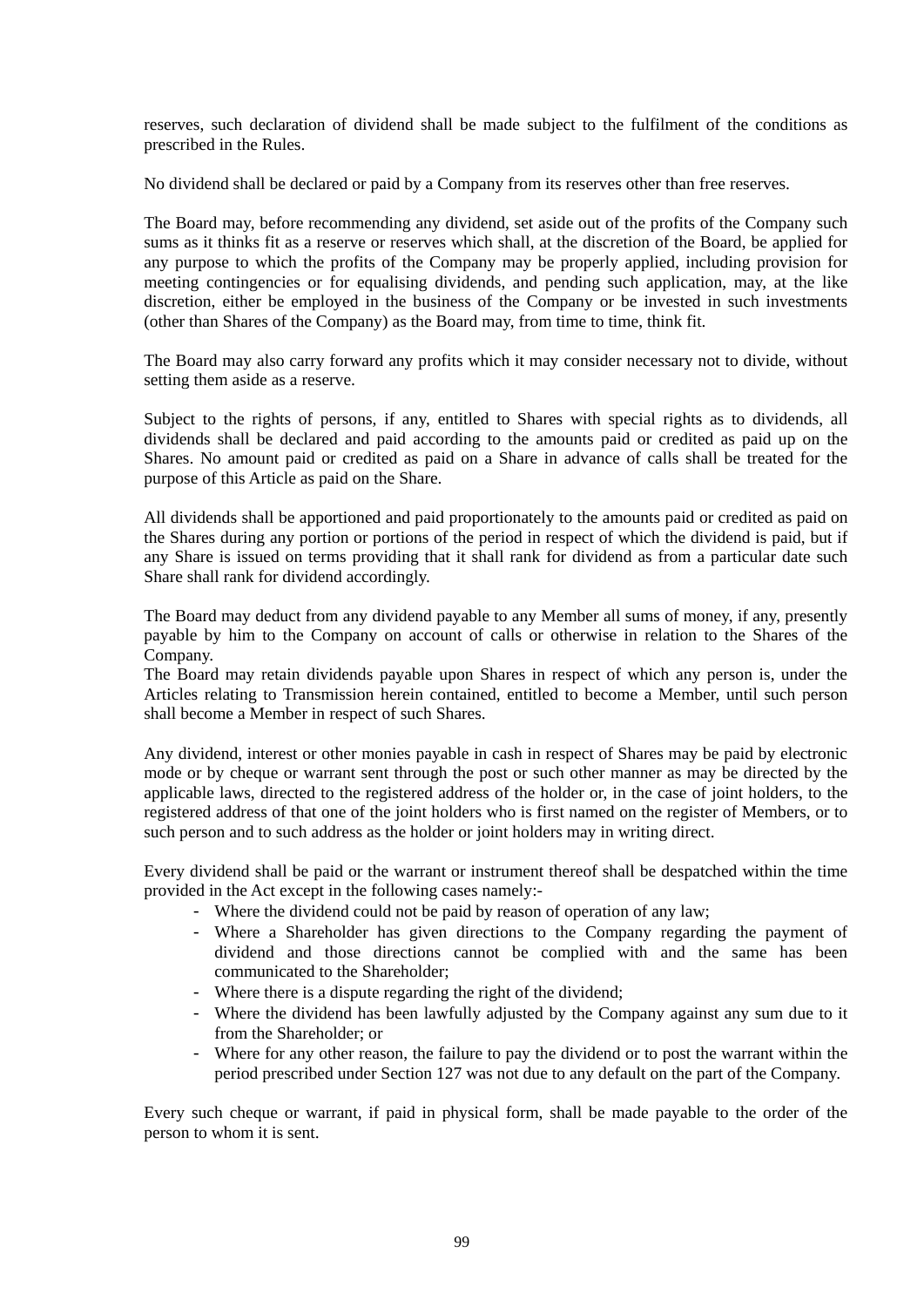Payment in any way whatsoever shall be made at the risk of the person entitled to the money paid or to be paid. The Company will not be responsible for a payment which is lost or delayed. The Company will be deemed to having made a payment and received a good discharge for it if a payment using any of the foregoing permissible means is made.

Further, in case of joint holders, dividend paid to the first holder shall be an effective discharge.

No dividend shall bear interest against the Company.

The waiver in whole or in part of any dividend on any Share by any document (whether or not under Seal) shall be effective only if such document is signed by the Member (or the person entitled to the Share in consequence of the death or bankruptcy of the holder) and delivered to the Company and if or to the extent that the same is accepted as such or acted upon by the Board.

Notice of any dividend that may have been declared shall be given in manner hereinafter mentioned to the persons entitled to the Shares therein mentioned. No unclaimed or unpaid dividends shall be forfeited by the Board.

The Board shall comply with applicable provisions of the Act in respect of any unclaimed or unpaid dividend including transfer of such dividends (and Shares thereto) thereto to the Investor Education and Protection Fund in the manner as may be prescribed from time to time.

## **CAPITALISATION OF PROFITS**

The Company by resolution, as prescribed under the Act, in General Meeting may, upon the recommendation of the Board, resolve —

- (a) that it is desirable to capitalise any part of the amount for the time being standing to the credit of any of the Company's reserve accounts, or to the credit of the profit and loss account, or otherwise available for distribution; and
- (b) that such sum be accordingly set free for distribution in the manner specified in Article below amongst the Members who would have been entitled thereto, if distributed by way of dividend and in the same proportions.

The sum aforesaid shall not be paid in cash but shall be applied, subject to the provision contained in Article below, either in or towards:

- a) paying up any amounts for the time being unpaid on any Shares held by such Members respectively;
- b) paying up in full, unissued Shares or other securities of the Company to be allotted and distributed, credited as fully paid-up, to and amongst such Members in the proportions aforesaid;
- c) partly in the way specified in (a) and partly in that specified in (b) above.

A securities premium account and a capital redemption reserve account or any other permissible reserve account may, for the purposes of this Article, be applied in the paying up of unissued Shares to be issued to Members of the Company as fully paid bonus Shares.

The Board shall give effect to the resolution passed by the Company in pursuance of this Article.

Whenever such a resolution as aforesaid shall have been passed, the Board shall -

- a) make all appropriations and applications of the amounts resolved to be capitalised thereby, and all allotments and issues of fully paid Shares or other securities, if any; and
- b) generally do all acts and things required to give effect thereto.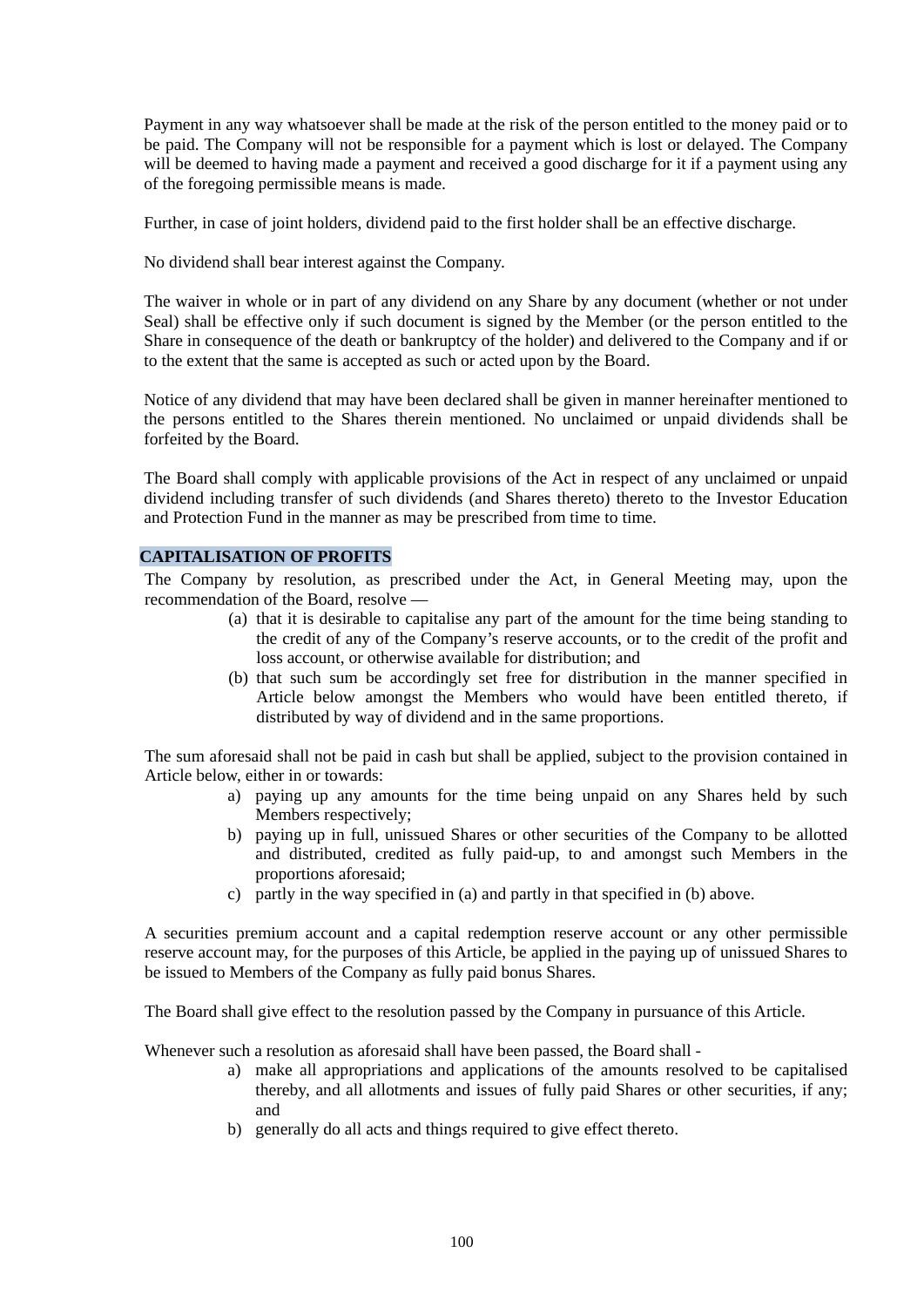The Board shall have power—

- a) to make such provisions, by the issue of fractional certificates/coupons or by payment in cash or otherwise as it thinks fit, for the case of Shares or other securities becoming distributable in fractions; and
- b) to authorise any person to enter, on behalf of all the Members entitled thereto, into an agreement with the Company providing for the allotment to them respectively, credited as fully paid-up, of any further Shares or other securities to which they may be entitled upon such capitalisation, or as the case may require, for the payment by the Company on their behalf, by the application thereto of their respective proportions of profits resolved to be capitalised, of the amount or any part of the amounts remaining unpaid on their existing Shares.

Any agreement made under such authority shall be effective and binding on such Members.

## **WINDING UP**

Subject to the applicable provisions of the Act and the Rules made thereunder -

If the Company shall be wound up and the assets available for distribution amongst Members as such shall be insufficient to repay the whole of the paid-up capital or capital deemed to be paid-up, such assets shall be distributed so that as nearly as may be the losses shall be borne by the Members in proportion to the capital paid-up or deemed to be paid-up at the commencement of the winding up, on the Shares held by them respectively, and if in a winding up the assets available for distribution amongst the Members shall be more than sufficient to repay the whole of the capital paid-up at the commencement of the winding up, the excess shall be distributed amongst the Members in proportion to the capital paid-up or deemed to be paid-up at the commencement of the winding up on the Shares held by them respectively. Where capital is paid-up on any Shares in advance of calls upon the footing that the same shall carry interest, such capital shall be excluded and shall be repayable in full before any distribution is made on the paid-up capital or capital deemed to be paid-up together with interest at the rate agreed upon. The provisions of this Article shall be subject to any special rights or liabilities attached to any special class of Shares forming part of the capital of the Company.

If the Company shall be wound up, the liquidator may, with the sanction of a special resolution of the Company and any other sanctions required under the Act, divide amongst the Members, in specie or kind, the whole or any part of the assets of the Company, whether they shall consist of property of the same kind or not.

For the purpose aforesaid, the liquidator may set such value as he deems fair upon any property to be divided as aforesaid and may determine how such division shall be carried out as between the Members or different classes of Members.

The liquidator may, with the like sanction, vest the whole or any part of such assets in trustees upon such trusts for the benefit of the contributories if he considers necessary, but so that no Member shall be compelled to accept any Shares or other securities whereon there is any liability.

#### **INDEMNITY AND INSURANCE**

Subject to the provisions of the Act, every Director, Managing Director, Manager, Whole-time Director, Chief Financial Officer, Company Secretary or any other officer for the time being of the Company shall be indemnified by the Company against any liability and it shall be the duty of the Board to pay out of the funds of the Company, all costs, losses and expenses (including travelling expenses) which any such officer may incur or become liable to by reasons of any contract entered into or act done, concurred in or omitted in or about the execution of his duty or supposed duty in his office and advice except such (if any) as he shall incur through his own wilful neglect or default respectively and no such officer shall be answerable for the acts, receipts, neglects or defaults of the other or others of them or for joining in any receipts for the sake of conformity or for any bankers or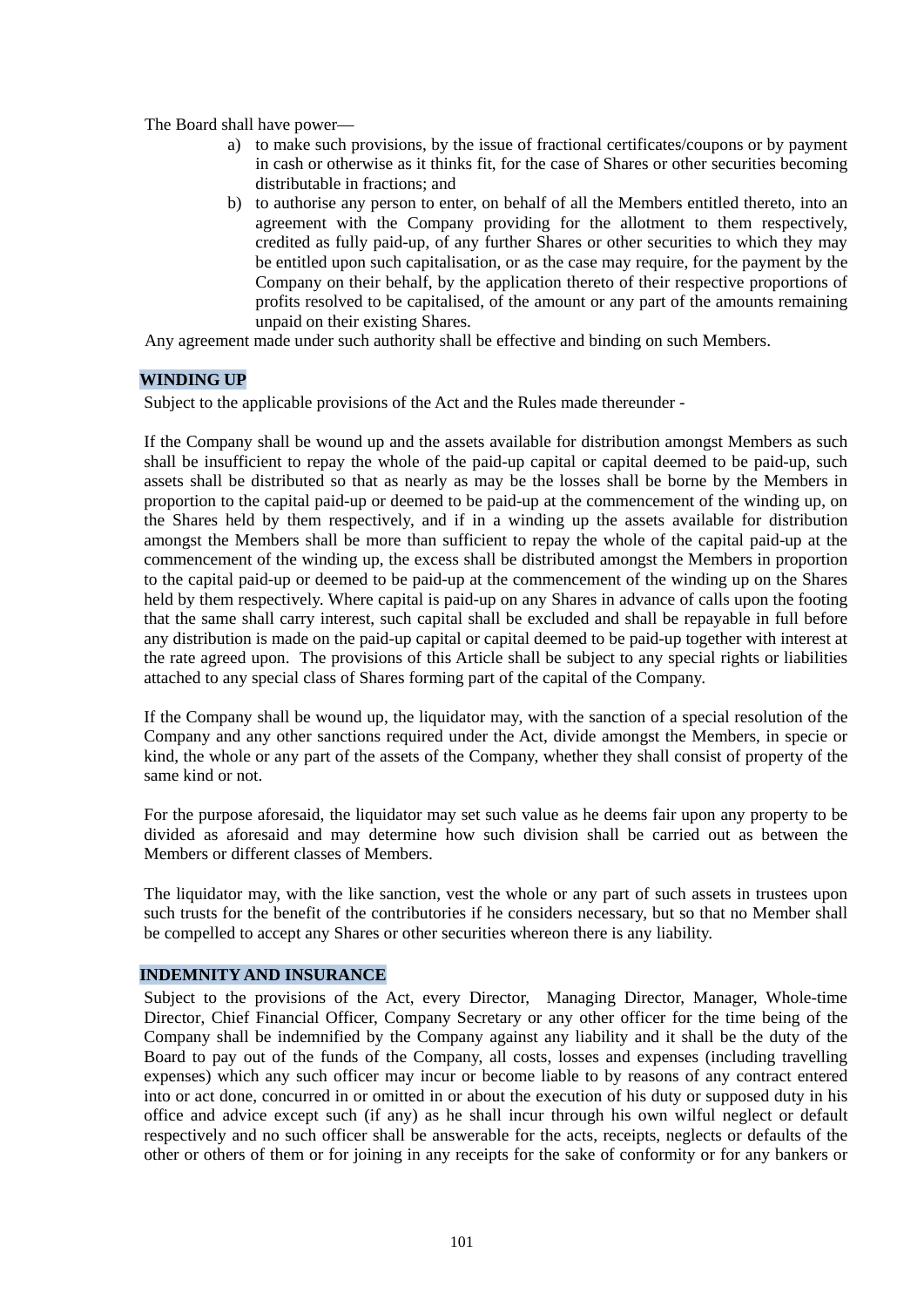other persons with whom any money or assets belonging to the Company shall or may be lodged or deposited for safe custody or for any loss, misfortune or damage which may happen in the execution of his office or advice or in relation thereto unless the same shall happen by or through his own wilful neglect or default.

Subject as aforesaid, every Director, Managing Director, Manager, Company Secretary, Chief Financial Officer or other officer of the Company shall be indemnified against any liability incurred by him in defending any proceedings, whether civil or criminal in which judgement is given in his favour or in which he is acquitted or discharged or in connection with any application under Section 463 of the Act in which relief is given to him by the Court.

The Company may take and maintain any insurance as the Board may think fit on behalf of its present and/or former Directors and Officers for indemnifying all or any of them against any liability for any acts in relation to the Company for which they may be liable but have acted honestly and reasonably.

### **MATERIAL CONTRACTS AND DOCUMENTS FOR INSPECTION**

- 1) Memorandum and Articles of Association of the Company as amended till date;
- 2) Fresh Certificate of Incorporation pursuant to Change of Name issued by the Registrar of Companies, Tamilnadu, Chennai dated 10th August, 2017 consequent to change of name viz. from TI Financial Holdings Limited to Tube Investments of India Limited as per Scheme of Arrangement (Demerger);
- 3) The Order dated 17th July, 2017 of National Company Law Tribunal, Chennai sanctioning the Scheme of Arrangement (Demerger) along with certified copy of the Scheme of Arrangement (Demerger);
- 4) Observation Letter issued by BSE Limited and National Stock Exchange of India Limited both dated 13th January, 2017 respectively according their "No Objection" to the Scheme of Arrangement (Demerger);
- 5) Acknowledgement copy from Registrar of Companies for filing the Scheme of Arrangement on 24th March, 2017;
- 6) Tripartite Agreement dated 14th July, 2017 amongst the Company, National Securities Depository Limited and the Registrar and Transfer Agents Karvy Computershare Private Limited;
- 7) Memorandum of Understanding dated 21st June, 2017 with Registrar and Transfer Agents Karvy Computershare Pvt. Limited for acting as Registrar and Transfer Agents;
- 8) Uupdated Information Memorandum;
- 9) Copy of Fairness report dated 3rd November, 2016 provided by M/s. Axis Capital Limited, Merchant Banker;
- 10) Copy of Resolution dated 3rd November, 2016 passed by the Board of Directors of the Company approving the Scheme;
- 11) In principle approval dated 6th October, 2017 received from BSE Ltd., for listing of equity shares of the Company;
- 12) In principle approval dated 13th October, 2017 received from National Stock Exchange of India Ltd., for listing of equity shares of the Company;
- 13) Relaxation under Rule 19(2)(b) of the Securities Contracts (Regulation) Rules, 1957 granted by the Securities and Exchange Board of India vide its letter ref. no.CFD/DIL-I/NR/RK/26072/2017 dated 25th October, 2017.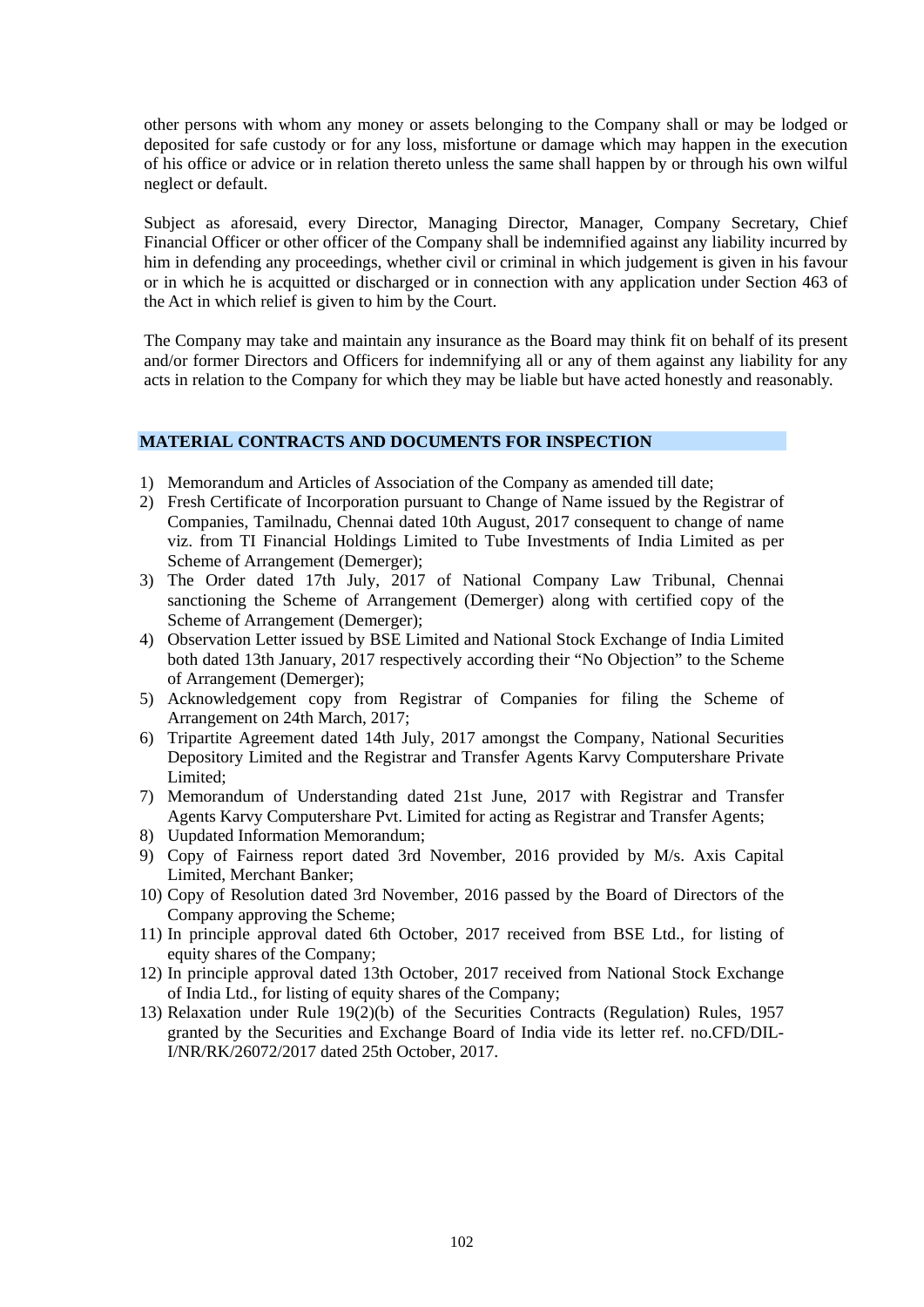#### **Declaration**

We hereby declare that all relevant provisions of the Companies Act and the guidelines issued by the Government or the regulations or guidelines issued by SEBI, established under Section 3 of the SEBI Act, as the case may be, have been complied with and no statement made in the Information Memorandum is contrary to the provisions of the Companies Act, the SCRA, the SEBI Act or rules or regulations made thereunder or guidelines issued, as the case may be. We further certify that all the statements in the Information Memorandum are true and correct.

#### **ON BEHALF OF THE BOARD OF DIRECTORS OF TUBE INVESTMENTS OF INDIA LIMITED** S SURESH

Date: 30th October, 2017

Place: Chennai COMPANY SECRETARY & COMPLIANCE OFFICER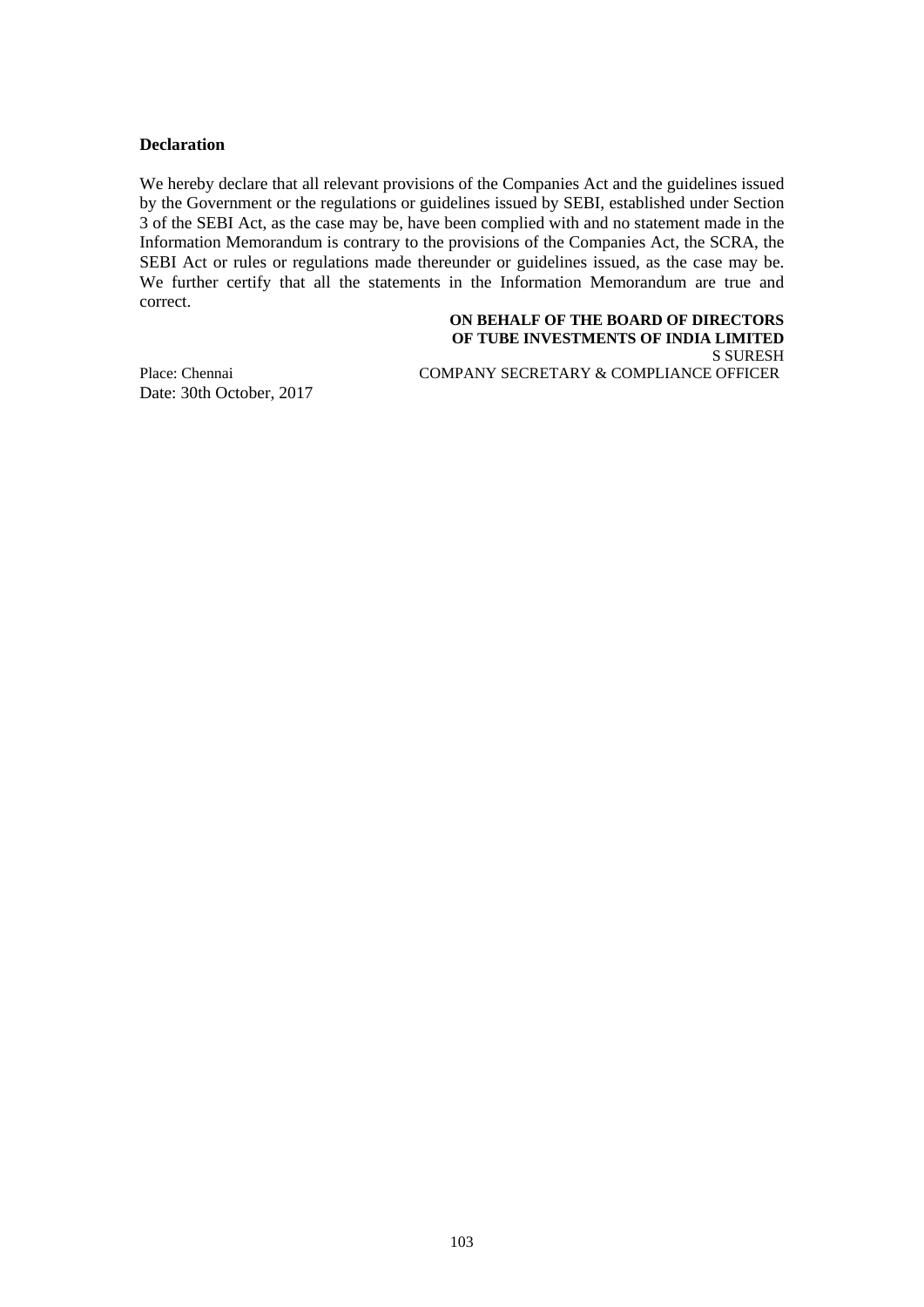Attachment - A

| <b>COROMANDEL INTERNATIONAL LIMITED</b>        |                                               |                                       |  |  |  |
|------------------------------------------------|-----------------------------------------------|---------------------------------------|--|--|--|
| SUMMARY OF DISPUTED LIABILITY AS AT 31.03.2017 |                                               |                                       |  |  |  |
|                                                | Rs. In lakhs                                  |                                       |  |  |  |
| S <sub>NO</sub>                                | <b>PARTICULARS</b>                            | <b>CONTINGENT</b><br><b>LIABILITY</b> |  |  |  |
| 1                                              | <b>CENTRAL EXCISE- ISSUES UPTO MARCH 2016</b> | 601                                   |  |  |  |
| $\mathfrak{p}$                                 | CENTRAL EXCISE CURRENT YEAR 2016-17 ISSUES    | 22                                    |  |  |  |
|                                                | <b>EXCISE ISSUES TOTAL</b>                    | 623                                   |  |  |  |
|                                                |                                               |                                       |  |  |  |
| 3                                              | CUSTOMS ISSUES UPTO MARCH 2016                | 361                                   |  |  |  |
| 4                                              | <b>CUSTOMS ISSUES CURRENT YEAR 2016-17</b>    | 25                                    |  |  |  |
|                                                | <b>CUSTOMS ISSUES TOTAL</b>                   | 386                                   |  |  |  |
|                                                |                                               |                                       |  |  |  |
| 5                                              | SERVICE TAX ISSUES UPTO MARCH 2016            | 189                                   |  |  |  |
| 6                                              | SERVICE TAX ISSUES CURRENT YEAR 2016-17       |                                       |  |  |  |
|                                                | <b>SERVICE TAX ISSUES TOTAL</b>               | 190                                   |  |  |  |
|                                                |                                               |                                       |  |  |  |
| $\overline{7}$                                 | VAT ISSUES UPTO MARCH 2016                    | 1304                                  |  |  |  |
| 8                                              | VAT ISSUES CURRENT YEAR 2016-17               | 220                                   |  |  |  |
|                                                | <b>VAT ISSUES TOTAL</b>                       | 1524                                  |  |  |  |
|                                                |                                               |                                       |  |  |  |
| 9                                              | INCOME TAX ISSUES UPTO MARCH 2016             | 630                                   |  |  |  |
| 10                                             | <b>INCOME TAX ISSUES CURRENT YEAR 2016-17</b> | 1381                                  |  |  |  |
|                                                | <b>INCOME TAX ISSUES TOTAL</b>                | 2011                                  |  |  |  |
|                                                |                                               |                                       |  |  |  |
|                                                | <b>GRAND TOTAL</b>                            | 4,734                                 |  |  |  |

| <b>COROMANDEL INTERNATIONAL LIMITED</b>        |                                               |                                       |  |  |  |
|------------------------------------------------|-----------------------------------------------|---------------------------------------|--|--|--|
| SUMMARY OF DISPUTED LIABILITY AS AT 31.03.2016 |                                               |                                       |  |  |  |
| S <sub>NO</sub>                                | <b>PARTICULARS</b>                            | <b>CONTINGENT</b><br><b>LIABILITY</b> |  |  |  |
| 1                                              | <b>CENTRAL EXCISE- ISSUES UPTO MARCH 2015</b> | 1804                                  |  |  |  |
| $\overline{2}$                                 | CENTRAL EXCISE CURRENT YEAR 2015-16 ISSUES    | 10                                    |  |  |  |
|                                                | <b>EXCISE ISSUES TOTAL</b>                    | 1814                                  |  |  |  |
|                                                |                                               |                                       |  |  |  |
| 3                                              | CUSTOMS ISSUES UPTO MARCH 2015                | 413                                   |  |  |  |
| 4                                              | <b>CUSTOMS ISSUES CURRENT YEAR 2015-16</b>    | $\Omega$                              |  |  |  |
|                                                | <b>CUSTOMS ISSUES TOTAL</b>                   | 413                                   |  |  |  |
|                                                |                                               |                                       |  |  |  |
| 5                                              | SERVICE TAX ISSUES UPTO MARCH 2015            | 118                                   |  |  |  |
| 6                                              | SERVICE TAX ISSUES CURRENT YEAR 2015-16       | 77                                    |  |  |  |
|                                                | <b>SERVICE TAX ISSUES TOTAL</b>               | 195                                   |  |  |  |
|                                                |                                               |                                       |  |  |  |
| $\overline{7}$                                 | VAT ISSUES UPTO MARCH 2015                    | 1251                                  |  |  |  |
| 8                                              | VAT ISSUES CURRENT YEAR 2015-16               | 129                                   |  |  |  |
|                                                |                                               |                                       |  |  |  |
|                                                | <b>VAT ISSUES TOTAL</b>                       | 1380                                  |  |  |  |
|                                                |                                               |                                       |  |  |  |
| 13                                             | INCOME TAX ISSUES UPTO MARCH 2015             | 508                                   |  |  |  |
| 14                                             | <b>INCOME TAX ISSUES CURRENT YEAR 2015-16</b> | 122                                   |  |  |  |
|                                                | <b>INCOME TAX ISSUES TOTAL</b>                | 630                                   |  |  |  |
|                                                |                                               |                                       |  |  |  |
|                                                | <b>GRAND TOTAL</b>                            | 4,432                                 |  |  |  |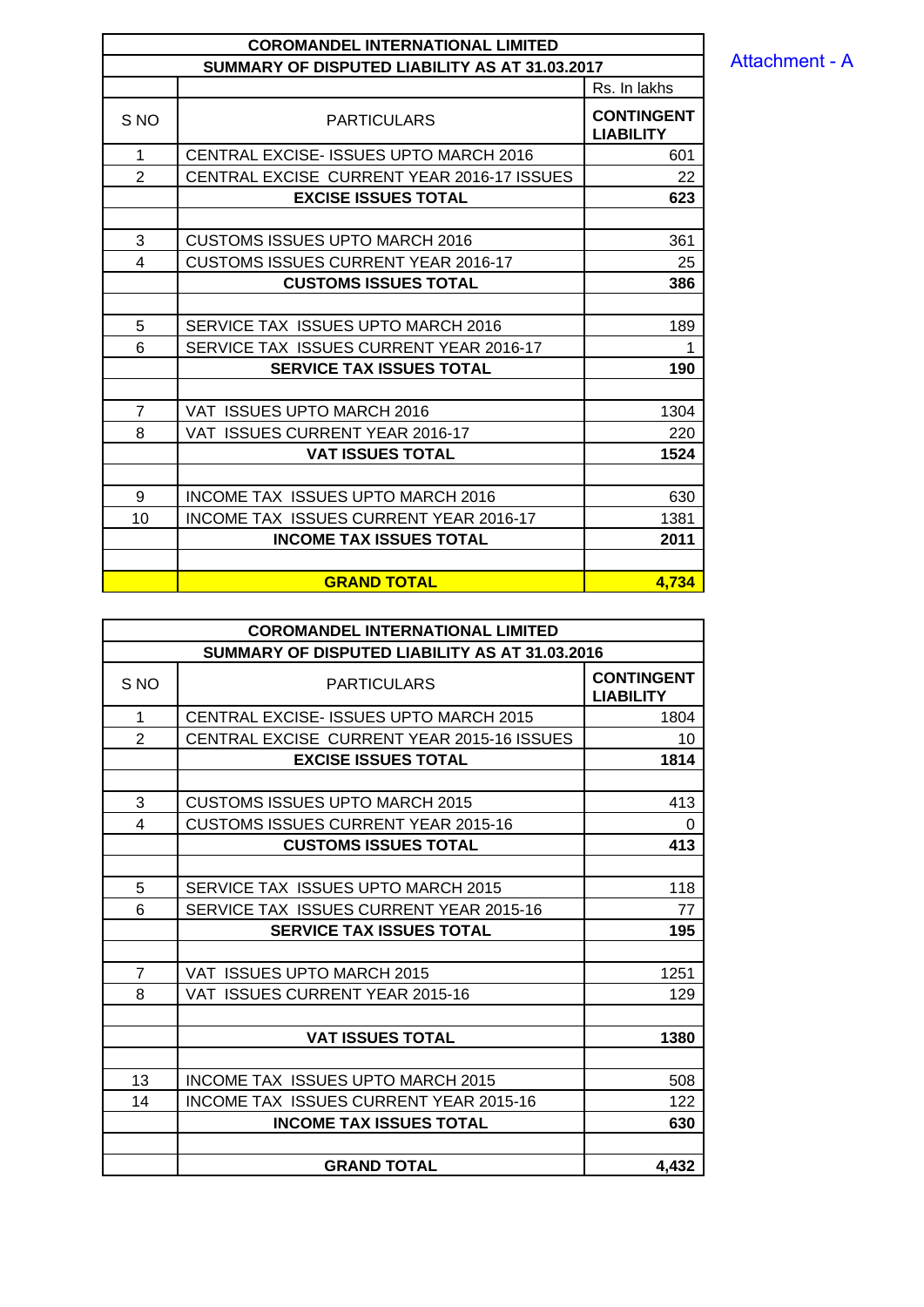## **COROMANDEL INTERNATIONAL LIMITED**

#### **SUMMARY OF DISPUTED LIABILITY AS AT 31.03.15**

| S <sub>NO</sub> | <b>PARTICULARS</b>                              | <b>CONTINGENT</b><br><b>LIABILITY</b> |
|-----------------|-------------------------------------------------|---------------------------------------|
| 1               | CENTRAL EXCISE- ISSUES UPTO MARCH 2014          | 7,223                                 |
| $\overline{2}$  | CENTRAL EXCISE - SABERO UPTO MARCH 2014         | 72                                    |
| 3               | CENTRAL EXCISE - LPL UPTO MARCH 2014            | 130                                   |
| 4               | CENTRAL EXCISE CURRENT YEAR 2014-15 ISSUES      | 65                                    |
|                 | <b>EXCISE ISSUES TOTAL</b>                      | 7,491                                 |
| 5               | <b>CUSTOMS ISSUES UPTO MARCH 2014</b>           |                                       |
| 6               | CUSTOMS - LUL / LPL UPTO MARCH 2014             | 374                                   |
| $\overline{7}$  | <b>CUSTOMS ISSUES CURRENT YEAR 2014-15</b>      |                                       |
|                 | <b>CUSTOM ISSUES TOTAL</b>                      | 374                                   |
|                 |                                                 |                                       |
| 8               | SERVICE TAX ISSUES UPTO MARCH 2014              | 18                                    |
| 9               | SERVICE TAX ISSUES CURRENT YEAR 2014-15         | 144                                   |
|                 | <b>SERVICE TAX ISSUES TOTAL</b>                 | 162                                   |
|                 |                                                 |                                       |
| 10              | VAT ISSUES UPTO MARCH 2014                      | 175                                   |
| 11              | VAT ISSUES SABERO - UPTO MARCH 2014             | 39                                    |
| 12              | VAT ISSUES LPL - UPTO MARCH 2014                |                                       |
| 13              | VAT ISSUES CURRENT YEAR 2014-15                 | 1,077                                 |
|                 | <b>VAT ISSUES TOTAL</b>                         | 1,291                                 |
| 14              | INCOME TAX ISSUES UPTO MARCH 2014 (+ LPL)       |                                       |
|                 | INCOME TAX ISSUES CURRENT YEAR 2014-15 (+       |                                       |
| 15              | LPL)                                            | 245                                   |
| 16              | <b>INCOME TAX ISSUES UPTO MARCH 2014 SABERO</b> | 593                                   |
|                 | <b>INCOME TAX ISSUES TOTAL</b>                  | 838                                   |
|                 |                                                 |                                       |
|                 |                                                 |                                       |
|                 | <b>TOTAL</b>                                    | 10,154                                |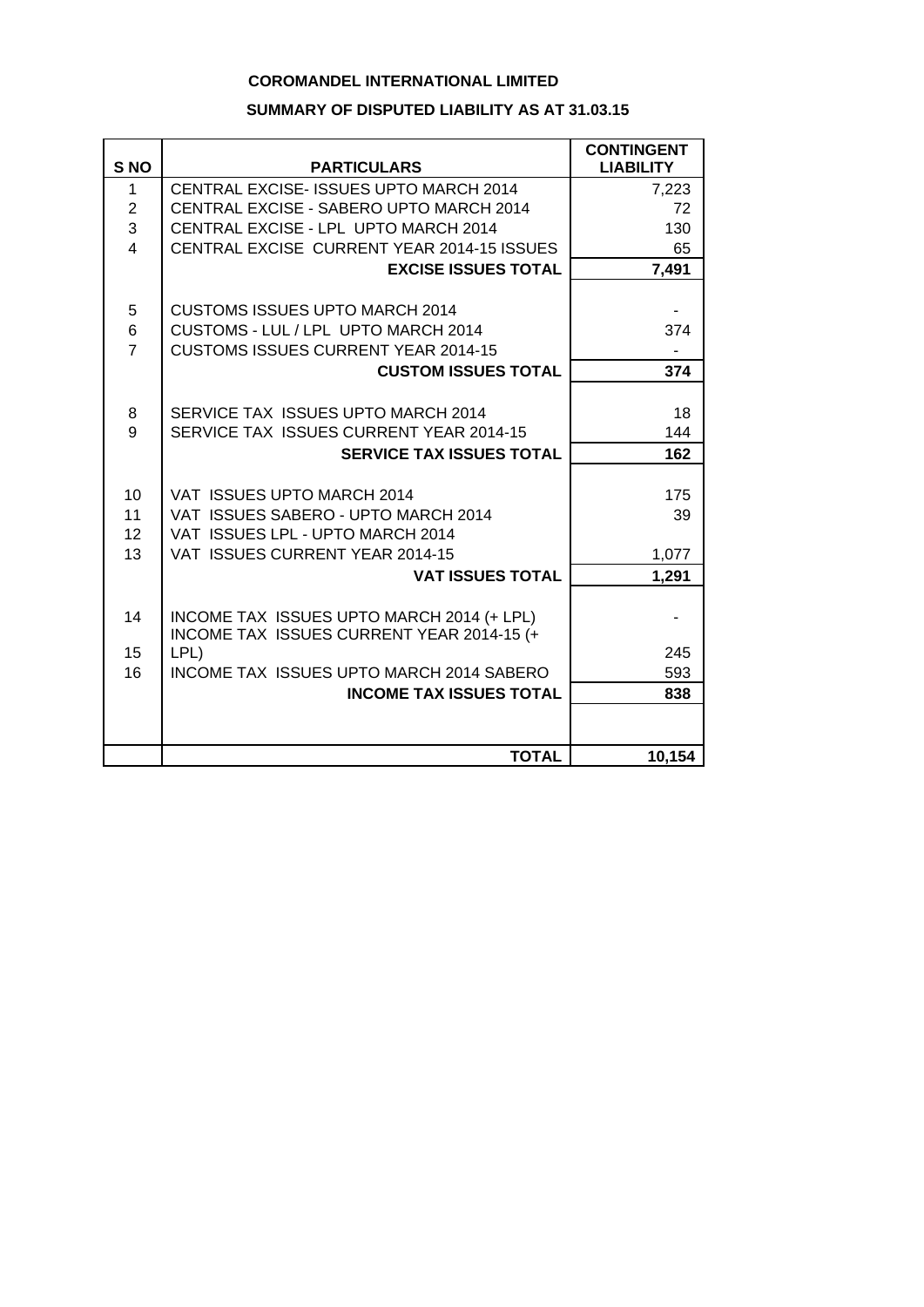# **EID PARRY (India) LIMITED**

# **Summary of disputed liability**

Details of material litigations direct and indirect taxes in the past 3 years: -

| SI <sub>No.</sub> | <b>Particulars</b>    | <b>Financial year</b> | Amount<br>(Rs. In lacs) |
|-------------------|-----------------------|-----------------------|-------------------------|
| 1                 | <b>INDIRECT TAXES</b> | 2014-15               | 5913.75                 |
|                   |                       | 2015-16               | 5806.65                 |
|                   |                       | 2016-17               | 5722.12                 |
|                   |                       | <b>TOTAL</b>          | 17442.52                |
| $\overline{2}$    | <b>DIRECT TAXES</b>   | $2014 - 15$           | 3917.72                 |
|                   |                       | $2015 - 16$           | 4684.28                 |
|                   |                       | 2016-17               | 4941.83                 |
|                   |                       | <b>TOTAL</b>          | 13433.83                |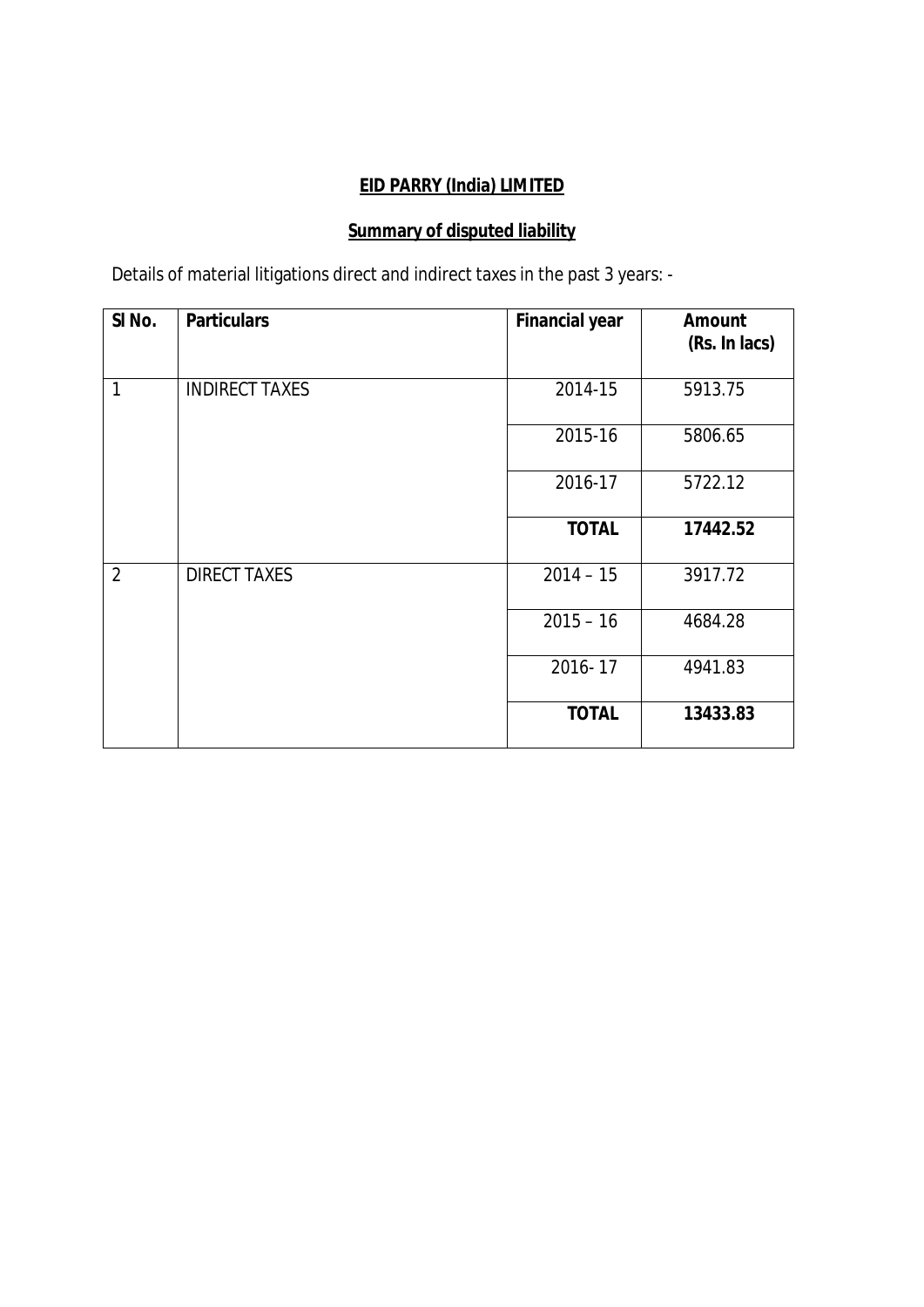## **CARBORUNDUM UNIVERSAL LIMITED**

| SI.<br>No.     | Name of the<br>Parties                                                                                         | Court                           | Nature of Case                                                                                                                                                                             | Claim Amount<br>(Rs. in lakhs) | <b>Status</b>                              |
|----------------|----------------------------------------------------------------------------------------------------------------|---------------------------------|--------------------------------------------------------------------------------------------------------------------------------------------------------------------------------------------|--------------------------------|--------------------------------------------|
| 1              | KSEB & State of<br>Kerala                                                                                      | Supreme<br>Court                | Challenging the levy of royalty at<br>10% of Tariff for controlled<br>release of water at Maniyar                                                                                          | 1579 lakhs                     | Pending                                    |
| $\overline{2}$ | <b>TANGEDCO</b>                                                                                                | Madras<br><b>High Court</b>     | TANGEDCO has issued a demand<br>notice for Rs. 1384713/- towards<br>withdrawal of the deemed<br>demand benefit at Hosur Plants.<br>Hence CUMI filed this W.P to stay<br>the demand notice. | 13.85 lakhs                    | Pending                                    |
| 3              | Union of India & 3<br>others                                                                                   | <b>High Court</b><br>of Gujarat | The State and the Central<br>Government demands royalty on<br>bauxite at OKHA Plant at higher<br>rates                                                                                     | 552 lakhs                      | Orders<br>reserved                         |
| $\overline{4}$ | M/s Pacific<br><b>International Lines</b><br>Pvt. Ltd. ('PIL') - Vs<br>- BDP India Pvt Ltd<br>('BDP') and CUMI | <b>High Court</b><br>of Madras  | Claim against CUMI for<br>destruction of goods during<br>transit due to non-disclosure of<br>such flammable chemicals                                                                      | 140 lakhs                      | Pending for<br>conciliation<br>proceedings |

## **Tax Disputes**

| <b>Name of Statute</b>               | <b>Nature of dues</b>  | <b>Forum where</b><br>dispute is | <b>Period to which</b><br>the amount | <b>Amount</b><br>involved | <b>Amount</b><br>unpaid |  |  |
|--------------------------------------|------------------------|----------------------------------|--------------------------------------|---------------------------|-------------------------|--|--|
| Central Sales Tax Act, Sales Tax     |                        | <b>Commissioner of Sales Tax</b> | $2000 - 2001$                        | 26.68                     | 17.75                   |  |  |
| 1956, Local Sales Tax                |                        | (Appeals)                        | $2004 - 2008$                        |                           |                         |  |  |
| Laws of various States               |                        |                                  | $2011 - 2015$                        |                           |                         |  |  |
|                                      |                        | Sales Tax Appellate Tribunal     | 1995 - 1997                          | 4.92                      | 1.36                    |  |  |
|                                      |                        |                                  | $2000 - 2003$                        |                           |                         |  |  |
|                                      |                        | Madras High Court                | 1989 - 1990                          | 0.47                      | 0.47                    |  |  |
| Central Excise Act, 1944 Excise Duty |                        | <b>Commissioner of Central</b>   | 1999 - 2000                          | 1.09                      | 0.58                    |  |  |
|                                      |                        | (Appeals)                        | $2009 - 2010$                        |                           |                         |  |  |
|                                      |                        |                                  | $2011 - 2012$                        |                           |                         |  |  |
|                                      |                        | Kerala High Court                | 1986 - 1987                          | 0.95                      | 0.95                    |  |  |
|                                      |                        | The Customs, Excise & Service    | 1991 - 1992                          | 2.80                      | 1.66                    |  |  |
|                                      |                        | <b>Tax Appellate Tribunal</b>    | 1993 - 1994                          |                           |                         |  |  |
|                                      |                        |                                  | 1995 - 1996                          |                           |                         |  |  |
|                                      |                        |                                  | 1998 - 2003                          |                           |                         |  |  |
| Service Tax Act, 1994                | Service Tax            | <b>Commissioner of Central</b>   | 2010 - 2011                          | 0.03                      | 0.01                    |  |  |
|                                      |                        | (Appeals)                        |                                      |                           |                         |  |  |
|                                      |                        | The Customs, Excise & Service    | $2004 - 2008$                        | 2.86                      | 2.31                    |  |  |
|                                      | Tax Appellate Tribunal |                                  |                                      |                           |                         |  |  |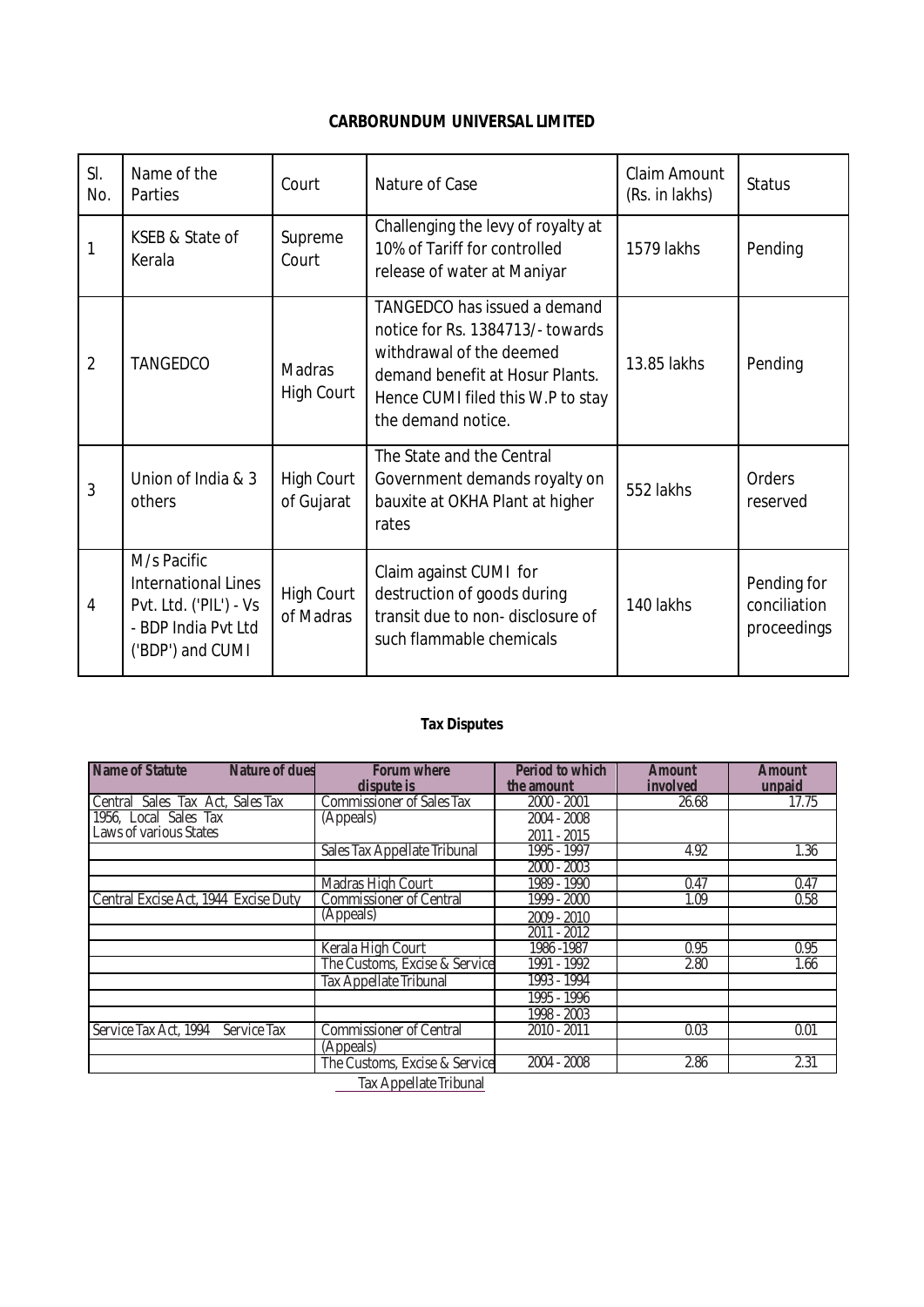| CHOLAMANDALAM INVESTMENTS AND FINANCE COMPANY LIMITED |
|-------------------------------------------------------|
| CASES RELATING TO CIVIL/CRIMINAL /CONSUMER FORM       |

| SI.<br>No.     | Year             | Name of the<br><b>Parties</b>      | Court                             | Nature of<br>Case  | Case<br>No. | Claim<br>Amount<br>(Rs. in<br>Cr) | <b>Status</b>   | No. of<br>cases |
|----------------|------------------|------------------------------------|-----------------------------------|--------------------|-------------|-----------------------------------|-----------------|-----------------|
|                | 2014-<br>2015    | Customer/<br>employee/3rd<br>party | Civil/Criminal/<br>Consumer forum | civil/<br>criminal | <b>NA</b>   | 15.95                             | Live/<br>Closed | 1038            |
| $\overline{2}$ | 2015-<br>2016    | Customer/<br>employee/3rd<br>party | Civil/Criminal/<br>Consumer forum | civil/<br>criminal | <b>NA</b>   | 22.17                             | Live/<br>Closed | 1501            |
| 3              | $2016 -$<br>2017 | Customer/<br>employee/3rd<br>party | Civil/Criminal/<br>Consumer forum | civil/<br>criminal | <b>NA</b>   | 25.73                             | Live/<br>Closed | 1464            |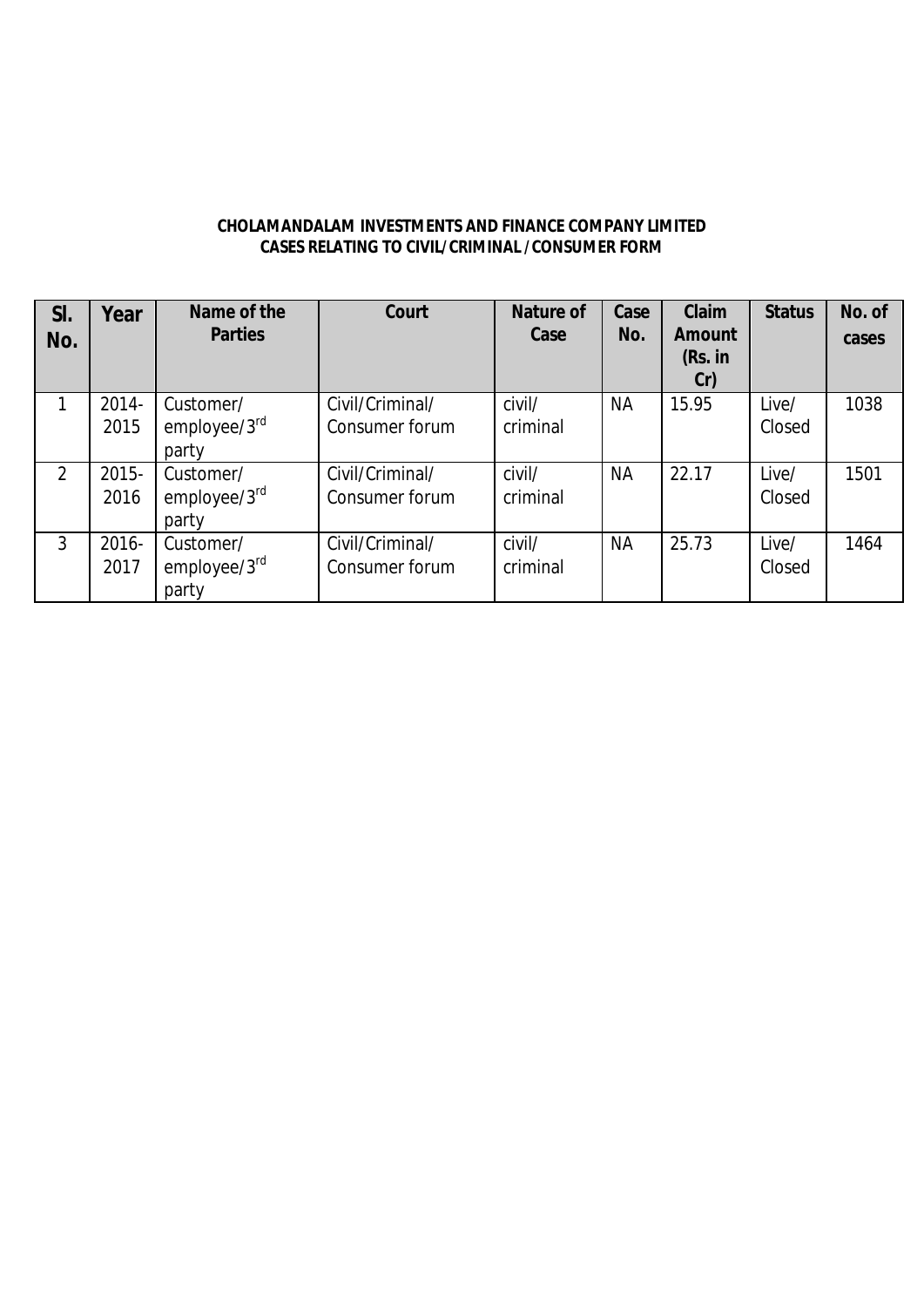### **CHOLAMANDALAM INVESTMENT AND FINANCE COMPANY LIMITED**

### **TAX LITIGATION STATUS WITH CONTINGENT LIABILITY**

### **Income Tax** Rs in crore

| <b>Particulars</b>                                                                                                                                                                                            | Contingent<br>Liability<br>March 15 | Contingent<br>Liability-<br>March 16 | Contingent<br>Liability-<br>March 17 | Appeal<br>pending<br>Forum |
|---------------------------------------------------------------------------------------------------------------------------------------------------------------------------------------------------------------|-------------------------------------|--------------------------------------|--------------------------------------|----------------------------|
| Withdrawal from Securities Premium treated<br>as revenue receipt (AY 2009-10<br>Reassessment)                                                                                                                 |                                     | 109.97                               | 109.97                               | CIT(A)                     |
| Excess Interest Spread on securitization /<br>assignment of receivables considered as<br>taxable income on upfront basis instead of<br>the financial years over which it accrues<br>(AY 2012-13 & AY 2014-15) | 8.76                                | 8.76                                 | 42.01                                | CIT(A)                     |
| Disallowance u/s 14 A-Expenditure incurred<br>in relation to Exempt Income (AY 2008-09 to<br>2013-14)                                                                                                         | 13.8                                | 17.57                                | 17.24                                | CIT(A)                     |
| Depreciation on improvements in leasehold<br>premises allowed at 10% instead of 100%<br>(AY 2008-09 to 2010-11 & 2013-14)                                                                                     | 5.43                                | 8.19                                 | 6.60                                 | A <sub>O</sub>             |
| Depreciation on Windmill allowed @50%<br>instead of 100% (AY 1997-88 & AY 1998-99)                                                                                                                            | 4.12                                | 4.12                                 | 4.12                                 | A <sub>O</sub>             |
| Ancillary borrowing charges claimed on<br>payment basis disallowed (AY 2011-12 to<br>2013-14)                                                                                                                 | 10.57                               | 11.09                                | 11.09                                | CIT(A)                     |
| TDS claim partly disallowed (AY 2009-10 to<br>2014-15)                                                                                                                                                        |                                     |                                      | 4.39                                 | A <sub>O</sub>             |
| Disallowance of capital loss on sale of stake in<br>AMC (AY 2010-11)                                                                                                                                          | 3.96                                | 3.96                                 | 3.96                                 | CIT(A)                     |
| Actual Forex loss (FCNR borrowing) loss<br>treated as speculative loss (AY 2013-14)                                                                                                                           |                                     | 2.03                                 | 2.03                                 | CIT(A)                     |
| Other items (3 Assessment years)                                                                                                                                                                              | 1.88                                | 2.06                                 | 1.79                                 | CIT(A)                     |
| Interest (6 Assessment years)                                                                                                                                                                                 | 4.28                                | 106.98                               | 105.30                               | CIT(A)                     |
| <b>Total</b>                                                                                                                                                                                                  | 52.8                                | 259.80                               | 308.50                               |                            |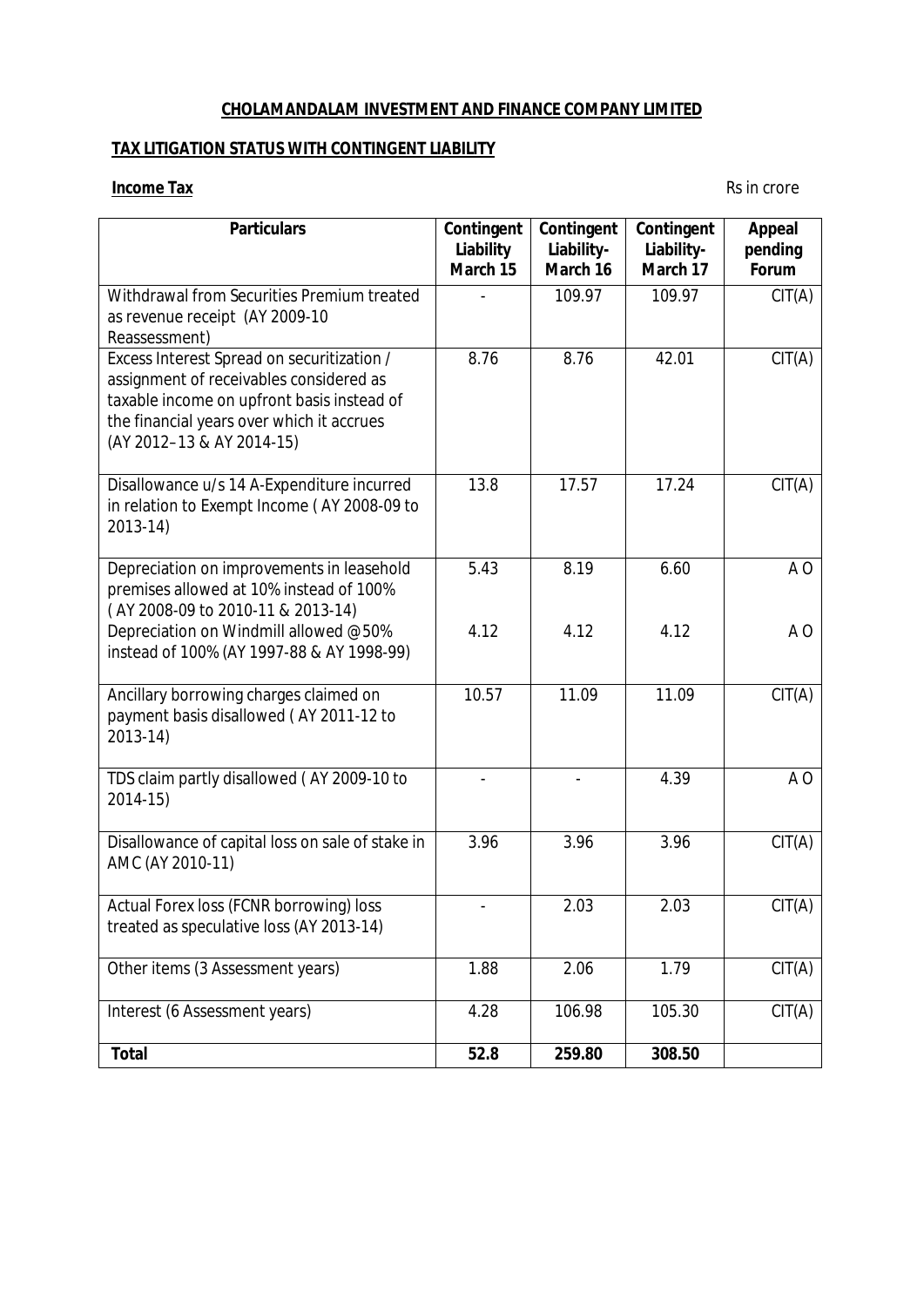### **CHOLAMANDALAM INVESTMENT AND FINANCE COMPANY LIMITED**

#### **SERVICE TAX** Rs in crore

| <b>Particulars</b>                                                                                                                                                         | Contingent<br>Liability-<br>March 15 | Contingent<br>Liability-<br>March 16 | Contingent<br>Liability-<br>March 17 |
|----------------------------------------------------------------------------------------------------------------------------------------------------------------------------|--------------------------------------|--------------------------------------|--------------------------------------|
| Service tax levied on Additional Interest (Late<br>payment/ delayed payment charge) -<br>2011-12 to 2014-15<br>Appeal filed before CESTAT                                  |                                      |                                      | 81.90                                |
| Service tax levied on Interest income -<br>Apr 2005 to June 2012<br>Appeal filed before CESTAT                                                                             |                                      |                                      | 51.33                                |
| Service tax levied on fee income -<br>reimbursement of expenses (Cheque bounce<br>charges, field visit charges etc)<br>Apr 2005 to June 2012<br>Appeal filed before CESTAT |                                      |                                      | 2.57                                 |
| Other items (2 cases)<br>Appeal filed before CESTAT and Commissioner<br>for 1 case each.                                                                                   |                                      |                                      | 1.13                                 |
| Total                                                                                                                                                                      |                                      |                                      | 136.93                               |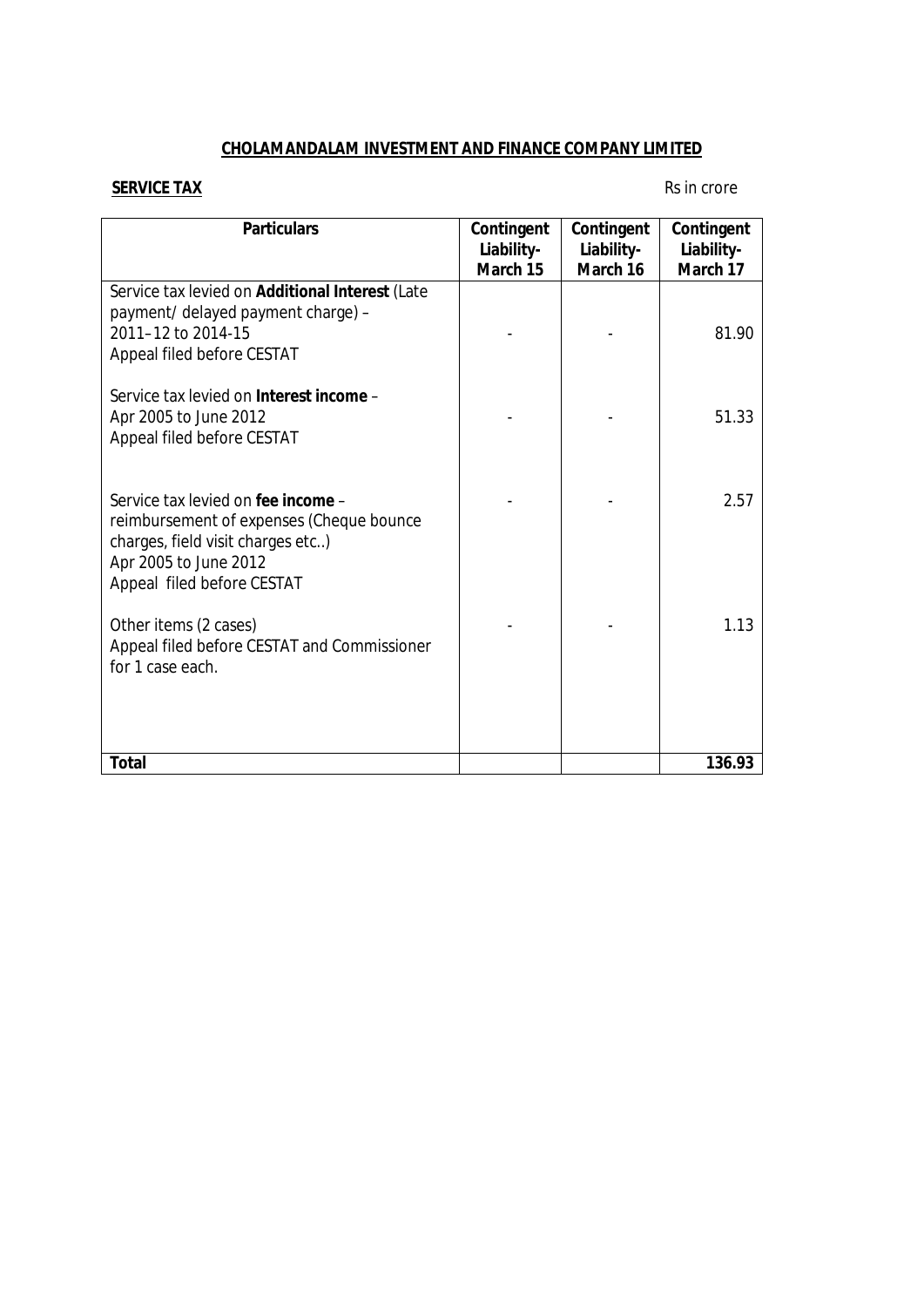#### **CHOLAMANDALAM INVESTMENT AND FINANCE COMPANY LIMITED**

### **VALUE ADDED TAX**

Rs in crore

| <b>Particulars</b>                                                                                      | Appeal<br>pending in<br>Forum | Contingent<br>Liability-<br>March 15 | Contingent<br>Liability-<br>March 16 | Contingent<br>Liability-<br>March17 |
|---------------------------------------------------------------------------------------------------------|-------------------------------|--------------------------------------|--------------------------------------|-------------------------------------|
| VAT on Sale of Repossessed Vehicle                                                                      |                               |                                      |                                      |                                     |
| Tamil Nadu (Jan 2006 to June 2014)                                                                      | <b>TNSTAT</b>                 | 20.95                                | 11.92                                | 12.57                               |
| Rajasthan (April 2006 to June 2014)                                                                     | <b>High Court</b>             | 1.75                                 | 1.01                                 | 1.01                                |
| Karnataka (April 2007 to March 2014)                                                                    | <b>KSTAT</b>                  | 5.10                                 | 0.55                                 | 0.55                                |
| Odisha (April 2007 to March 2014)                                                                       | <b>OSTAT</b>                  | 4.25                                 | 2.12                                 | 2.12                                |
| Maharashtra (April 2008 to March 2011)                                                                  | Asst.Comm                     |                                      |                                      | 2.02                                |
| <b>Others</b>                                                                                           |                               |                                      |                                      |                                     |
| Tamil Nadu (1995-96 - TNGST & GST)<br>Sales Tax on Inter State hire purchase and<br>Import transactions | <b>High Court</b>             | 9.99                                 | 9.99                                 | 9.99                                |
|                                                                                                         |                               |                                      |                                      |                                     |
| Bihar/Gujarat/Delhi(1991-1995)                                                                          |                               |                                      |                                      |                                     |
| Sales tax on interstate hire purchase<br>transaction                                                    | Tribunal                      | 0.16                                 | 0.16                                 | 0.16                                |
| Total                                                                                                   |                               | 42.2                                 | 25.75                                | 28.42                               |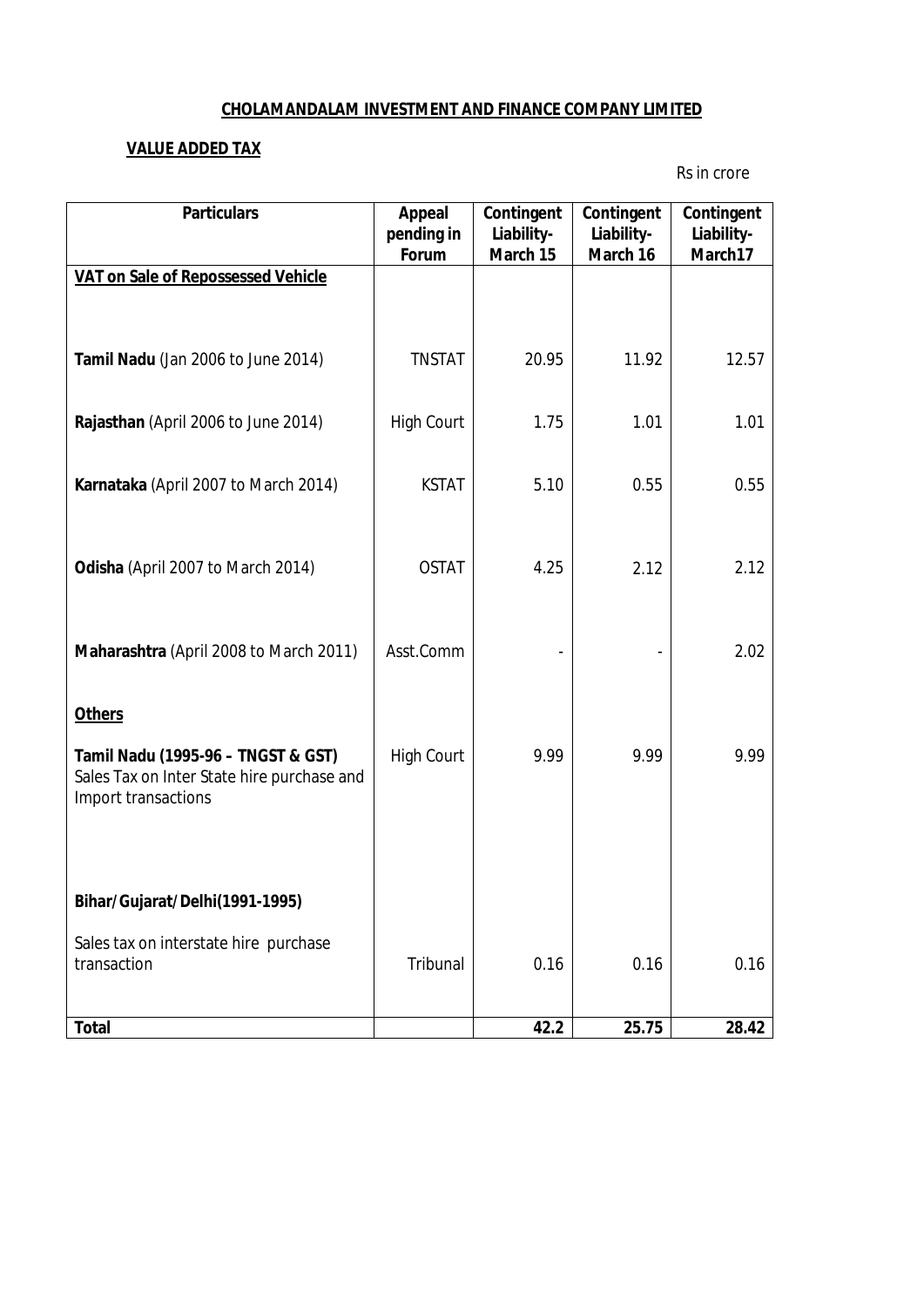#### **LITIGATION STATUS FOR THE LAST 3 YEARS**

| SI.No       | Party Name                                         | Nature of Dispute                                                                                                   | Amount Involved                     | <b>Current status</b>                                                                                                                                              |
|-------------|----------------------------------------------------|---------------------------------------------------------------------------------------------------------------------|-------------------------------------|--------------------------------------------------------------------------------------------------------------------------------------------------------------------|
| $\mathbf 1$ | <b>EDAC Engineering Ltd</b><br>Chennai             | Non execution of<br>contract<br>Liquidated damage<br>claimed by the EDAC                                            | <b>Rs.55.61 Lakhs</b>               | Writ petition filed at<br>Madras High Court<br>to set aside<br>Sole arbitrator's award                                                                             |
| 2           | <b>MIDFIELD INDUSTRIES LTD</b><br><b>HYDERABAD</b> | Non payment of dues<br>for supply of gears<br>Civil suit filed                                                      | Rs.8.16 Lakhs                       | Suit filed posted for<br>next hearing 13.11.2017<br>Amount provided for fully                                                                                      |
| 3           | <b>Seven Contract Workers</b>                      | Petition for reinstatement<br>of employment with<br>back wages from the<br>Year 2009 onwards                        | Wages from the year 2009<br>onwards | All seven contract workers withdrawn cases<br>voluntarily. Four of them on 5th May, 2015<br>and 3 of them on 12th December, 2015<br><b>Cases closed</b>            |
| 4           | Mr.A.Subbian                                       | Petition for reinstatement<br>of employment with<br>back wages from the<br>Year 2009 onwards                        | Wages from the year 2009<br>onwards | Opposite party withdrawn the case voluntarily<br><b>Case Closed</b>                                                                                                |
| 5           | M.M.Nagarajan                                      | Petition for reinstatement<br>of employment with<br>back wages from the<br>Year 2006 onwards                        | Wages from the year 2006<br>onwards | Withdrawn voluntarily on 14th September, 2015<br><b>Case Closed</b>                                                                                                |
| 5           | Millennium Industries<br>Hyderabad                 | Cheque bounce case<br>Petition filed under section<br>138 of Negotiable Instruments<br>Act                          | <b>Rs., 3.34 Lakhs</b><br>onwards   | Case field at Judicial Magistrate Court Coimbatore<br>Attended 2 hearings. Transferred to Fast Track Court                                                         |
| 6           | <b>Techno Machine Tools</b><br>Hyderabad           | Cheque bounce case<br>Petition filed under section<br>138 of Negotiable Instruments<br>Act                          | Rs. 9.98 Lakhs                      | Case field at Judicial Magistrate Court Coimbatore<br>Attended 2 hearings. Transferred to Fast Track Court                                                         |
| 7           | <b>SLB Engineers P Ltd</b><br>Hyderabad            | Advocate Notice issued for<br>filing civil suit to recover the dues<br>pending on account of supply<br>of materials | Rs. 7.62 Lakhs                      | Opposite party filed petition for permanent injunction<br>to enter their premises at LB Nagar, Ranga Reddy<br>District Court.<br>Next Hearing posted on 06.11.2017 |
| 8           | <b>Gallium Industries Ltd</b><br>Faridabad         | Received notice from Insolvency<br>Professional about Corporate<br>Insolvency process                               | Rs. 9.78 Lakhs                      | Approaching the party for collection of money                                                                                                                      |
| 9           | <b>Central Excise</b>                              | Dispute about excise duty on<br>inter-unit transit of Machinery                                                     | <b>Rs. 76.00 Lakhs</b>              | Tribunal returned the case to Commissioner of Excise                                                                                                               |
| 10          | Income Tax                                         | Demand on Dividend distribution tax   Rs. 3 Lakhs                                                                   |                                     | Pending before IT Dept                                                                                                                                             |

#### **SHANTHI GEARS LTD**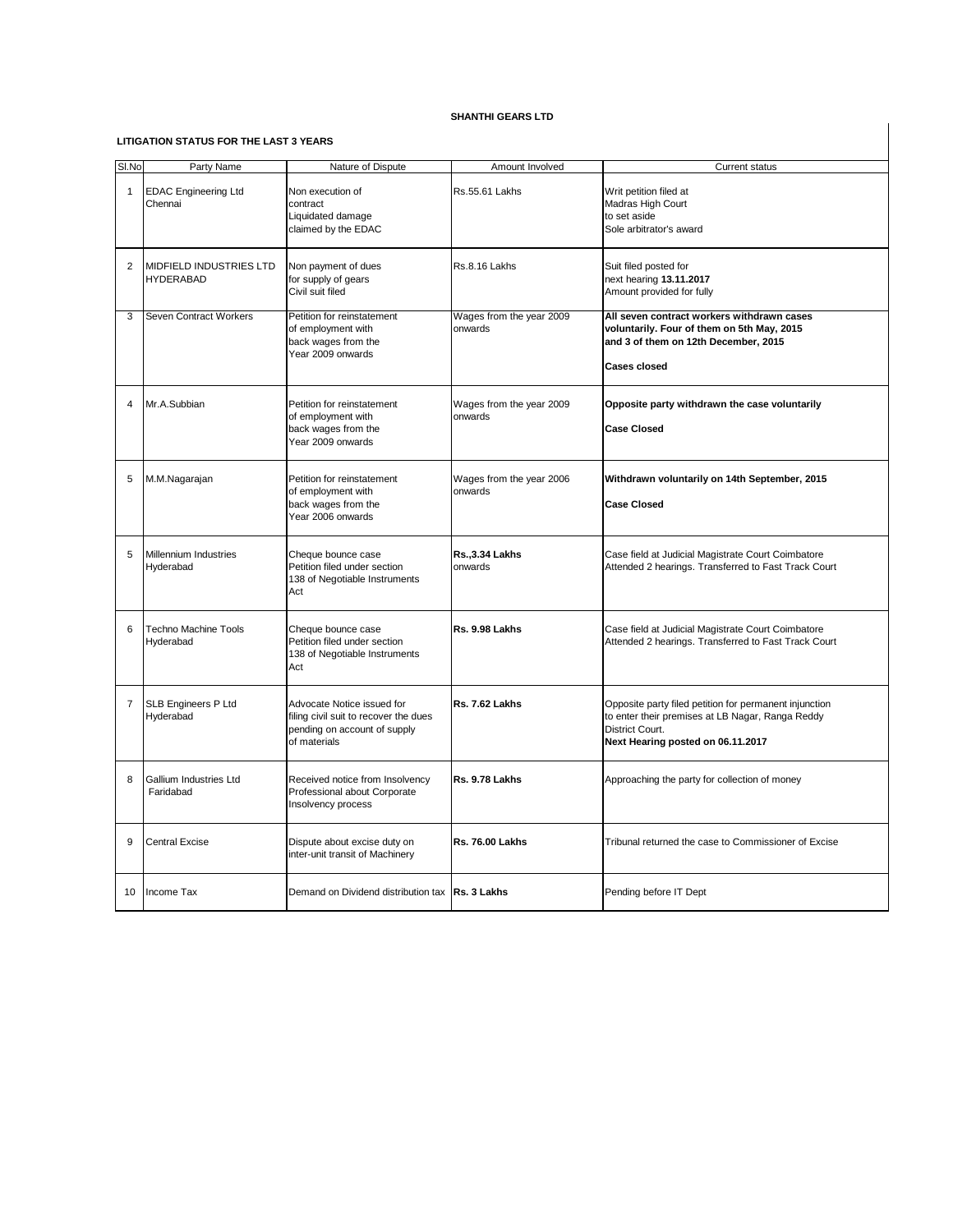(In Lakhs)

| Year    | <b>Name of the Parties</b>               | Court                               | <b>Nature of Case</b>                             | Case No.        | <b>Claim Amount</b><br>(Rs. in lakhs) | <b>Status</b>        |
|---------|------------------------------------------|-------------------------------------|---------------------------------------------------|-----------------|---------------------------------------|----------------------|
|         |                                          |                                     |                                                   |                 |                                       |                      |
|         |                                          |                                     |                                                   |                 |                                       |                      |
| 2015-16 | Mrs.Jagadeeswari & Mr. Sundarajan Vs CEC | Addl. Dist. Munnsiff Court, Alandur | Litigation in Comman Land - Coral Cascade Project | OS NO. 150/2015 |                                       | <b>Under process</b> |
|         |                                          |                                     |                                                   |                 |                                       |                      |
|         |                                          |                                     |                                                   |                 |                                       |                      |

# **COROMANDEL ENGINEERING COMPANY LIMITED - Litigatiom against the Company**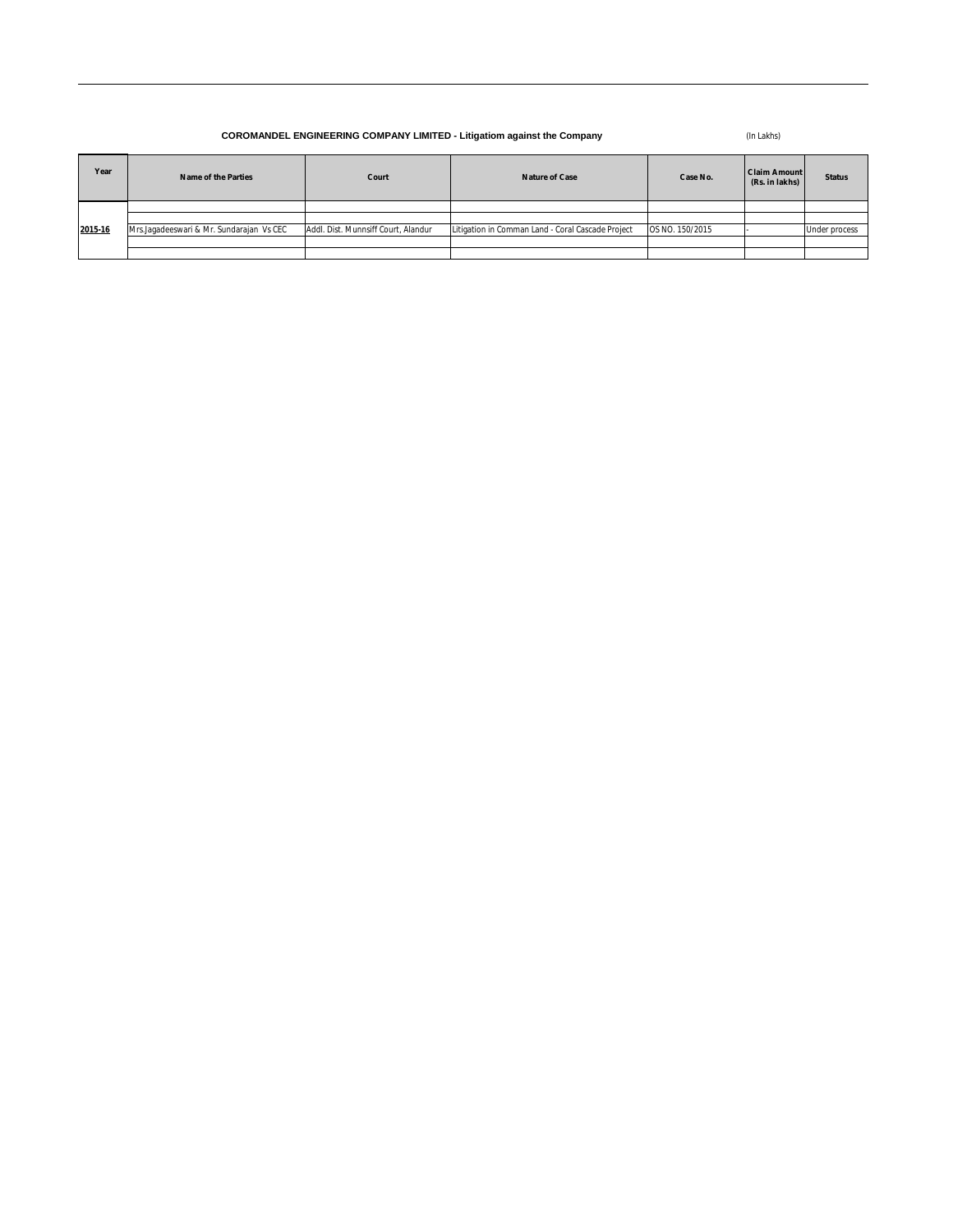| Sl. No. | <b>Appeal No.</b>                   | <b>Asst. Year</b>  | <b>Particulars of Additions / Disallowances</b>        | Amount (Rs. L) | Tax/Int. | Co./ Dept                                                    |
|---------|-------------------------------------|--------------------|--------------------------------------------------------|----------------|----------|--------------------------------------------------------------|
|         |                                     |                    |                                                        |                |          | <b>Appeal</b>                                                |
|         |                                     |                    |                                                        |                |          |                                                              |
| 2014-15 | A/86/2011-12                        | 2006-07 & 2007-08  | Appeal before AC - Appeals (Andhra Pradesh - VAT)      | 43.42          |          | 20.27 Company Appeal - Under Progres                         |
|         |                                     |                    |                                                        |                |          |                                                              |
| 2014-15 | RP/J1/110/2014                      | 2012-13            | Appeal before Joint Commissioner (Tamil nadu -<br>VAT) | 2.99           |          | Company Appeal - Under Progress                              |
|         |                                     |                    |                                                        |                |          |                                                              |
| 2014-15 | AA(ET)50/2014-15 & AA (VAT)/2014-15 | 2011-12 to 2012-13 | Appeal before Dy. Commissioner (Odisha - VAT)          | 34.93          |          | Company Appeal - Partly Allowed & Partly<br><b>Dismissed</b> |
|         |                                     |                    |                                                        |                |          |                                                              |
| 2015-16 | 32/2016                             | 2013-14 & 2014-15  | Appeal before Commissioner (Service Tax)               | 9.36           |          | Company Appeal - Under Progress                              |
|         |                                     |                    |                                                        |                |          |                                                              |
| 2015-16 | C NO. IV/09/376/2013-STC/ADJ        | 2008-09 & 2009-10  | Appeal before Commissioner (Service Tax)               | 90.55          |          | Company Appeal - Allowed in our Favour                       |
|         |                                     |                    |                                                        |                |          |                                                              |
| 2016-17 | 33118 to 33126 / 2016               | 2006-17 to 2015-16 | Madras High Court - Writ Appeal (Sales Tax)            | 1109.66        |          | 1109.66 Company Appeal Allowed in our favour                 |

**1290.91**

(In Lakhs)

### **COROMANDEL ENGINEERING COMPANY LIMITED**

| Year    | <b>Name of the Parties</b> | Court | <b>Nature of Case</b>                                                                                          | Case No.        | <b>Ulaim</b><br><b>Amount</b><br>(Rs in | <b>Status</b>        |
|---------|----------------------------|-------|----------------------------------------------------------------------------------------------------------------|-----------------|-----------------------------------------|----------------------|
|         |                            |       |                                                                                                                |                 |                                         |                      |
|         |                            |       |                                                                                                                |                 |                                         |                      |
| 2015-16 |                            |       | Mrs.Jagadeeswari & Mr. Sundarajan Vs ClAddl. Dist. Munnsiff Clitigation in Comman Land - Coral Cascade Project | OS NO. 150/2015 |                                         | <b>Under process</b> |
|         |                            |       |                                                                                                                |                 |                                         |                      |
|         |                            |       |                                                                                                                |                 |                                         |                      |

# **COROMANDEL ENGINEERING COMPANY LIMITED - Litigatiom against the Company**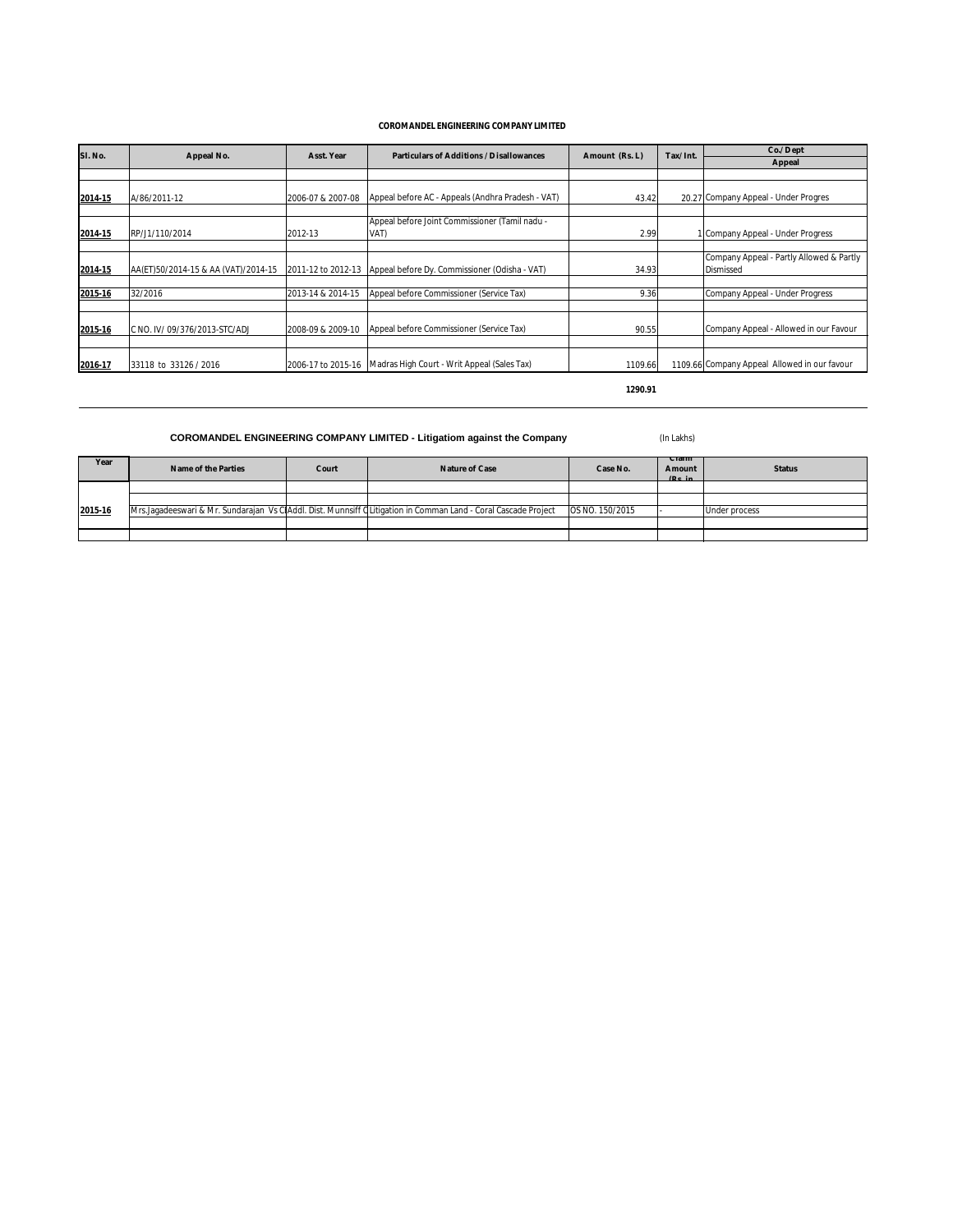| Sl.No.           | Name of the<br>other Party                                                                      | <b>Court</b>                                             | <b>Nature of Case</b> | <b>Case No.</b>                 | Claim                                                                                                                                                                                                                                                                                                                                                                                                                                                                  | <b>Status</b>                               |
|------------------|-------------------------------------------------------------------------------------------------|----------------------------------------------------------|-----------------------|---------------------------------|------------------------------------------------------------------------------------------------------------------------------------------------------------------------------------------------------------------------------------------------------------------------------------------------------------------------------------------------------------------------------------------------------------------------------------------------------------------------|---------------------------------------------|
| $\mathbf{1}$     | Shivrajkunver S<br>Jadeja<br>Ramchandra<br>Chowdhary                                            | <b>Dist Consumer Forum</b><br>District consumer<br>Forum | Civil<br>Civil        | CC/14/99<br>1398/2013           | a) Interest @18% on Rs. 5,614/- from<br>23/10/2013 until the matter is decided,<br>$ 2)$ Rs.15,000/- for improper/inadequate<br>services<br>$ 3\rangle$ Rs.25,000/- towards mental agony<br>a) Interest @18% on Rs.2381/-<br>$\vert$ b) Rs.2,50,000/- towards harassment,<br>c) Rs.2,00,000/- towards the damage<br>caused for riding the vehicle without<br>valid insurance policy.<br>e) $Rs.21,000/$ - towards the litigation<br>expenses & other related expenses. | <b>For Counter</b>                          |
| $\boldsymbol{2}$ | <b>K.J. Vincent Pious</b>                                                                       |                                                          |                       |                                 | Rs.10,00,000/- jointly between Chola                                                                                                                                                                                                                                                                                                                                                                                                                                   | <b>For Arguments</b><br><b>Reserved for</b> |
| 3                | and others                                                                                      | <b>Dist Consumer Forum</b>                               | Civil                 | CC/247/2015                     | MS & SIB towards deficiency of services Order                                                                                                                                                                                                                                                                                                                                                                                                                          | <b>Chargesheet to</b>                       |
| $\boldsymbol{4}$ | <b>State of Bihar</b>                                                                           | <b>Sessions court</b>                                    | Criminal              | 70/2015                         | Amount not quantifiable.                                                                                                                                                                                                                                                                                                                                                                                                                                               | be filed                                    |
| $5\phantom{.0}$  | <b>G</b> Krishnakutty                                                                           | <b>Dist Consumer Forum</b>                               | Civil                 | 553/2015                        | Rs.54,000/- towards compensation                                                                                                                                                                                                                                                                                                                                                                                                                                       | For further<br>Evidence                     |
| $6\phantom{.}6$  | India & others                                                                                  | Central Bank of  HC, Madya Pradesh -<br>Jabalpur Bench   | PIL                   | 1353/2016                       | Amount not quantifiable. Penalty if any<br>would be on shared basis between<br>Chola MS & CBI.                                                                                                                                                                                                                                                                                                                                                                         | To be listed<br>For filing quash            |
| $\overline{7}$   | <b>Bharat Singh</b>                                                                             | <b>ACJM</b>                                              | Criminal              | 660C/14                         | Amount not quantifiable.                                                                                                                                                                                                                                                                                                                                                                                                                                               | petition in HC,<br>Patna                    |
| 8                | Ramashankar<br>Gupta                                                                            | <b>High Court</b>                                        | Civil                 | 23/2016                         | Amount not quantifiable. Penalty if any<br>would be on shared basis between<br>Chola MS & Other Insurance Cos.<br>Rs.894554/- with an interest @18% from                                                                                                                                                                                                                                                                                                               | To be listed                                |
| 9                | P Murugan                                                                                       | <b>City Civil Court</b>                                  | Civil                 | 1080/2015                       | the date of the date of the plaint i.e<br>14.2.2015                                                                                                                                                                                                                                                                                                                                                                                                                    | For evidence                                |
| 10               | State of Bihar &<br>others                                                                      | <b>High Court</b>                                        | Civil                 | $11/2015 - 16$                  | Amount not quantifiable. Penalty if any<br>would be on shared basis between<br>Chola MS & Other Insurance Cos.<br>Rs. 2lacs towards the loss incurred, Rs. 1                                                                                                                                                                                                                                                                                                           | To be listed                                |
| 11               | <b>M</b> Sultan                                                                                 | <b>Dist Consumer Forum</b>                               | Civil                 | CC/108/2017                     | lac towards mental agony and cost of<br>litigation                                                                                                                                                                                                                                                                                                                                                                                                                     | Adjourned                                   |
| 12               | <b>Writ Petition</b><br>against all<br>insurance Cos. for<br>not having office<br>at the region | <b>High Court</b>                                        | Civil                 | WP $(c)$ $(P14)$ No.<br>04/2017 | Amount not involved                                                                                                                                                                                                                                                                                                                                                                                                                                                    | To be listed<br>Chola MS is                 |
| 13               | <b>Malay Das</b>                                                                                | <b>Dist Consumer Forum</b>                               | Civil                 | 117/2017                        | Rs.5,20,1757 - tpwrads repairing                                                                                                                                                                                                                                                                                                                                                                                                                                       | performa party                              |
| 14               | <b>Neelam Patel</b>                                                                             | <b>Dist Consumer Forum</b>                               | Civil                 | CC/196/2017                     | charges, Rs. 5000/- towards towing<br>charges, Rs.1lac towards mental<br>harassment and an interest @ 10% w.e.f<br>2.10.2016<br>Rs.30,000/ - towards physical<br>harassment, Rs.50,000/- towards<br>financial loss, Rs.5000/- towards cost of                                                                                                                                                                                                                          | WS to be filed                              |
|                  | <b>SANJAY</b>                                                                                   |                                                          |                       |                                 | litigation, Rs.10000/- towards Advocate                                                                                                                                                                                                                                                                                                                                                                                                                                |                                             |
| 15               | <b>KUMAR SAHU</b>                                                                               | <b>Dist Consumer Forum</b>                               | Civil                 | CC/278/2017                     | fees.                                                                                                                                                                                                                                                                                                                                                                                                                                                                  | WS to be filed<br>Chola MS is               |
| 16               | K Sridevi                                                                                       | <b>DRT</b>                                               | Civil                 | SA 169/17                       | Not quatifiable<br>Rs.50,000/- towards losses suffered,                                                                                                                                                                                                                                                                                                                                                                                                                | performa party                              |
| 17               | Niyazuddin<br>Riyazuddin                                                                        | <b>Dist Consumer Forum</b>                               | Civil                 | CC/15/2017                      | Rs.40,000/- towards mental harassment,<br>Rs.10000/- towards cost of lotigation                                                                                                                                                                                                                                                                                                                                                                                        | WS to be filed                              |

## **CHOLAMANDALAM MS GENEAL INSURANCE CO LIMITED - CORPORATE**

Note:- The above claim amount/s is subject to change based on merits/ demerits/courts views'/precedents & such other parameters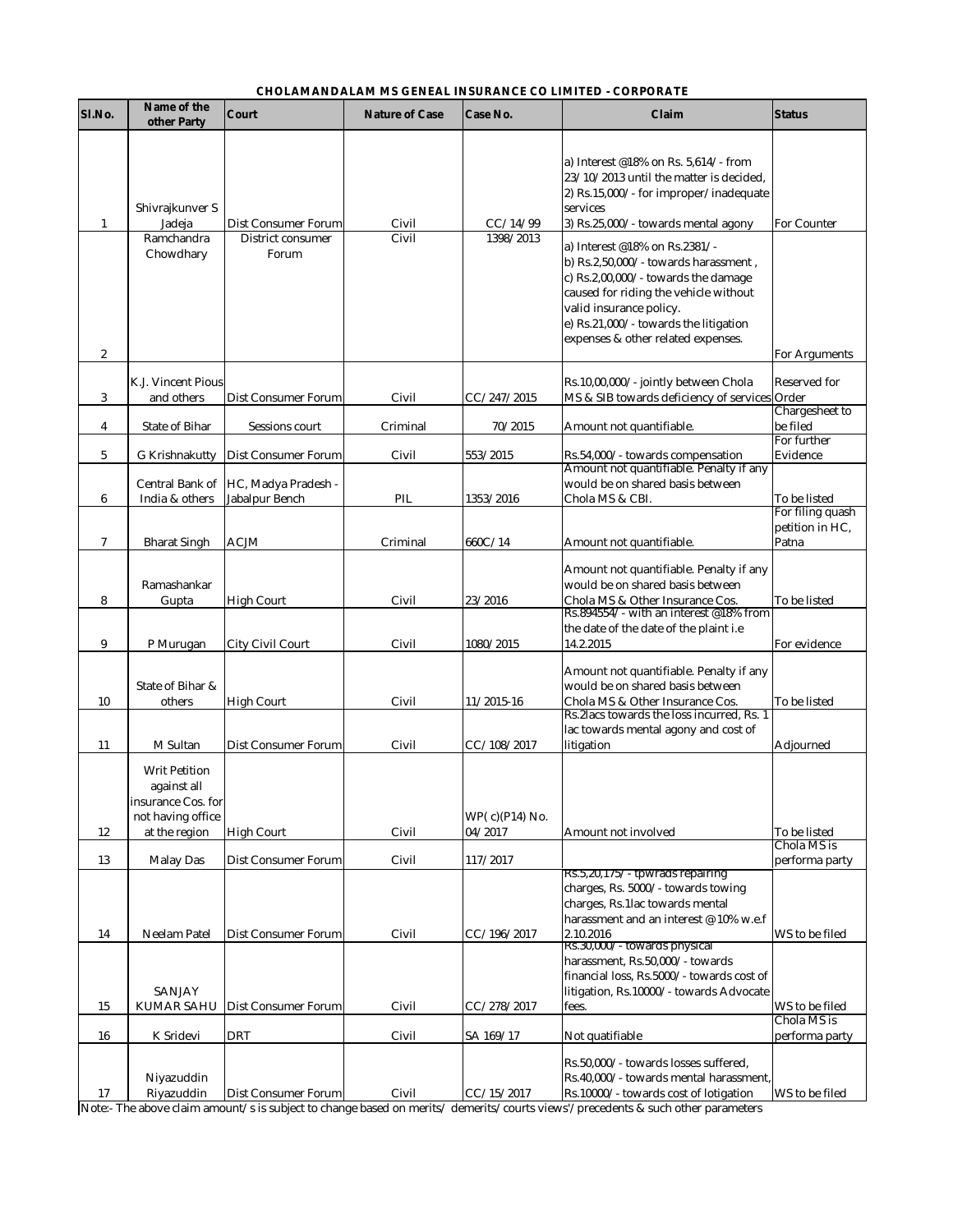| Sl.<br>No.       | Name of the<br><b>Parties</b>                                                           | <b>Court</b>                              | <b>Nature of Case</b>      | <b>Case No.</b>   | <b>Claim Amount</b><br>(Rs. in lakhs) | <b>Status</b>                                                                                                            |
|------------------|-----------------------------------------------------------------------------------------|-------------------------------------------|----------------------------|-------------------|---------------------------------------|--------------------------------------------------------------------------------------------------------------------------|
| $\mathbf{1}$     | vivek singh vs<br>Arindam chattergee JM 1s class                                        |                                           | Criminal - 200<br>Cr.P.C   | $C/1-1175/2015$   | NA - Criminal<br>Proceedings          | Appearance                                                                                                               |
| $\boldsymbol{2}$ | state of Bihar vs<br>navin kumar                                                        | session court                             | Criminal - 200<br>Cr.P.C   | 144/2017          | NA - Criminal<br>Proceedings          | Moved to high court<br>for quashing the FIR                                                                              |
| 3                | Bharat singh vs<br>MD, Akhileshwar<br>akela & santosh<br>kumar                          | <b>ACJM</b>                               | Criminal - 200<br>Cr.P.C   | 660c/2014         | NA - Criminal<br>Proceedings          | Moved to high court<br>for stay order                                                                                    |
| $\overline{4}$   | Nardev Singh                                                                            | <b>Civil Court Narnaul</b>                | Civil court                | 1343/13           | Not mentioned<br>Copy                 | in the complaint  11.11.2017 for final<br>arguments                                                                      |
| $5\phantom{.0}$  | Varun Agrawal                                                                           | Civil Court Tis Hazari                    | Civil court                | 1264/15           | 2603354                               | 15.11.2017 for<br>Petitioner Evidence.                                                                                   |
| $6\phantom{1}6$  | Najeeb                                                                                  | <b>Civil Court Manjer</b>                 | Civil court                | 66/15             | 1000000                               | posted for evidence<br>of petitioner on<br>20/10/2017                                                                    |
| 7                | <b>Harpal Singh</b>                                                                     | Civil Court Ambala                        | Civil court                | <b>NA</b>         | Not mentioned<br>Copy                 | 08.11.2017 for<br>in the complaint consideration over<br>deletion application.                                           |
| 8                | Nitin Agrawal                                                                           | <b>Civil Court Bilaspur</b>               | Civil court                | 419/15            | 418325                                | 12/10/2017-For order<br>on our application<br>for deleting name of<br>Chola MS from this<br>proceeding                   |
| $9\phantom{.0}$  | Tirupati Rao & Co                                                                       | Civil Court Hyderabad Civil court         |                            | 449/10            | 34941000                              | <b>Further Evidence</b>                                                                                                  |
| 10               | <b>Alkyl Amines</b><br><b>Chemicals Ltd</b>                                             | <b>Civil Court Panyel</b>                 | Civil court                | 175/12            | 4032752                               | Filing chief affidavit<br>of plaintiff                                                                                   |
| 11               | <b>JAGDISH</b>                                                                          | Civil Court Ujjain                        | Civil court                | 008/14            | 194500                                | cross examination &<br>next hearing date<br>26/10/17                                                                     |
| 12<br>13         | VINESH<br><b>KADAMKANT</b><br><b>CHHAYA</b><br>Kathiravan                               | Civil Court Rajkot<br>Civil Court Chennai | Civil court<br>Civil court | 084/16<br>2201/16 | 400000<br>250010                      | Written statement<br>Counter                                                                                             |
|                  | <b>SMA Mohammed</b><br><b>Saleem</b>                                                    | <b>Civil Court</b>                        | Civil court                | 49/15             | 5000000                               | Counter                                                                                                                  |
| 14<br>15         | <b>Amod stampings</b><br>private limited                                                | Chengalpattu<br>Civil Court Chennai       | Civil court                | 366/12            | 43100414                              | Counter                                                                                                                  |
| 16               | GUJARAT<br><b>ENERGY</b><br><b>TRANSMISSION</b><br><b>CORPORATION</b><br><b>LIMITED</b> | Civil Court Vadodara                      | Civil court                | 13/17             | 450000                                | Appearance                                                                                                               |
| 17               | <b>BUILDERS &amp;</b><br><b>CARRIERS</b>                                                | Civil Court Guwahati                      | Civil court                | 390/15            | 8100000                               | <b>For Premilinary</b>                                                                                                   |
| 18               | Varsha Devi                                                                             | Civil Court Rewari                        | Civil court                |                   | Not mentioned<br>in the complaint     | hearing (10-11-2017)<br>The case was put up<br>for appearance on<br>03.08.17. Further<br>dates have not been<br>updated. |
|                  | Raj Petro                                                                               |                                           |                            |                   | Copy                                  |                                                                                                                          |
| 19               | <b>Specialities P</b><br>Limited                                                        | Civil Court Chennai                       | Civil court                | 135/10            | 9950000                               | Counter                                                                                                                  |

**CHOLAMANDALAM MS GENEAL INSURANCE CO LIMITED - CLAIMS**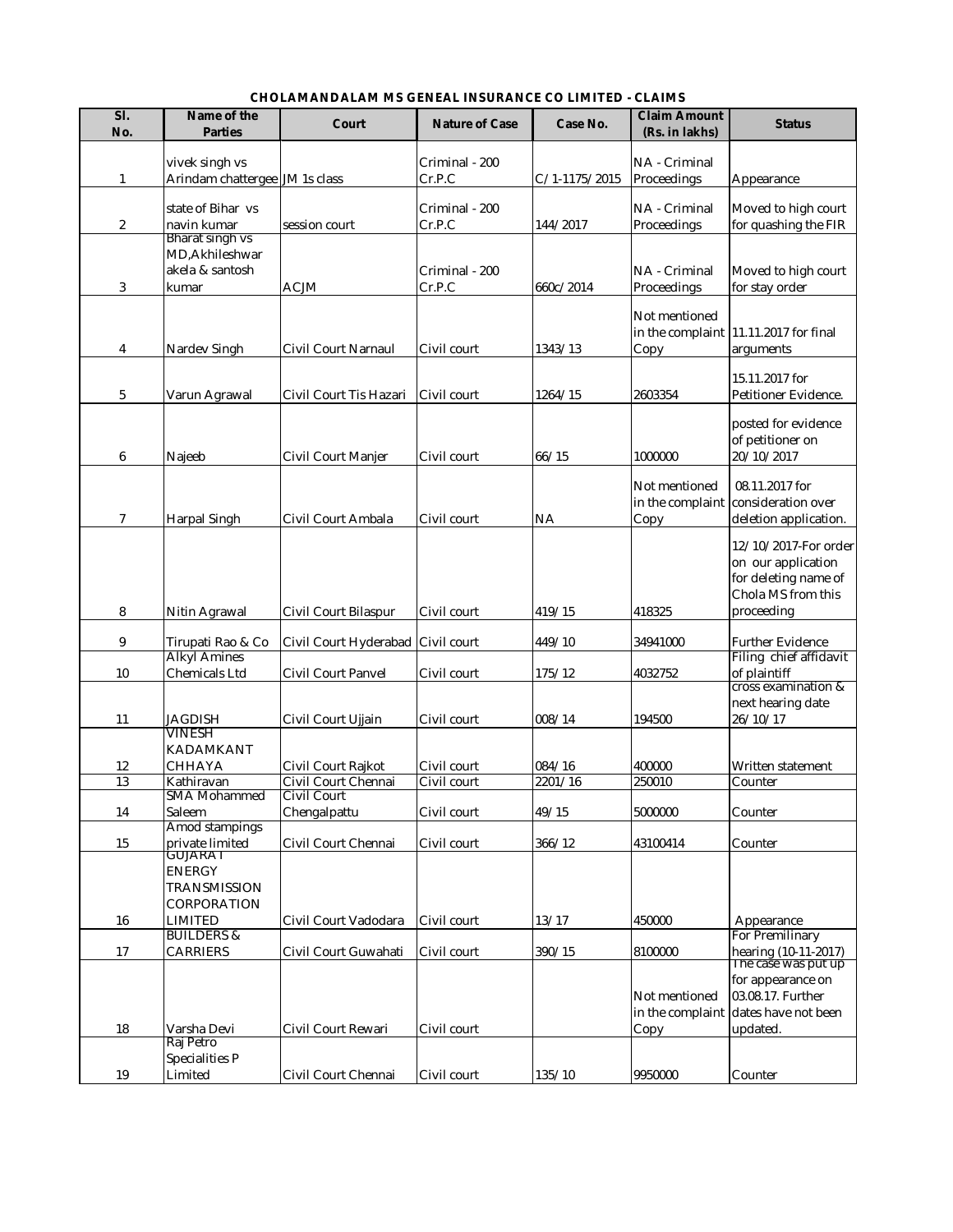### **CHOLAMANDALAM MS GENEAL INSURANCE CO LIMITED - CLAIMS**

| Sl.<br>No. | Name of the<br><b>Parties</b>    | <b>Court</b>              | <b>Nature of Case</b> | Case No.                | <b>Claim Amount</b><br>(Rs. in lakhs) | <b>Status</b>                                |
|------------|----------------------------------|---------------------------|-----------------------|-------------------------|---------------------------------------|----------------------------------------------|
|            |                                  |                           |                       |                         |                                       | The case was put up                          |
|            |                                  |                           |                       |                         |                                       | for appearance on                            |
|            |                                  |                           |                       |                         |                                       | 27.09.17. Further                            |
|            | <b>Vinod Kumar</b>               |                           |                       |                         |                                       | dates have not been                          |
| 20         | Goyal                            | Civil Court Delhi         | Civil court           | 154/17                  | 1000000                               | updated.                                     |
|            | Khairul islam                    |                           |                       |                         | 374446                                | For Service Report (17-                      |
| 21         |                                  | <b>Civil Court Kamrup</b> | Civil court           | 365/17                  |                                       | $11-2017$<br>For Written                     |
|            |                                  | Senior Civil Judge,       |                       |                         |                                       | Statement (24-10-                            |
| 22         | K. Lalpari                       | Kolasib, Mizoram          | <b>CIVIL</b>          | 03/2015                 | 218170                                | 2017)                                        |
|            |                                  |                           |                       |                         |                                       |                                              |
|            | <b>DHALL</b>                     |                           |                       |                         |                                       |                                              |
|            | <b>ENTERPRISES</b>               |                           |                       |                         |                                       |                                              |
|            | <b>AND ENGINEERS</b>             |                           |                       |                         |                                       |                                              |
|            | <b>PVT LTD VS</b>                |                           |                       |                         |                                       |                                              |
| 23         | <b>CHOLA MS</b><br>JAGABANDHU    | City civil Court          | Civil                 | 1478/2015               | 8161607                               | Appearance                                   |
|            | <b>DASH VS AJAYA</b>             |                           |                       |                         |                                       |                                              |
|            | <b>KEJREWAL &amp;</b>            | <b>CIVIL JUDGE</b>        |                       |                         |                                       |                                              |
| 24         | <b>OTHERS</b>                    | (SENIOR DIVISION)         | <b>CIVIL</b>          | CS-234/2012             | 258570                                | <b>Further evidence</b>                      |
|            |                                  |                           |                       |                         |                                       |                                              |
|            | <b>Babulal C Sanghvi</b>         |                           |                       |                         |                                       |                                              |
|            | <b>Vs Universal</b>              |                           |                       |                         | Plaint copy not                       | 16/06/17 next date                           |
| 25         | Logistic and others   High Court |                           | Civil                 | CS 468/2010             | served                                | not mentioned                                |
|            | Vijayakumar Vs                   |                           |                       |                         |                                       |                                              |
|            | cholaMS GIC and 6                |                           |                       | FIR no                  | NA - Criminal                         |                                              |
| 26         | others                           | JM 1s class               | Sec 154 of CrPC       | 881/2017                | Proceedings                           | About to move HC                             |
|            |                                  |                           |                       |                         |                                       |                                              |
|            | Mega Bluemetals                  |                           |                       |                         |                                       |                                              |
|            | Vs Cholamandalam                 |                           |                       |                         |                                       |                                              |
|            | Ms General                       | Madras High court         |                       | $WP(MD)$ No             |                                       |                                              |
| 27         | Insurance company                | Madurai Bench             | <b>Writ Petition</b>  | 3617/16                 | $NA - WP$                             | Yet to be listed                             |
|            |                                  |                           |                       |                         |                                       |                                              |
|            |                                  |                           |                       |                         |                                       | Case admitted, Not                           |
| 28         | Nixon Vs RTO                     | HC, Kerala                | <b>Writ Petition</b>  | WP 8147/2017            | $NA - WP$                             | yet listed for hearing                       |
|            | Kristfin Vs BSNL,                |                           |                       |                         |                                       |                                              |
| 29         | Chola MS Delhi,<br>IRDA, TRAI    |                           | <b>Writ Petition</b>  | WP29683/2009            | $NA - WP$                             | Case admitted, Not<br>yet listed for hearing |
|            | sivaprasua vs                    | HC, Kerala                |                       |                         |                                       |                                              |
|            | Insurance                        |                           |                       |                         |                                       |                                              |
|            | Ombudsman,                       |                           |                       |                         |                                       |                                              |
|            | <b>Grievanace Cell</b>           |                           |                       |                         |                                       |                                              |
|            | CholaMS, Chola                   |                           |                       |                         |                                       |                                              |
|            | MS GIC, Union of                 |                           |                       |                         |                                       | Case admitted, Not                           |
| 30         | India                            | HC, Kerala                | <b>Writ Petition</b>  | WP 19710/2013   NA - WP |                                       | yet listed for hearing                       |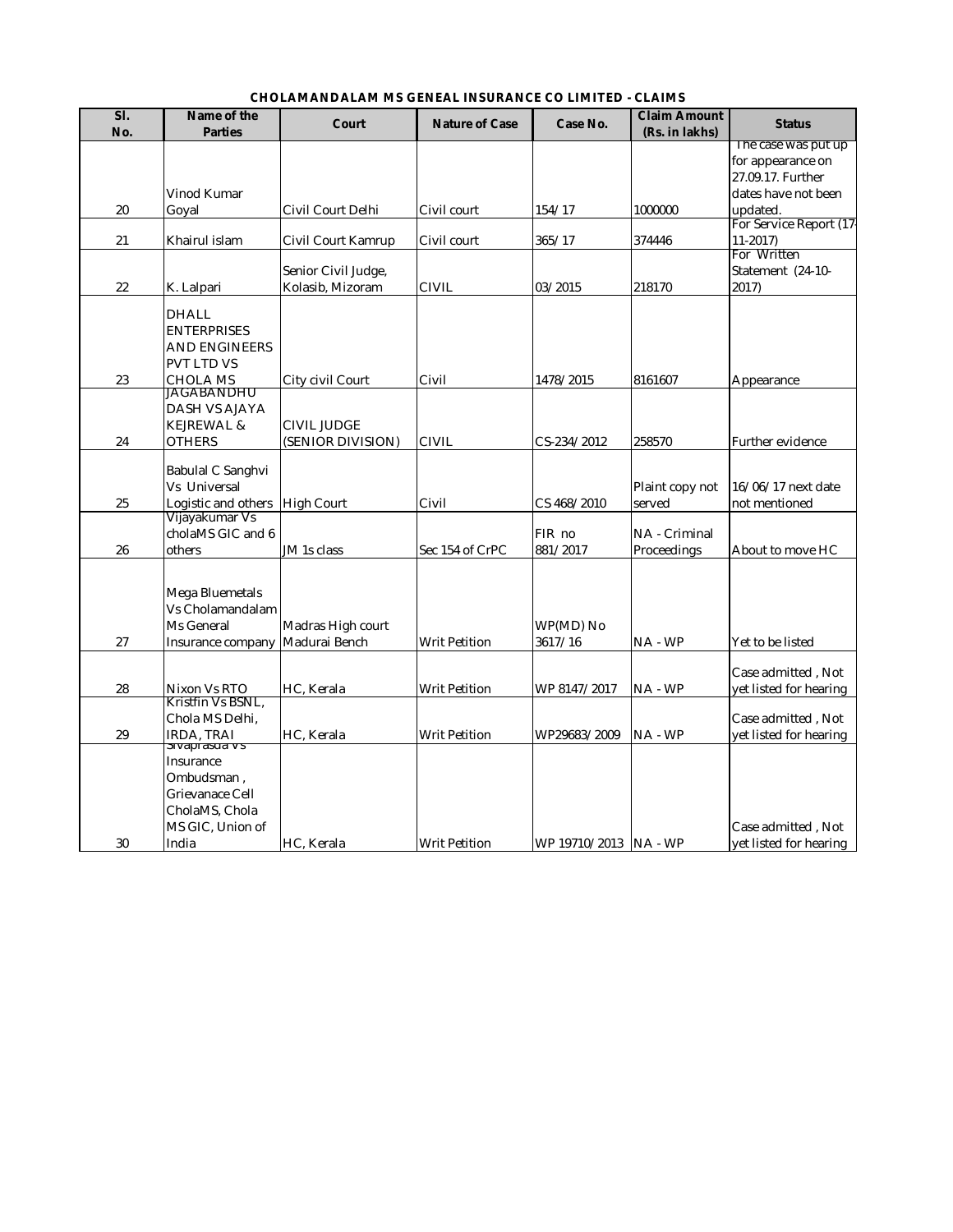| Sl.No.    | <b>Appeal No.</b>                                                           | <b>AY</b>                              | <b>Appeal</b><br><b>Pending</b><br><b>before</b> | <b>Description of issues in appeal</b>                                                                                                                                                                                                                                                                                                                                                                                                             | <b>Disputed Amount</b><br>- Rs. Lakhs | Tax / Interest -<br><b>Rs. Lakhs</b> | <b>Company / Department</b><br><b>Appeal</b>           |
|-----------|-----------------------------------------------------------------------------|----------------------------------------|--------------------------------------------------|----------------------------------------------------------------------------------------------------------------------------------------------------------------------------------------------------------------------------------------------------------------------------------------------------------------------------------------------------------------------------------------------------------------------------------------------------|---------------------------------------|--------------------------------------|--------------------------------------------------------|
|           | <b>Various</b>                                                              | 2003-04                                | ITAT, Chennai                                    | . RI Ceded to foreign reinsurers 15% disallowed<br>2. Depreciation on UPS restricted to 15%<br>3. $u/s$ 115JB - Applicability of MAT & addition of UPR<br>for MAT computation                                                                                                                                                                                                                                                                      | 52.40                                 | 19.26                                | <b>Both Company &amp;</b><br><b>Department Appeals</b> |
| 3         | <b>Various</b>                                                              | 2004-05                                | ITAT, Chennai                                    | . RI Ceded to foreign reinsurers 15% disallowed<br>2. Depreciation on UPS restricted to 15%<br>3. $u/s$ 115JB - Applicability of MAT & addition of UPR<br>for MAT computation                                                                                                                                                                                                                                                                      | 193.86                                | 69.55                                | Both Company &<br><b>Department Appeals</b>            |
|           | <b>Various</b>                                                              | 2005-06                                |                                                  | 1. RI Ceded to foreign reinsurers - Non DTAA countries<br>100% disallowed<br>ITAT, Chennai   2. Depreciation on UPS restricted to 15%<br>$\vert 3. u/s 115JB - \text{Applicability of MAT}$ & addition of UPR<br>for MAT computation                                                                                                                                                                                                               | 558.73                                | 204.46                               | Both Company &<br><b>Department Appeals</b>            |
|           | <b>Various</b>                                                              | 2006-07                                |                                                  | RI Ceded to foreign reinsurers 15% disallowed<br>2. Depreciation on UPS restricted to 15%<br>ITAT, Chennai 3. u/s 115JB - Applicability of MAT & addition of UPR<br>for MAT computation<br>4. Disallowance of exemption claimed under Sec. $10(23G)$                                                                                                                                                                                               | 805.47                                | 271.12                               | <b>Both Company &amp;</b><br><b>Department Appeals</b> |
| 6         | <b>Various</b>                                                              | 2007-08                                | ITAT, Chennai                                    | RI Ceded to foreign reinsurers 15% disallowed<br>2. Depreciation on UPS restricted to 15%<br>3. $u/s$ 115JB - Applicability of MAT & addition of UPR<br>for MAT computation                                                                                                                                                                                                                                                                        | 709.66                                | 238.87                               | <b>Both Company &amp;</b><br><b>Department Appeals</b> |
|           | <b>Various</b>                                                              | 2008-09                                | ITAT, Chennai                                    | . RI Ceded to foreign reinsurers 15% disallowed<br>2. Depreciation on UPS restricted to 15%<br>3. u/s 115JB - Applicability of MAT & addition of UPR<br>for MAT computation                                                                                                                                                                                                                                                                        | 1,838.42                              | 624.88                               | <b>Both Company &amp;</b><br><b>Department Appeals</b> |
| 8         | <b>Various</b>                                                              | $2008 - 09$ -<br>reopened<br>Assessmen | <b>CIT</b> (Appeals)                             | 1. IBNR/IBNER provision disallowed<br>2. Disallowance of payments to preferred Motor Dealers<br>3. Payments to TPAs - Disallowance $u/s$ 40(a)ia)                                                                                                                                                                                                                                                                                                  | 6,020.48                              |                                      | 2,046.36 Company Appeal                                |
| 9         | <b>Various</b>                                                              | 2009-10                                | ITAT, Chennai                                    | I. RI Ceded to foreign reinsurers 15% disallowed<br>2. Depreciation on UPS restricted to 15%<br>3. $u/s$ 115JB - Applicability of MAT & addition of UPR<br>for MAT computation                                                                                                                                                                                                                                                                     | 10,361.10                             | 3,521.74                             | Both Company &<br><b>Department Appeals</b>            |
| 10        | 58/2014-15                                                                  | $2009-10$ -<br>reopened<br>Assessmen   | <b>CIT</b> (Appeals)                             | I. Disallowance of excess UPR than in Books of Accounts<br>2. Depreciation on LMV restricted to 15% instead of 50%                                                                                                                                                                                                                                                                                                                                 | 37.56                                 | 12.77                                | Company Appeal                                         |
| <b>11</b> | <b>Various</b>                                                              | 2010-11                                | <b>CIT</b> (Appeals)                             | RI Ceded to foreign reinsurers - 100% disallowed<br>2. Depreciation on UPS restricted to 15%<br>3. IBNR/IBNER provision disallowed<br>4. $u/s$ 115JB - Applicability of MAT & addition of UPR<br>for MAT computation.<br>5. Disallowance under Sec. 14A<br>6. Depreciation on LMV restricted to 15% instead of 50%<br>7. Disallowance of Contingeny Risk Reserve                                                                                   | 11,609.12                             |                                      | 3,945.94 Company Appeal                                |
| 12        | $25/2014-15$                                                                | $2010 - 11 -$<br>reopened<br>Assessmen | CIT (Appeals)                                    | 1. Payments to Motor Dealers disallowed.<br>2. Payments to TPAs - Disallowed $u/s$ 40(a)(ia)<br>3. Depreciation on LMV restricted to 15% instead of 50%                                                                                                                                                                                                                                                                                            | 2,812.66                              | 956.02                               | Company Appeal                                         |
| 13        | $16/2015 - 16$                                                              | $2011 - 12$                            | CIT (Appeals)                                    | I. RI Ceded to foreign reinsurers - 100% disallowed<br>2. Depreciation on UPS restricted to 15%<br>3. IBNR/IBNER provision disallowed<br>4. Payments to Motor Dealers Disallowed<br>5. Payments to TPAs - Disallowed $u/s$ 40(a)(ia)<br>$\left  6. u/s 115JB - \text{Applicability of MAT} \& \text{addition of UPR} \right $<br>for MAT computation.<br>7. Disallowance under Sec. 14A<br>8. Depreciation on LMV restricted to 15% instead of 50% | 5,507.28                              |                                      | 1,829.41 Company Appeal                                |
| 14        | 29/2016-17                                                                  | 2012-13                                | CIT (Appeals)                                    | . RI Ceded to foreign reinsurers - 100% disallowed<br>2. Depreciation on UPS restricted to 15%<br>3. IBNR/IBNER provision disallowed<br>4. Payments to Motor Dealers Disallowed<br>[5. Payments to TPAs - Disallowed $u/s$ 40(a)(ia)<br>$\left  6. u/s 115JB - \text{Applicability of MAT} \& \text{addition of UPR} \right $<br>for MAT computation.<br>7. Disallowance under Sec. 14A<br>8. Depreciation on LMV restricted to 15% instead of 50% | 8,108.60                              |                                      | 2,630.84 Company Appeal                                |
| 15        | <b>Online Appeal</b><br>Ack No.<br>60719286131011<br>7 dated 31-01-<br>2017 | 2013-14                                | CIT (Appeals)                                    | . RI Ceded to foreign reinsurers - 100% disallowed<br>2. Depreciation on UPS restricted to 15%<br>3. IBNR/IBNER provision disallowed<br>4. Payments to Motor Dealers Disallowed<br>[5. Payments to TPAs - Disallowed $u/s$ 40(a)(ia)<br>$\left  6. u/s 115JB - \text{Applicability of MAT} \& \text{addition of UPR} \right $<br>for MAT computation.<br>7. Disallowance under Sec. 14A<br>8. Depreciation on LMV restricted to 15% instead of 50% | 28,743.76                             |                                      | 9,325.91 Company Appeal                                |

# **CHOLAMANDALAM MS GENERAL INSURANCE COMPANY LTD - INCOME TAX - DETAILS OF APPEALS PENDING AS ON 30-SEP-2017**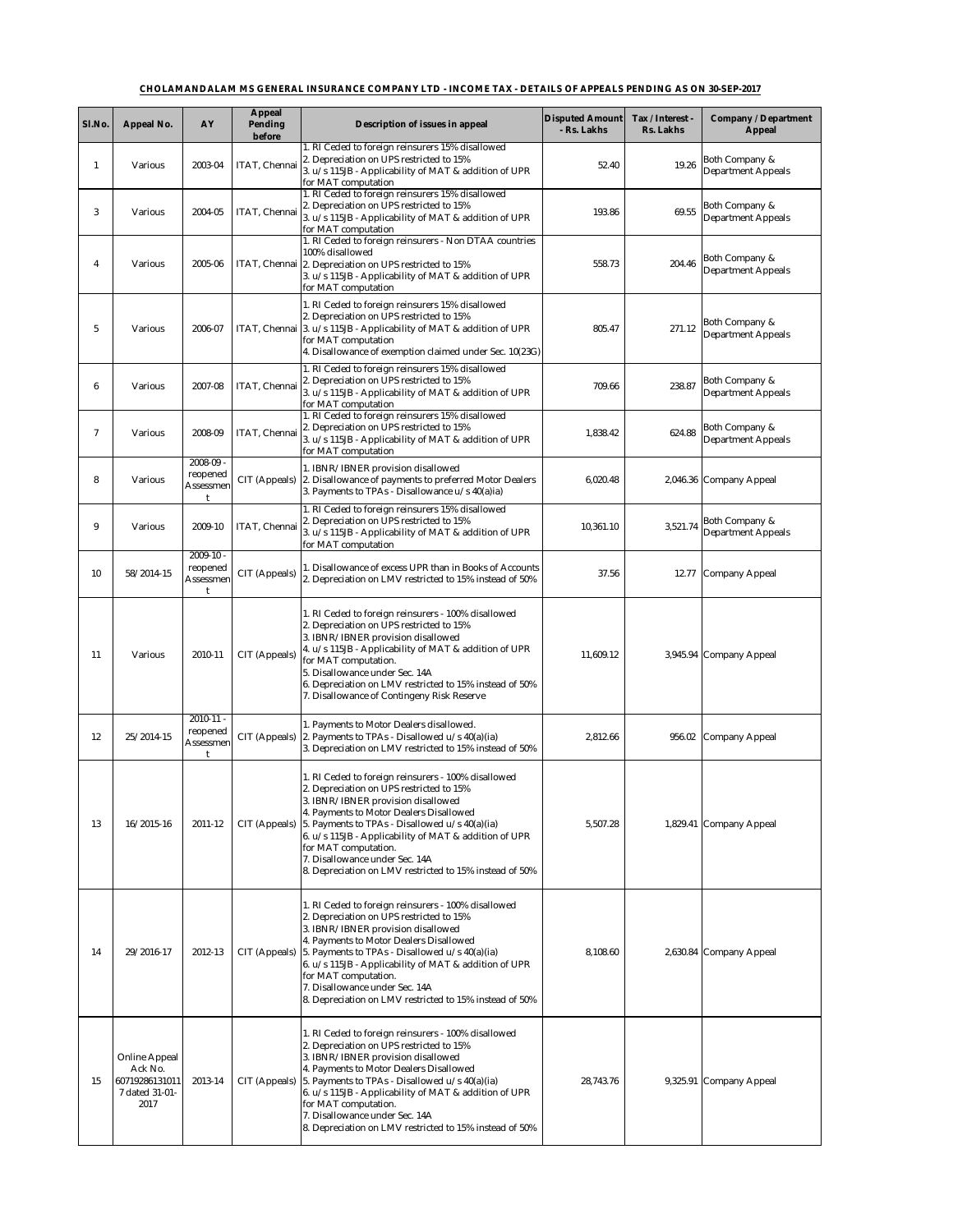|  |  |  |  |  | Im<br>$\cdot$ of $\cdot$<br>.<br>$\ddotsc$ | 77.359.09 | 25.697 |  |
|--|--|--|--|--|--------------------------------------------|-----------|--------|--|
|--|--|--|--|--|--------------------------------------------|-----------|--------|--|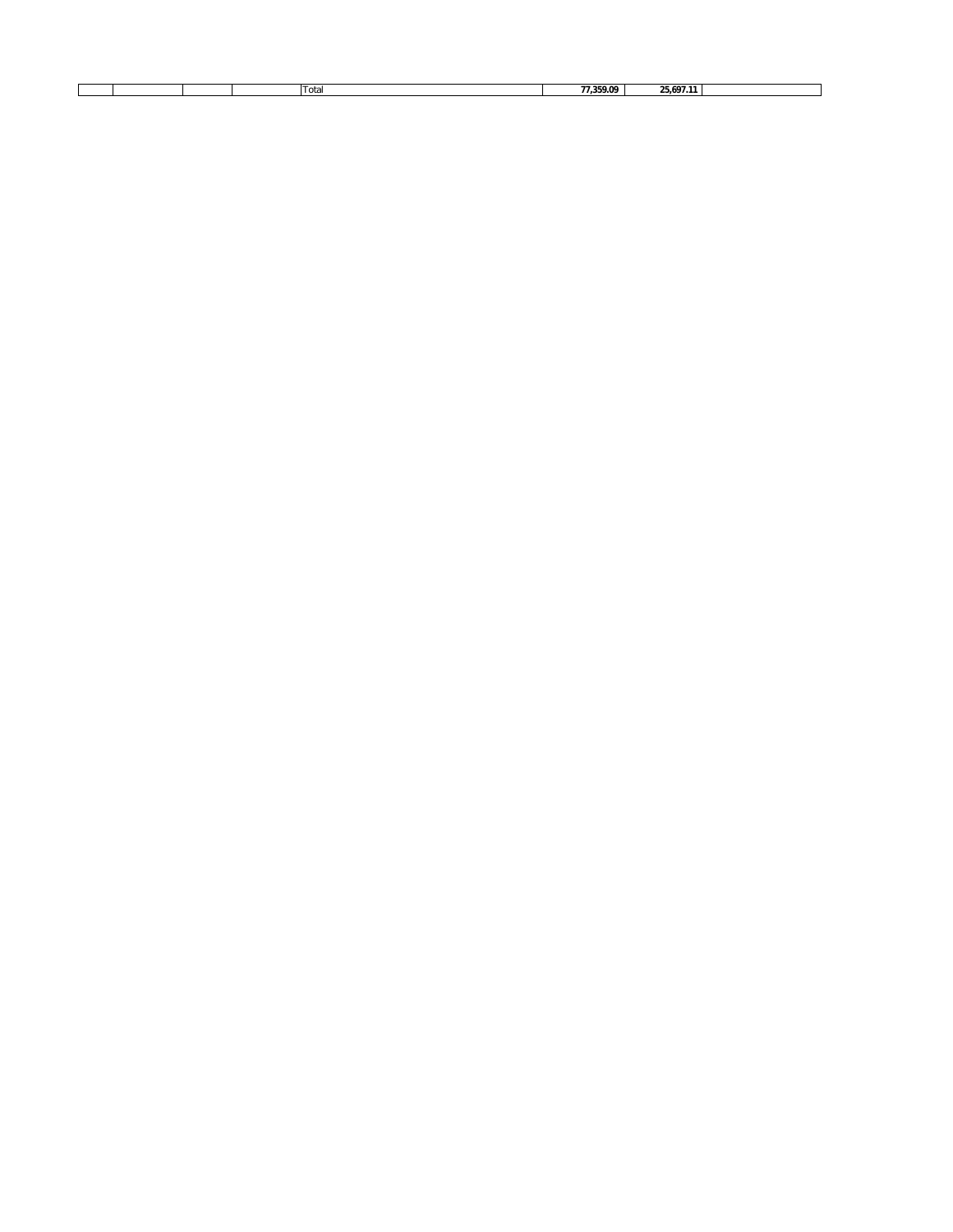| S.No             | <b>Appeal No</b>                                                    | Fin Year/<br><b>Period</b>               | <b>Pending</b><br><b>Before</b> | <b>Issue</b><br><b>Involved</b>                                                                                                                  | <b>Tax Impact -</b><br>Rs. | <b>Penalty - Rs.</b>         | Company Appeal /<br><b>Department</b><br><b>Appeal</b> |
|------------------|---------------------------------------------------------------------|------------------------------------------|---------------------------------|--------------------------------------------------------------------------------------------------------------------------------------------------|----------------------------|------------------------------|--------------------------------------------------------|
| $\mathbf{1}$     | A No.ST/47/12<br>Dt.25-Jan-2012.                                    | <b>July 2007 to</b><br><b>March 2010</b> | CESTAT,<br>Chennai              | <b>Denial of CENVAT</b><br><b>Credit on</b><br><b>Authorised Service</b><br>Stations.                                                            | 596.93                     |                              | 596.93 Company Appeal                                  |
| $\boldsymbol{2}$ | A No. ST/327<br>/2012 dated 31-<br>May-2012.                        | Apr 2010 to<br>March 2011                | CESTAT,<br>Chennai              | <b>Denial of CENVAT</b><br><b>Credit on</b><br><b>Authorised Service</b><br>Stations.                                                            | 196.65                     |                              | 50.00 Company Appeal                                   |
| 3                | A No. ST/40679 $ 2006$ -07 to 2010-<br>$/2013$ dated<br>28/03/2013. | 11                                       | CESTAT,<br>Chennai              | Payment of ORCs to<br><b>Insurance Agents -</b><br><b>ST</b> levied under<br>reverse charge<br>method.                                           | 1,228.42                   |                              | 1,228.42 Company Appeal                                |
| $\boldsymbol{4}$ | A No. $ST/40679$ 2006-07 to 2010-<br>$/2013$ dated<br>28/03/2013.   | 11                                       | CESTAT,<br>Chennai              | Alleged self<br>generation of<br>invoices - Reversal<br>of Input Credit                                                                          | 114.01                     |                              | 114.01 Company Appeal                                  |
| $5\overline{)}$  | A No.<br>423372016 dated<br>20-Oct-2016.                            | 2005-06 to 2009-<br>10                   | CESTAT,<br>Chennai              | Penalty under Sec 78<br>in respect of service<br>tax on group<br>company debit<br>notes.                                                         | 15.86                      | $\qquad \qquad \blacksquare$ | <b>Company Appeal</b>                                  |
| $6\phantom{.}6$  | A No.<br>ST/40082/2014<br>dated 20-01-<br>2014.                     | FY 2011-12                               | CESTAT,<br>Chennai              | Payment of ORCs to<br><b>Insurance Agents -</b><br>ST levied under<br>reverse charge<br>method.                                                  | 130.85                     | $\qquad \qquad \blacksquare$ | Company Appeal                                         |
| $\overline{7}$   | A No.<br>423432016 dated<br>20-Oct-2016.                            | FY 2008-09 to<br>2011-12                 | CESTAT,<br>Chennai              | <b>Penalty for short</b><br>remittance / wrong<br>adjustment of input<br>credit - S.14AA<br><b>Special Audit</b><br>Findings<br>Denial of CENVAT |                            |                              | 17.32 Company Appeal                                   |
| 8                | Diary No.<br>408252017 dated<br>3-May-2017                          | FY 2010-11 to<br>2014-15                 | CESTAT,<br>Chennai              | credit in respect of<br>Payments made to<br><b>Preferred Motor</b><br><b>Dealers</b>                                                             | 1,905.78                   |                              | 1,134.60 Company Appeal                                |
| 9                | Appeal filed.<br>No. to be<br>allotted                              | FY 2014-15                               | CESTAT,<br>Chennai              | <b>Denial of CENVAT</b><br>credit in respect of<br>Accommodation &<br><b>Cleaning Service</b>                                                    | 18.66                      |                              | 1.90 Company Appeal                                    |
|                  |                                                                     |                                          |                                 | <b>Total</b>                                                                                                                                     | 4,207.14                   | 3,143.17                     |                                                        |

## **CHOLAMANDALAM MS GENERAL INSURANCE COMPANY LTD - SERVICE TAX RELATED CASES**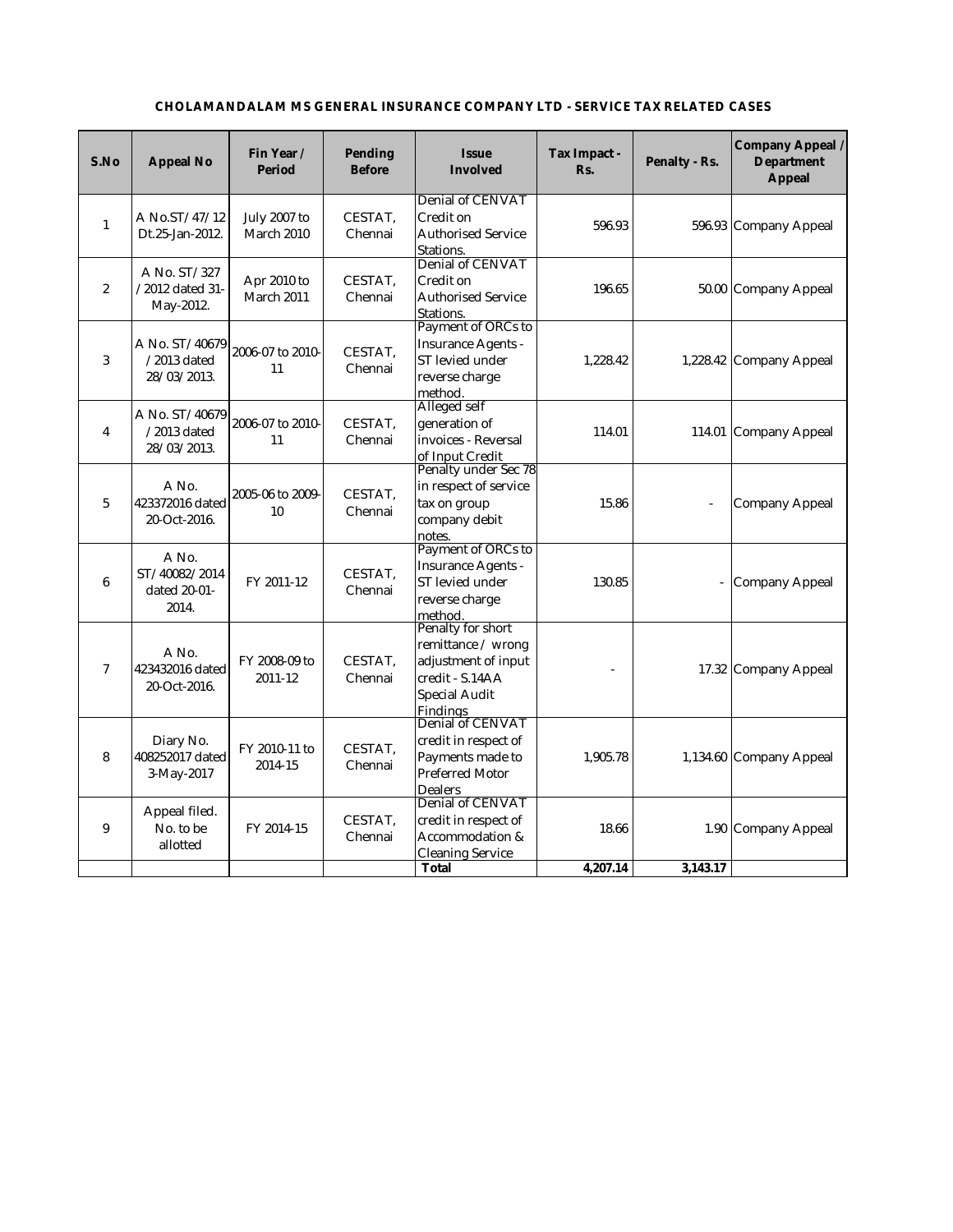# **PARRY SUGAR REFINARY INDIA PRIVATE LIMITED**

Details of material litigations direct and indirect taxes in the past 3 years: -

| <b>Particulars</b>                                                                                                                                                                                                               | As at 31 March,<br>2017 | As at 31 March,<br>2016 | As at 31 March,<br>2015 |
|----------------------------------------------------------------------------------------------------------------------------------------------------------------------------------------------------------------------------------|-------------------------|-------------------------|-------------------------|
|                                                                                                                                                                                                                                  | <b>INR Lakhs</b>        | <b>INR Lakhs</b>        | <b>INR Lakhs</b>        |
| Disputed Income Tax demand which<br>is under appeal at Income tax<br>Appellate Tribunal (entire amount<br>has been paid under protest).*                                                                                         | 170.68                  | 170.68                  |                         |
| Disputed Customs Duty demand<br>which is under appeal *<br>* Future cash outflows in respect of<br>the above matters are determinable<br>only on receipt of judgments /<br>decisions pending at various forums<br>/ authorities. | 874.00                  |                         |                         |